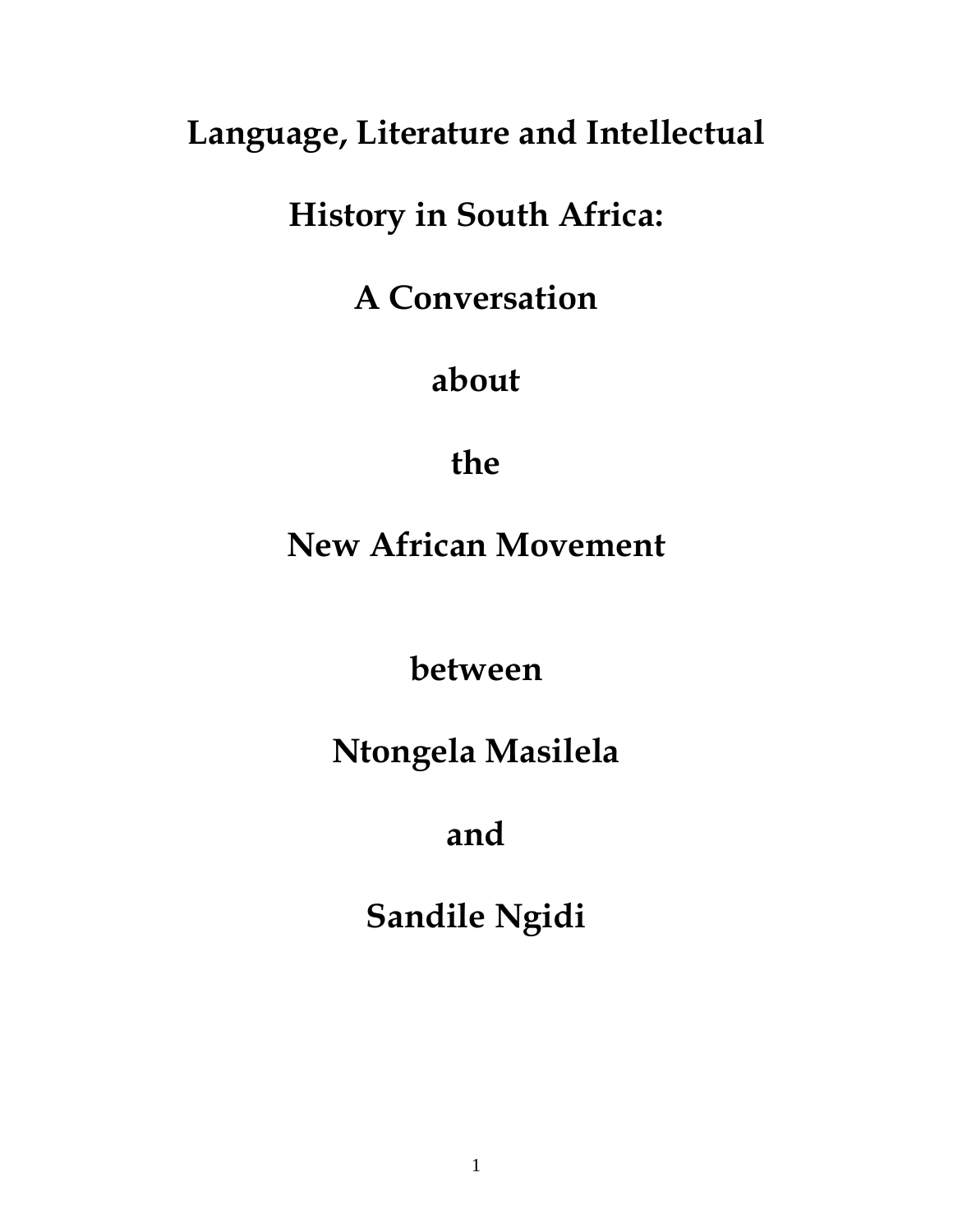### **TABLE OF CONTENTS**

#### **Introduction:**

by Sandile Ngidi

### **Chapter 1:**

Interview with Ntongela Masilela on the nature of the "New African Movement" website

> by Sandile Ngidi

### **Chapter 2:**

An Interview with Ntongela Masilela regarding the "H. I. E. Dhlomo Center for African Intellectual History"

by Mbukeni Herbert Mnguni

### **Chapter 3:**

Considerations on certain Aspects of the New African Movement: An Interview with Ntongela Masilela

> by Sandile Ngidi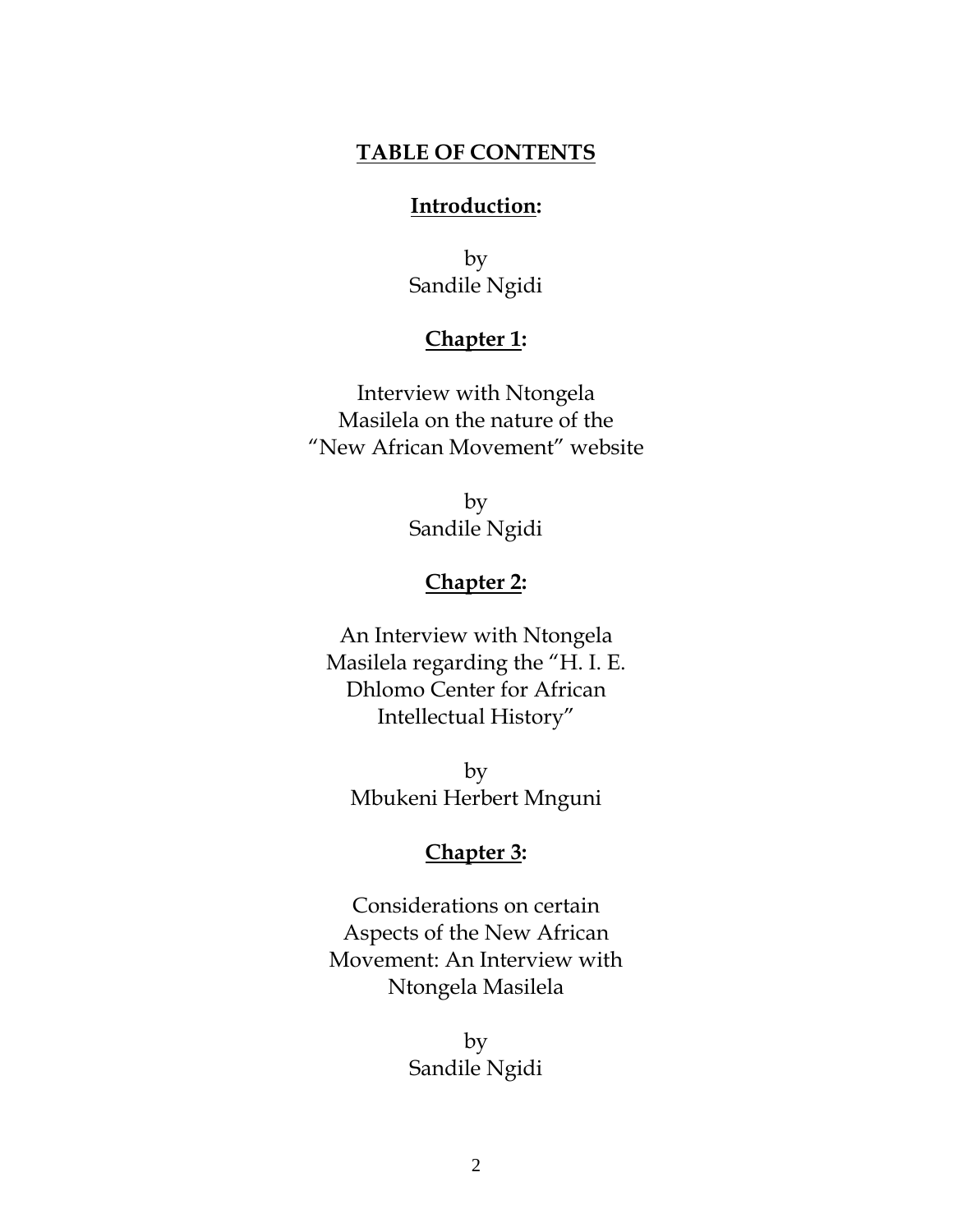### **INTRODUCTION**

by

### Sandile Ngidi

Ntongela Masilela's work sharply pricks our sensibilities to the urgency of our collective duty to confront the continued marginalisation of South Africa's black literary and intellectual archive even when apartheid has been defeated. I use the term black as synonymous with the term African with the proviso that both terms refer to racial and ethnic groups that were historically oppressed in the legislative framework of apartheid through a barrage of laws promulgated following the arrival of Jan Van Riebeeck in the Cape in 1652.

It is Masilela's intellectual admonition and visionary commitment that has drawn me towards his work and prompted the interviews contained in this publication. I am therefore honoured to write this introduction and share my angst and hope on the state of South Africa's black literary and intellectual archive. His work profoundly speaks to the textual gaps in the reading and rendering of 27 April 1994 and the rise of Nelson Mandela to the presidency of a liberated country. Masilela's voice speaks to the contradictions and ironies of liberation. For him Joseph Ki-Zerbo's clarion call for Africans to "rebuild the identity from which the African peoples have become alienated," remains instructive to his intellectual vocation.

Masilela's is an ambitious project covering a broad canvas of South Africa's neglected intellectual and cultural heritage. His is an epic homage to our heritage, our valid heritage. His work holds the promise of an antidote for the lethargy that set in amidst the spirit of "a rainbow nation" and its lure of a fake sense of *uhuru*. We have given far more than we should have, and the reciprocity from the other side remains largely elusive, despite the fact that readers in indigenous languages are growing in the newspaper market.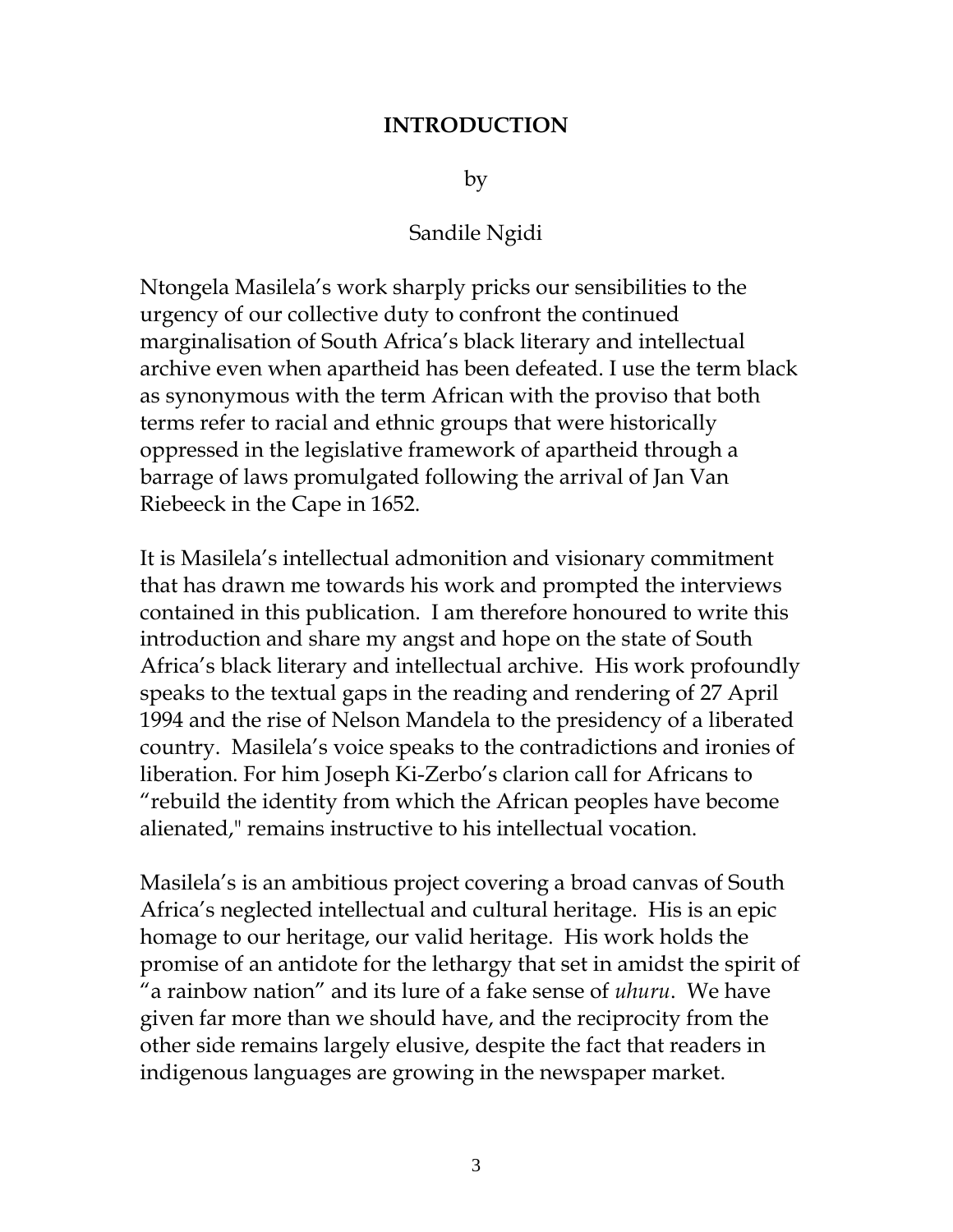In an interview with Dr Mbukeni Herbert Mnguni for instance, Masilela notes, "the New African Movement sought to transform *European modernity* in South Africa." His multidisciplinary corpus is clearly located within the socio-political realm and delineates lines of convergence and conversation between early New African writers and various parts of Africa and her Diaspora. He argues that the figures he has profiled on his web site were essentially responding to the modernity "imposed by means of imperialism and colonialism." This response in turn resulted in a theses that came to be known as *New African modernity." It was a* rejoinder that also sought to advance "the democratic interests of the majority of South Africans", Masilela contends. Equally remarkable is how this scholar shows relations forged by New African thinkers such as Elijah Makiwane, Selope Thema and John Tengo Jabavu, interaction created across ethnic divides.

Nelson Mandela best articulated the notion that apartheid was not merely premised on political subjugation but also had a vicious predilection for creating the alienation of the conquered peoples from their cultural identity/ies. It is remarkably profound that at the historic Rivonia Trial on 20 April 1964, Mandela's opening defense included an invocation of his youth in the Transkei where "I listened to the elders of my tribe telling stories of the old days." Of course the politically astute father of South Africa's liberation back then, was not (by implication) clamoring for an orthodox return to the ways of the old. Instead Mandela's statement was modernist as epitomised by his belief in a non-racialism and democracy.

Mandela's contention centred on an inclusive African nationalism and not a jingoistic affirmation of the Xhosa-speaking people whose majority hailed from the Transkei. Clearly for Mandela what was on the dock at the Rivonia Trial was not simply the political utopia but also the dream for the protection of African identity as experienced through his Xhosa linguistic and cultural childhood. South Africa's very own and first poet laureate Mazisi Kunene, who wrote in isiZulu during his tumultuous years in exile for over three decades, has been a Mandela figure and liberator of our tongues from the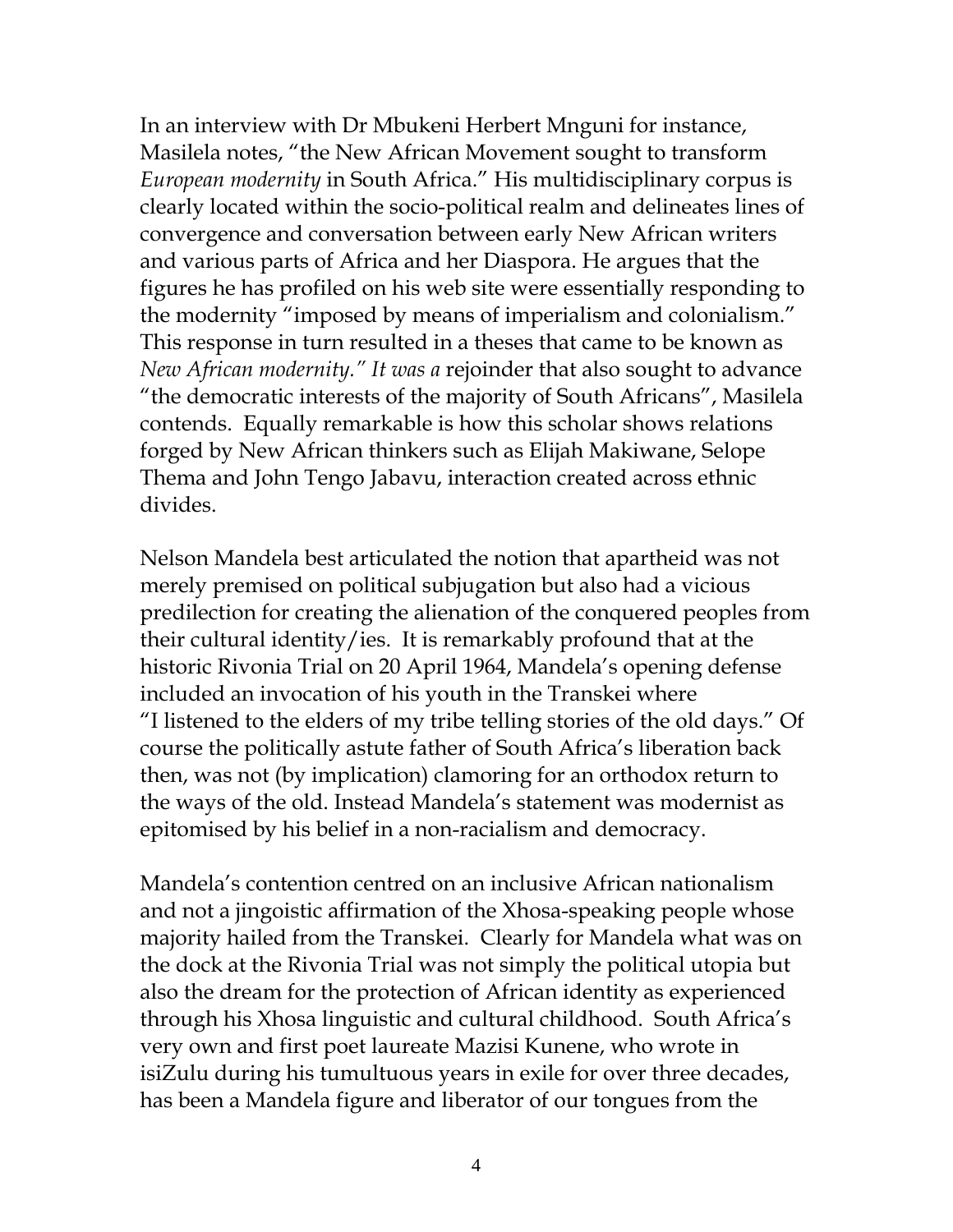shackles of neocolonial otherness. Incidentally, it was through Ntongela Masilela's veneration of Kunene's import in the African literary canon that the two of us first established common ground after my exposure to a paper he had written to bid farewell to Kunene upon his return to South Africa in 1993.

Masilela lucidly argues that Eskia Mphahlele is "the most important figure in the cultural politics of South African exile experience," and salutes Kunene the lone figure in the bitter exile experience as a sentinel that stuck to his linguistic 'spears' to paraphrase Mbulelo Mzamane and insisted on writing in his native Zulu language. One more time the debate on language stares at us with eyes of fire although it has beset African literature over the last 40 years. Furthermore the freeing of South Africa in 1994, the last country to be independent on the continent, provides renewed interest in the debate since the colonial project left a grievous assault on the psyche of the once-oppressed majority.

Masilela's archival research also underlines the role of literature in helping a nation gaze at its identity whether this is done from a collective or fractured standpoint. For literature is ultimately about the power of representation to paraphrase Lewis Nkosi's statement at the inaugural Cape Town Book Fair in June this year, whilst over the past 12 years South Africans have sung the national anthem with enthusiasm and celebrated numerous Nelson Mandela birthdays, we are very far from attaining a shared 'national position' on who are the writers of the nation. Apart from the predictable partitioning of local literature into 'black and white', (which often ignores the textual nuances resulting from class and ideology), I believe that indigenous African language writers remain marginalised and unable to substantially constitute a force that is "representative" of South African national literature.

I am aware that to tackle the thorny subject of language in South Africa today is to court controversy. My attempt here is to encourage dialogue, and in the process help reshape South Africa's impact on the national, continental and international literary arena. I fully agree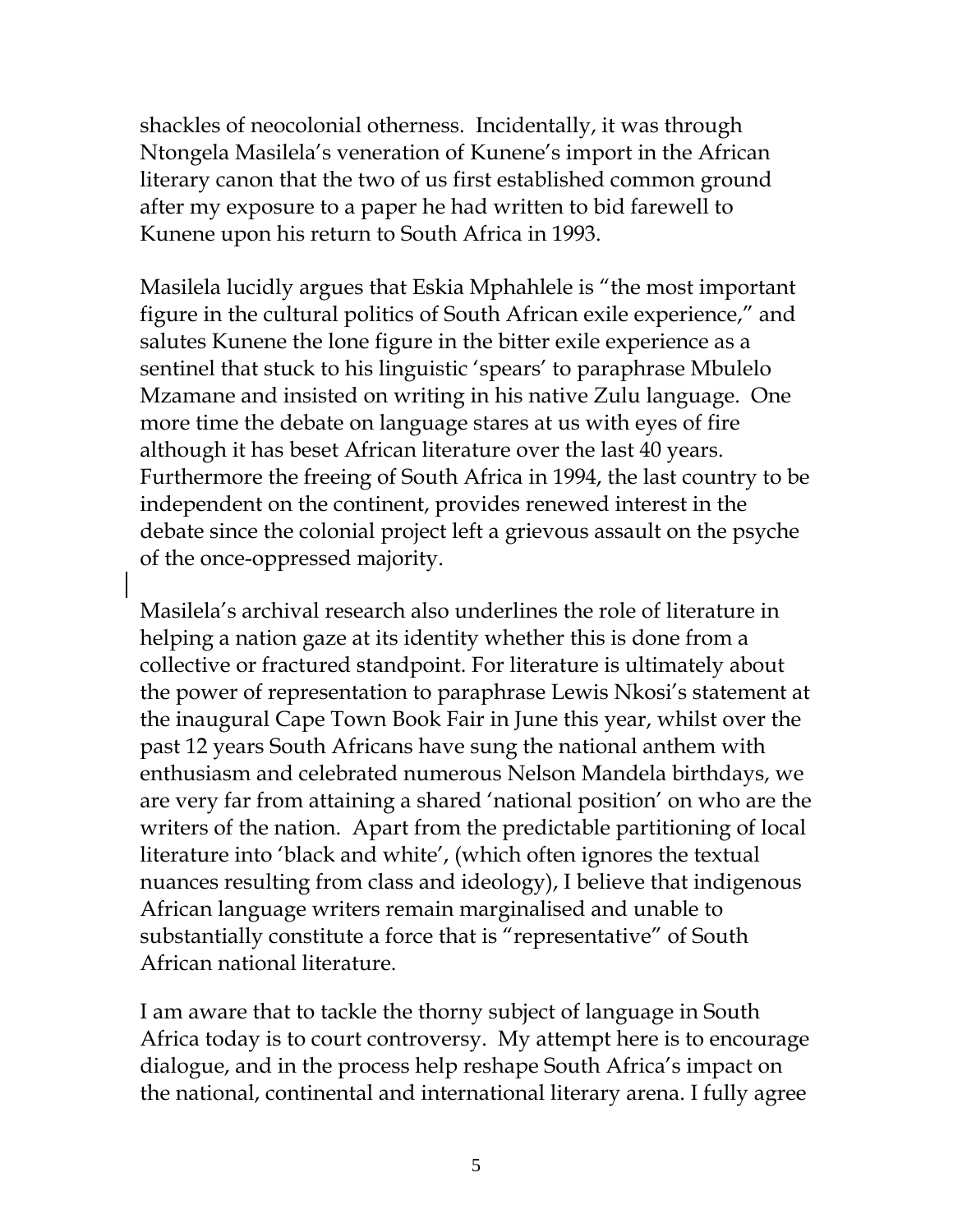with Hannes van Zyl's assertion that "a literature in any given language excludes those who do not know the language." Without too much statistical espousal, the fact that the country's black majority do not speak and read English, suggests that these people do not read most of the books written in English by their celebrated writers. If this sounds obvious, I am stating it mainly because I believe the hegemonic status of English in a post-apartheid society is not only anomalous but also a severe condition of linguistic, cultural and intellectual injustice. When one considers for instance that according to the 2001 national census, Zulu is the mother tongue of 23.8% of South Africa's population, followed by Xhosa at 17.6%, Afrikaans at 13.3%, Sepedi at 9.4%, and English and Tswana each at 8.2%, shock is inevitable.

Although Masilela does not directly make these points, his scholarship alerts one to them. The literary, political an cultural figures that he unearths, attest to the history and politics of narrating our cultural and intellectual heritage. This narration has (with minor exceptions) in the main deliberately disregarded the role of indigenous African languages in the acquiescence of modernity in South Africa. This tendency has over time created and perpetuated a faulty notion that indigenous language writing is not only a return to tradition, but also a threat to modernity. Consequently in South Africa for instance, this false idea is likely to have been one of the reasons why during the apartheid era in particular, no substantial body of indigenous literary work emerged in translation and claimed its seat in the amphitheater of what is generally supposed to be South African literature.

For this linguistic occupation was a political act, Afrikaans literature on the other hand enjoyed the revitalizing act of translation – and the result was that Afrikaans writers whose works enjoyed this benefit, succeeded in making a literary impact that was not confined to one linguistic milieu. Equally damaging for indigenous language writers who had remained at home, was that often virtually all of them were painted with one brush and castigated for espousing ethnic politics and lacking visionary commitment. When one revisits the literary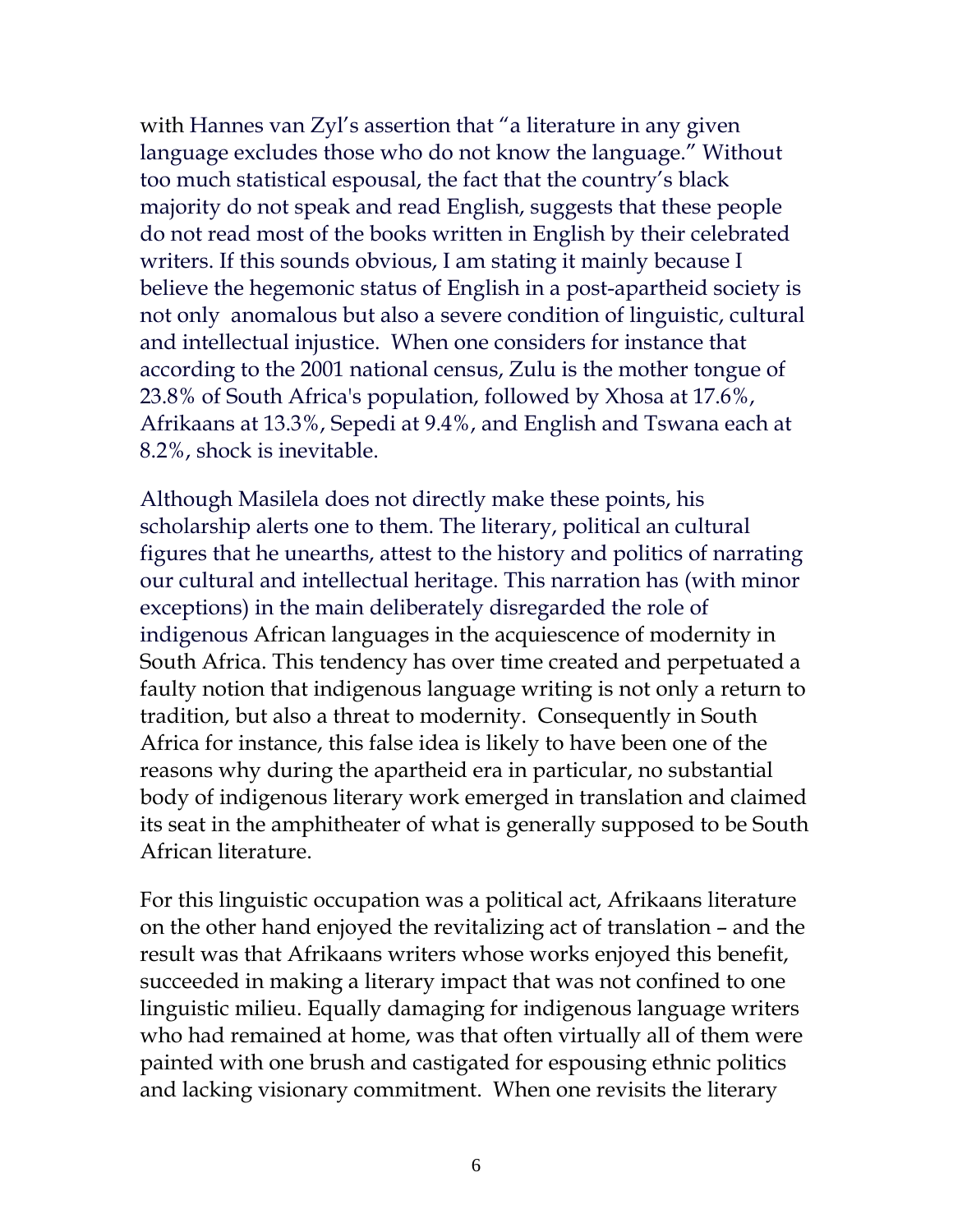terrain of South Africa today, it can be argued that it is a terrain that cries out for the urgency of translation. Translation in this regard can be an act of justice, reconciliation and literary repositioning. This exercise would also require that translating African indigenous is not limited to English, but also includes rendering the works into other South African indigenous languages.

Like David Atwell 's 2005 book *Rewriting Modenity*, Masilela's archive re-opens the deliberation on the archiving and positioning of South African literature. South Africa may well be the final frontier on which to arbitrate the linguistic question in Africa. Masilela's work will hopefully create an interest among African language scholars to revisit the roles of African language writers in developing South Africa's literary aesthetics in the same way that figures like Baudelaire, Gautier and Hegel helped influence aestheticism in Western literature and philosophy. Whilst doing so we must heed Homi Bhabha's rejection of the notion that "the place of the academic critic is inevitably within the Eurocentric archives of an imperialist or neo-colonial West." As Bhabha sardonically puts it, the thought that "the Olympian realms of what is mistakenly labeled 'pure theory' are assumed to be eternally insulated from the historical exigencies and tragedies of the wretched of the earth," is misleading.

That Masilela has made judicious use of newspapers as sources of reference in the creation of his archive is apt. Even today newspapers make a compelling commentary on the validity of his project. What publishers have not begun to explore with books, is proving a resounding success in the newspaper industry. By way of example, there are three widely read Zulu newspapers; *Ilanga*, *Umafrika* and *Isolezwe* in South Africa today. The latter is the youngest of the three and in less than three years, has already reached a milestone with over 100,308 units in sales. *Ilanga* started by the ANC's John Langalibalele Dube in 1903 and is published twice a week, has a circulation of over 500 000 per edition. *Umafrika* is steadily carving a niche as a "serious" Zulu newspaper. This success clearly debunks the long-held defense that there was no market for literature and books written in Zulu. At least what is true even in a liberated South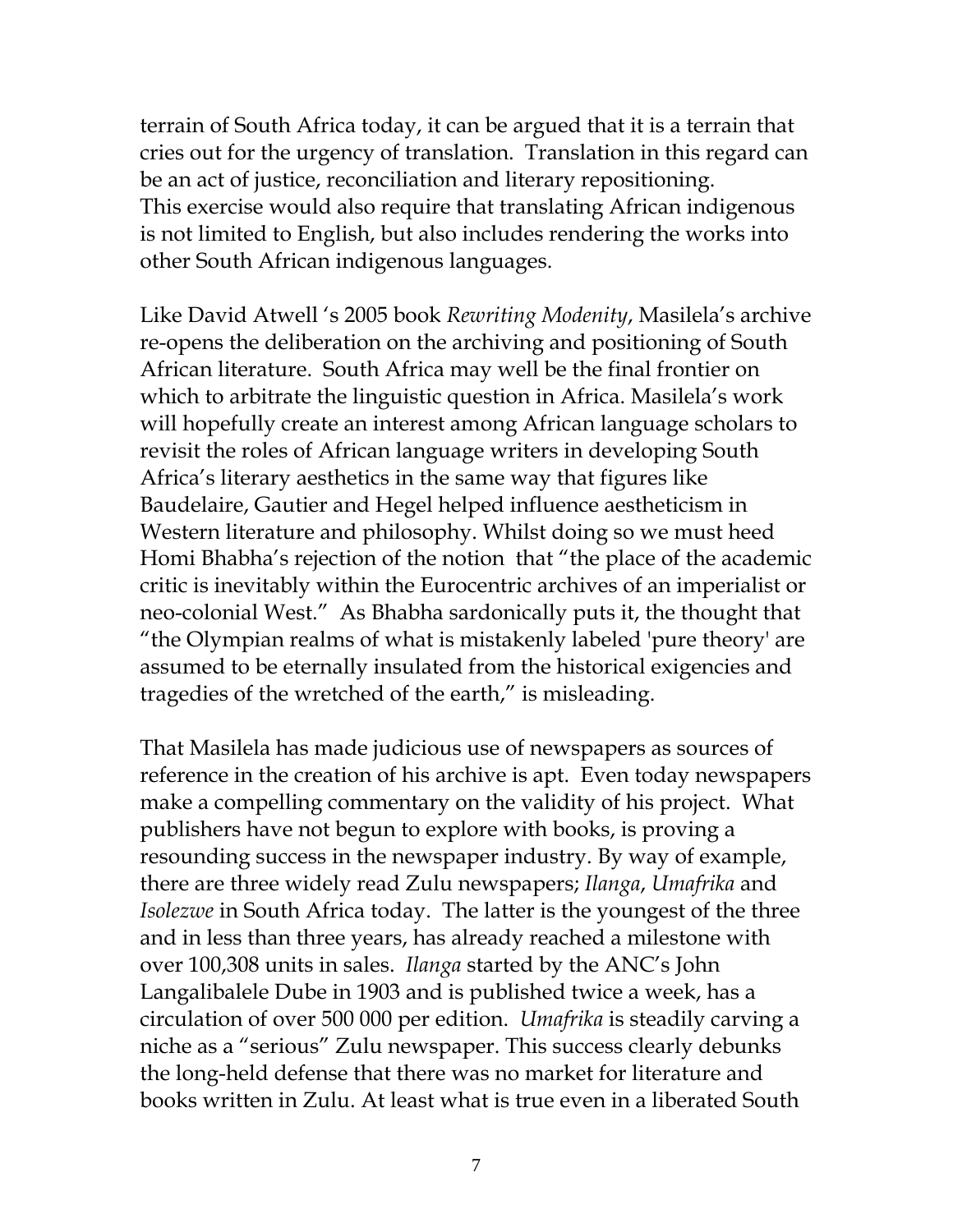Africa is that no serious effort has been made towards engendering a Zulu book readership culture, despite empirical support for this.

Finally, it is my belief that posterity will reward Masilela's project handsomely. As Sophia O. Ogwude contends, "…today's utopia is tomorrow's truth."

Sandile Ngidi, Johannesburg, August 2006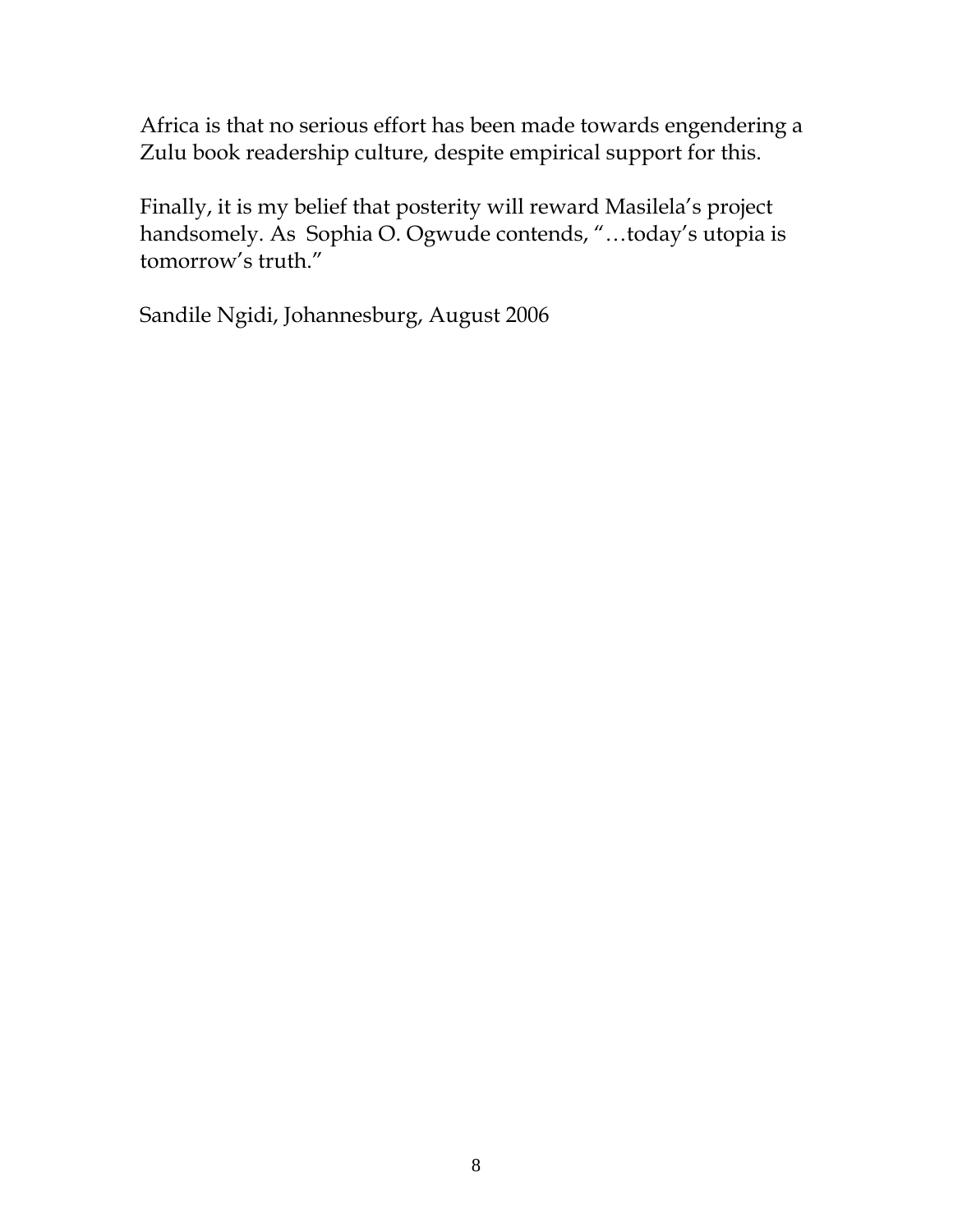# **CHAPTER 1**

### **Interview with Ntongela Masilela on the nature of the "New African Movement" website.**

by

Sandile Ngidi

 Our teachers, once we reach adulthood, are those who bring us something radical and new, who know how to invent an artistic and literary technique, finding those ways of thinking that correspond to our *modernity* , that is, our difficulties as well as our vague enthusiasms. -Gilles Deleuze, "He was my Teacher," (1964), emphasis in the original.

*What has inspired you to compile the work and preserve it on the net?* 

The dramatic political changes that happened in our country in 1994 compelled me to attempt to reconstruct South African intellectual and cultural history, a legacy that had been made invisible by politics of domination, i.e., apartheid and segregation. When I started doing archival research with the aim of constructing an intellectual structure of this cultural history, I was not aware of the extensiveness and depth of our intellectual history. For example I had known that H. I. E. Dhlomo was one of our outstanding poets. But upon undertaking an extensive research on him, I was amazed to discover the extensive catalog of his writings in *Umteteli wa Bantu* from 1922 to 1930, in *The Bantu World* from 1934 to 1940 , and in *Ilanga lase Natal*  from 1943 to 1954. The collecting and reading of this material radical altered my estimation of him and my understanding of our cultural history: I now consider his greatest contribution to our intellectual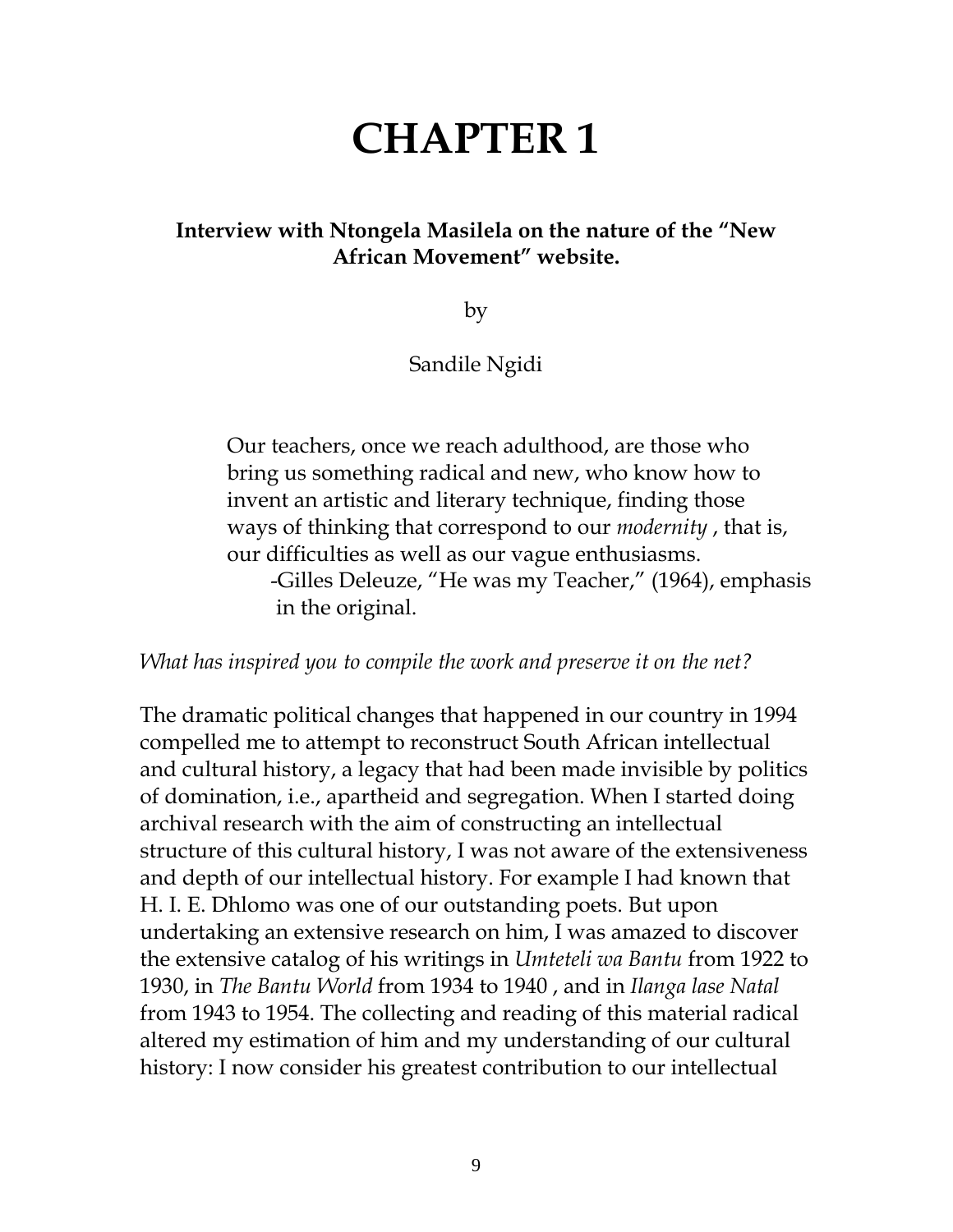history to be his inestimable endeavour as a great essayist rather than as a brilliant playwright or as an outstanding poet.

Likewise concerning S. E. K. Mqhayi, I think his lasting contribution may turn out to be his role as a cultural historian of the New African Movement, rather than as a great poet, which he was, or as a novelist and short story writer of merit. His novella, *Ityala Lamewele* (1914, The Case of Twins) is one of our best literary works of the past century. He wrote it with two objectives in mind, as he clearly states in a Preface to the text: one, it was to indicate that the philosophic and cultural systems predicated on traditional societies were more than capable of navigating and negotiating the new novelties of modernity; two, it was written in isiXhosa in order to promote the importance of African languages in historical representation against the newly emergent hegemonic English language. So, by 1914 Mqhayi was already aware of the dangers the English language posed to African languages, a prescient observation that was confirmed by Benedict Wallet Vilakazi in 1938 in the intellectual disagreement with H. I. E. Dhlomo, and by Ngugi wa Thiong'o in 1977 when he stated that he would no longer write novels in English but in the Kikuyu language. Ngugi's encounter with the historical meaning of Mqhayi in South Africa in 2003 on the occasion of his Steve Biko Lecture at the University of Cape Town has had profound consequences for him: directly because of this encounter, on his return to Los Angeles in November 2003, Ngugi informed me that "in good conscience Masilela, I can no longer accept at all that this literature written by Africans in the European languages in Africa is African literature." In other words, his encounter with the historical meaning of Mqhayi has radicalized him to the extent of completely rejecting the literature written in the non-African languages as African literature. This extraordinary effect has occurred exactly 90 years after Mqhayi proclaimed his two objectives.

I believe Mqhayi opened the domain of cultural history to us South Africans: he was our first major intellectual historian on the cultural plane and was followed by Clement Martyn Doke on the linguistic plane. Without Mqhayi, today we would have forgotten a very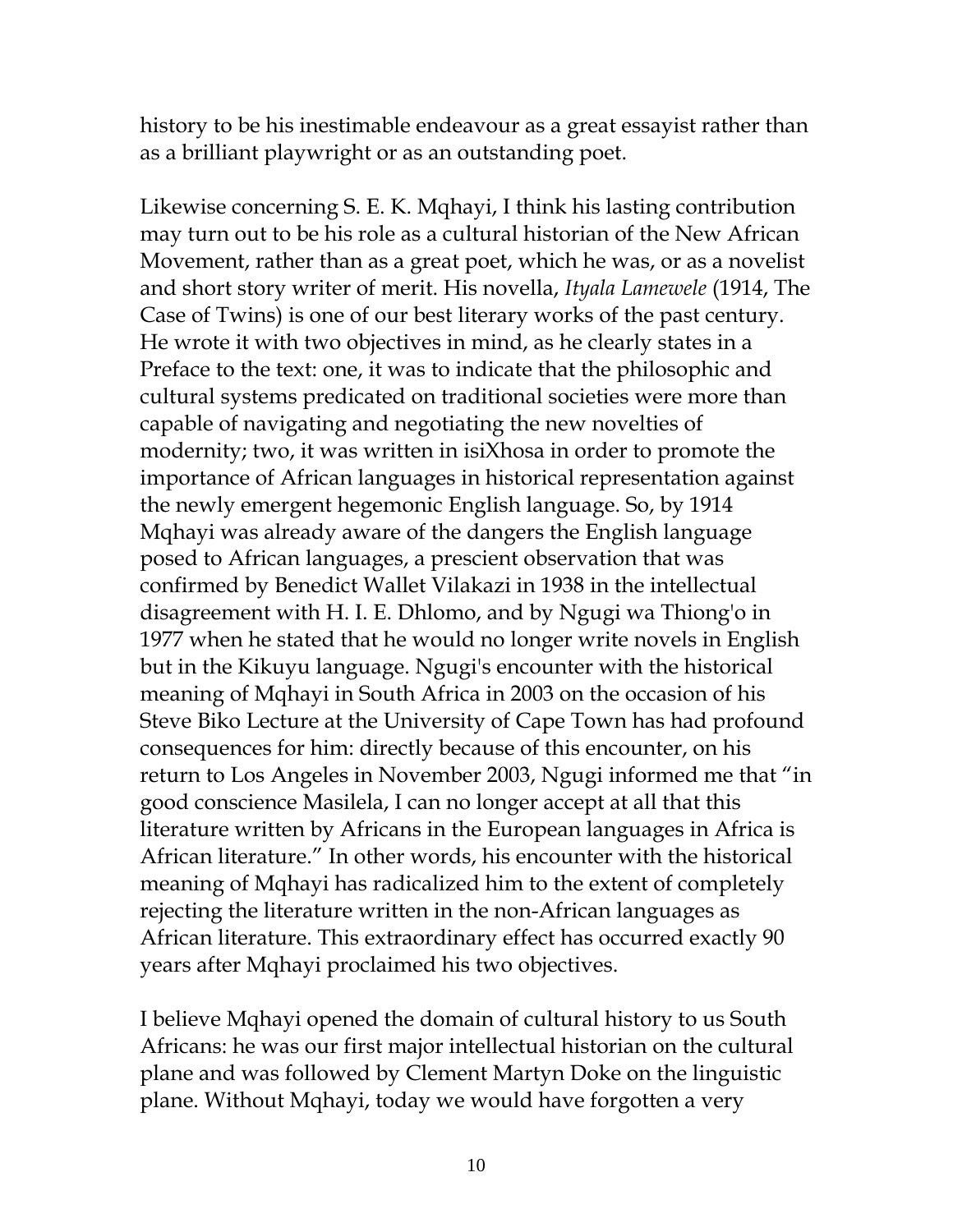brilliant Sotho political intellectual like Simon Majakathetha Phamotse, who was an editor of a newspaper called *Naledi ea Lesotho* , whose copies have all practically been lost. Phamotse belongs to the great generation of Sotho writers and intellectuals of the 1910s like Thomas Mofolo, Azariel M. Sekese, Zakea D. Mangoaela, Everritt Lechesa Segoete and others. Consequently it is not accidental that Mqhayi was our first compatriot to recognize the greatness of Clement Martyn Doke as a scholar and a linguist in 1932 (in the poem, "U-Professor Doke," *Umteteli wa Bantu* , March 19,1932), that is within nine years of the intellectual debut of this former missionary, who upon his retirement at the University of Witwatersrand in 1953, returned to missionary work by translating the Bible into the Lamba language of Zambia, thereby picking up where his father Joseph J. Doke (one of South Africa's first science fiction writers and one Mohandas Gandhi's best friends) had left of upon his death in 1913.

My discovery of Mqhayi's poems, articles and essays in *Izwi Labantu*  from 1899 to 1903 (all the copies of the newspaper from 1903 to its demise in 1909 are lost), in *Imvo Zabantsundu* from 1900 to the middle of the 1920s, and in *The Bantu World* from 1933 to about 1939, has made me alter my intellectual estimation of this extraordinary figure. I'm well aware that many South African scholars as well as other Africanists will disagree with my views. This disagreement is good and healthy since it opens up a forum for serious discussion of our intellectual history and cultural legacy. My consolation is that I have direct archival knowledge of both H. I. E. Dhlomo and S. E. K. Mqhayi. My ignorance of the voluminous nature and cultural depth of the writings of Dhlomo and Mqhayi inspired me on the journey of intellectual discovery, since I was aware that I was lacking in understanding the historical importance New African intellectuals. This is what has led me to this attempt to reconstruct South African intellectual history.

Consequently, the *first fundamental reason* for constructing this website of the New African Movement was to share first and foremost with my compatriots and with other people in the world our intellectual legacy from Tiyo Soga in the 1860s to Ezekiel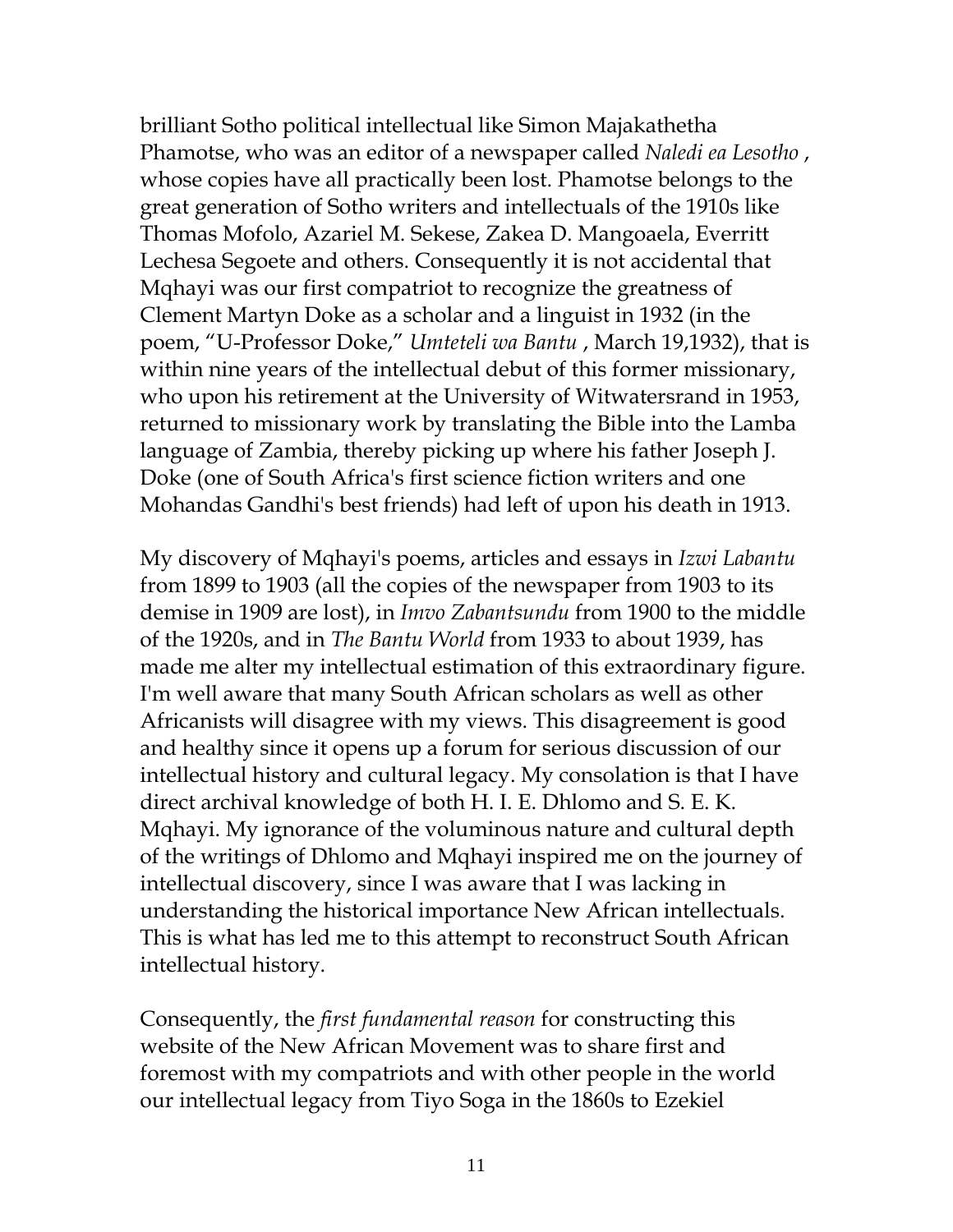Mphahlele in 1960 (Mphahlele went into self-imposed exile in 1957). This intellectual and cultural legacy encompasses about 350 New African intellectuals between Soga and Mphahlele: writers, poets, painters, politicians, teachers, editors of newspapers, preachers, entertainers, musicians, etc. For each of them I have attempted and I'm still attempting to construct a portal consisting of all their writings as archival material available anywhere in the world. I was convinced that all of us South Africans were not aware of the enormity of the intellectual legacy that history has bestowed to us. I wanted to assemble this material in an easily accessible manner on the Internet. All of us South Africans, Indians, Coloureds, Europeans and Africans, contributed in the making of the New African Movement. Quite a few South Africans, of all races and creeds and religious beliefs were New African Intellectuals, but by no means all South African intellectuals were members of the movement. *In consequence, not all the figures on this website are necessarily New African intellectuals of the New African Movement. Most of them were, but not the European missionaries, for example*. Many South Africans who were not members of the intelligentsia participated in the New African Movement as New African masses by belonging to or supporting political organizations such as the African National Congress and independent religious movements like the Ethiopian Church and African Zionism. It is important here to register the fundamental contribution of such intellectuals such as Isaiah Shembe and Credo Mutwa to the New African Movement. Their intellectual prowess is not readily given the cognizance it truly deserves and legitimately possesses.

The *second fundamental reason* for the website was to construct a map of the entrance through violence of *European modernity* into South Africa (through imperialism and colonialism) and its subsequent transformation into *South African modernity* by means of political and cultural manifestation of *New African modernity* . Using the modern dialectic of Hegel, one could say *European modernity* was the *thesis*, *New African modernity* the *antithesis* and *South African modernity* the *synthesis*. In other words, the first was an object, the second was a process or instrument, and the third was a new product. 1994 could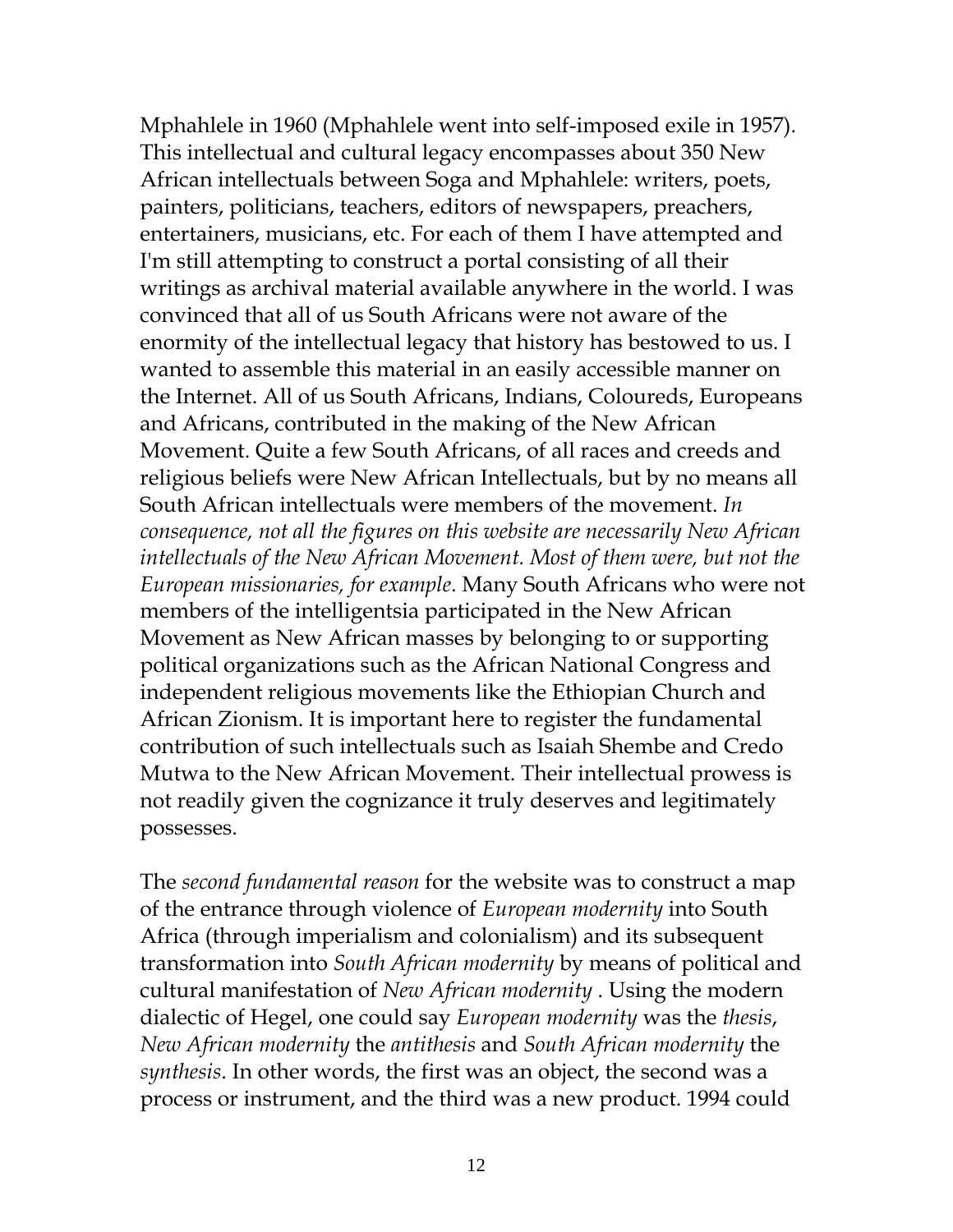be viewed as the "final" phase but not necessarily the last transformation of European modernity through New African modernity into South African modernity. Nelson Mandela today is one of the last representatives of the "New" African Nationalism of New African modernity. On the cultural plane, the last representatives of the New African Movement at the beginning of this new millennium includes, among others, Ezekiel Mphahlele, Archie Mafeje, Lewis Nkosi, Nadine Gordimer, Mazisi Kunene, G. R. Naidoo, Daniel Kunene, Alfred Khumalo. This nationalism was proclaimed by Anton Lembede in the 1940s within the circle of the ANC Youth League. 1994 represents the victory of the African Nationalism of Nelson Mandela over and against the African Marxism of Albert Nzula (who died in Moscow in 1933 at the age of 29) within the history of the New African Movement. As all of this implies, the making of South African modernity was made possible by the economic transformations of the country as well as by the contestations of various ideologies such Marxism, Nationalism, Liberalism, Fascism, Nazism, Ethiopianism. The website attempts to capture the contentious intersections of all these modern ideologies. In principle then, the website attempts to articulate the intellectual structure of South African modernity.

The *third fundamental reason* for this project was to indicate the importance of the role of the newspapers in the construction of South African modernity. It is not possible to exaggerate the importance of journalism in shaping the perceptions or the fundamental intellectual contours of our modernity. The role of New African newspapers in shaping the modernistic sensibilities of the New African masses between 1880s to the 1950s was truly extraordinary: be it *Imvo Zabantsundu* (editors, John Tengo Jabavu from 1884 to 1920, and S. E. K. Mqhayi from 1920 to 1922), or *Izwi Labantu* (editors, Walter Rubusana and Allan Kirkland Soga and Cyril Mhalla from 1897 to 1909), or *Ipepa Lo Hlanga* (editor, Mark S. Radebe Sr. from 1894 to 1904), or *Tsala ea Becoana* and later *Tsala ea Batho* (editor, Solomon T. Plaatje from 1910 to 1915), or *Umteteli wa Bantu* (editors, Marshall Maxeke and Abner R. Mapanya individually and at separate moments from 1920 to the 1940s), or *The Bantu World* (editors, R. V.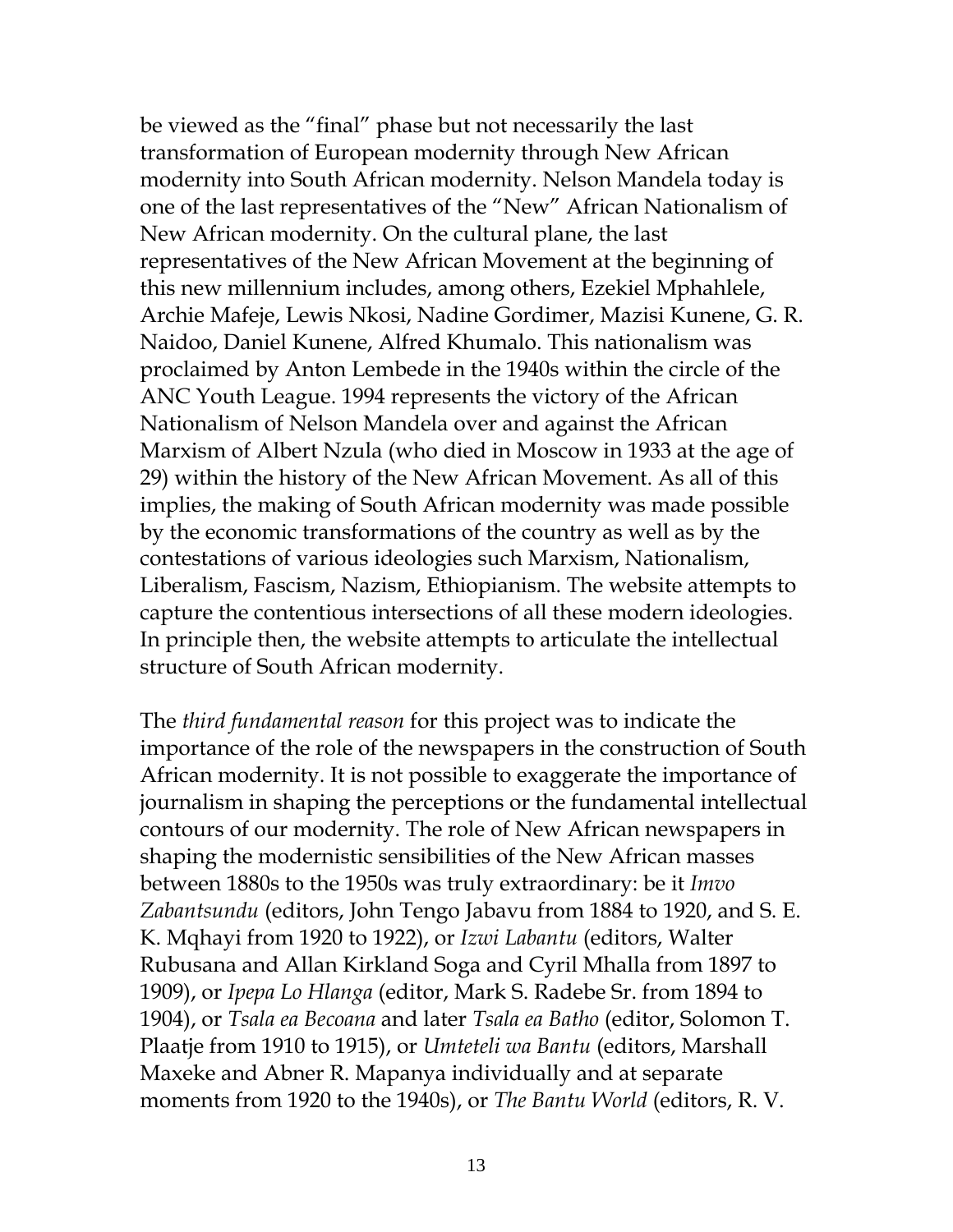Selope Thema from 1932 to 1952, and Jacob Nhlapo from 1952 to 1953), or *Ilanga lase Natal* (editors, John Langalibalele Dube from 1903 to 1917, Ngazana Luthuli from 1917 to 1943, and R. R. R. Dhlomo from 1943 to 1963) and *Inkundla ya Bantu* (editors, P. C. Katamzi and Govan Mbeki from 1938 to 1944, and Jordan Ngubane from 1944 to 1951)---all these newspapers as well as others unmentioned created a unique modern culture. Each of these newspapers fully participated in the making of this intellectual festival of ideas which lasted nearly a century. In all essentials, without these remarkable newspapers and the brilliant journalism that was so characteristic of them, we would not have the intellectual shape of the New African Movement as we know it today. Most of the books that have been published so far on the history of South African newspapers and journalism in the twentieth century have not dealt at all, let alone seriously, with the contribution of these newspapers in the formation of our modern sensibilities in the first half of the twentieth century. The book that comes closest to this noble task is *South Africa's Resistance Press* (2000). It would take several volumes to show the prodigious nature of the contribution of these newspapers.

The stellar nature of this achievement can be seen in the journalism of R. V. Selope Thema and Henry Selby Msimang in *Umteteli wa Bantu*  in the 1920s, in the editorials of Selope Thema in the *Bantu World* in the 1930s and those of Jordan Ngubane and his columns in *Inkundka ya Bantu* in the 1940s. I'm painfully conscious that I'm leaving out of this estimation the superb journalism of H. I. E. Dhlomo and Solomon T. Plaatje. This tradition is so full of embarrassment of riches that one can afford at this high plain of estimation to leave these two great intellectuals out of consideration on these matters. I have no reason for not believing that the prose of Ngubane and Selope Thema, at their very best moments, which was many times indeed, was intellectually equal to the prose of Thomas Mofolo's in *Chaka* (1925) or the poetics of Benedict Wallet Vilakazi's *Amal' eZulu* (1945, Zulu Horizons) or the lyricism of H. I. E. Dhlomo's prose poems of the 1940s. Given the profound effect of R. V. Selope Thema's journalism on the then young New African intellectuals who apprenticed with him such as Peter Segale, H. I. E, Dhlomo, Guybon Bundlwana Sinxo,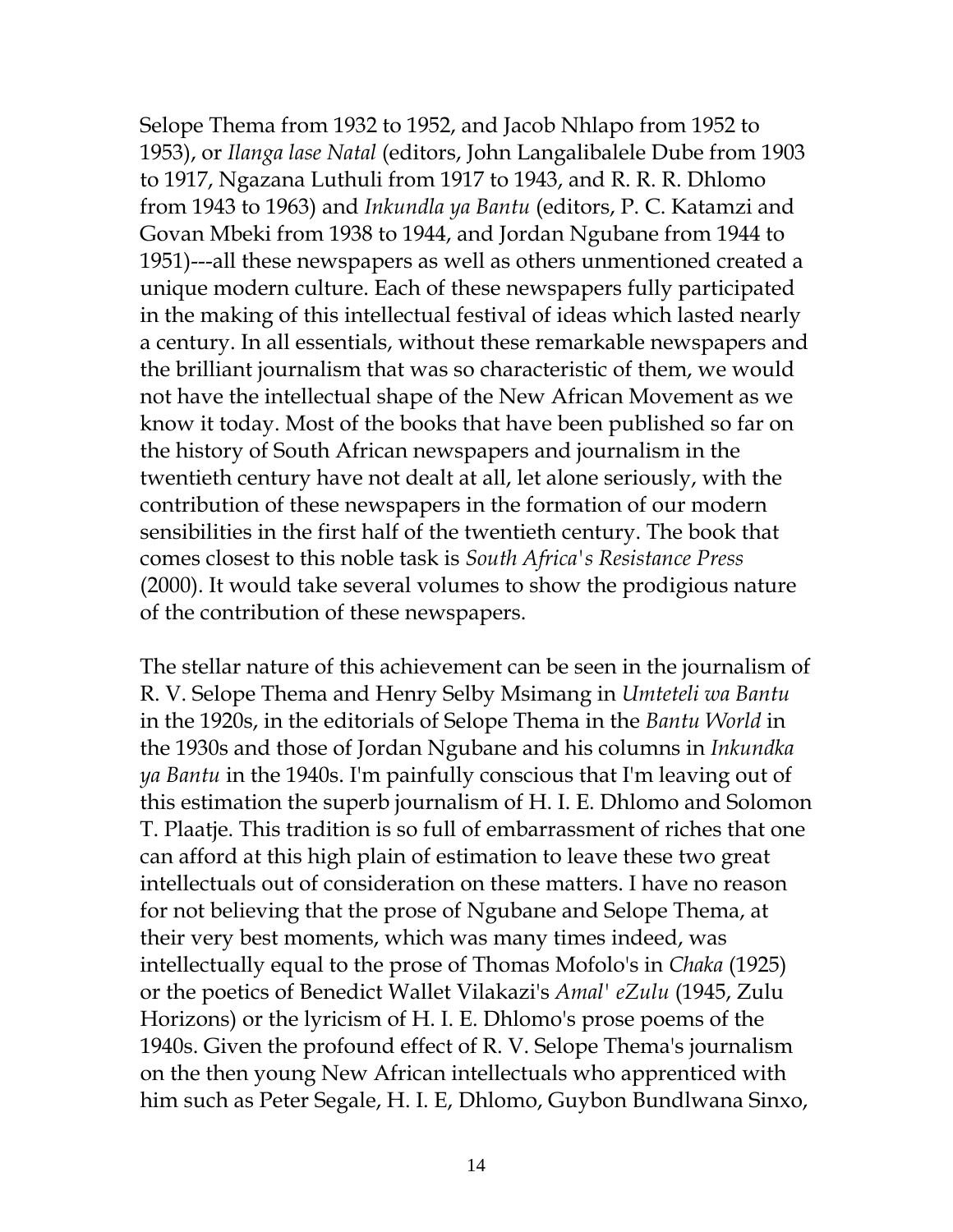R. R. R. Dhlomo, Henry Nxumalo, Jordan Ngubane, Peter Abrahams, Todd Matshikiza in the 1930s and in the 1940s, it is not surprising that Jordan Ngubane referred to him in later years "as the greatest son produced by South Africa" since the advent of modernity. He believed that all South African journalists should school themselves in the journalism of Selope Thema. Selope Thema does cast a shadow on South African journalism in the second half of the twentieth century. Given these remarkable achievements, the website attempts to indicate three things: that in the modern era journalism was transformed into a high art form by some New African intellectuals; that New African newspapers mapped out the terrain and splay of South African modernity; and that the New African intellectuals who were editors of these newspapers changed forever the historical consciousness of "Old Africans" into "New Africans". On all these issues R. V. Selope Thema was very exemplary, despite his contemptible reactionary politics.

The *fourth fundamental reason* for this endeavor was to attempt to understand why *New African literature in the English language* seems to have been preferred over the *New African literature in the African languages* when in fact the latter seems to have been much stronger intellectually and artistically than the former in the modern era. The enigma of this conundrum resides in the valorization of the Sophiatown Renaissance of the 1950s in relation to the other historical periods and cultural movements preceding it in the history of the New African Movement. It may be that the lasting achievement of the 1950s may not be in literary and journalistic matters, as wisdom of today supposes, but rather in its photography and in its music. The enticing and exhilarating nature of the decade of the 1950s may reside in the fact that it was the culminating era in the cultural expression of modernity in South Africa. The artistic noise of this decade has not subsided a full half a century after it was first produced. The explanation for this overestimation may perhaps reside in that the Sophiatown Renaissance (*Drum* writers were a variant of this larger phenomenon) was terminated by political repression which tragically expressed itself in the Sharpeville Massacre of 1960 rather than the cultural movement terminating itself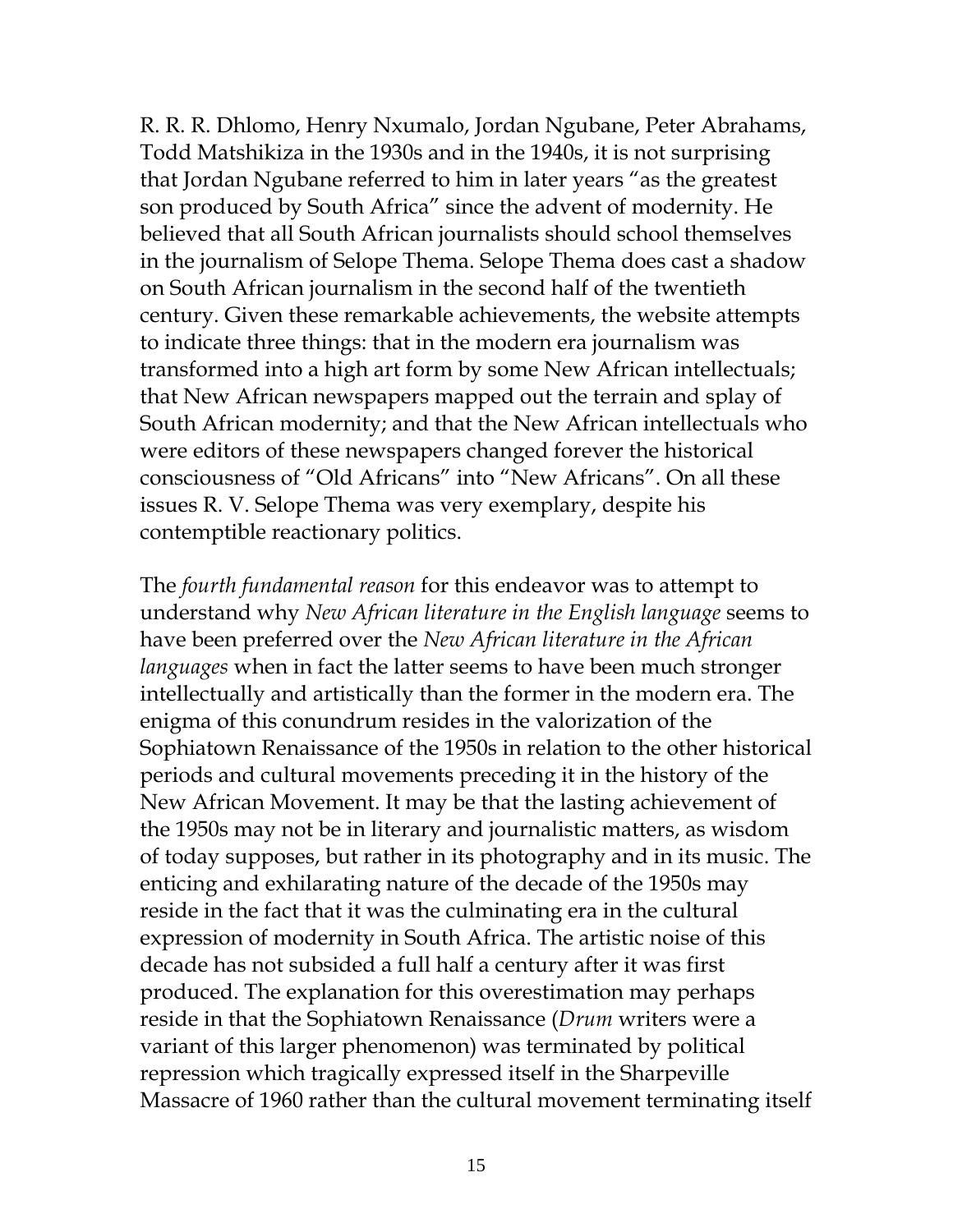through cultural and intellectual self exhaustion. That many of these intellectuals, artists and political leaders of the 1950s were forced into exile may perhaps also add luster to this glamorization.

This question of the artistic and intellectual value and merit of the Sophiatown Renaissance in relation to the achievements of earlier decades led me as evident in the structure and form of the website to demarcate and periodize the history of the New African Movement into the following preliminary constellations in order to estimate the true nature of achievement of each particular historical period: the Xhosa Intellectuals of the 1880s, the Golden Age of Sotho Literature circa 1910s, the Gandhi School, the Zulu Intellectuals of the 1940s, the African Political Organization Intellectuals (i.e., Coloureds), the Petersburg Art Movement, the Voorslag Group, the European Friends of the Natives, New African scholars, the Thaban Nchu-Kimberley Circle, and the Native Marxism and Labour Movement. Many New African intellectuals belonged to more than one of these intellectual groups or cultural movements, some successively and others simultaneously. For instance, H. I. E. Dhlomo belonged to the *Umteteli wa Bantu* group, Zulu Cultural Society, and to Zulu Intellectuals of the 1940s. Dhlomo was unique in belonging to many other formidable intellectual groups, for example, the Johannesburg Dramatic Society. Given the example of Dhlomo, the website attempts a full periodization of the whole historical era in order to have a full splay of the richness of our intellectual and cultural history.

These are some of the reasons that inspired me to attempt to preserve a *portion* of our intellectual and cultural history through the system of the new technologies.

## *What is the value of ICT's in general and the web in particular in celebrating our intellectual tradition*?

I believe that the invention of the World Wide Web (WWW) and the extension of the e-mail system from the American military networks to the public domain in the early 1990s was one of the extraordinary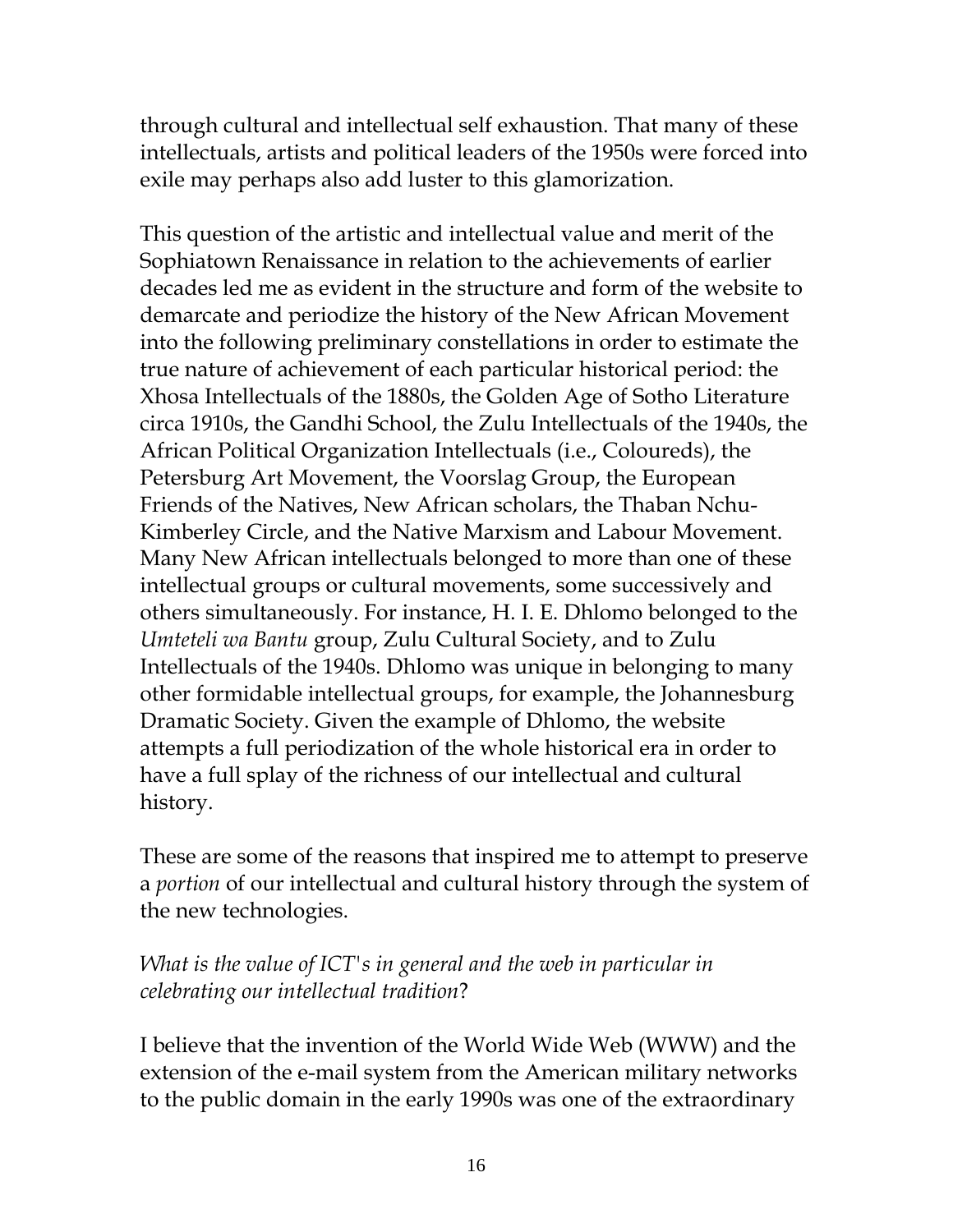happenings within my lifetime. The other life-changing event was of course the date of 1994 so meaningful to all of us South Africans. Since I believed that the invention of the Internet was such a breakthrough demarcating modernism and postmodernism, I wanted to participate fully in this revolution rather than pay lip service to it. The construction of the website is an attempt to participate in the Internet revolution. I created the website not only to give a different form of futurity to our intellectual and cultural history but also to make our tradition available to the rest of the world. I was principally preoccupied with the construction of the website from 1995 to 2002. Presently I'm mostly engaged with publishing a series of books based on the archival material in the website. For instance, I have just completed typing over the past fifteen months a 1500-page anthology of New African creative and critical writings from F. Z. S. Peregrino in 1903 to Phyllis Ntantala in 1993. It is called *The New African Movement: A South African Reader in Modernity and Modernism* . It covers our intellectual and cultural history from 1900 to 1940, and will consist of three volumes. The collection consists of writings in isiXhosa, isiZulu, in Sesotho and English languages. The anthology is scheduled to be published by the Africa World Press in 2006, the centennial anniversary of the birth of A. C. Jordan and Benedict Wallet Vilakazi and the publication of Walter Benson Rubusana's *Zemk' inkomo Magwalandini* (Preserve Your Culture, Lovedale Press, 1906). I hope to follow this with similar anthologies about the Sophiatown Renaissance of the 1950s, the Xhosa Intellectuals of the 1880s, and the Zulu Intellectuals of the 1940s. I expect to publish many books from the archives in the website. I do not believe that the Internet will ever replace the necessity of books.

Having said this, I want to emphasize that my singular intent with the website was to restore our political and cultural traditions in a form that would be user-friendly to students and scholars all over the world. I hope the website will resonate with the intellectual curiosity of the students whatever their level of maturity. I hope they will find something that is compatible with their intellectual interests whether be it in the realm of Music or Art or Religion or Politics or Literature or Philosophy. The website encompasses all of these domains of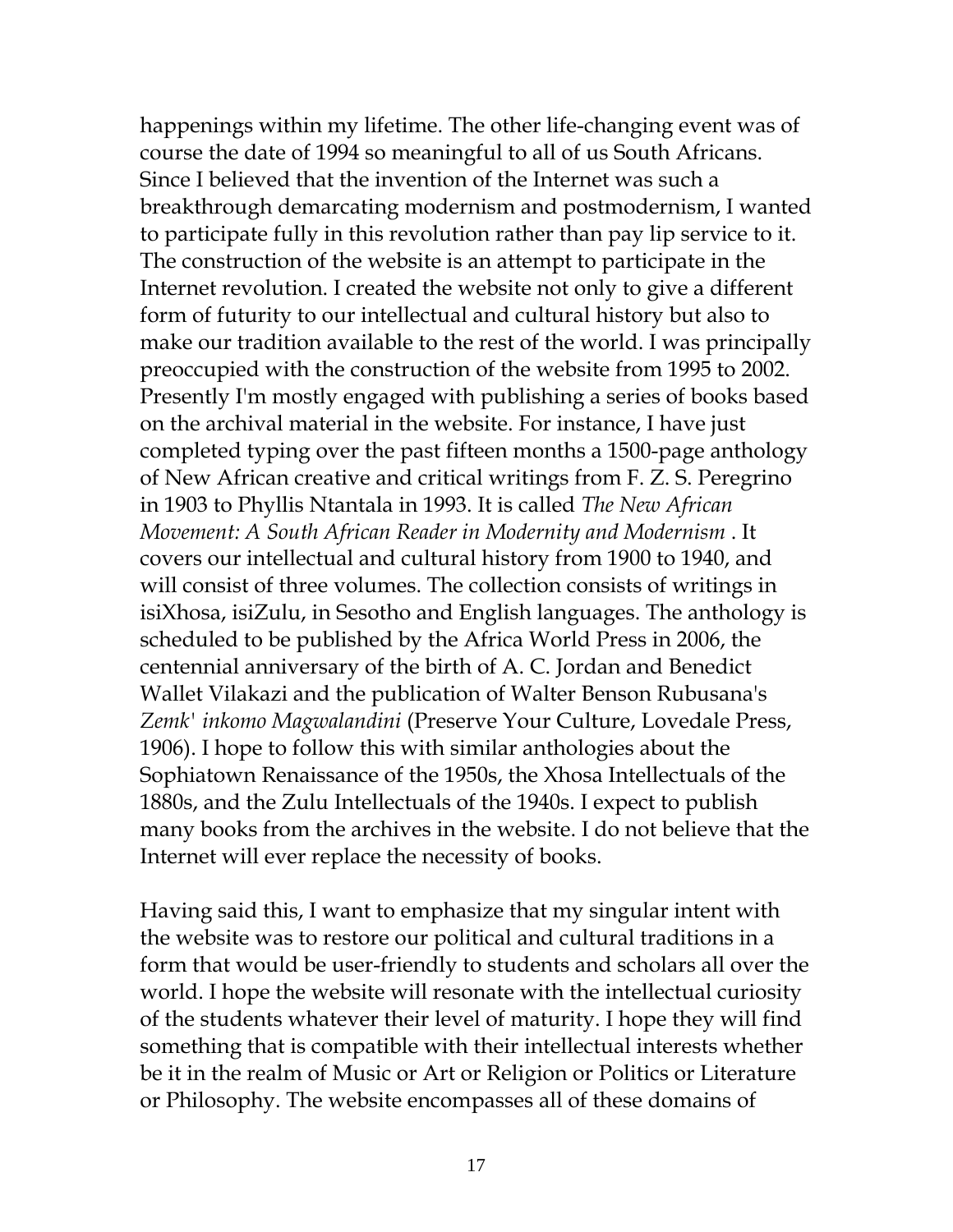knowledge because it truly reflects the extraordinary nature of South African achievements as the country was slowly shifting from being predominantly a traditional society (somewhat feudal) to being progressively a modern one (capitalist society). *The website is about the making of South African modernity* . Since South African modernity has been forged through multilingualism and thrives in this context, it is not surprising that the archives of the website consist of materials in many of the South African major languages: in isiZulu, in isiXhosa, in Sesotho and in English languages.

Although the website was aimed at students, it was constructed in such a manner that it would also serve the intellectual and emotional needs of scholars as well as of the general public. This broad appeal to the complex spectrum of the public has influenced the structure of the website itself. The entry level are the photographs of the nearly 350 New African intellectuals who are on the website, having their individual portals. Each photograph is accompanied by the name of the person and the datum concerning her or his birth and death, when these are known. The photographs can be used by a Primary School teacher to instruct students about the figures of our intellectual tradition, especially if the students are not as yet able to read by themselves. The teacher can also utilize the quotations which are excerpted from the writings of these members of the intelligentsia. The quotations should be viewed as the second entrance level to the portals. They can be read by Primary School children who have already acquired reading proficiency. The third entrance level is the short intellectual biographies that vary from a single page to about six pages. I think these biographies will prove useful not only to High School and College students, but also to the general public and scholars. The monographs, the fourth entry level, on each of these figures, most of which are *still* to be written, will hopefully be intellectually fascinating to those who are interested in having an analytically informed overview of these intellectuals. Perhaps this entry level will prove useful to College students. The fifth entry level consists of the archives of the writings of these intellectuals. This is the most important domain since it situates the visitors to the website or portals within the historical materials which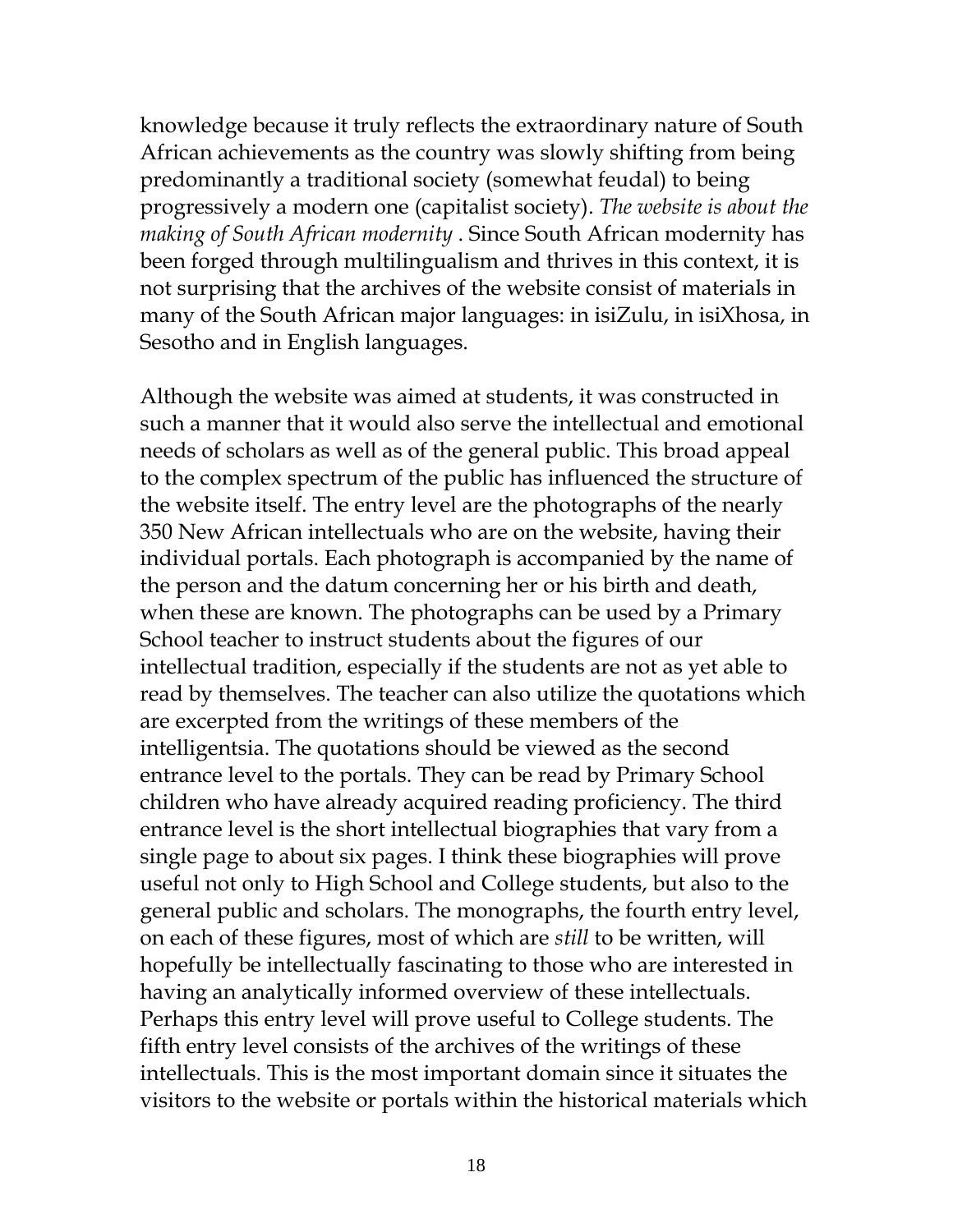went into making intelligible the construction of South African modernity.

The website is constructed in such a manner as to open a collective discourse as to the nature of the enormity of South African intellectual and cultural history. Since the website can never be completed, it is for visitors to carry on its further construction in their own particular ways.

The website has been patiently constructed in such a way that no South African can claim with good conscience that he or she is not knowledgeable about our intellectual and cultural traditions because they are not easily available in an accessible manner.

Johannesburg, South Africa-----Claremont [Los Angeles], California, July 3-4, 2004.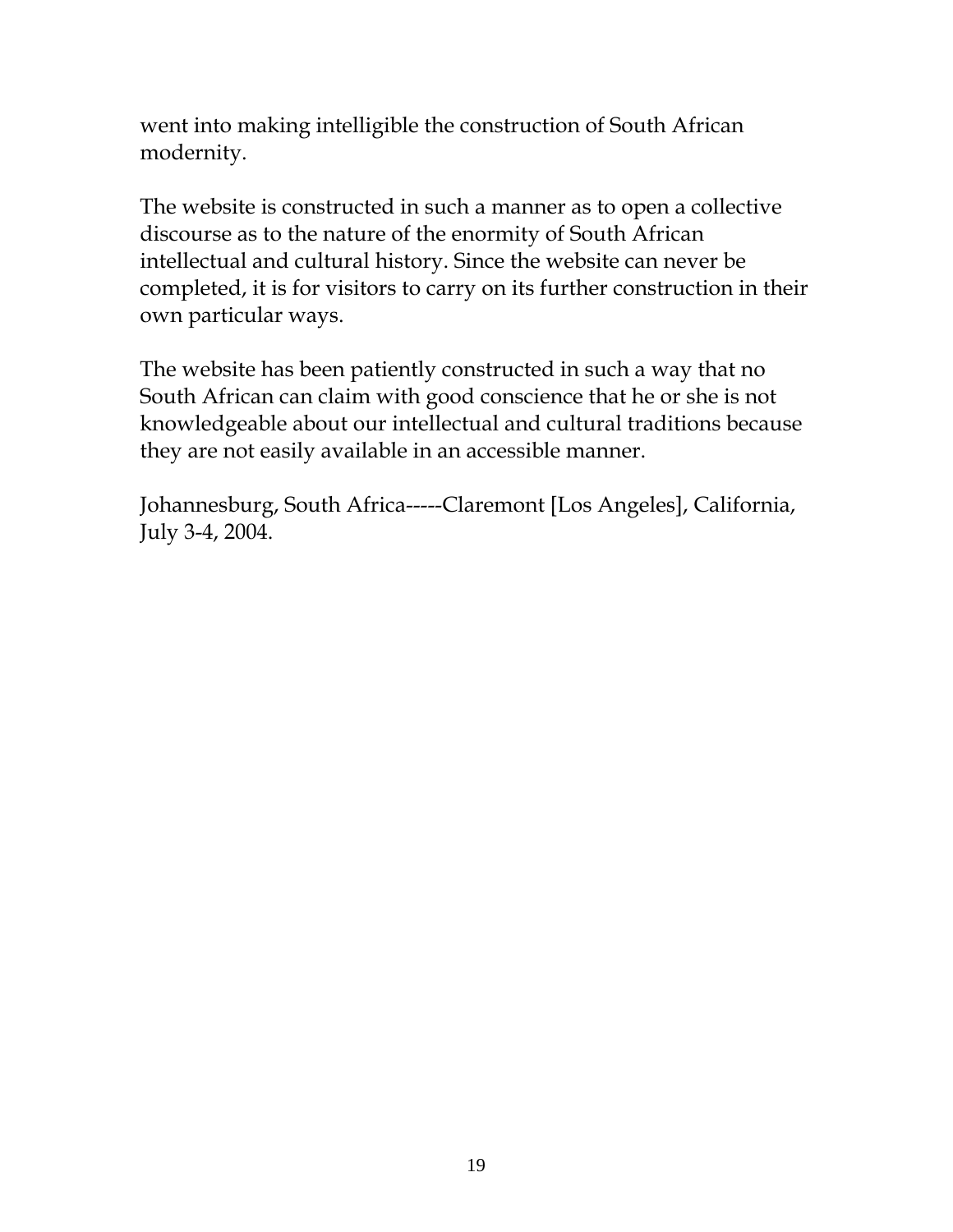# **CHAPTER 2**

### **An Interview with Ntongela Masilela Regarding the "H. I. E. Dhlomo Center for African Intellectual History".**

by

Dr. Mbukeni Herbert Mnguni

*When was the "H. I. E. Dhlomo Center for African Intellectual History" started?*

The H. I. E. Dhlomo for African Intellectual History was established in 1999. I think the origins of the Dhlomo Center which is located here at Pitzer College in Los Angeles lie in the 1980s in West Berlin when I was closely associated with Mbukeni Herbert Mnguni and Vusi Mchunu who were the conjoint editors of *Awa-Finnaba* a quarterly cultural magazine which was later transformed into *Inkululeko* a cultural magazine as the liberation of South Africa from apartheid illegitimate forces was becoming more and more of a reality? I contributed several essays and articles to these magazines, in particular an essay on the intellectual history of Pan-Africanism and another on the photography of Peter Magubane. My understanding of the objective of the editors of both magazines was to mobilize South African exiles with the aim of using intellectual culture and political culture in the struggle against apartheid. It was in the context of my intellectual work in support of this goal that I came across the name of H. I. E. Dhlomo. Although I knew that Dhlomo was the author of the *Valley of a Thousand Hills*, I had a superficial knowledge of his historical importance until I arrived in Europe from United States. My rediscovery of him in Europe was in a context of a practical matter. I was a member of the editorial board of the German dance magazine called *Tanz-Aktuell* based in West Berlin. Strangely enough I was responsible for matters concerning ballet history. I wrote several articles on ballet history as well as a review of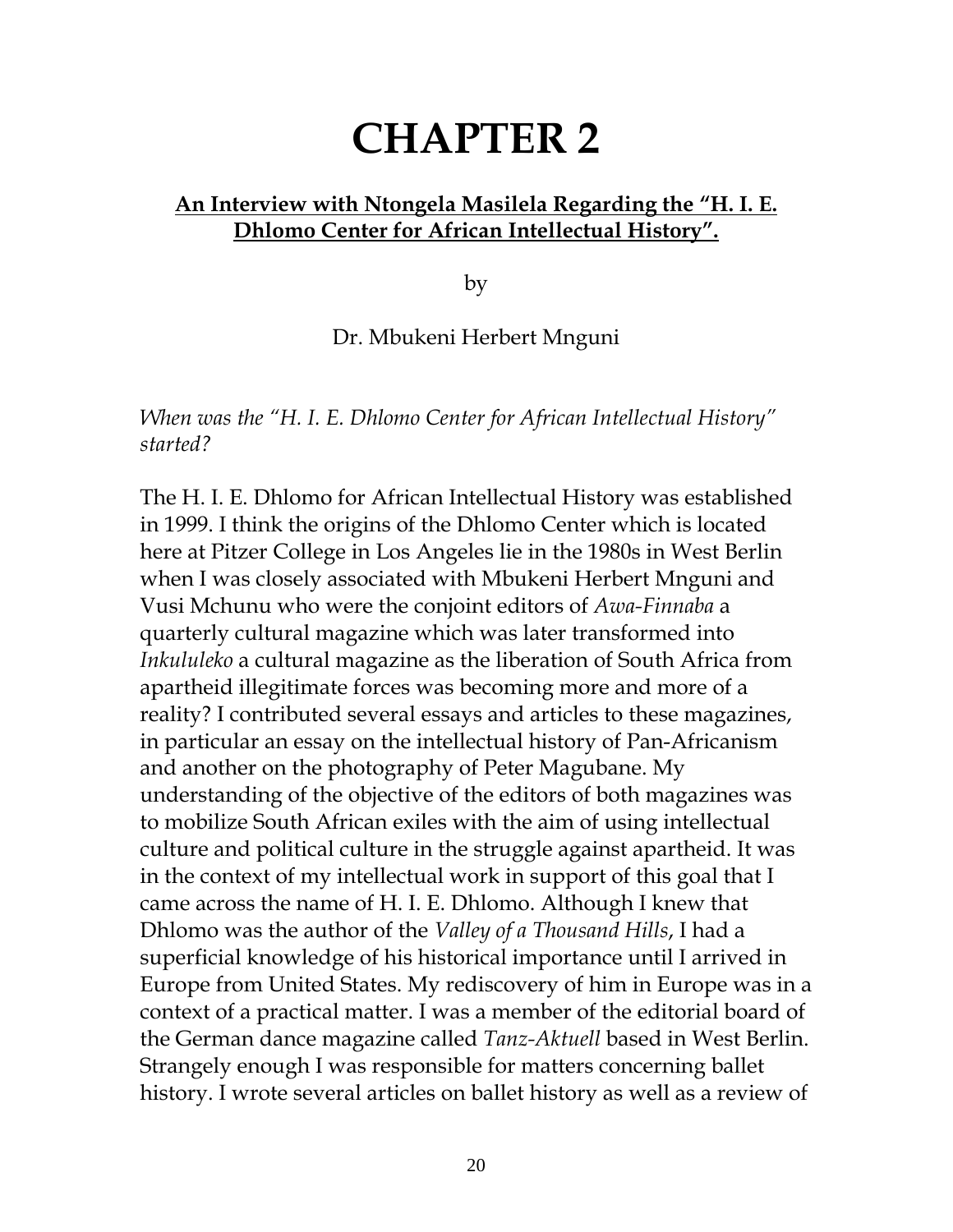several books on dance history as well as the obituary on the occasion of the death of Alvin Ailey. But I found this unacceptable that I was writing about ballet history in West Berlin when South Africa was undergoing dramatic changes. Of-course these writings on ballet history constituted a small part of my writings on South African intellectual and cultural history. Nevertheless, my writing on European dance history rather than on African dance history became intellectually and politically unacceptable to me. At this moment of my crisis I read somewhere that Dhlomo had written on African traditional dance. This was very exciting because I expected that Dhlomo would lead me away from European dance history to African dance history. Before I could do more research about the dance writings of Dhlomo I left West Berlin for Los Angeles.

### *What are the objectives of the Dhlomo Center?*

On obtaining a teaching position at Pitzer College in 1989 in Los Angeles I continued my investigations on the dance writings of H. I. E. Dhlomo. In the process of locating his writings on African traditional dance in the archives, I discovered to my utter astonishment that Dhlomo had voluminously written in three newspapers over a thirty-year period: in *Umteteli wa Bantu*, *The Bantu World* and *Ilanga lase Natal*. The originality of these writings dissipated my interest in African dance history and instilled in me a tremendous curiosity about African intellectual history. As I discovered hundreds and hundreds of pages of Dhlomo's writings in these three newspapers, I discovered that Dhlomo was in discourse or correspondence with other African intellectuals in South Africa in the early part of the twentieth century about whom I knew nothing such as Benedict Wallet Vilakazi, R. V. Selope Thema, Pixley ka Isaka Seme, Solomon T. Plaatje, S. E. K. Mqhayi, Clement Martyn Doke, Harold Cressy and hundreds of others. These Africans called themselves "New Africans" modeling themselves on the "New Negroes" of the Harlem Renaissance*. I discovered that these other New African intellectuals had also written extensively in these three newspapers as well as in a hundred others*. This discovery inspired me to set up a "H. I. E. Dhlomo Center for African Intellectual History" with the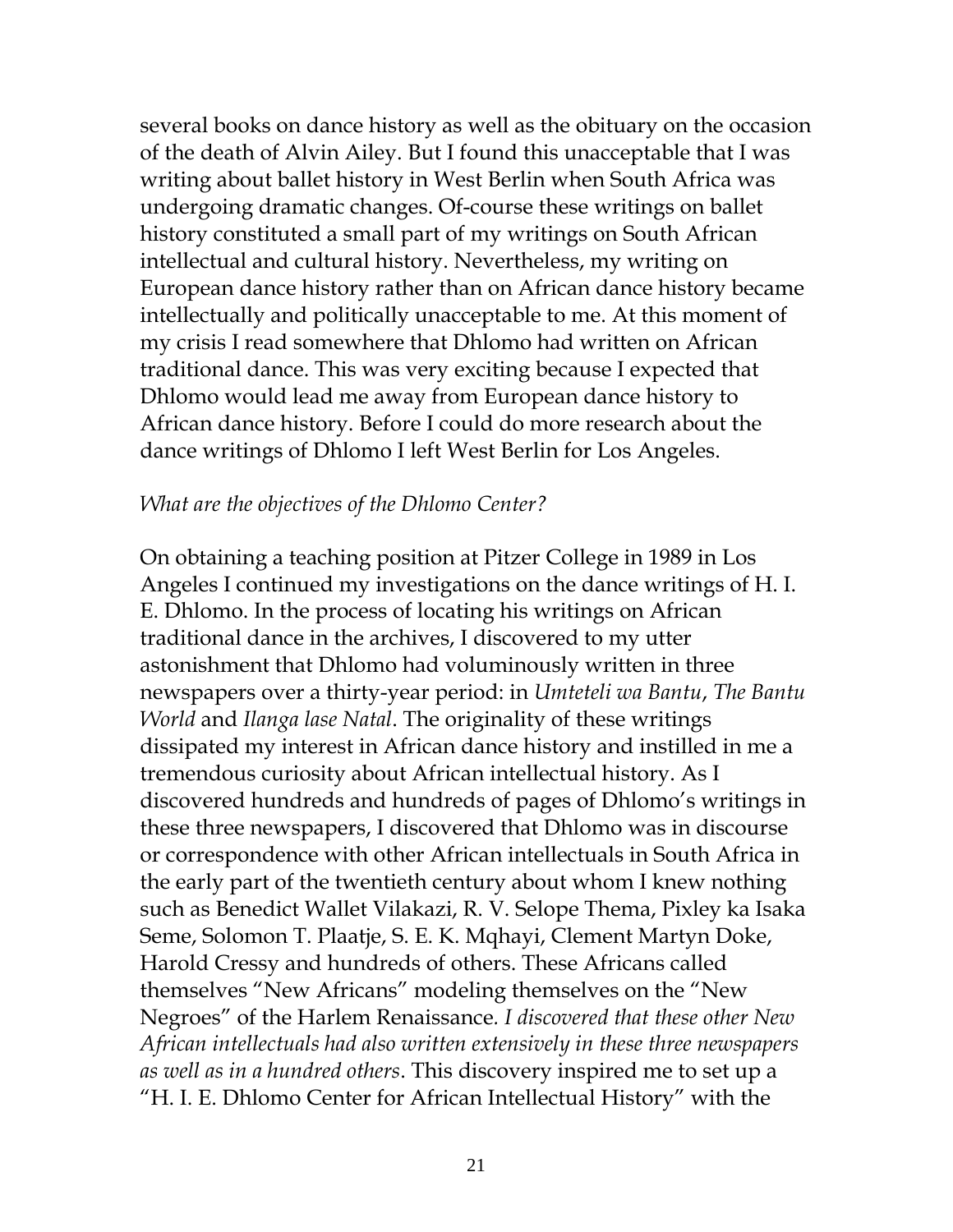aim of collecting all the the articles by these hundreds of New African intellectuals in these newspapers from 1860s to the 1960s for an archive and database. The objectives of the Dhlomo Center are simple but arduous in realizing: one, establishing an extensive archive consisting of the writings of these New African intellectuals; second, reconstructing South African intellectual history on the basis on this archival material. I called the historical, political and cultural project of these New African intellectuals the "New African Movement." I also discovered that the New African Movement was about the construction of modernity in South Africa. The crucial thing to note is that the New African Movement sought to transform *European modernity* in South Africa imposed by means of imperialism and colonialism into *New African modernity* representing the democratic interests of the majority of South Africans. Simultaneously the New African Movement struggled to transform *New African modernity* into *South African modernity* that would be more inclusive. This mainly concerns the past. The New African Movement has relevance in the present in the sense that when the former President Nelson Mandela and and the present president Thabo Mbeki called for the creation and making of the "African Renaissance", I understood that this possible rebirth or renewal was only possible on the basis of the cultural and intellectual tradition of the New African Movement. So, in a real sense, the founding of the "H. I. E. Dhlomo Center for African Intellectual History" sought to interlink the *idea* of the African Renaissance with the *history* of the New African Movement.

### *What kind of work has been done since the Center was initiated?*

On the basis of the archival materials assembled at the "H. I. E. Dhlomo Center for African Intellectual History", I was able to create over a seven-year period a website called the "New African Movement" here at Pitzer College in Claremont [Los Angeles]. I only put the website on the Internet last year on the exact date of August 11 (Wednesday), 2004 at 9:26 am. The website can be found at this URL address: www.pitzer.edu/New\_African\_Movement. So the first initiative of the Dhlomo Center was the construction of the website and its launching. The website, which is about the construction of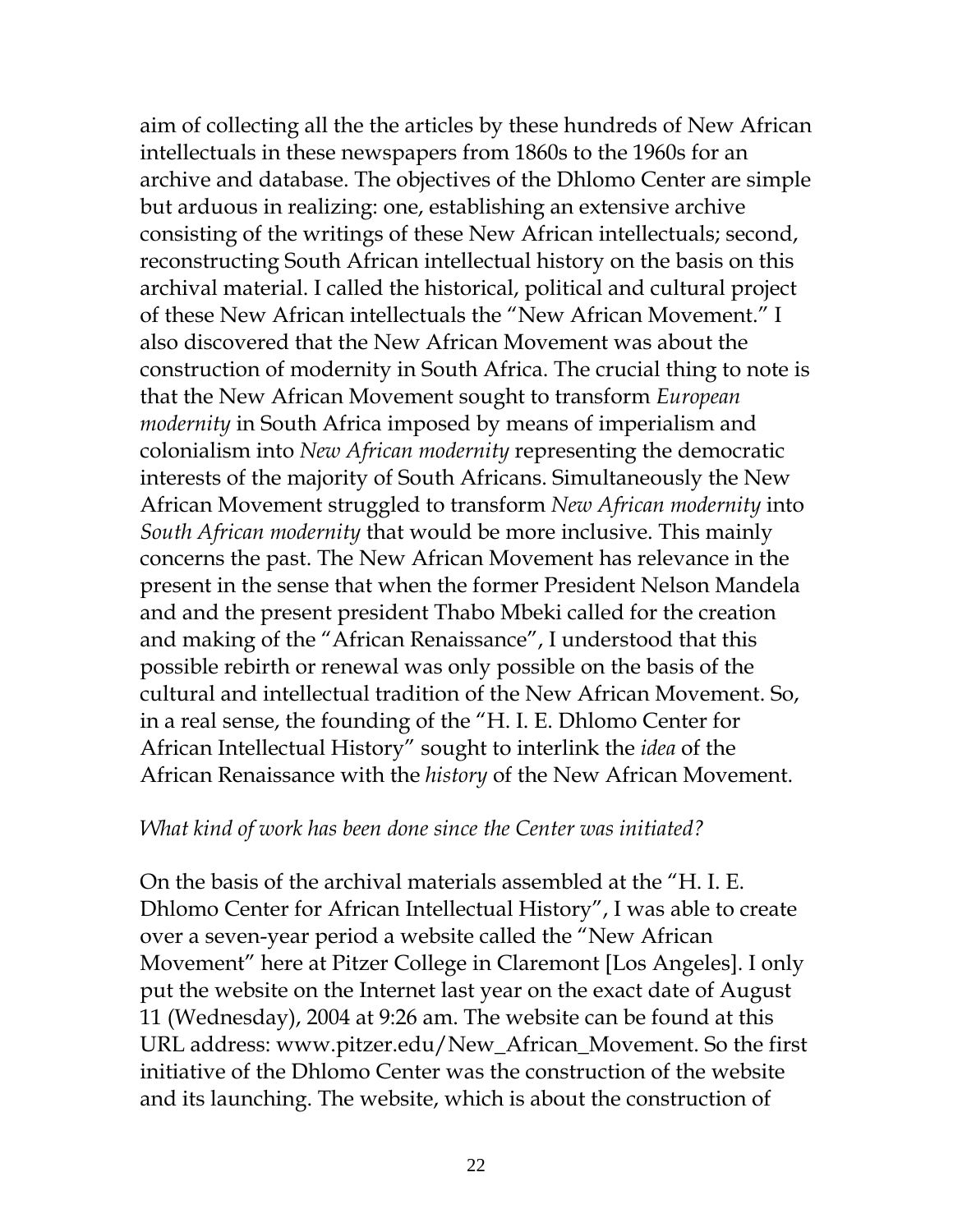South African modernity across the twentieth century, aims to be an archive of the writings of about 350 New African intellectuals. The Dhlomo Center also aims to publish monographs of prominent New African intellectuals such R. V. Selope Thema, Clement Martyn Doke, Jordan Ngubane. The first monograph I have written is to be published in a few months (2005). I'm presently reading and correcting the galleys of *The Cultural Modernity of H. I. E. Dhlomo*. At the same time the Dhlomo Center is putting together anthologies, each of which will contain the writings of a particular New African intellectuals. The first one I have just completed assembling is called *The Literary and Cultural Writings of H. I. E. Dhlomo*. Hopefully it will be published in 2006 or 2007. The Center hopes to compile and publish also the writings of other outstanding New African intellectuals. At the third level, concerning publications, The Dhlomo Center aims to publish anthologies that will assist in *periodizing* South African intellectual history. Some of the anthologies being prepared are the following: *The New African Movement: A South African Reader in Modernity and Modernism*; *Zulu Intellectuals of the 1940s*; *Xhosa Intellectuals of the 1880s*; *New African Epics*; and *Sophiatown Renaissance: A Reader*. *The New African Movement* anthology is about 1500 pages and will be published in three volumes. It has been a great pleasure typing it on my computer with my finger over the last year. This anthology is a compilation of the writings of many of these New African intellectuals. The writings in this anthology will be published in English, Sesotho, isiXhosa, isiZulu, as they had originally appeared. Typing this anthology has afforded me a great lesson in South African intellectual and cultural history.

### *How many members does the Dhlomo Center have and from where does it receive support?*

Unfortunately the H. I. E. Dhlomo Center for African Intellectual History has only one member: myself. This has made for difficult work. I'm still looking for members for the Center. On the other hand, several my of intellectual elders who are my mentors have given me their blessings and moral support: Ezekiel Mphahlele in Polokwane, Mazisi Kunene in Durban, Bernard Makhosozwe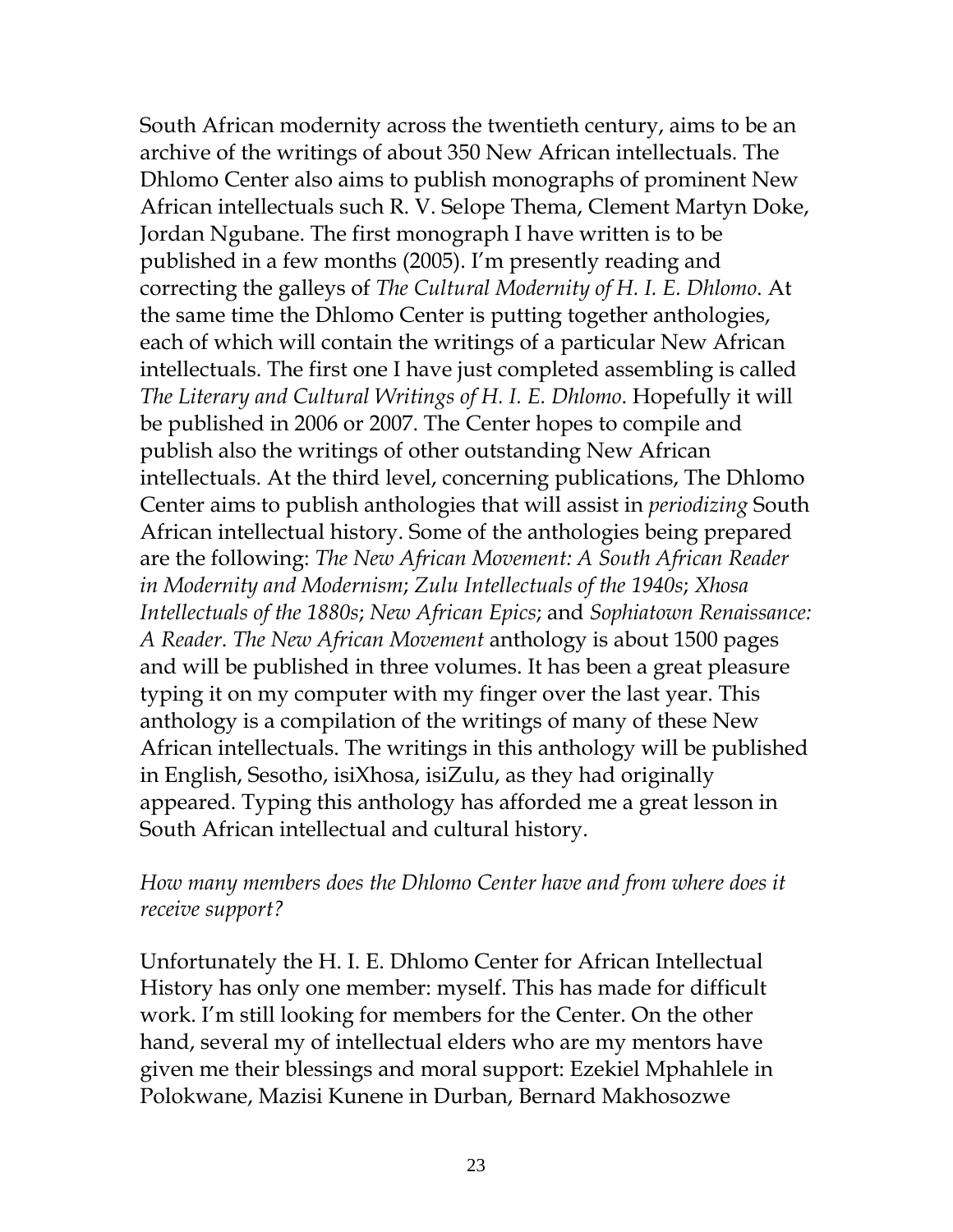Magubane in Johannesburg, Manuel Olivella Zapata in Bogota, Daniel Kunene in Wisconsin, Abdias do Nascimento in Rio de Jainero, Lewis Nkosi in Basel, and Peter Abrahams in Kingston.

### *How is the Dhlomo Center financially sustained?*

Up to the present the H. I. E. Dhlomo Center has been financed from two sources only: my younger brother who is a medical doctor in North Carolina, Dr. Aubrey Masilela, has given me approximately \$25,000 over the last six years in support; my institution, Pitzer College, has given me in the form of fellowships and grants about \$40,000 over the last fifteen years. I'm profoundly grateful to both of these sources for their undying support. Although I have applied to several Foundations for support over the last three years, I have not as yet received any.

Berlin, Germany------Claremont [Los Angeles], California, July 11, 2005.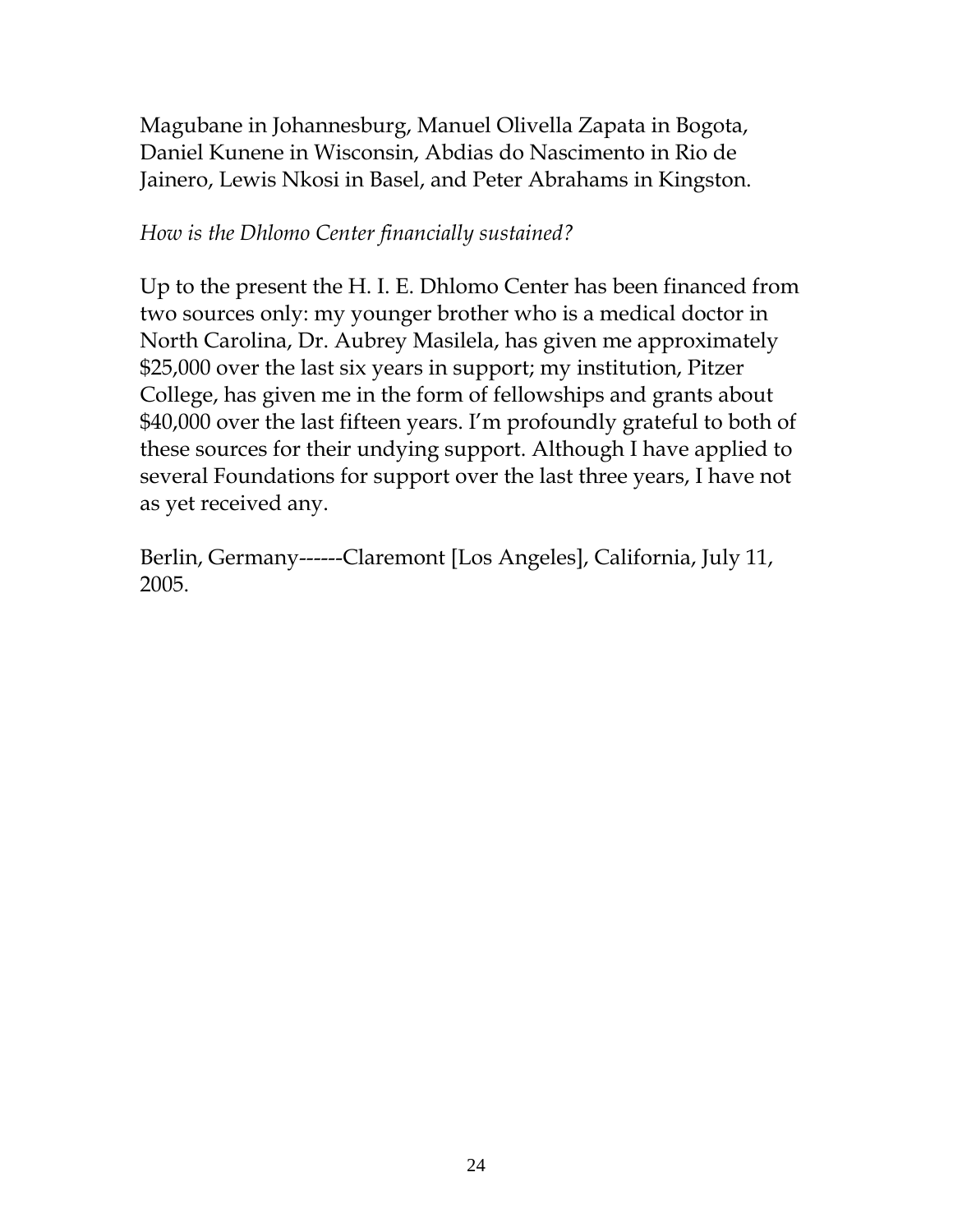# **CHAPTER 3**

### **Considerations On Certain Aspects of the New African Movement: An Interview with Ntongela Masilela**

by

### Sandile Ngidi

*What are some of the philosophical, political, intellectual and cultural imperatives that should underpin the celebration of Benedict W. Vilakazi and the Bambatha Rebellion of 1906 in 2006? Why do the legacies of these two icons matter to a liberated South Africa?* 

The historical portrait of Benedict Wallet Vilakazi that has been rendered for posterity by his New African contemporaries such as H. I. E. Dhlomo, Walter M. B. Nhlapo, Clement Martyn Doke, E. H. A. Made, Jordan Ngubane is that of a man who in his intellectual practice and commitment was characterized by a *high moral seriousness*. This is the intellectual appraisal that informs several poems written *before* his early tragic death at the age of 41 years in 1947 by his fellow poets, be it H. I. E. Dhlomo or Walter M. B. Nhlapo. This characterization became even more prominent in the remarkable threnodies written after his death by again H. I. E. Dhlomo and E. H. A. Made. This moral seriousness came from his deep Catholicism which also accounts for his conservatism. It is easily forgotten today that Vilakazi was very conservative to the point of being completely apolitical. One could say he had a reactionary political cast. Strangely, Vilakazi's Catholicism was intellectual rather than religious, because it came from two brilliant Zulu intellectuals of the 1920s who were Catholics: A. H. M. Ngidi and Josiah Mapumulo. In the an essay of 1933 in which he reflects on his own intellectual formation, Vilakazi recollects that reading the articles and essays by these two intellectuals in the pages of *Ilanga lase Natal* newspaper was what led him into his intellectual vocation. Here in parenthesis one needs to mention that it is nearly impossible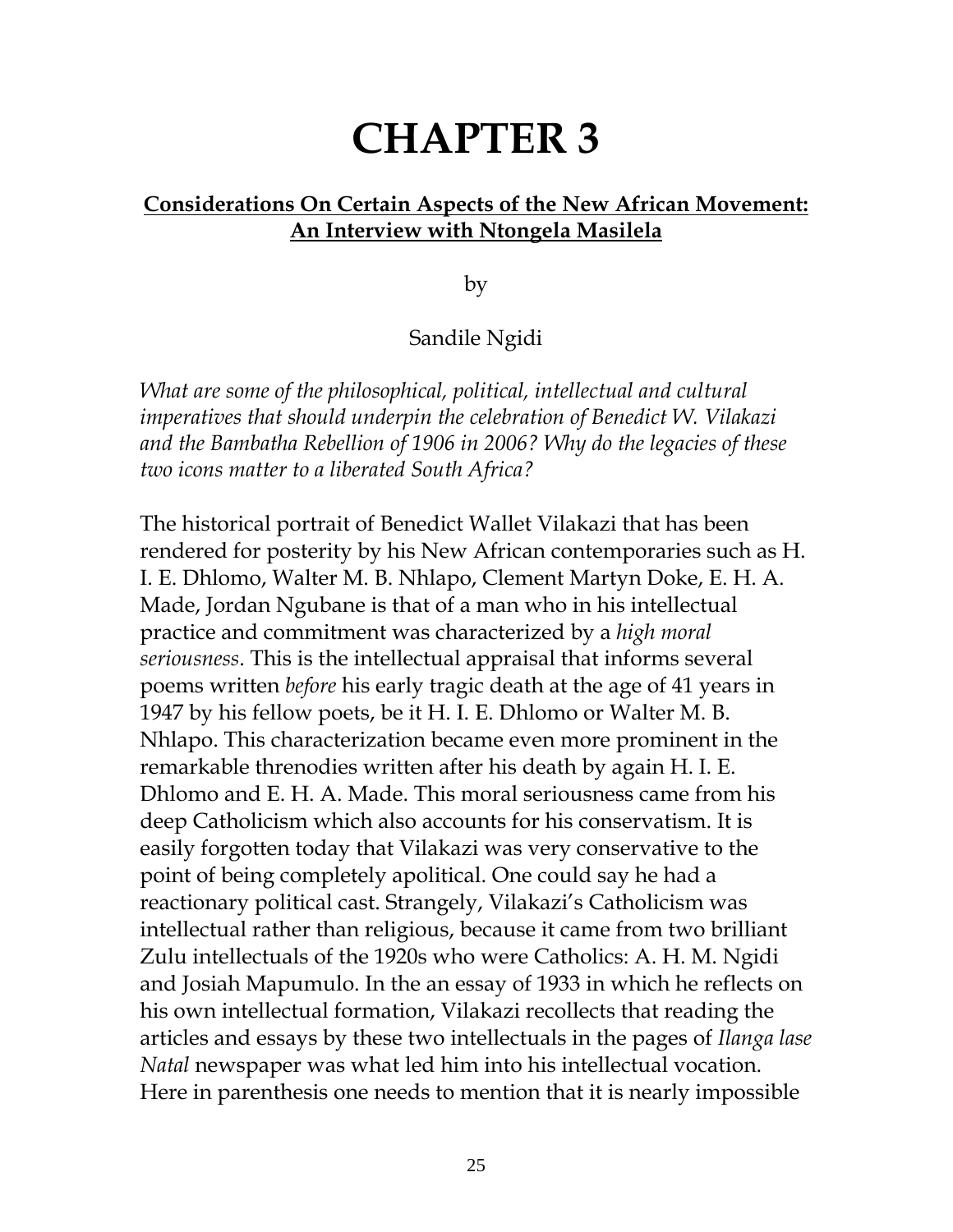to overpraise John Langalibalele Dube for having founded Ohlange Institute in 1901 and for having launched *Ilanga lase Natal* in 1903, since with these prescient revolutionary gestures, even though he was politically reactionary and conservative, Dube not only made modern Zulu intellectual culture possible in the first half of the twentieth century, but also made possible the transition from tradition to modernity realizable by making "New Africans" model themselves on "New Negroes", especially on Booker T. Washington. Since both Ngidi and Mapumulo were products of the British imperial culture in the late nineteenth century when classical studies (Greek and Latin) were being replaced by English Studies (English grammar and modern English literature), Vilakazi learned from these Zulu intellectuals two things: a historical consciousness of the *importance languages as modes of historical representation* and a *classical posture* in matters of culture.

Vilakazi viewed *language* and *classicism* as intellectual and cultural weapons for shaping and constructing a *modern culture* in South Africa. Although he seemed to have been a gentle person and was liked by many, if not by most of his contemporaries, he was very combative regarding intellectual matters. H. I. E. Dhlomo seems to have had high anxiety about Vilakazi's intellectual combativeness given the famous intellectual duel between them of 1938-9. The undercurrents of this fight between them were already there in the early 1930s, as I will try to show elsewhere. Basically the contention between them was Dhomo's persistence in writing his creative work (plays, poems, short stories, prose poems) in the *English language* rather than in *isiZulu* as Vilakazi believed should the case in the instance of Zulu intellectuals, writers, and artists. This is the principle that Vilakazi believed in and adhered to for the rest of his life*: that New Africans should write imaginative literature in the African languages and not in the European languages*. The supreme exemplary figure for Vilakazi regarding this was S. E. K. Mqhayi. But Mqhayi went much, much further than Vilakazi was willing to go in that Vilakazi made for allowance that critical works and essays could be written in the English language, whereas Mqhayi opposed this. *In the present circumstances, Mqhayi would have opposed both Mazisi Kunene and Ngugi*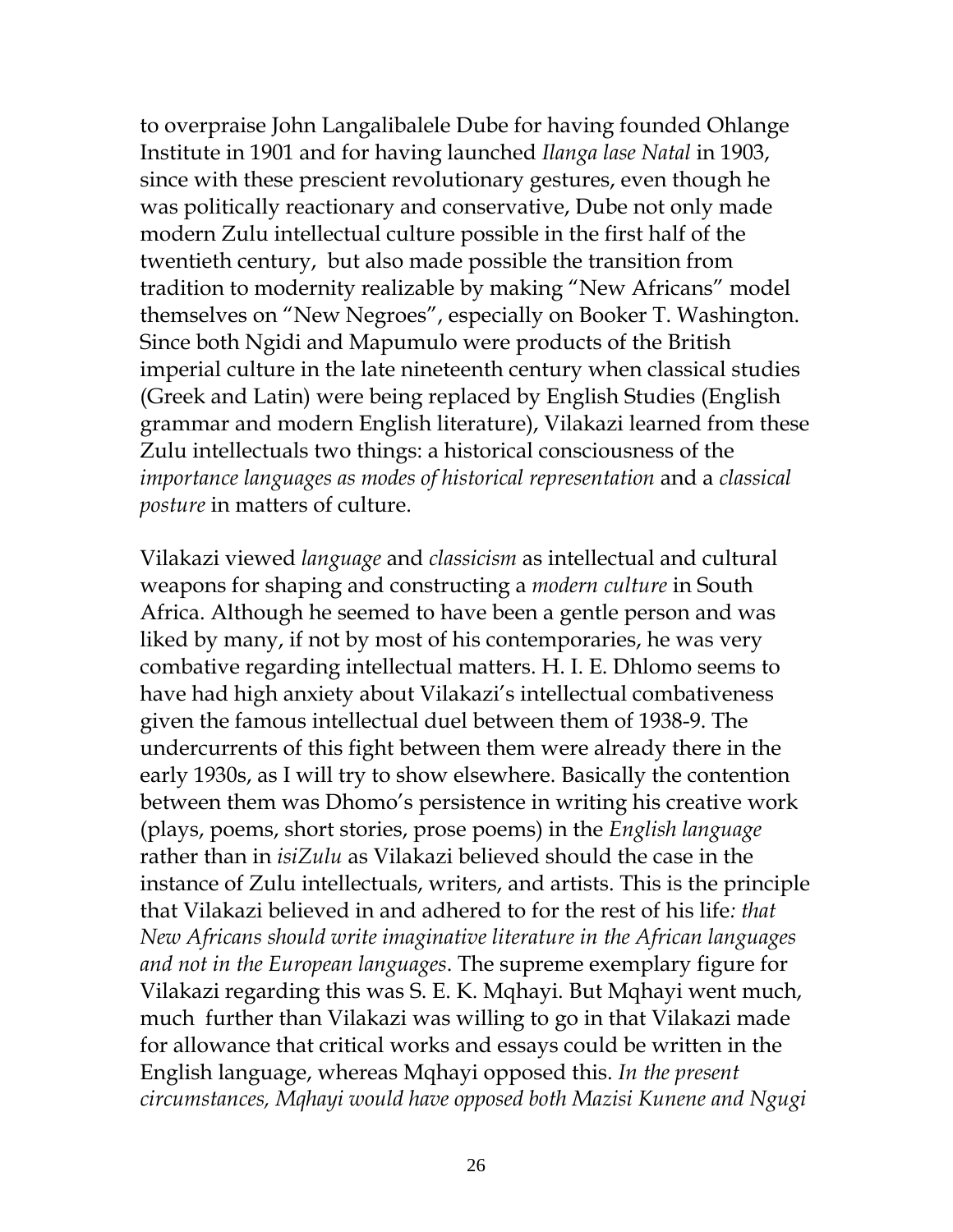*wa Thiong'o who write their creative works in the African languages yet continue to write their critical work in the English language, a language of occupation which is hegemonic*. Consequently, Vilakazi wrote his remarkable dissertation and essays in the English language. But Mqhayi wrote his *creative work* (novellas, poetry) and *critical work* (biographies, essays, reportage, etc) in isiXhosa*. No one has been able to match Mqhayi in his complete commitment to the African languages*. The explanation for this may be that Mqhayi was historically an intellectual bridgehead between tradition and modernity, and very much struggling with the entanglements of tradition, whereas practically all the New African intellectuals of his historical moment felt themselves situated in modernity and gazing back on tradition with different levels of intensity. Mqhayi was unique in taking the *translation* process seriously: translating from the English language into isiXhosa, as Tiyo Soga had done in the nineteenth century by translating John Bunyan's *Pilgrims Progress* into isiXhosa. I cannot recall Vilakazi doing any translation work which was actually published. There were New Africans who aspired like Mqhayi to write their critical work in the African languages: the essays of Emman Made, of J. J. R. Jolobe, and of S. M. Mofokeng, written respectively in isiZulu, in isiXhosa, and in Sesotho published in their respective anthologies of essays. Some of the newspaper columns of R. V. Selope Thema and Jordan Ngubane, written respectively in Sesotho sa Leboa (formerly known as Pedi) and in isiZulu. But to bring to a conclusion this reflection on the 1938-9 dueling between Vilakazi and Dhlomo, it needs to be said that although Dhlomo did not disagree ideologically with Vilakazi concerning the primacy that should be given to the African languages over the English language, he argued that the imperatives of capitalist publishing dictated that he should write in the English language in order for him to reach a wider reading public. Vilakazi never accepted the logic of this argument because for him writing in the African languages was a fundamental issue *of national and cultural identity*. Dhlomo was bothered and haunted by his own response if one reads between the lines his many intellectual sketches of his dead great friend, especially the one he wrote for the newly launched *Drum* magazine in the early 1950s. Dhlomo is an enigma in many ways because he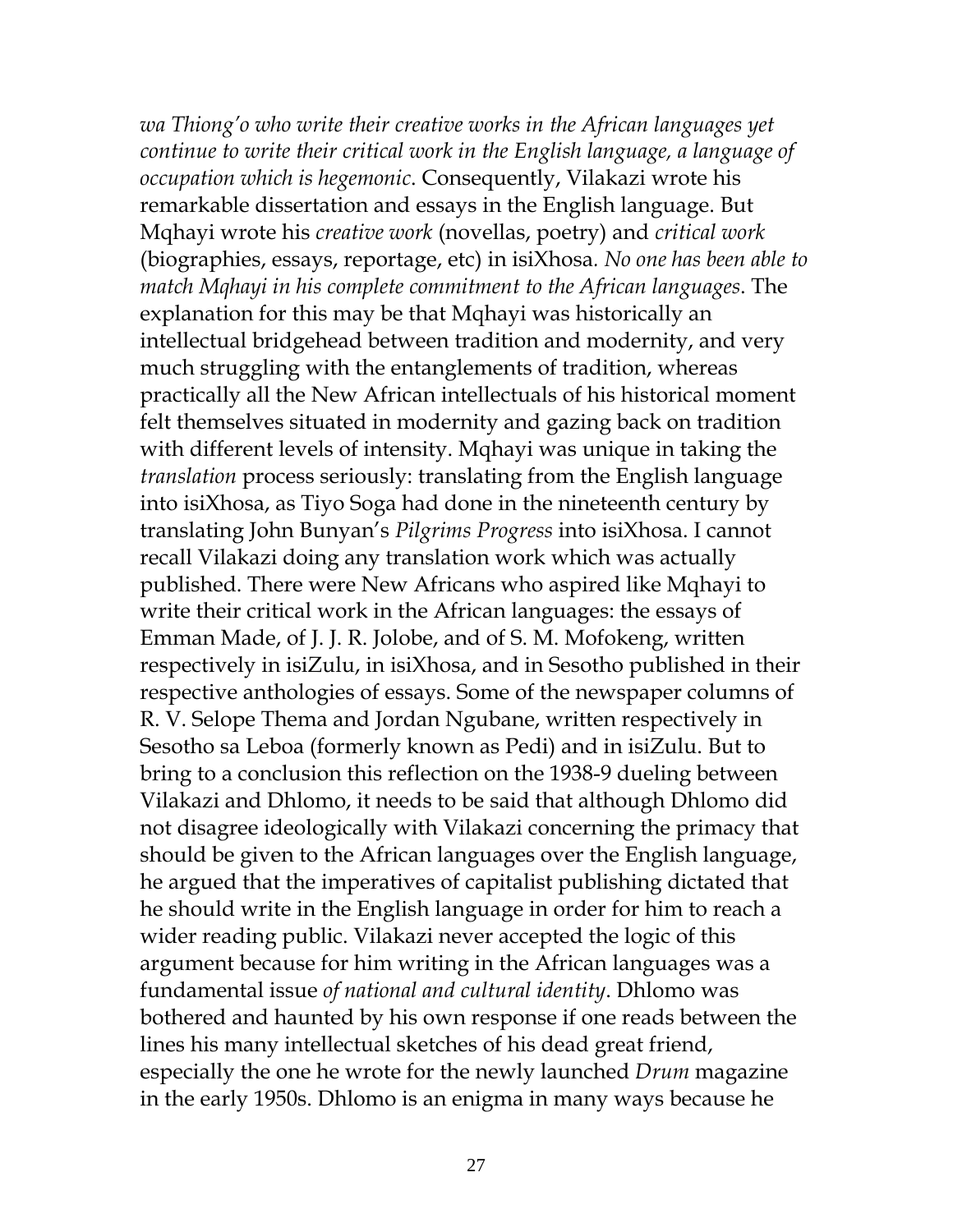wrote several pieces extolling the intellectual and cultural virtues of the Zulu language yet practically never wrote anything in this language, except for three or four small articles that appeared in the 1930s in *The Bantu World* newspaper.

*The question of classicism was very important for Vilakazi because like other New African intellectuals of the Zulu Intellectuals of the 1940s the real historical challenge in modernity was how to replicate the exemplariness of Shaka's greatness in militarism by realizing it in the field of intellectual culture*. It is not surprising that Zulu intellectuals such as Mazisi Kunene, R. R. R. Dhlomo, Jordan Ngubane, H. I. E. Dhlomo, Benedict Vilakazi, John Langalibalele Dube wrote either essays or novellas or poems or epics *in search* of the historical meaning and significance of Shaka in South African history. I do view the Zulu Cultural Society, especially at the moment of the Zulu Intellectuals of the 1940s, as an intellectual laboratory of this search. All the aforementioned intellectuals were members of it. Let me add in parenthesis that the Zulu Cultural Society stood in relation to Zulu intellectuals in the same relation as the Lovedale Literary Society did to the Xhosa Intellectuals of the 1880s in the nineteenth century: intellectual forums in which European modernity was transformed into New African modernity.

The search for the meaning of Shaka was not uniform throughout this period: for example H. I. E. Dhlomo wrote a negative appraisal of the great ruler in *Umteteli wa Bantu* in 1930s which is in total contrast to the positive evaluation he wrote in the 1950s in *Ilanga lase Natal*. Vilakazi wrote a somewhat ambivalent take on the great chief in *Ilanga lase Natal* in the 1940s. Perhaps the historical figure of Shaka brought to Vilakazi a conflict in his spiritual self between his *Catholicism* and his *cultural nationalism*. I think the real purpose of the essay on Shaka by Vilakazi was to meditate on the dialectic between tradition and modernity, as is true of the short obituary notice he wrote in *Ilanga lase Natal* on the death of Isaiah Shembe in 1936. I think what really fascinated Vilakazi about the Shakan period was the great imbongi [griot, praise poet], Magolwane, of the Royal Court who performed dramatic *izibongo* (poems) in the classical vein. *It is*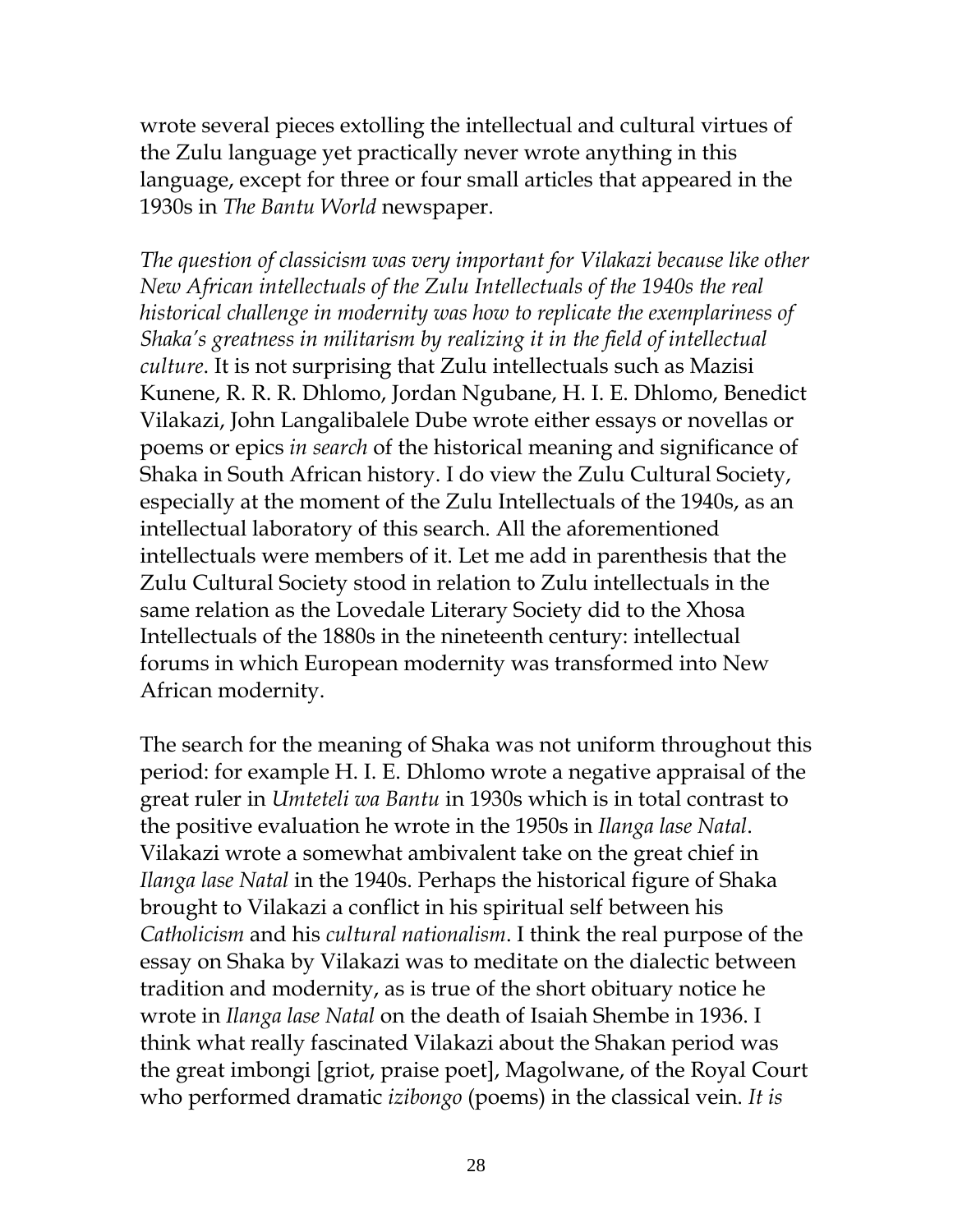*classicism of Magolwane that Benedict Vilakazi sought to bring from tradition into modernity*. Whether this transposition is doable from one historical period to another is open to intellectual debate. Regarding the appropriation of this classicism from this great Shakan Royal Court poet, Mazisi Kunene followed on the footsteps of Benedict Vilakazi. This is the reason that Kunene could not escape the shadow of Vilakazi, which shifted in the 1950s from being overcritical of his master to absolute adulation from the 1970s onwards.

Another point that needs to be mentioned as we are approaching the centennial year of the birth of this great intellectual next year in 2006, is that Vilakazi was the first *literary historian* and *literary critic* of *African literature in the African languages in South Africa*. Clement Martyn Doke was a great linguist of the African languages rather than a historian of these literatures. In this domain, Vilakazi was a predecessor of A. C. Jordan and Mazisi Kunene, both formidable intellectuals in their own right. In many ways the path breaking opening made possible by Vilakazi's doctoral dissertation *The Oral and Written Literature in Nguni* (1946) opened a discourse which was joined by Mazisi Kunene's thesis *An Analytical Survey of Zulu Poetry: Both Traditional and Modern* (1959) and A. C. Jordan's *Towards an African Literature* (1973, originally appeared as a series of essays in *Africa South* journal in the 1950s). Although the missionaries brought to us the written word and the culture of modernity, for which practically all the New African intellectuals were grateful, and although they opened traditional African cultural and intellectuals systems to modern knowledge, they were not in a real position to systematize the intellectual products of this encounter. *As far as I'm aware Vilakazi was the first person to systematize, periodize and create a diachronic conceptual structure of the literary history of African literature in the African languages*. In effect Vilakazi was attempting to de-center the hegemonic position occupied by African literature in the English language. In other words, he wanted the tradition of African literature in the African languages, which for all intents and purposes began with Mqhayi and in which he placed himself, to be positioned into its proper central place in the literary system of South Africa. In the domain of poetry, African literature in the African languages,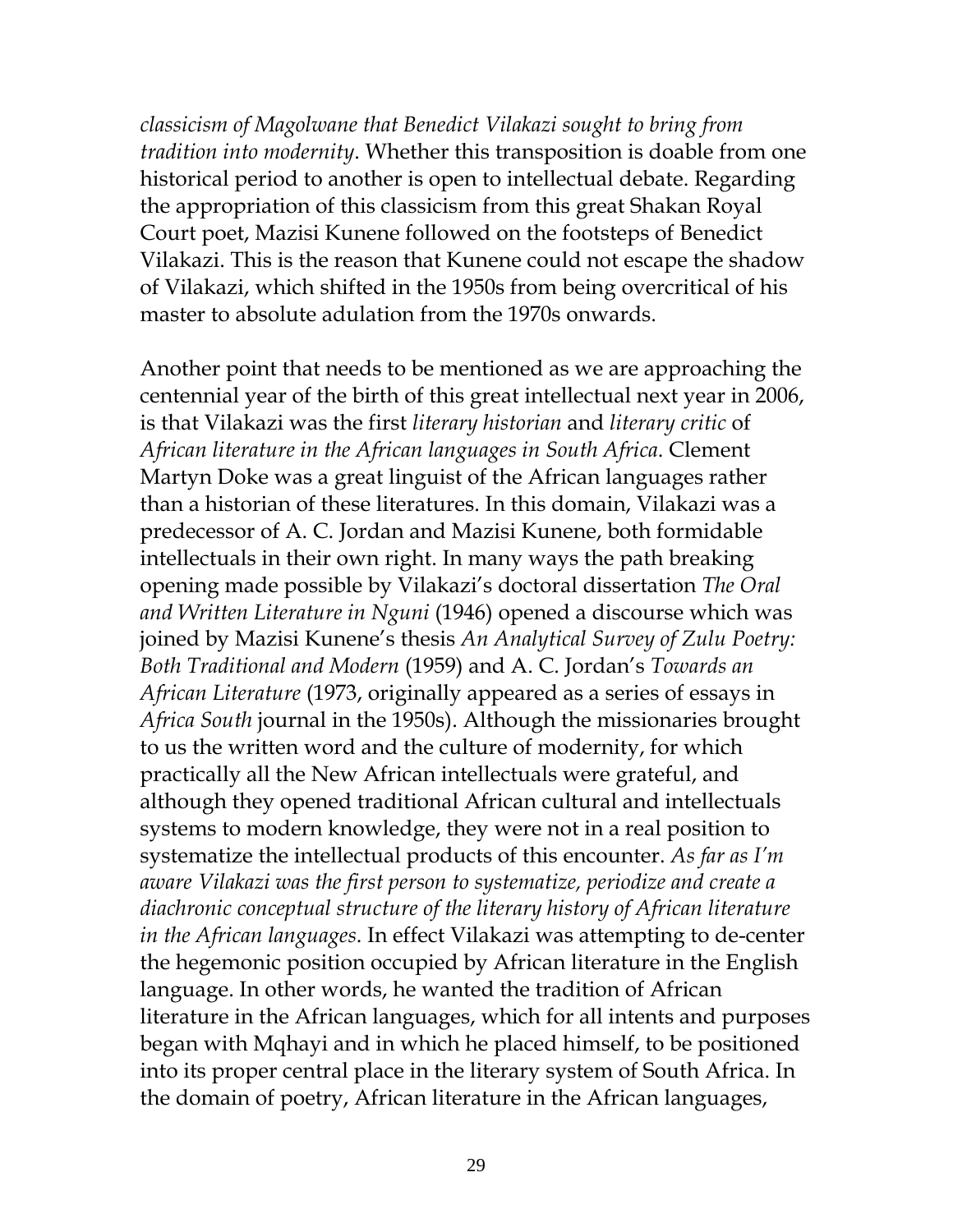beginning with Mqhayi and Nontsizi Mgqwetho through J. J. R. Jolobe and Vilakazi himself to Mazisi Kunene and David Livingstone Phakamile Yali-Manisi, that is across the twentieth century, is intellectually and imaginatively stronger than that written in the English language. Regarding prose, which is closer to philosophy and is constituted by the genre of the novel, English language literature has been more dominant, though not hegemonic. Vilakazi's project of constructing a literary history was both ideological and evidently intellectual.

Benedict Wallet Vilakazi needs to be regarded also as a brilliant *scholar*. The scholarly collaboration between Vilakazi and Clement Martyn Doke was one of the best that ever happened in South African intellectual history. The immediate product of this collaboration was the great *Zulu-English Dictionary*. Unfortunately, this great intellectual collaboration was cut short by the tragic and sudden death of Vilakazi in 1947. One can only dream as to what other intellectual marvels could have come from this collaboration. This gives one an opportunity to make an important observation, which is that the brilliance of Vilakazi would not have been realizable as it was and in the form it was without the support of, and collaboration with, Clement Martyn Doke. I think the greatest tribute given to Doke by anyone of his New African stature was by Mqhayi in poem of 1932 in which he celebrated his linguistic genius and his extraordinary contribution to African cultures. Doke was also engaged with intellectual and religious matters also in both present day Zimbabwe and Zambia. In this sense, Mqhayi was prescient in his intellectual appraisal of Clement Martyn Doke.

Lastly, Vilakazi was an *enabler* of the greatness of Mazisi Kunene. I limit myself here to quoting the whole poem by the younger poet in *The Ancestors & the Sacred Mountain* (1982) about his great predecessor:

## **A Meeting with Vilakazi, the Great Zulu Poet**

Sleep tried to split us apart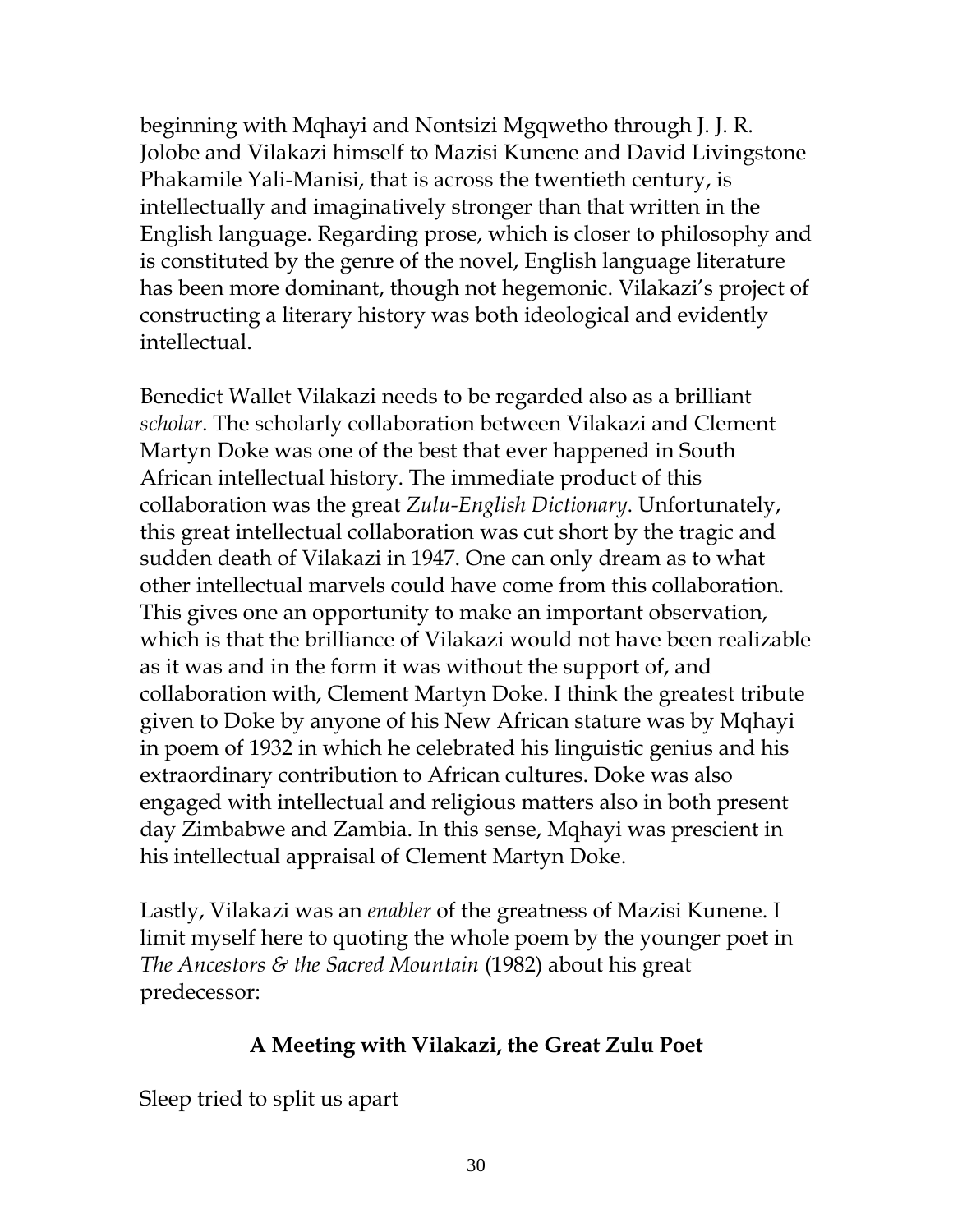But the great dream created a new sun. Through its towering rays two worlds emerged And our twin planets opened to each other. I saw you descending from a dazzling hill, Your presence filled the whole world. I heard the drums beat behind your footsteps And the children of the south began to sing. They walked on the ancient path of the goddess Nomkhubulwane And the old dancing arena was filled with festival crowds. Your great songs echoed to the accompaniment of the festival horn. It was the beginning of our ancient new year Before the foreigners came, before they planted their own emblems. I came to the arena and you held my hand. Together we danced the boast-dance of our forefathers We sang the great anthems of the uLundi mountains.

I think that for Mazisi Kunene, and as he imputes of Vilakazi, the "planted foreign emblems" were among other things the Englishlanguage literature*s* in South Africa. As is well known, Kunene regards Afrikaans literature, whether by Coloureds or whites, and English-language literature, whether by Africans, Indians, or Coloureds, as *literatures of occupation*. Interestingly, I do not believe that the Vilakazi would have agreed with his protégé about regarding his Catholicism as an ideology and a religion of occupation. I should state that Mazisi use to berate me repeatedly in the late 1970s and in the late 1990s, in a brotherly way, that my Marxism was an ideology of occupation in certain parts of Africa from Ethiopia to Angola. When he sings of Vilakazi that "you held my hand" and "we danced the boast-dance of our forefathers, " I take it to mean that Vilakazi was exemplary to Mazisi about enhancing and making hegemonic African literature in the African languages. Although it is an open question whether African literature in the African languages will eventually predominate over English language literature in South Africa, there is no doubt in my mind that in a monumental quest for this realization, Mazisi Kunene willed himself to being the greatest African poet in the twentieth century, which is something that Vilakazi could not have anticipated.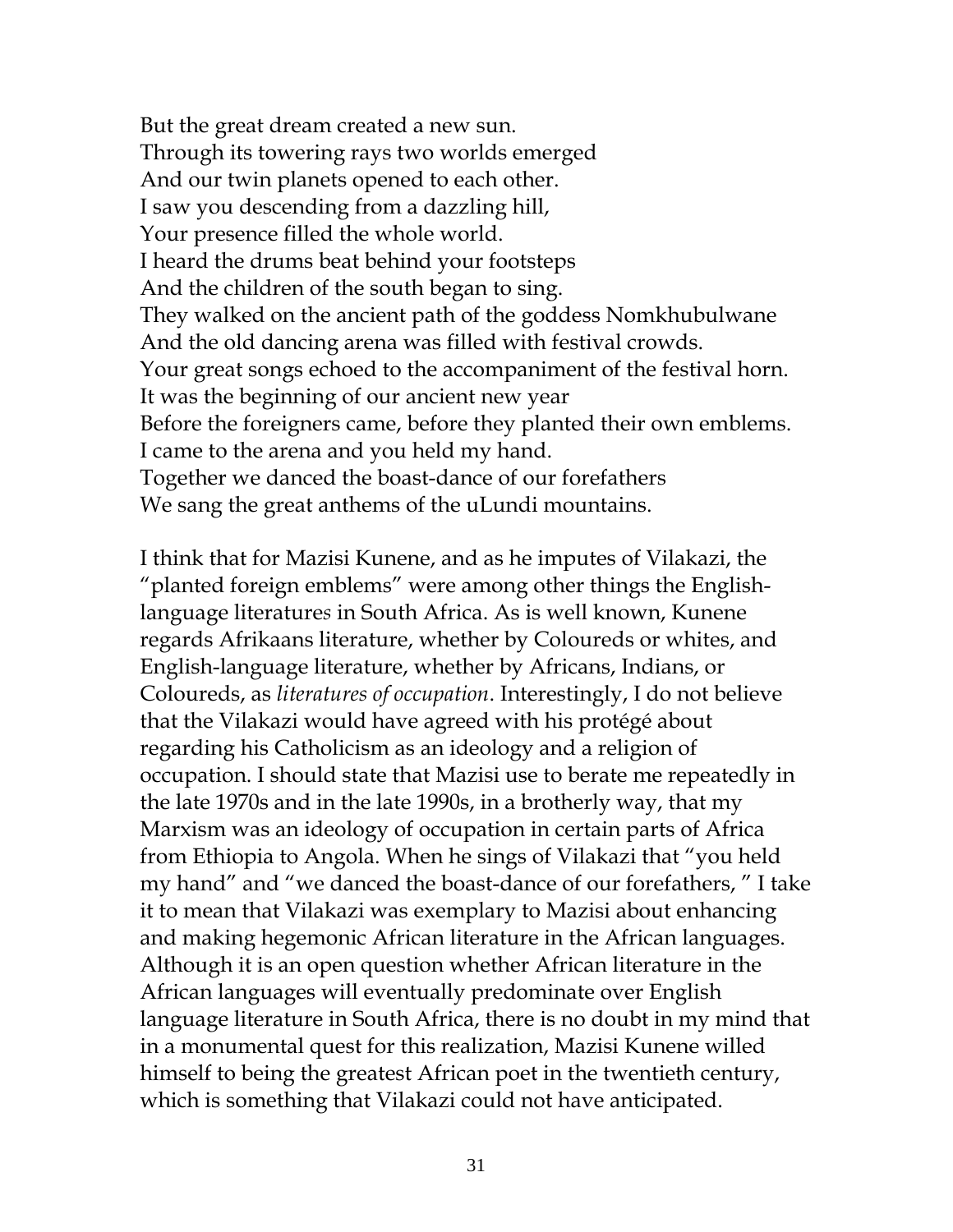Now as to the connection between Benedict Wallet Vilakazi and Chief Bambatha who led the Rebellion 1906, which now is historically known as the Bambatha Rebellion, I first came across this interlinking in the mid 1990s when I read H. I. E. Dhlomo's magnificent threnody "Ichabod: Benedict Wallet Bambatha Vilakazi", which originally appeared immediately after the death Vilakazi in *Ilanga lase Natal* (November 8, 1947). It was clear to me that since Vilakazi was born in the same year as the Bambatha Rebellion of 1906, his full name was in homage to the great warrior chief. As far as I'm aware H. I. E. Dhlomo never wrote Vilakazi's full name in the many portraits of him other than in this threnody written after his death. As far as I'm aware Vilakazi never in his magnificent intellectual career wrote anything about this chief whose name he bears. I would have expected him to have done so in at least one of his numerous poems. But it remains to us who will be celebrating next year 2006 as the centennial year of the birth of the "Great Zulu Poet" as well of the Bambatha Rebellion, to establish concrete historical, cultural and intellectual connections between the two.

I think it is advisable to begin by quoting an extraordinary stanza brimming with allusions in H. I. E. Dhlomo's remarkable threnody:

The Beauty that he loved and sang is one With him. He is beyond the stars and sun. Mamina, his imagined Love, doth kiss Him with immortal kisses, not of bliss! Like Beatrice guide she stands to him who made Love hermit pure while others love degrade; Goddess of Love Nomkumbulwana, shakes His hand, while heaven with music wondrous quakes! Black bards and heroes greet their friend and peer; Great Shaka, Magolwana there appear, Mbuyazi, Aggrey, Dube, Mqhayi, ache To meet him---so Bambatha, his namesake; Not these alone, for here below he loved And spoke with long haired bards, among them moved;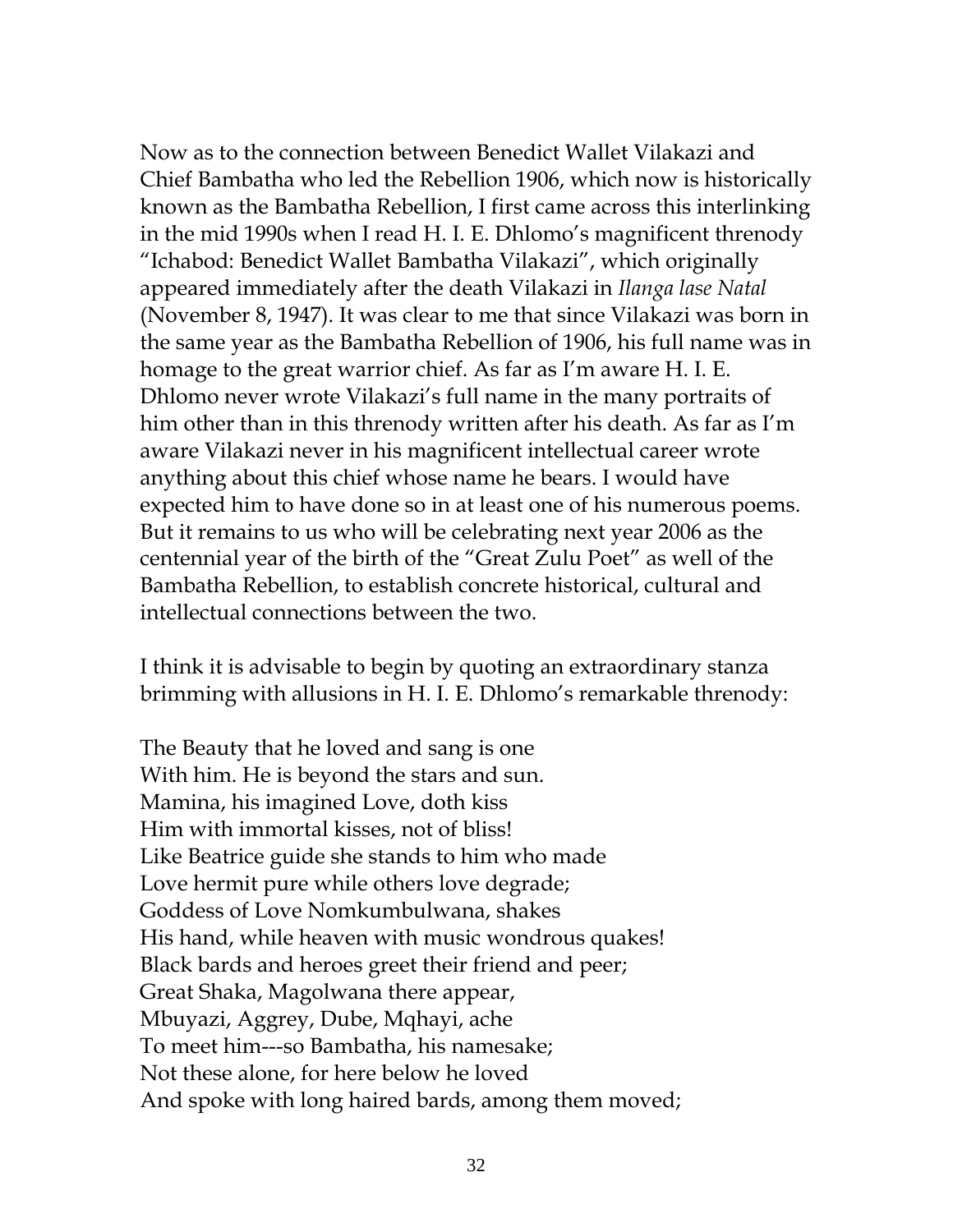Now Keats, his idol, whom he prayed to meet, Chaste Shelley, too, come forth our Bard to greet, And Catholic great Dante, Comedy Divine enjoying, smiles to meet and see A Catholic bard mate.

The "beauty" alluded to was the "Beauty and Truth" aesthetic principle of the English Romantics promulgated by John Keats in one of his great letters. In the same way that the English Romantics were enthralled with Nature as a spiritual and a philosophical process which would enable them to hold Industrialism at bay, so too the poets in the Zulu Intellectuals of the 1940s group, be it Vilakazi or Dhlomo or Made, appealed to Nature as a mediating process between tradition and modernity. Although all the aforementioned Zulu poets were for modernity, they all wanted its temporality deaccelerated in order to give tradition a momentary space for reflection on the new culture. Mazisi Kunene in his 1959 thesis, written when he was twenty-eight years old, articulated a bitter contempt for the Zulu poets' weakness for the English Romantics. Written in a state of bitter anger at what he perceived as his compatriots' unacceptable adulation of the aesthetics that reinforced the cultural and philosophical "occupation" of the country, it is remarkable to observe the force with which he makes judgments about excellence and mediocrity in the history of Zulu poetry. In the section where he analyzes the poetry of Vilakazi, Mazisi Kunene demotes any poems which he suspects the influence of the Romantic sensibility has predominated in their construction. There is a palpable moral outrage in Kunene when he perceives the extensive influence of Shelley on Vilakazi, to the point of believing that the English poet had seriously damaged the Zulu poet. He salvaged only two poems in the whole oeuvre of Vilakazi as truly great because they were free of the Romantic influence.

Rightfully so, Dhlomo emphasizes Vilakazi's Catholicism, which affected his philosophical outlook, artistic sensibility and his famous apolitical indifference. In other stanzas not quoted, Dhlomo examines Vilakazi's Catholicism in relation to "Death," "Fate,"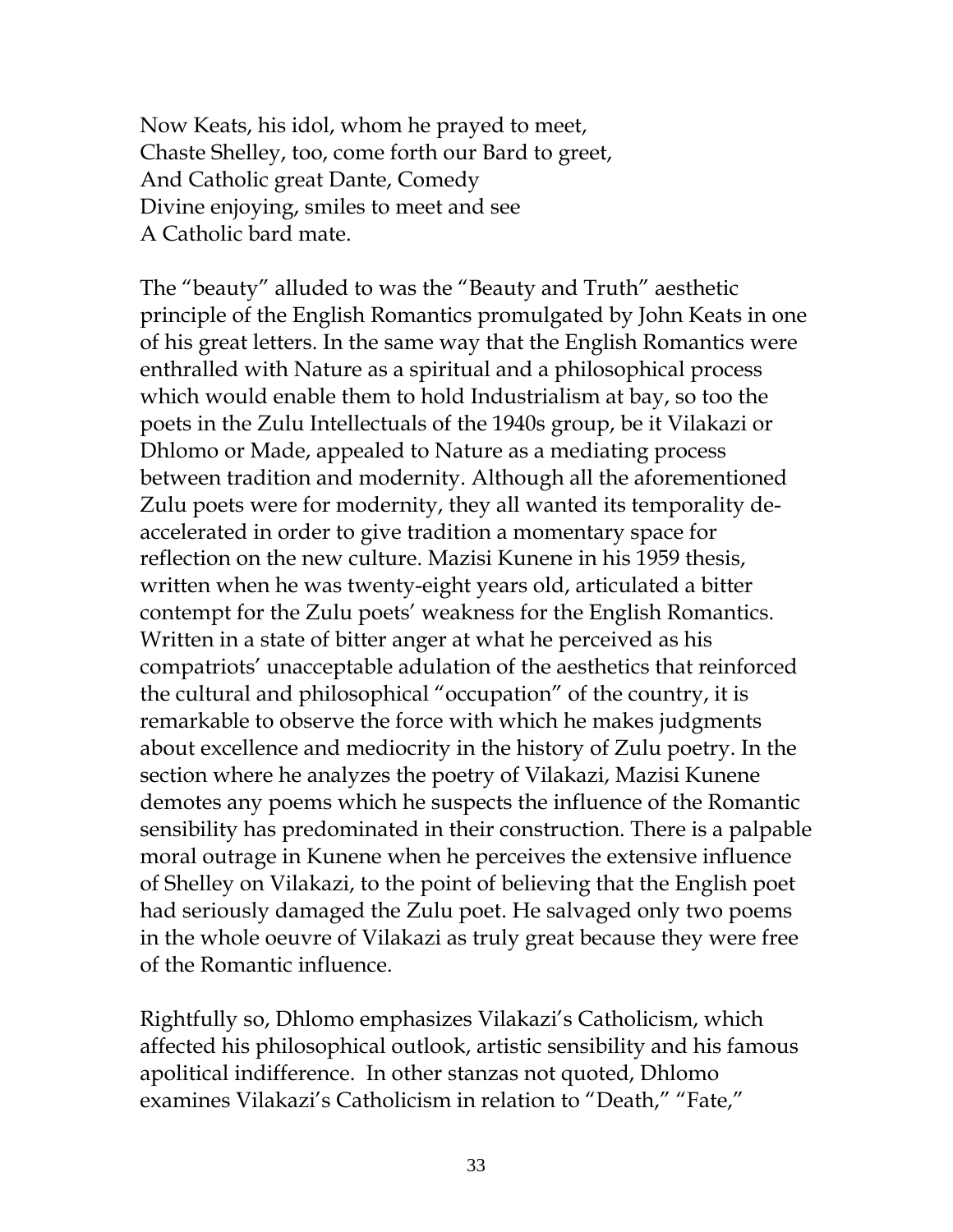"Mother Nature," and "Eternity." In this stanza, he playfully compares Dante's Beatrice to Vilakazi's Mamina. Then Dhlomo postulates that with his death, Vilakazi has spiritually migrated to join Bambatha in the realm of Zulu ancestors rather than joining Dante in the circle of Catholic immortals: here Dhlomo is postulating that the *social being* of Vilikazi's Zulu existence in more determinant than the *moral sensibility* of his Catholicism: in other words, Bambatha or Dante? With this postulate of placing Vilakazi on the *historical side*  of Bambatha rather than the *spiritual side* of Dante, Dhlomo then proceeds to situate him in *Zulu national history* and in *New African intellectual history*. As already mentioned above, Vilakazi seems to have wanted to emulate the *heroics* of Shaka, shifting them from *militarism* into *poetics*. Regarding Magolwana, as already mentioned too: he was important in relation to poetic classicism. Dhlomo alluding to them in this threnody confirms with his authoritative opinion what we already observed. Aggrey, a Ghanian, whose full name was James Emman Kwegyir Aggrey, sought to bring to South Africa in 1921 the conservative modernity of Booker T. Washington, a yearning that had already been aspired towards by John Tengo Jabavu in 1885 in one of his editorials in *Imvo Zabantsundu*. John Langalibalele Dube and S. E. K. Mqhayi have already been mentioned, especially the latter, and Dhlomo authorizes the above observations with his intellectual power.

One of the strands in this remarkable threnody is an issue that has confronted Zulu intellectuals throughout the twentieth century*: is Zulu nationalism as legitimate as African nationalism, or is it a contradiction of the latter*? Many, if not most, of the Zulu members of the New African Movement were on the side of African nationalism against Zulu nationalism: this is true of Pixley ka Isaka Seme as it was of Benedict Wallet Bambatha Vilakazi. Albert Nzula stood for Marxism. Only John Langalibalele Dube and A. W. G. Champion, among the important Zulu intellectuals and political leaders, now and then when they lost political battles at the national center retreated to the region of Natal in anger to flirt with Zulu nationalism against African nationalism. They never crossed the line despite their political anger.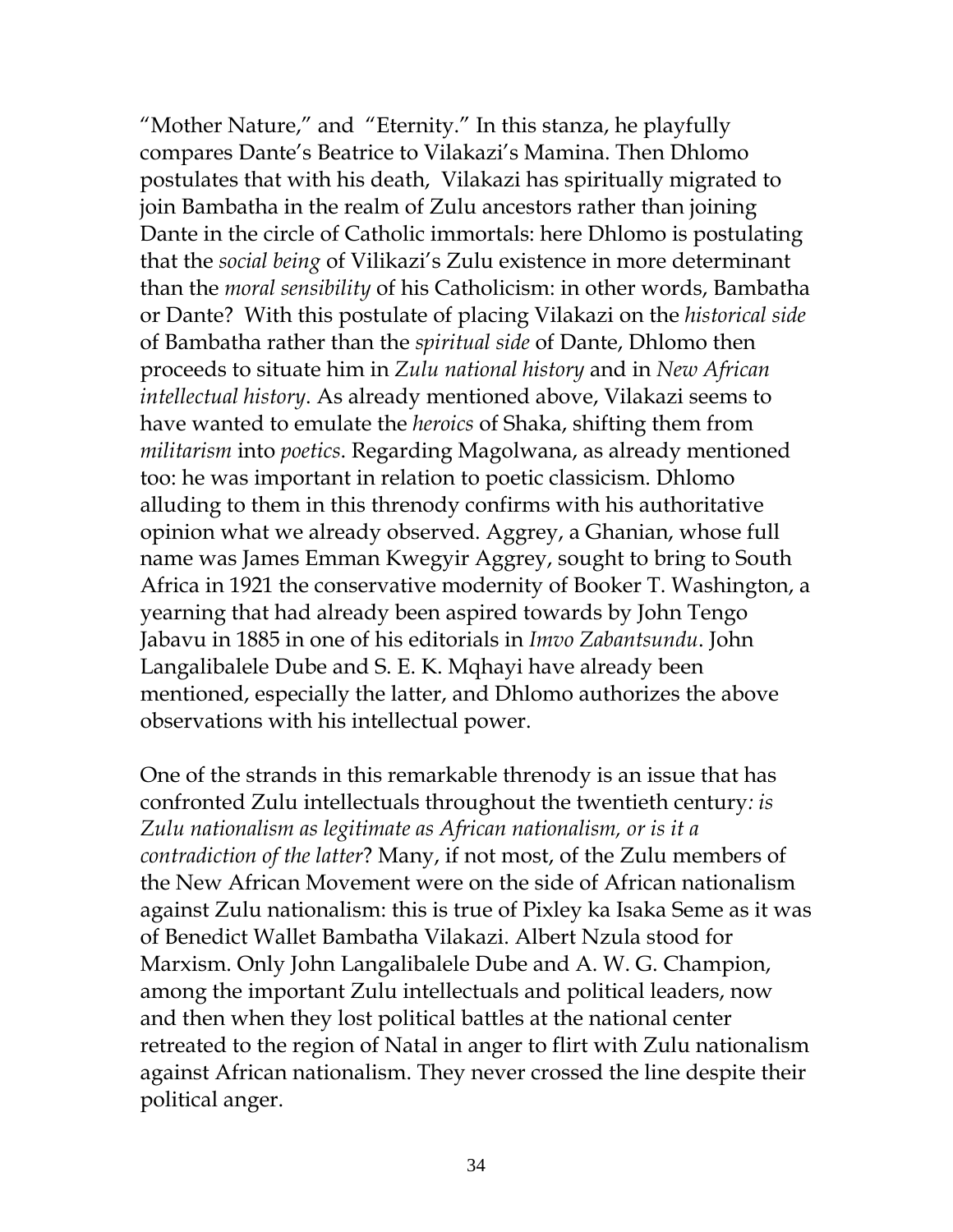Exile in many ways was a terrible experience, consequently it lead a *major intellectual* like Jordan Ngubane to abandon African nationalism in the latter part of his life for Zulu nationalism. In exile too, Mazisi Kunene in the "Introduction" to *Emperor Shaka The Great* flirted with Zulu nationalism while the epic itself was solidly a discourse on African nationalism. This occasioned outbursts of terrible violent arguments between him and me in Los Angeles in the late 1970s and in the early 1990s. I remember one day Lewis Nkosi mentioning to me in January 1989 in Warsaw, Poland, that the thing he feared most about his cousin, the great poet, is that he could unintentionally lead Zulu intellectuals into Zulu nationalism with disastrous consequences.

In conclusion therefore, for us in a liberated South Africa in 2005 in preparation for the centennial year of 2006, we should celebrate Chief Bambatha and Benedict Wallet Bambatha Vilakazi as two great icons who stood for African nationalism against Zulu nationalism. This was a great historic achievement. The recent defeat of Afrikaner nationalism has lessons for all of us. The one absolute danger of African literature in the African languages is that it could spontaneously give rise to *ethnic nationalism* against *African nationalism*. Despite this danger, it is imperative that African literature in the African languages be at the center of South African intellectual and cultural experience, and not English language literature. In her most recent critical work, *Living in Hope and History*  (1999), Nadine Gordimer has had the most interesting things to say about this fundamental historical matter: "If we are to create a twenty-first century African literature, how is this to be done while publishing in African languages remains mainly confined to works prescribed for study, market-stall booklets, religious tracts? We have long accepted that Africa cannot, and so far as her people are concerned, has no desire to, create a 'pure' culture in linguistic terms; this is an anachronism when for purposes of material development the continent eagerly seeks means of technological development from all over the world . . . *But we writers cannot speak of taking up the challenge of a new century for African literature unless writing in African*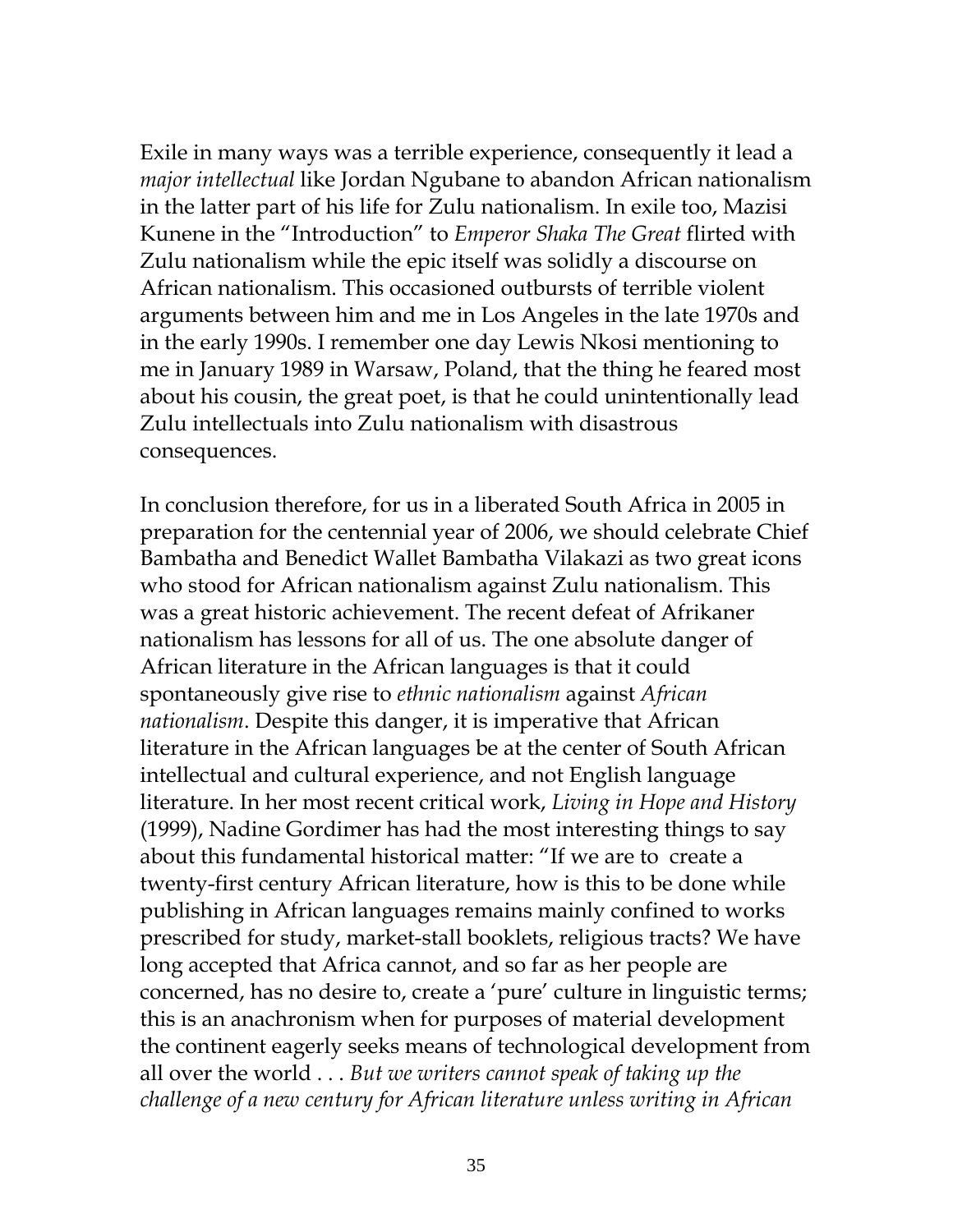*languages becomes the major component of the continent's literature. Without this, one cannot speak of an African literature*. It must be the basis of the cultural cross-currents that will both buffet and stimulate that literature" (p. 33-34, my emphasis). This was the position of Benedict Wallet Bambatha Vilakazi in his intellectual quarrel with H. I. E. Dhlomo of 1938-9, which in fact began in the early 1930s. A full sixty years later it is a position endorsed by our greatest living novelist, *who could only write in the English language no less*!

Indeed, it needs to be emphasized that an African Renaissance in the whole of Africa, let alone in South Africa, will not be realizable until the African literature in the African languages displaces the hegemonic African literature in the European languages and occupies the center of African intellectual and cultural discourse. S. E. K. Mqhayi undertook this project in the early years of the twentieth century, Benedict Vilakazi and B. M. Khaketla strengthened it in the middle years of the century, and Mazisi Kunene and David Livingstone Phakamile Yali-Manisi have consolidated it from the twentieth century into the twenty first century.

*You are currently working towards the publication of a book on H.I.E. Dhlomo who was one of the early modernists of the New African Movement, what are some of the core learnings that we as readers should take away from your book? Why in your view Dhlomo went the modernist route whilst his brother went the other way*?

It is difficult to know where to begin regarding H. I. E. Dhlomo because he was the one who led me in the direction of the New African Movement, a political and cultural movement that constructed New African modernity in South Africa across the first half of the twentieth century. This happened while I was working for a German dance magazine called *Tanz Aktuell* in West Berlin in the late 1980s (please refer to the following documents: "New Negro Modernity and New African Modernity" located in the New African Movement website; "Themes and Categories of the New African Movement," to be found at the website as of March 2006; and "*An*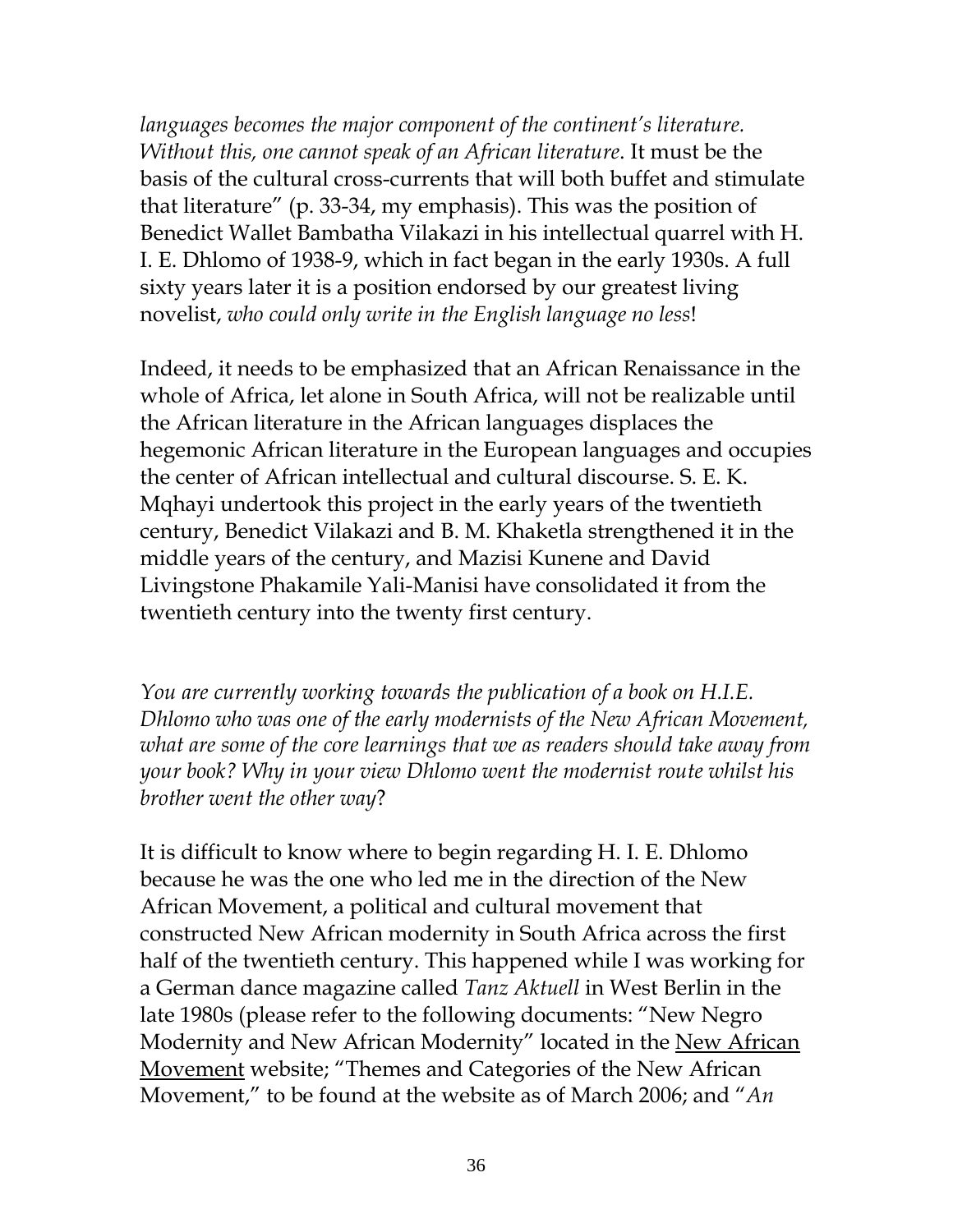Intellectual History of the New African Movement," which is a long first chapter of the book I'm presently writing: *An Intellectual Biography of the New African Movement*).

Let me begin by clarifying that this short book on Dhlomo, *The Cultural Modernity of H. I. E. Dhlomo*, is not a *biography* but rather a *monograph*. In a true sense, it is an extended *intellectual essay*. A second clarification I would like to add is that this essay is only about Dhlomo's *modernity* rather than his *modernism*. Consequently, it is focused on Dhlomo's cultural, political and intellectual *essays* rather than on his *creative* writings, poems, plays, prose-poems, short stories and novella. I wrote this monography in June-August 1997 after spending about two years collecting, reading and assessing all the articles and essays by him that appeared in *Ilanga lase Natal*, *The Bantu World*, *Umteteli wa Bantu*, *Inkundla ya Bantu* newspapers, in scholarly journals such as *Natives Teachers' Journal*, *The South African Outlook*, *Bantu Studies*, *Transvaal Native Educational Quarterly*, and lastly popular magazines such as *Drum*. All of these writings appeared approximately in a thirty-year period from 1924 in *Umteteli wa Bantu* to *Ilanga lase Natal* in 1954. The last two years of Dhlomo's life were spent in serious illness that resulted in his death in 1956. This monograph was written with the aim of publishing it on centennial year of his birth that was 2003.

Upon completion of this monograph on Dhlomo's modernity I had hoped that I would immediately set about writing another monograph on his purported modernism. I say purported modernism because many scholars, especially African scholars, largely take it on faith that there has been an African modernism without feeling the need to intellectually and historically prove or justify it. So, my separating them chronologically was an implicit critique of this faith based "knowledge." There were two reasons for separating the historical eventuations and intellectual constructs of modernity and modernism. While in the European historical theatre the *historical experience* of modernity had preceded the *cultural expression* of modernism by many centuries, because that is where both were forged, in the African context they eventuated almost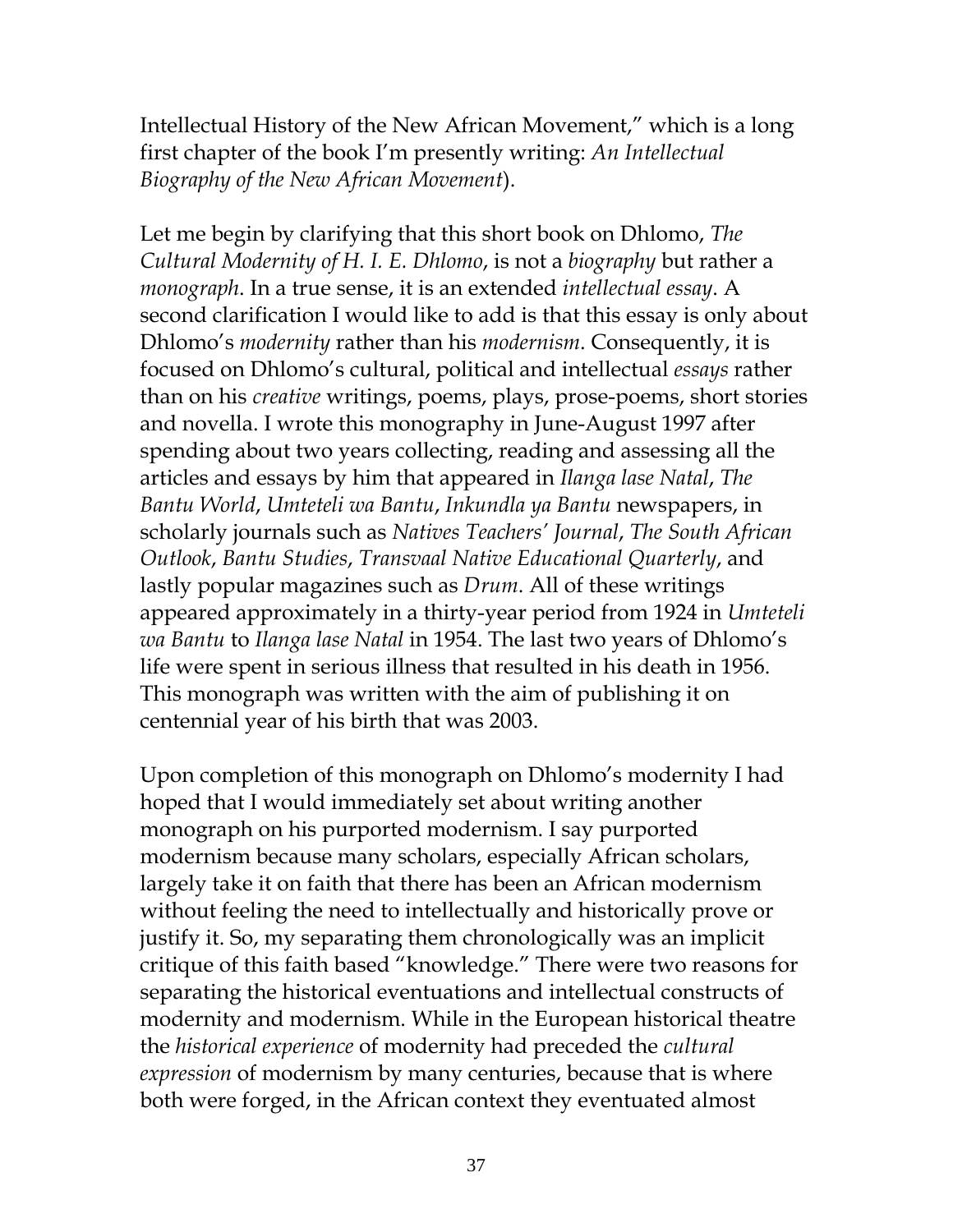simultaneously, with modernity imposed on African history by European colonialism and imperialism and modernism being created by Africans themselves in the process of learning from European modernism whilst simultaneously reacting against it. It should be made clear that it was the European missionaries who enabled Africans to achieve this "modernism," albeit in unintended ways. It was clear to me examining African intellectual history that while modernity was a matter of *historical consciousness*, modernism was a product of the *artistic imagination*. In separating them, I also wanted to study them as singular historical processes in order to understand their geneses within the African context. It was while writing this monograph that I saw the writings of Nigerian art scholars and curators, Okwui Enwezor and Olu Oguibe which convincingly argued intellectually for the existence of a specifically African modernism in regard to African contemporary art. It was not so much that I necessarily doubted that there had been an African modernism as much as I thought that it needed to proven intellectually rather than taken on faith. Arguing for an African modernity is much easier than proving the much more complex and complicated matter of African modernism. I did not write a monograph on Dhlomo's modernism because the project of constructing a website on the New African Movement dawned on me or intervened. I have been working on it for the last seven to eight years. I hope I will eventually get an opportunity to write this second monograph.

As I was assembling and collecting the writings of Dhlomo I came across two remarkable documents without which I would not have been able to write the monograph the way I eventually did. One was Tim Couzens's magisterial biography, *The New African: A Study Of The Life And Works Of H. I. E. Dhlomo* (1985); the other was the special issue of *English in Africa* journal (vol. 4 no. 2, September 1977), "Literary Theory and Criticism of H. I. E. Dhlomo," edited by Nick Visser, who was an American living in South Africa.

There is another important contribution by Visser to our intellectual history. As far as I'm aware he was the first to write the first serious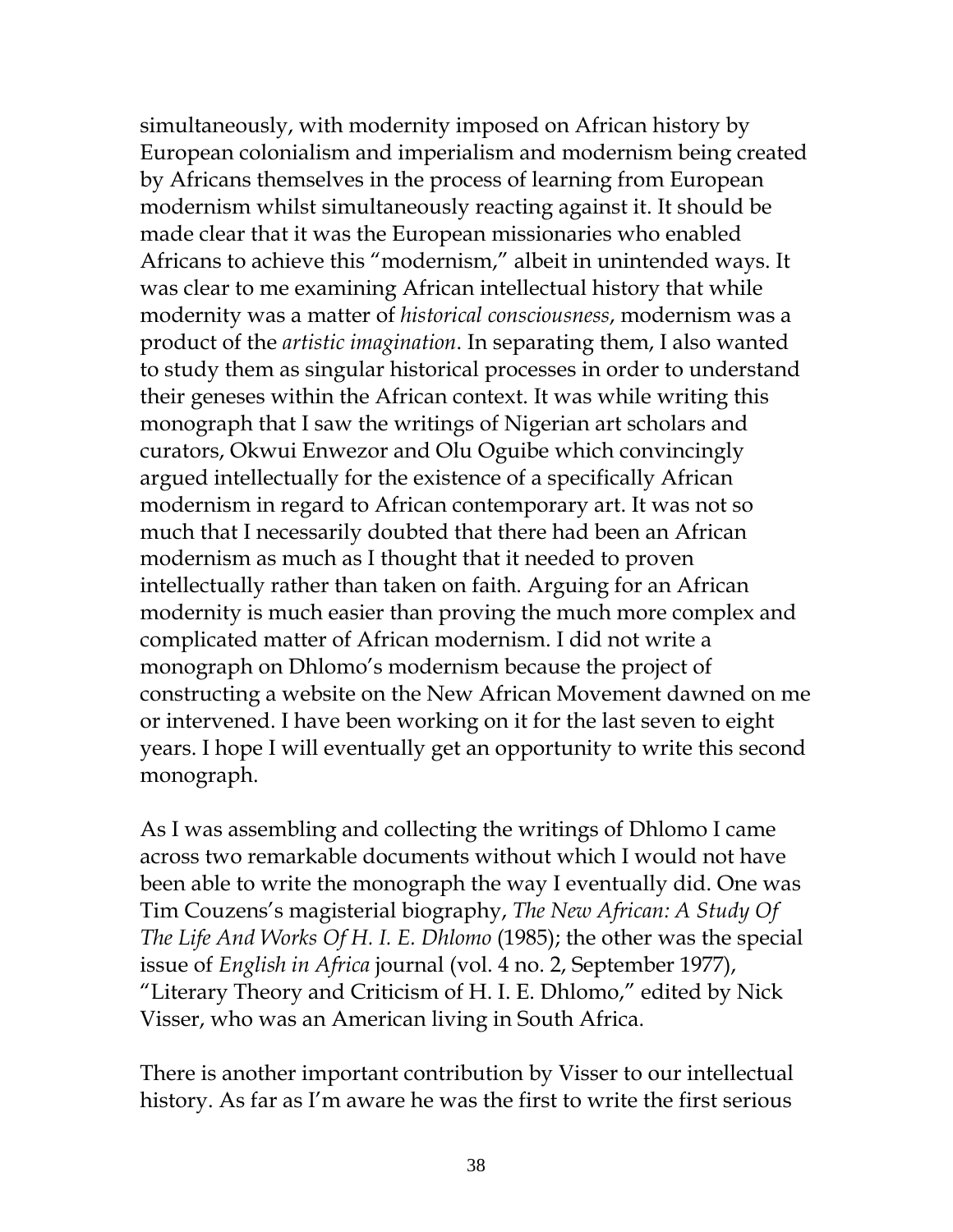scholarly appraisal of the Drum writers as well as being the first one to invent the designation of "Sophiatown Renaissance" ("South Africa: The Renaissance That Failed," *Journal of Commonwealth Literature*, vol. 11 no. 1, 1976). Visser makes two interesting and contentious issues. That the *Drum* writers phenomenon was a "failure" in its historical mission because it did not connect to its intellectual and cultural predecessors. I think the verdict of failure has to be rendered on the basis of the intrinsic qualities of the cultural phenomenon itself. My own criticism has been the valorization of the *Drum* writers in comparison to the preceding cultural periods. I doubt that these writers were of the same intellectual quality as their predecessors. Who among the *Drum* writers for example can compare to Dhlomo up to the age of 53 years when he died? I'm not so sure that this in and of itself would constitute a failure. I think the most thorough and comprehensive appraisal of the *Drum* writers has been undertaken by Paul Gready ("The Sophiatown Writers of the Fifties: The Unreality of Their World," *Journal of Southern African Studies*, vol. 16 no. 1, March 1990). Michael Chapman wrote a major essay on the *Drum* writers as Afterword, "More Than Telling a Story: *Drum* and its Significance in Black South African Writing," to his comprehensive anthology of their short stories: *The Drum Decade: Stories From the 1950s* (1989). The inclusion of Jordan Ngubane in this anthology is questionable, even if his short story was published in *Drum* magazine in the 1950s. I take Ngubane to have belonged to the Zulu Intellectuals of the 1940s, which included among others, the Dhlomo brothers, Anton Lembede, Albert Luthuli, Benedict Wallet Vilakazi, Walter M. B. Nhlapo, Selby D. B. Ngcobo, C. L. S. Nyembezi, Jacob M. Nhlapo. Whether Rueben Caluza should be included in this group of Zulu intellectuals of this particular historical moment is an open question. Whether also Mazisi Kunene should be included in this constellation is intriguing. Perhaps Caluza was too early and Kunene was too late. The question of *periodization* is much more fascinating and interesting than the one of *canonization* as we all South Africans undertake the process of reconstructing our intellectual history.

The other issue which was first raised by Visser was to designate the *Drum* writers historical moment a "renaissance". This matter was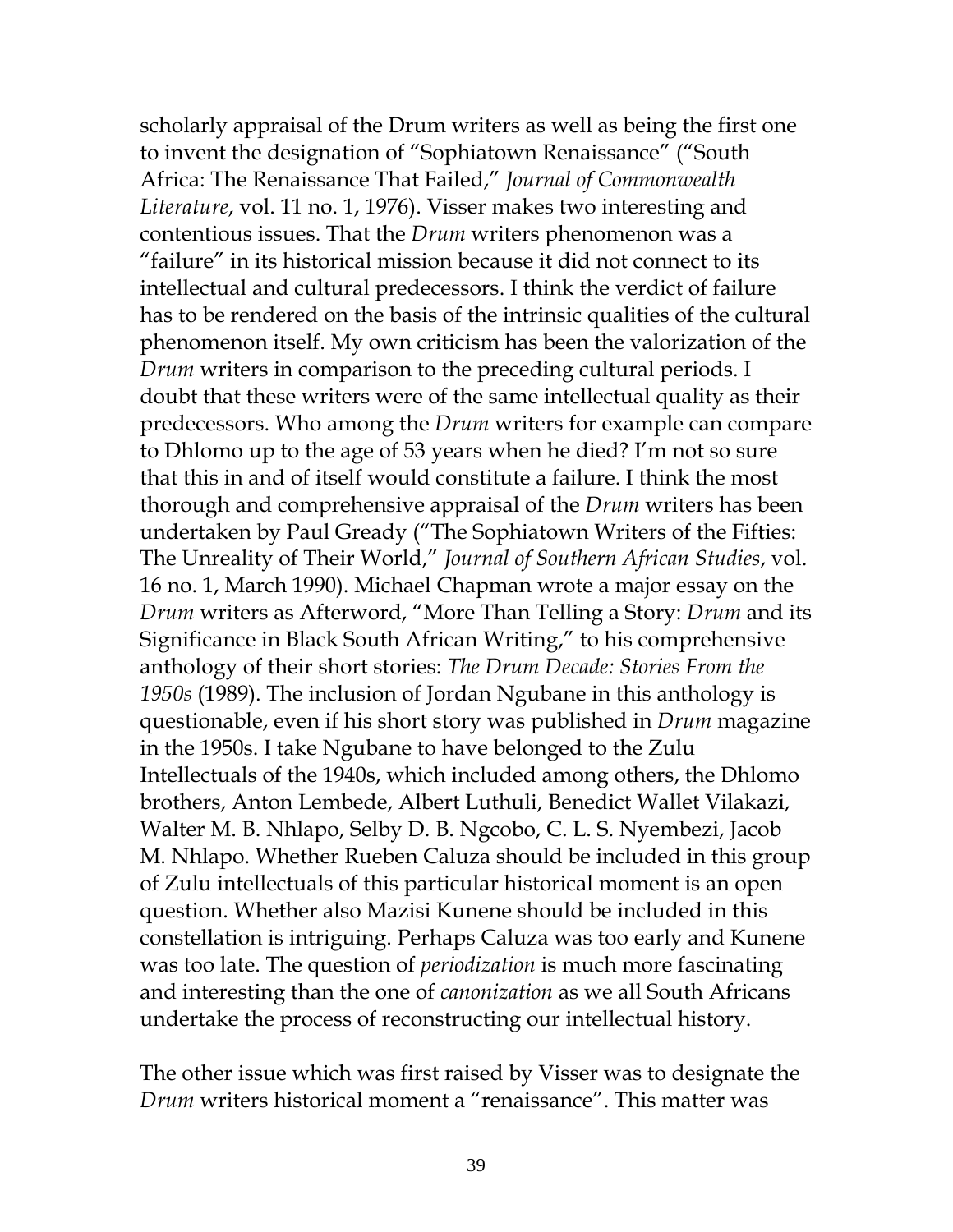taken up a decade later by Mbulelo Mzamane in the Introduction to the anthology he assembled together: *Hungry Flames and other Black South African Short Stories* (1986). In his periodization of South African literary history, from R. R. R. Dhlomo in the 1920s to Gladys Thomas in the 1980s, Mzamane divides it into several cultural periods: "The Pioneers," "The *Drum* Era," "The Sophiatown Renaissance," "The District Six School," "The 'Sharpeville' Era," and "The Soweto Era." I'm not so sure whether the *Drum* writers by themselves deserve the designation of "renaissance." Visser includes James Matthews and Richard Rive under the category of "*Drum* writers" which corresponds to Mzamane's "The *Drum* Era," whereas Mzamane himself designates them as belonging correctly to "The District Six School". I myself have fumbled with these questions of periodization in my website on the New African Movement.

Without entering into a full debate here with Mzamane on the structure and justification of the nature of his suggestive and stimulating periodization, I would like to make one or two observations. R. V. Selope Thema (in "Xhosa Nation Prepares The Way," *The Bantu World*, October 15, 1932) designated the earlier Xhosa intelligentsia of the late nineteenth century as the "pioneers" rather than Mzamane does in his category of "The Pioneers" which he locates in the 1920s and includes Benedict Wallet Vilakazi, Peter Abrahams, A. C. Jordan, H. I. E. Dhlomo, together with R. R. R. Dhlomo. I whole heartedly agree with Selope Thema that our modernist intellectual lineages originate in these intellectuals whom I have called the Xhosa Intellectuals of the 1880s in my website, which included among others, Elijah Makiwane, William Wellington Gqoba, James Dwane, Jeremiah Pambani Mzimba, Gwayi Tyamzashe, Walter Benson Rubusana, Isaac Willian Wauchope, John Tengo Jabavu. The problem of giving the pioneering credit to the Xhosa Intellectuals of the 1880s is that they a started the trend of deserting an African language (isiXhosa) for the hegemonic English language. Perhaps the real pioneer was S. E. K. Mqhayi who followed on the Xhosa Intellectuals of the 1880s but writing against them by writing in isiXhosa. But also Sotho writers and intellectuals of the Golden Age of Sotho Literature in the late years of the nineteen century and in the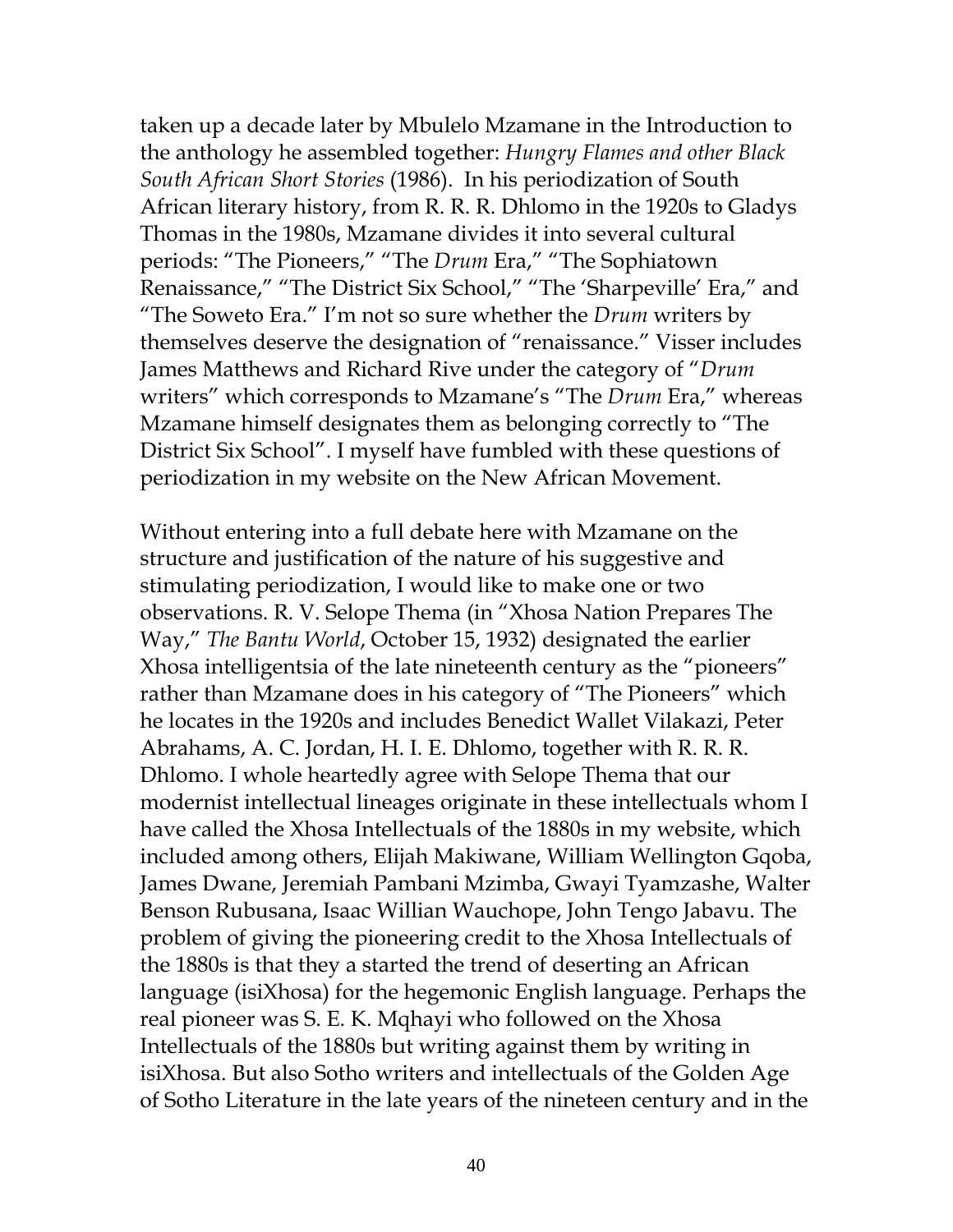early years of the twentieth century were also pioneers which included Thomas Mofolo, Everitt Lechesa Segoete, Zakea D. Mangoaela, Simon Majakathetha Phamotse, Azariel M. Sekese who wrote in Sesotho. Sekese began doing his pioneering work in the pages of *Leselinyana* newspaper in the early 1890s and Mqhayi was doing likewise in *Izwi Labantu* newspaper beginning in 1897. The historical conditions will have to be examined elsewhere as to the historical explanation of why The Xhosa Intellectuals of the 1880s deserted isiXhosa while the Golden Age of Sotho Literature intellectuals enriched Sesotho through their creative imagination. As already mentioned, in resisting his Xhosa intellectual predecessors, Mqhayi gave rise to a remarkable efflorescence of Xhosa literature.

Mbulelo Mzamane may argue justifiably that his periodization was predicated *only* on the literary genre of the short story form. But one could legitimately ask whether periodizing could not be better arbitrated when based on *force fields* that determine the conceptual structure of intellectual history. Whatever force fields one maps out across a particular intellectual history they are most likely to be imprecise and controversial, if for nothing else because *beginnings* and *endings* are always contentious zones.

Moving on to another matter: Mbulelo Mzamane makes fascinating destinctions between "the *Drum* Era," "The Sophiatown Renaissance," "The District Six School," and "The 'Sharpeville' Era", yet does not make compelling arguments for separating them into different force fields. I would argue that the legitimate force field is that of the *Sophiatown Renaissance* which subsumes all the other categories. Under it I would also include the contributions of such Jewish intellectuals and writers such as Ruth First, Nadine Gordimer, Sylvester Stein, Harry Bloom and others. It would also include Indian intellectuals, writers and artists such as G. R. Naidoo, Fatima Meer, and others. I tried to grapple with many of these issues in a threevolume *Sophiatown Renaissance: A Reader* which I have just assembled together. I expect Mbulelo Mzamane and other South African scholars to have much to criticize on its publication. Like so many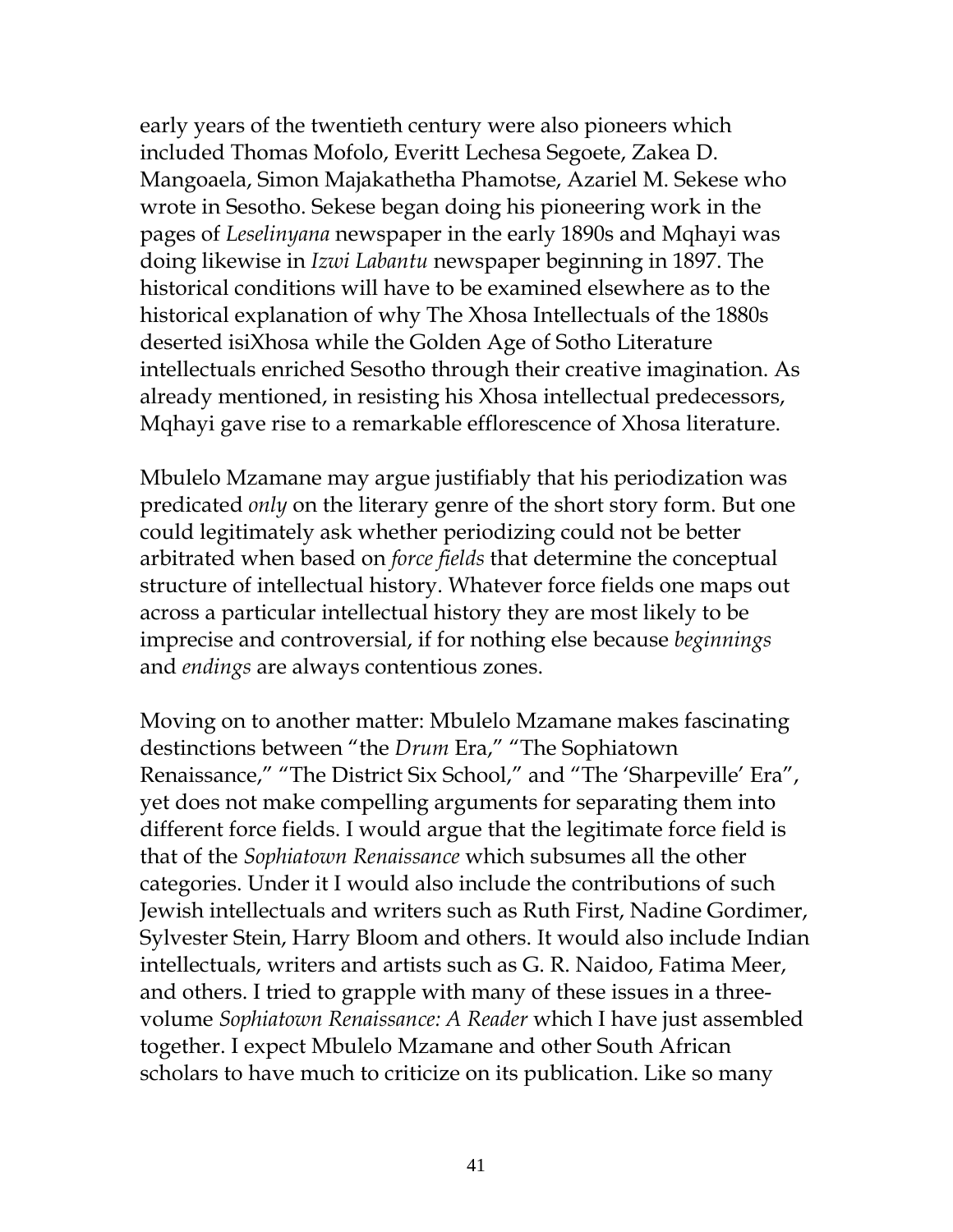things regarding intellectual history, this upcoming anthology can only be a provisional critical appraisal.

*When a force field becomes truly conceptual and historical such as the Sophiatown Renaissance was or is, it has to be national, comprehensive, integrative, and not illegitimately exclusionary*. This is one fundamental intellectual and cultural lesson concerning intellectual history that I learned from H. I. E. Dhlomo and S. E. K. Mqhayi as I was writing the monograph. Both of them were brilliant cultural historians, very much different from each other. The impression I have is that they never interacted with each other at all, whereas Dhlomo was personally enthralled with Solomon T. Plaatje.

Tim Couzens's majestic biography indicated to all of us South Africans born after the Second World War of the *existence* of a great intellectual. This he amply and convincingly documented in a dazzling manner. My modest project was slightly different in that I sought not only to establish Dhlomo's modernity but also to use him as a *guide* to my navigation and construction of the New African Movement website. Without H. I. E. Dhlomo I would not have been aware of the existence of this Movement, particularly its complex nature. Many people when they view the website and ponder its extensiveness take as self-evident the complex interrelations of its historical connections, intellectual friendships and rivalries, and the intercrossing of political and cultural movements that map its structure, whereas for me it was not so self-evident. The website began with a piece of paper with two articles by Dhlomo on traditional dancing that I was looking for. When I photocopied all of his newspaper writings over a nine-month period, the necessity and structure of the website emerged.

My monograph on Dhlomo was written in part to remove a deep pain I felt when I read in Couzens's biography that Dhlomo had unending self-doubt about the importance of his great work, a self doubt which was triggered by his feeling that we African people were unable to appreciate what he was doing for us. This caused a lot of pain in me. The monograph was to assuage this pain. Writing it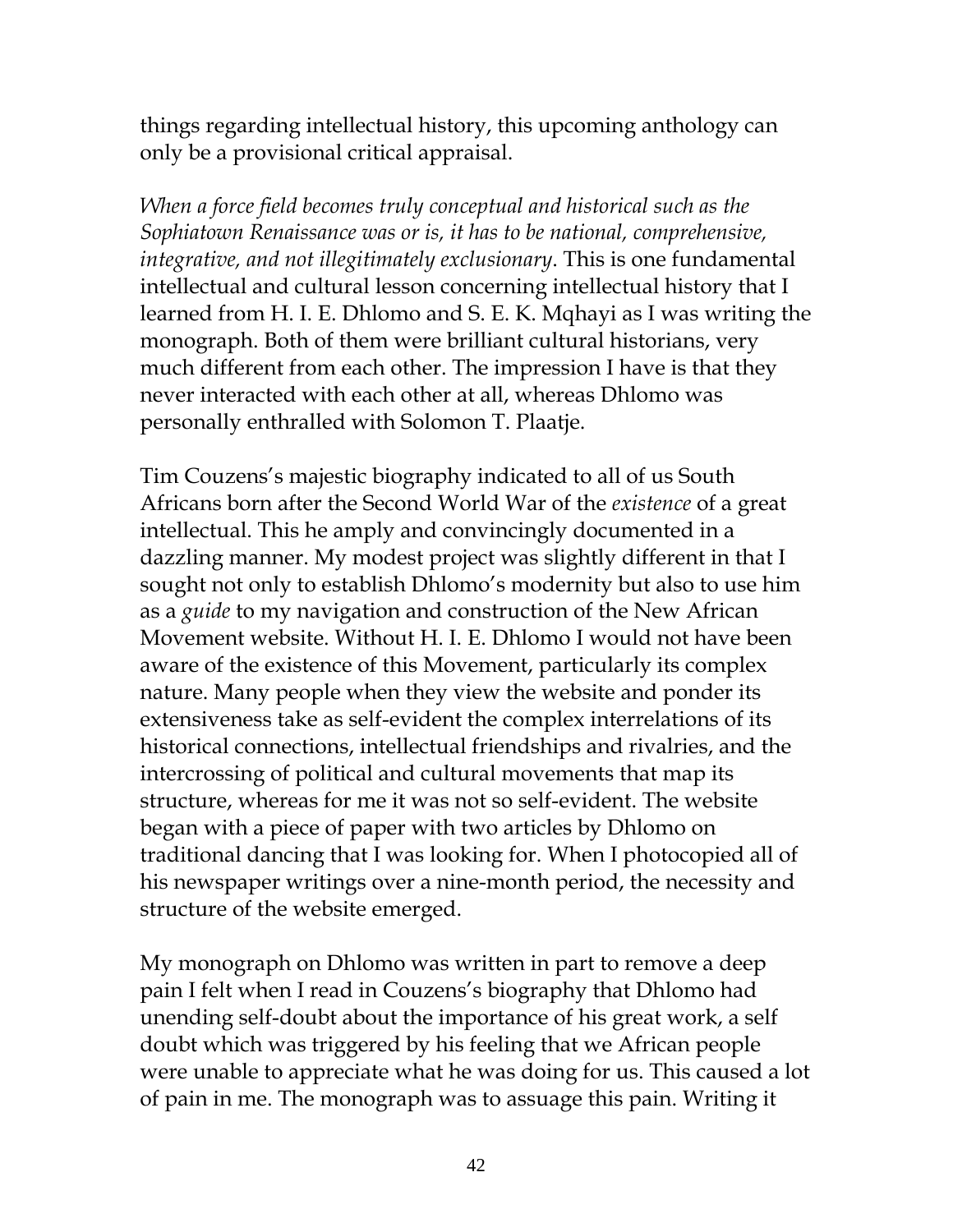had many lessons for me as I hope it will be the case with readers of the monograph. Let me enumerate a few of the lessons I have alluded to.

First, I think H. I. E. Dhlomo's *commitment to intellectual work* had few parallels within the annals of the New African Movement. I'm not claiming by this statement that he was necessarily the most intelligent or talented of all New African intellectuals, writers and artists. I think this commitment came from his belief which he uttered more than once that the defeat of Africans by Europeans (i.e. of African traditional societies by European modernity) was not so much through military means as by means of ideas (ideology). I take this to mean that Dhlomo believed that the defeat of Africans was due to the *absence of modernity in Africa*, not the absence of Christianity as the missionaries constantly argued. Dhlomo became interested in *ideas* (not ideologies) because he came to believe that by appropriating the *best* ideas of European modernity, specifically from the Enlightenment, he would be able to defeat the bad side of European modernity, specifically economic exploitation, political domination and racism. If there is one thing that Dhlomo believed throughout his life was that ideas or knowledge had the power to change human sensibility and transform societies and traditions.

Second, he absolutely believed in *progress*, and hence he completely embraced European modernity. He believed in *change* and *transformation*. He had no patience for chiefs, which does not mean therefore that he rejected traditional societies. In contrast to R. V. Selope Thema who completely rejected tradition, Dhlomo struggled to integrate tradition and modernity. This is evident in Dhlomo's brilliant essays on the *literary theory of drama*. No other New African intellectual wrote such powerful theory of literature. His *literary theory* of integrating modern drama and traditional drama was in effect a *social theory* of how to negotiate the historical relations between tradition and modernity. Artistically, Dhlomo associated modernity with Elizabethan drama, particularly Shakespeare, and Romantic poetry, specifically John Keats. Of course Dhlomo was passionate about Shakespeare because he was himself a playwright.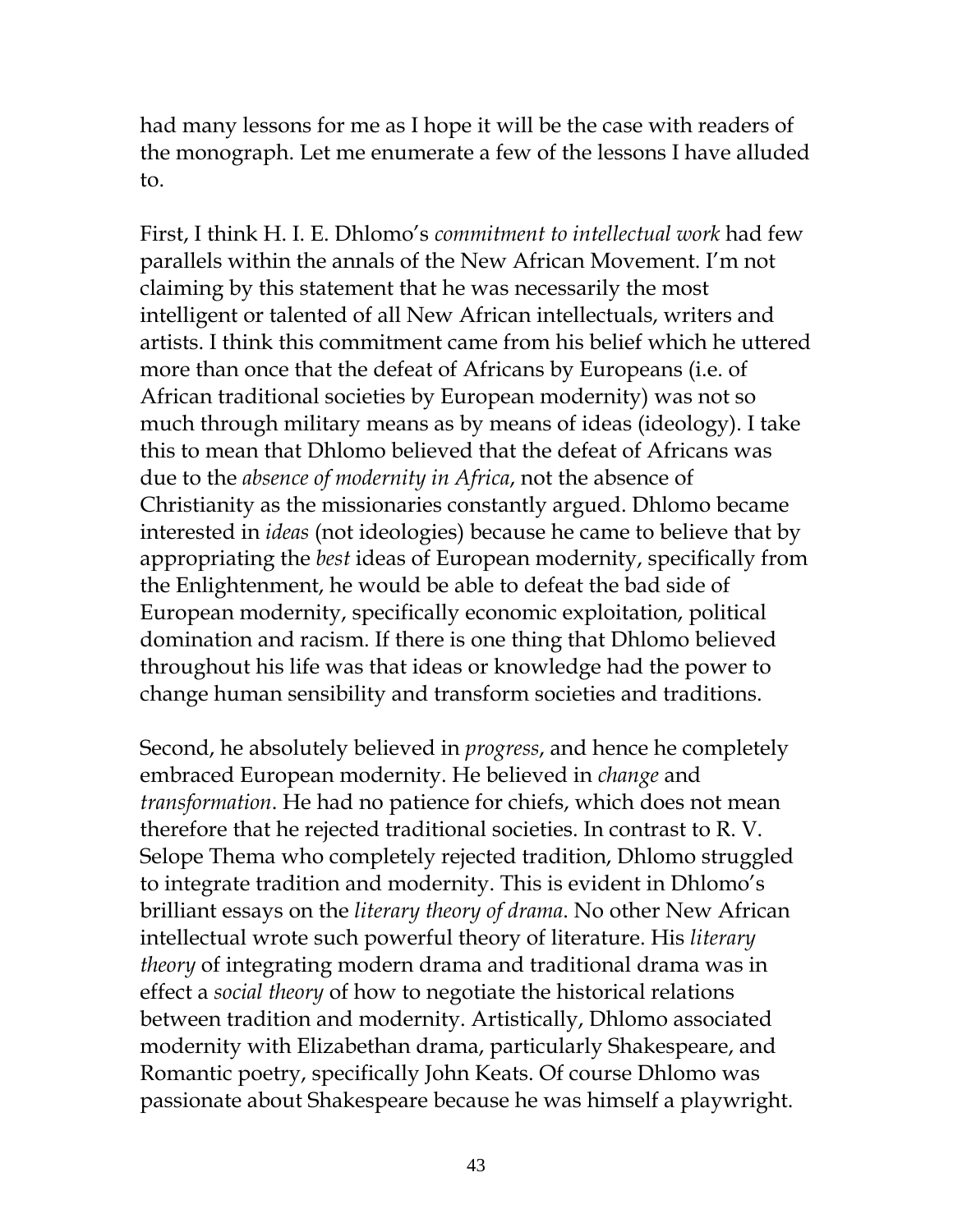The passion for Shakespeare has a noble tradition within the history of the New African Movement: it began in a real sense with Solomon T. Plaatje passed through H. I. E. Dhlomo to Can Themba. I say in a real sense because although the Xhosa Intellectuals of the 1880s identified with Shakespeare, he was more as a *symbol* of modernity, rather than as an *intellectual force of creativity* in modernity, as was the case with Solomon T. Plaatje. When I mention that Dhlomo embraced European modernity, it is to indicate that his intent was to transform *European* modernity to *New African* modernity with eventual intent of creating *South African* modernity*. New African modernity is not necessarily synonymous with South African modernity*. Probably one of the reasons Dhlomo was so theoretical or speculative or philosophical in his outlook was because of the cultural *transformations* he wanted to effect. This is the reason he appropriated the idea of the New African from R. V. Selope Thema in order to articulate the changing historical consciousness from the "Old African" into the "New African". Since Dhlomo subscribed to Thomas Carlyle's theory that *individuals* make history and not the *masses*, he aligned or transformed the idea of the New African to reflect W. E. B. Du Bois theory of the "Talented Tenth". This is the reason Dhlomo spoke of the "New African Talented Tenth". It was in this context that he engaged, like other New African intellectuals, the issue of the historical lessons *New Negro modernity* had for the then emergent *New African modernity*.

Third, towards the end of his life Dhlomo tended to see politics and culture as inseparable from each other. In this regard, he seems to have sought to establish the *cultural politics of modernity*. Three political events seemed to have had a profound impact on him: the founding of the ANC Youth League in 1944 by Anton Lembede, together with Nelson Mandela, Jordan Ngubane, Oliver Tambo, Jordan Ngubane, Willian Nkosi and others; the beginning of apartheid in 1948; and the most important impact was the Defiance Campaign of 1952. In the context of these political events, there is a dramatic shift in all his writings in *Ilanga lase Natal* from largely cultural matters to cultural politics and then to *politics* and political issues. From 1943, when Dhlomo and his brother R. R. R. Dhlomo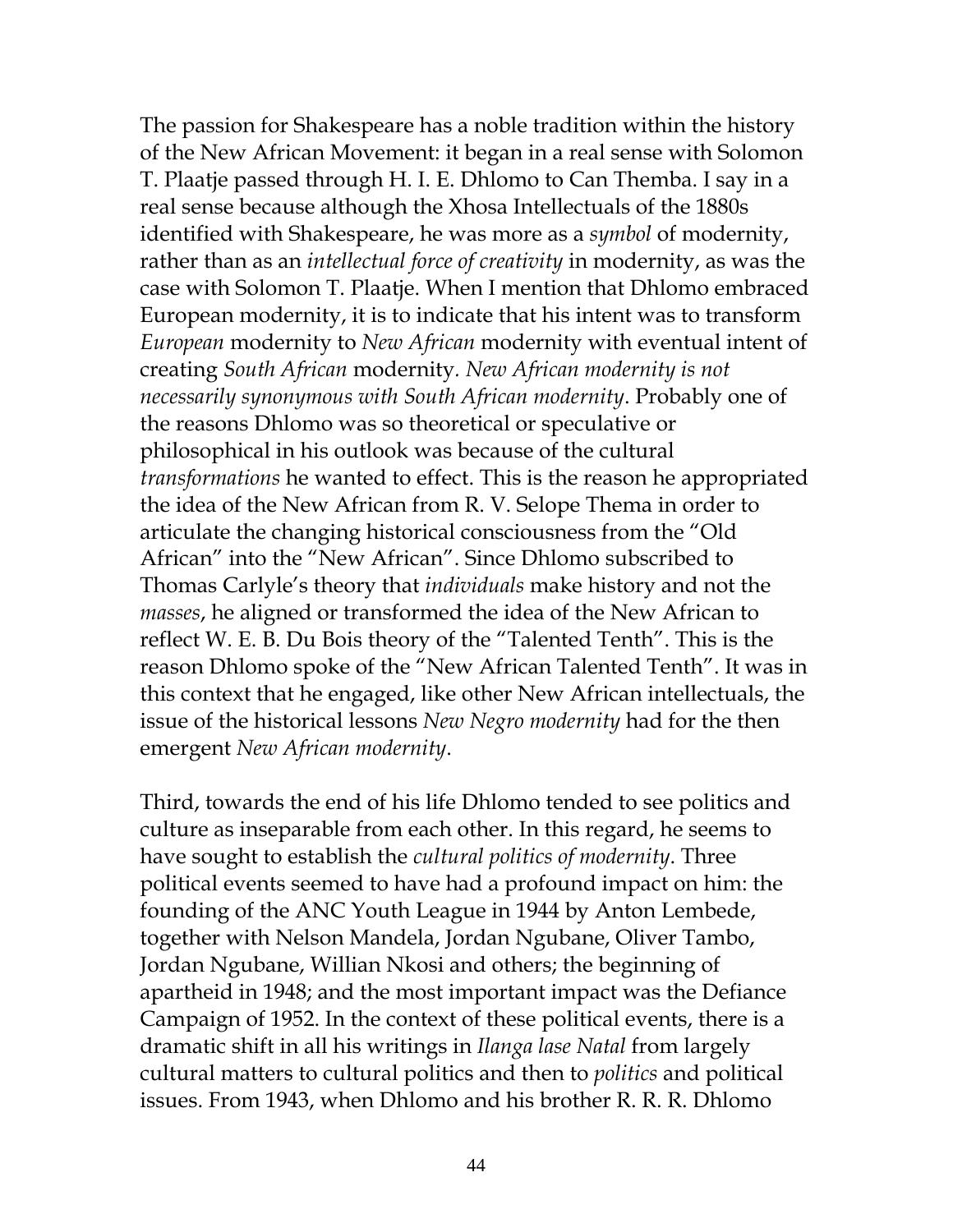took over editorial responsibilities of *Ilanga lase Natal* with the retirement Ngazana Luthuli, practically all of his writings appeared in this newspaper. With this shift from culture to politics in the last decade of his life, there emerged also an *internationalism* and *cosmopolitanism* in his philosophical outlook. Other than pan African references, there is a shift away from European references to American (W. E. B. Du Bois and Langston Hughes) and Indian (Gandhi and Nehru) references. His political writings are sharp and cutting whereas his cultural articles tended to be meditative and reflective. Here Dhlomo truly confronted the nature of *African nationalism*. This was the moment of the departing (death) of New African giants, S. E. K. Mqhayi in 1945, John Langalibalele Dube in 1946, and Pixley ka Isaka Seme in 1951. During what could be considered his *cultural period*, Dhlomo was close to Benedict Vilakazi, despite the intellectual quarrels between them, and during his *political period* he was associated with Jordan Ngubane. In his unpublished memoir or autobiography written in exile in Swaziland in 1963 Ngubane reveals that he and H. I. E. Dhlomo had a secret pact to destroy the political career of A. W. G. Champion in, respectively *Inkundla ya Bantu* and *Ilanga lase Natal*, with the intent of elevating that of Albert Luthuli to the occupancy of the leadership of the ANC in Natal. They succeeded beyond their wildest expectations. Of course Albert Luthuli was subsequently elected in the early 1950s to the national presidency of the ANC.

At this moment Dhlomo's political and philosophical vision was remarkably *integrative*. Let me add that in a sense that the triangular intellectual relationship between Dhlomo and Ngubane and Vilakazi for me marked the beginning of the historical moment of the Zulu Intellectuals of the 1940s in 1940-41 and came to an end in 1953 with a series of remarkable essays in *Ilanga lase Natal* by Dhlomo commemorating the fiftieth anniversary of the founding of the newspaper by John Langalibalele Dube in 1903. The critical responses of H. I. E. Dhlomo ("*UDingiswayo ka Jobe*: An Appreciation," *Ilanga lase Natal*, December 14, 1940) and of Jordan Kush Ngubane ("*Valley Of A Thousand Hills*: Story Of Feeling, Hope And Achievement," *Ilanga lase Natal*, November 29, 1941), to respectively Vilakazi's Zulu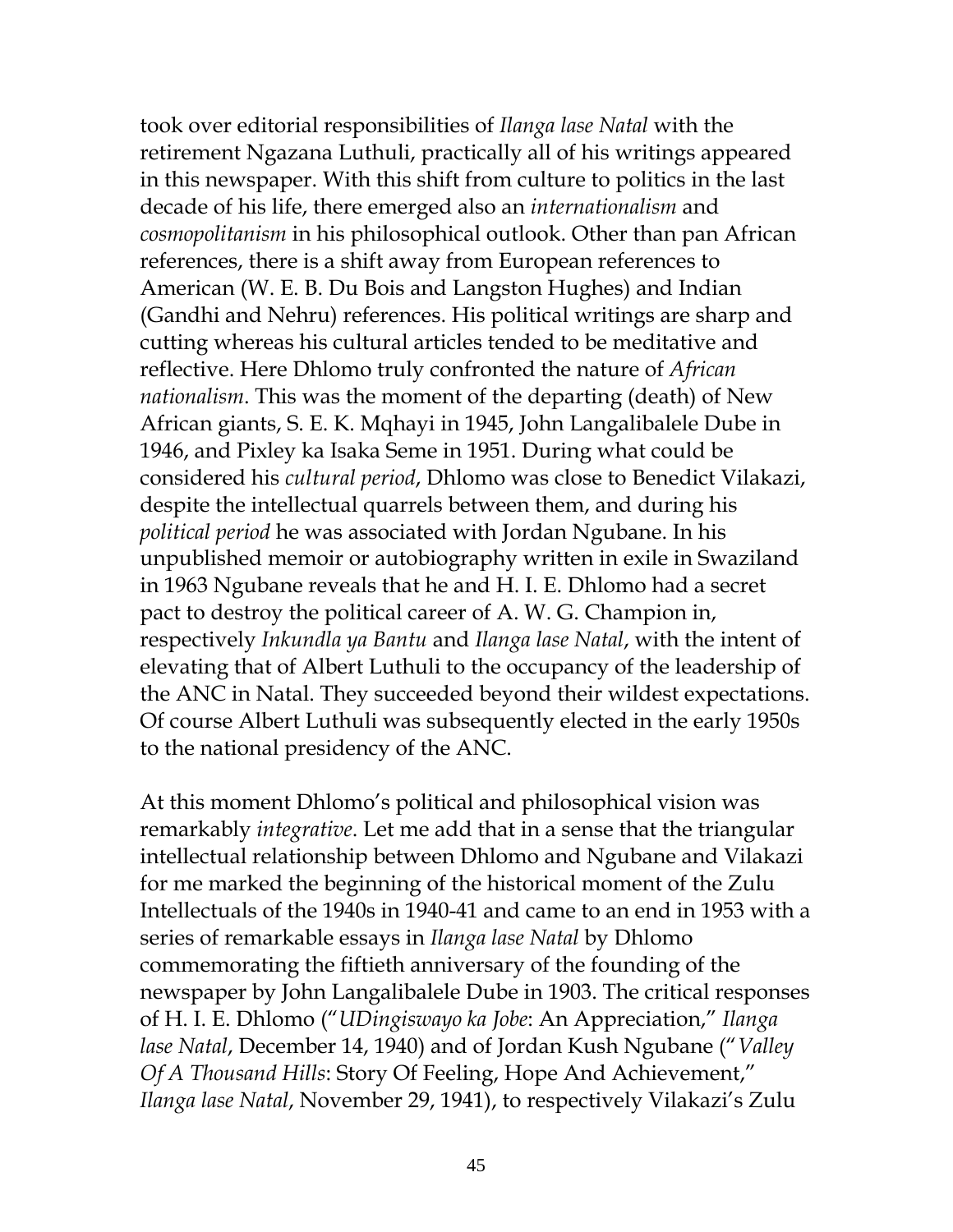novel and Dhlomo's English language epic, were the beginnings of the Zulu intellectual constellation because they marked the emergence of *New African literary criticism*. Dhlomo's *cultural essays* of 1953 in *Ilanga lase Natal* ("Evolution of Bantu Entertainments," "Development of African Music" and "Developments And Achievements in the Field of Culture," the first two appeared in June 20 and the last one appeared earlier on June 13) marked the end of the era precisely because of their valedictory nature. These cultural essays of the 1950s were companion pieces to the essays on literary theory Dhlomo had written twenty years earlier in the 1930s.

These are some of the issues that my monograph attempts to grapple with.

To conclude with the last part of your question: I'm not so sure that I would concur with your implied view that R. R. R. Dhlomo was not a *modernizer* or a proselytizer for modernity like his younger brother H. I. E. Dhlomo. I'm aware that you use a complicated world *modernist*. For me a modernizer is preoccupied with matters of *historical consciousness*, consequently moves in the realm of politics, whereas a modernist is engaged with shaping *sensibility*, therefore is constantly attentive to cultural creativity. It is much more difficult to change sensibility than to change historical consciousness. There can be amazing disjuncture between the two. I do not know how legitimate this distinction is! Nonetheless, while I do consider practically all the New African intellectuals of the New African Movement to have been *modernizers*, there are very few I would consider to have been *modernists*. Roughly, in the latter category I would list H. I. E. Dhlomo himself, Ernest Mancoba, Benedict Wallet Vilakazi, Gerard Sekoto, Nadine Gordimer, A. C. Jordan, maybe Simon Majakathetha Phamotse, Rueben Caluza and a few others. Perhaps most of the members of the Sophiatown Renaissance were modernists. I would be very hesitant to consider S. E. K. Mqhayi as having been a modernist, whereas I would quickly pick William Wellington Gqoba as having been, who was at a least a generation earlier than Mqhayi and a member of the Xhosa Intellectuals of the 1880s. In the same way that I'm hesitant in designating Mqhayi a modernist, I would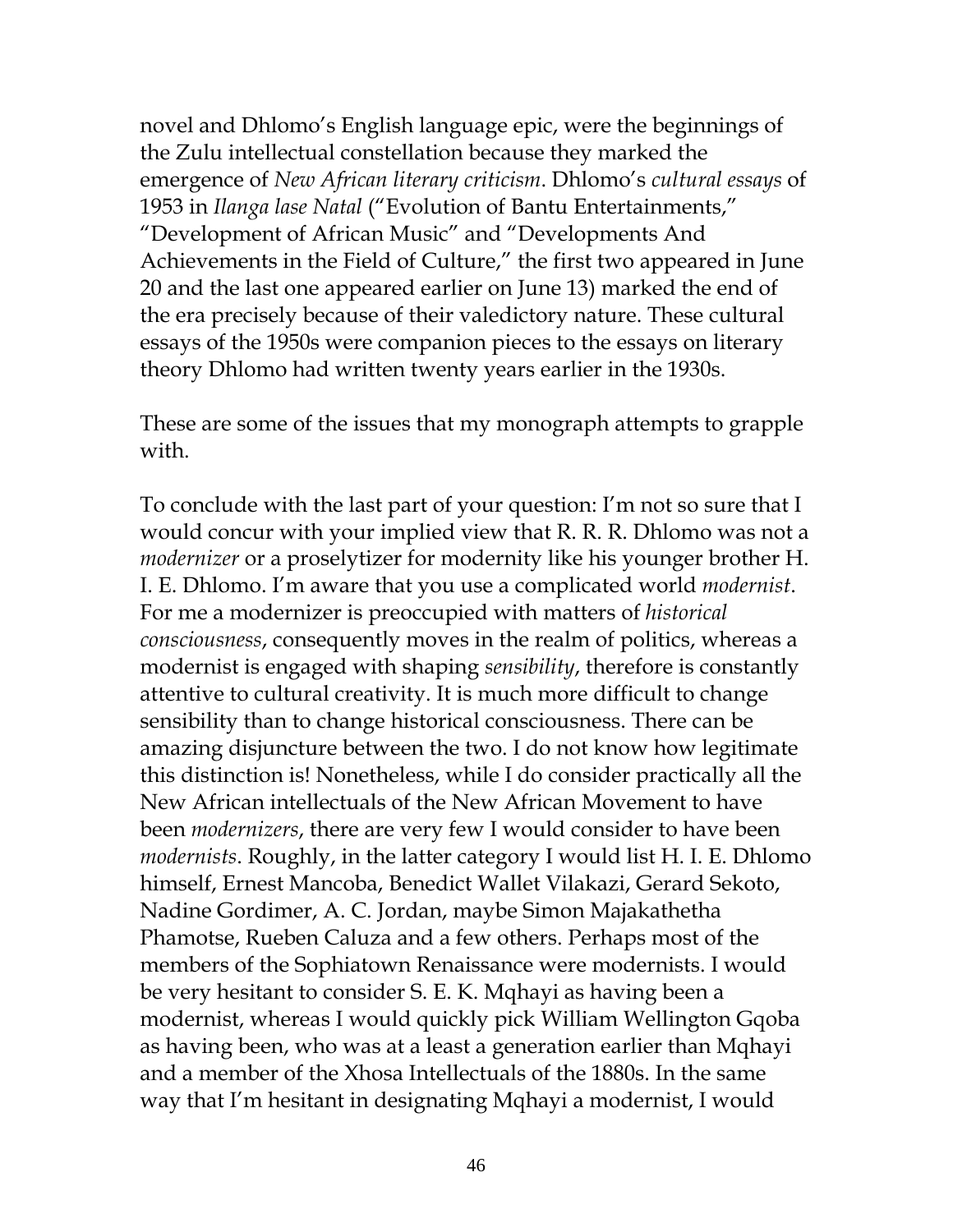shy away likewise from regarding Mazisi Kunene as one. To a large extent all of these distinctions are matters of intuition, though informed by knowledge. The *Voorslag* writers present a whole series of complexities, especially Roy Campbell. I would nominate Nontsizi Mgqewtho as perhaps *our first great modernist*. It is truly sad that we practically know nothing about this extraordinary woman. She seems to have been a decade or two younger than Mqhayi. Her poems that have been translated by Phyllis Ntantala and Jeff Opland give me the impression that she must have been flamboyant, very sexy, very strong willed, very determined and just full of life. For some strange reason, I associate her intellectual flamboyance with that of H. I. E. Dhlomo, who seems otherwise to have been dour concerning his personality.

Given the distinctions I have just struggled with in the previous paragraph, although I would agree with you that R. R. R. Dhlomo was not a modernist like his younger brother H. I. E. Dhlomo, nonetheless I would argue that he was a modernizer of a different kind from his sibling. While the theoretical writings of H. I. E. (this is what the 18-year old Lewis Nkosi called him in a poem published in *Ilanga lase Natal* in 1955 as the great intellectual was lying in bed fighting death) are flamboyant in their commitment to modernity, R. R. R. was ambivalent about its advent. R. R. R. was in crisis about the way modernity seems to have had a death grip on tradition. Despite his pain, R. R. R. always intellectually positioned himself on the side of modernity despite his emotional attachment to tradition. There are several telling signs that convince me of this.

First, I do not believe that R. V. Selope Thema, who was the editor of *The Bantu World* and a fanatical proselytizer for modernity, would have given R. R. R. the editorial responsibility of the Zulu pages of the newspaper in the 1930s had R. R. R. aligned himself with tradition against modernity. Selope Thema's notorious hatred for tradition is well known to need elaborating here. I think this is also the condition or line that Selope Thema imposed on Guybon Bundlwana Sinxo when he gave him the Xhosa pages of the newspaper. Interestingly enough, I do not know to what an extent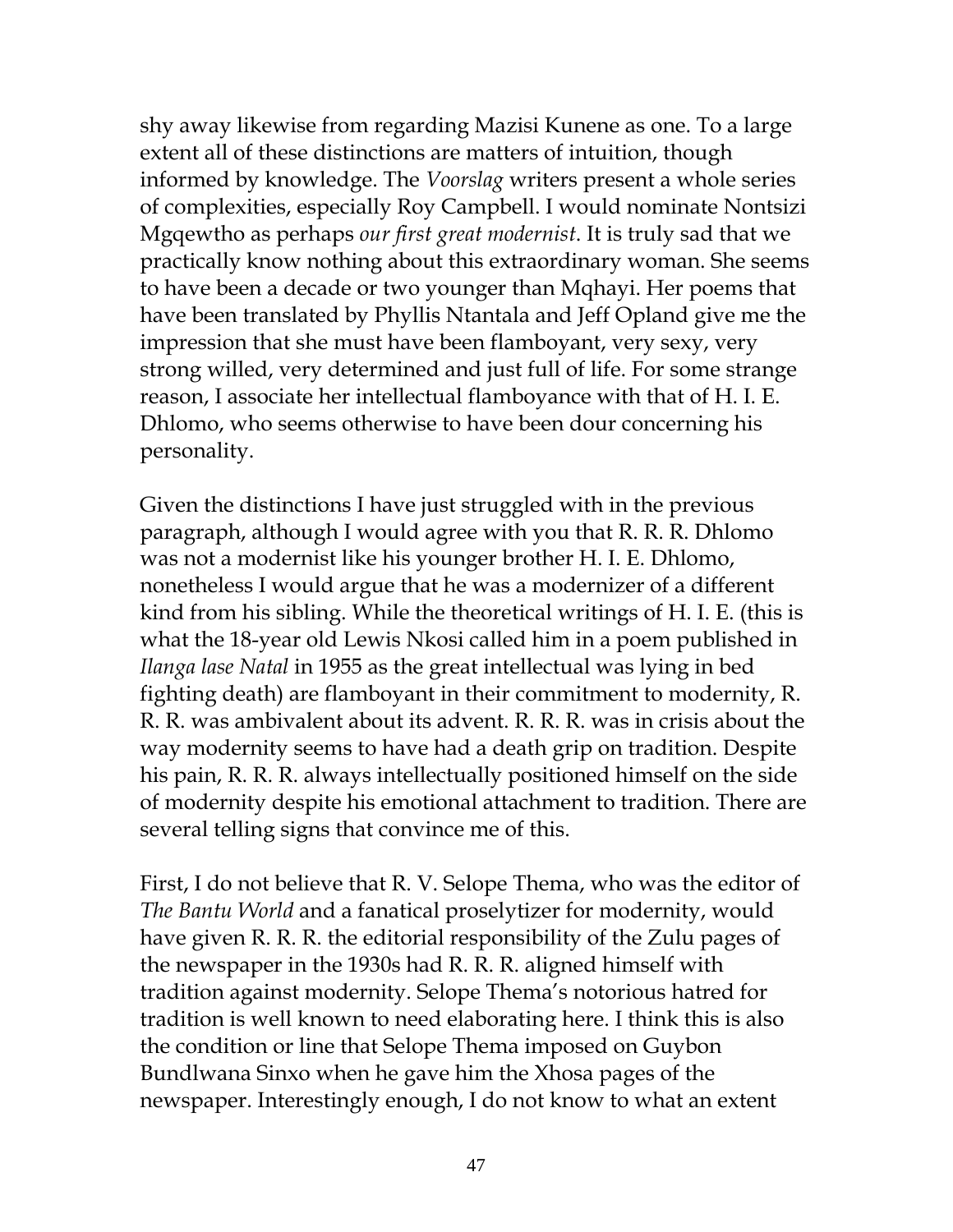Selope Thema can be held responsible for the fact that both Sinxo and Dhlomo shifted from writing their novels in 1930s, respectively in isiXhosa and in isiZulu, to writing short stories in English in the late 1940s and early 1950s. I'm aware that R. R. R. wrote satiric short stories in the English language. It should be remembered that Selope Thema surrounded himself in the pages of the newspaper with brilliant young New African intellectuals: beside these two, there was Peter Abrahams, Peter Segale, H. I. E. Dhlomo, Henry Nxumalo and Todd Matshikiza. Henry Nxumalo made his literary debut in the late 1930s in *The Bantu World* not in *Drum* magazine in the 1950s. As is well known, Nxumalo wrote for the *Pittsburgh Courier* in the 1940s.

This leads me to the second point. I would argue that R. R. R.'s Zulu historical novels, *UDingane kaSenzangakhona* (1936, Dingane, Son of Senzangakhona), *UShaka* (1936, Shaka), *Umpande kaSenzangakhona* (1938, Mpande, Son of Senzangakhona), *UCetshwayo* (1952, Cetshwayo), *UDinizuku kaCetshwayo* (1968, Dinizulu, Son of Cetshwayo), and the novels written isiZulu, *UNomalanga kaNdengezi* (1934, Nomalanga, Daughter of Ndengezi) and *Indlela Yababi* (1946, The Bad Path), could give one the mistaken notion that he aligned himself with tradition against modernity. But this is not the case at all. Here I could also mention his books of essays: *Izikhali Zanamuhla* (1935, Weapons of Today) and *Ukwazi Kuyathuthukisa* (1936, Knowledge Cause One to Progress). I would argue that rather than his being against modernity, R. R. R. had a profoundly *tragic vision* of the dialectic between tradition and modernity, a vision that was informed by what he believed to be the inevitability of the triumph of modernity. I think this tragic vision was apparent in his *first* literary work ever published in 1928, the novella he wrote in the English language, *An African Tragedy*, a work that concerns itself with the fault lines of this dialectic. The short stories of R. R. R. had written in the English language, many of which are in a satirical vein, which appeared in the late 1920s and early 1930s in Stephen Black's *Sjambok* magazine and in *The Bantu World*, are about these fault lines, but here in the context of gold mines of Johannesburg, where Africans were undergoing a profound transformation.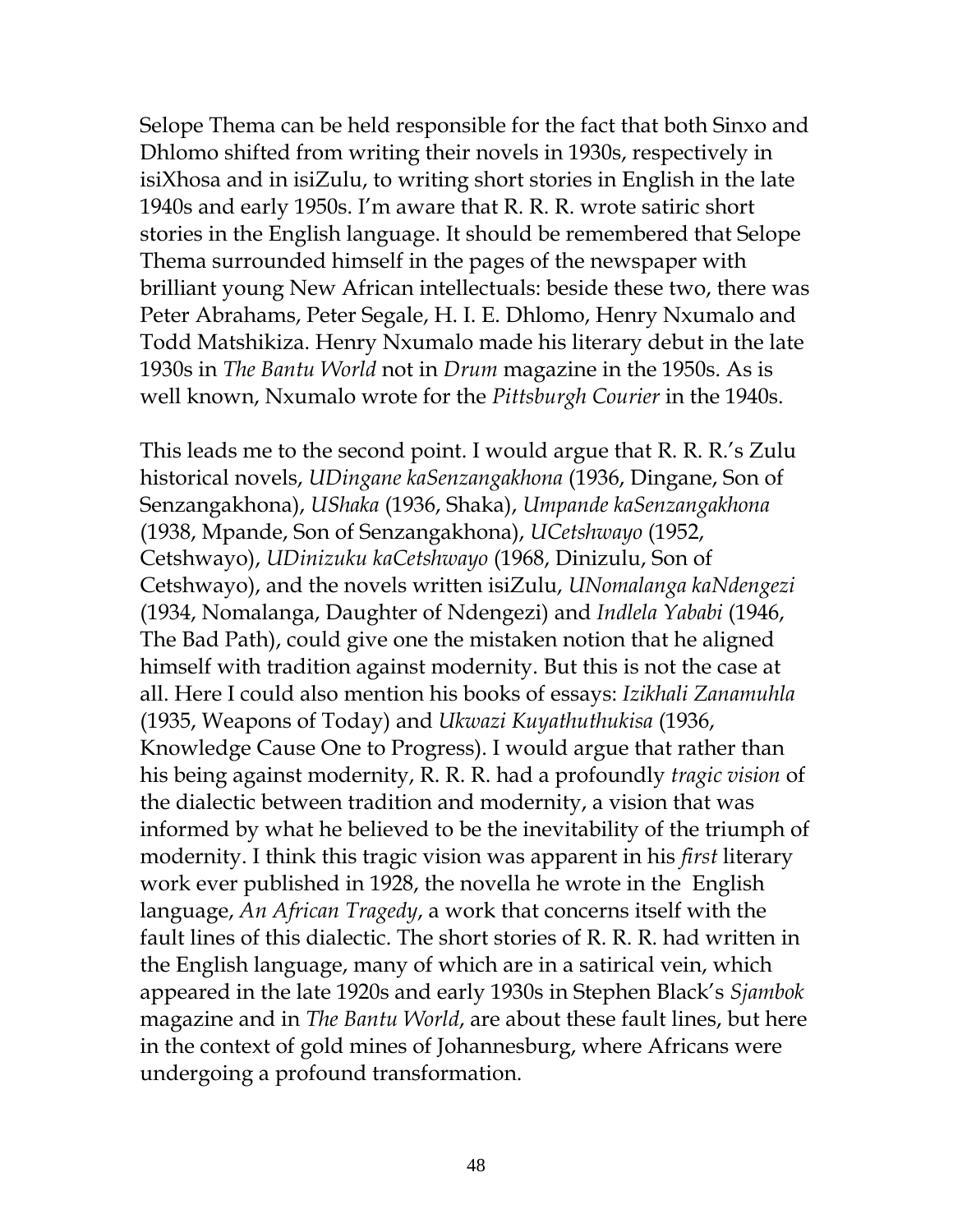Third, his voluminous writings in the columns of *The Bantu World* in the 1930s and in the newspaper he was editing *Ilanga lase Natal* from 1943 onwards clearly show and articulate his modernizing ways. Again, I would like to indicate the inescapable influence of Selope Thema on R. R. R., in that as sub-editor of the former newspaper he was completely in agreement with Thema's project of using newspapers with intent of making modernity acceptable to African people as well as giving instructions of how one enters modernity by means of a changed historical consciousness. This is what captivated R. R. R. as a member of the circle of young New African intellectuals around Selope Thema in the 1930s. Selope Thema had a profound effect on R. R. R. as he did on Jordan Ngubane. Ngubane celebrated his mentor in a well-known portrait that appeared in the newspaper he himself edited, *Inkundla ya Bantu* ("Three Famous Journalists I Knew: Richard Victor Selope Thema," July Second Fortnight, 1946). Ngubane imbibed uncritically Selope Thema's hatred of Marxism and Communism. I think R. R. R. took something positive from Selope Thema: how to use newspapers as instructional manuals or pedagogical forums for modernity. I think it is because of this question of pedagogics that inspired R. R. R. to give H. I. E. Dhlomo ample space to meditate on modernity in *Ilanga lase Natal*. This is what really preoccupied H. I. E. Dhlomo in the last decade of his life.

There are other tell tales which one can legitimately assume as indicating the close affinity between Selope Thema and R. R. R. The most important is that R. R. R. wrote a weekly column "R. Roamer Esquire" in *The Bantu World* that commenced on March 4, 1933 and was terminated only on August 10, 1940. I have counted over seven enthusiastic letters during the duration of the column from common readers to the newspaper praising the content of R. R. R.'s columns. This seven-year stretch was in all probability only surpassed in its durability by the editorials of Selope Thema that appeared for a whole twenty-year period of his editing the newspaper. I have no doubt whatsoever of the symmetry between them regarding the philosophy of modernity they espoused. Elsewhere it will be necessary to refer to them. Even more remarkable, R. R. R. edited a Women's Page of the newspaper taking it upon himself seriously and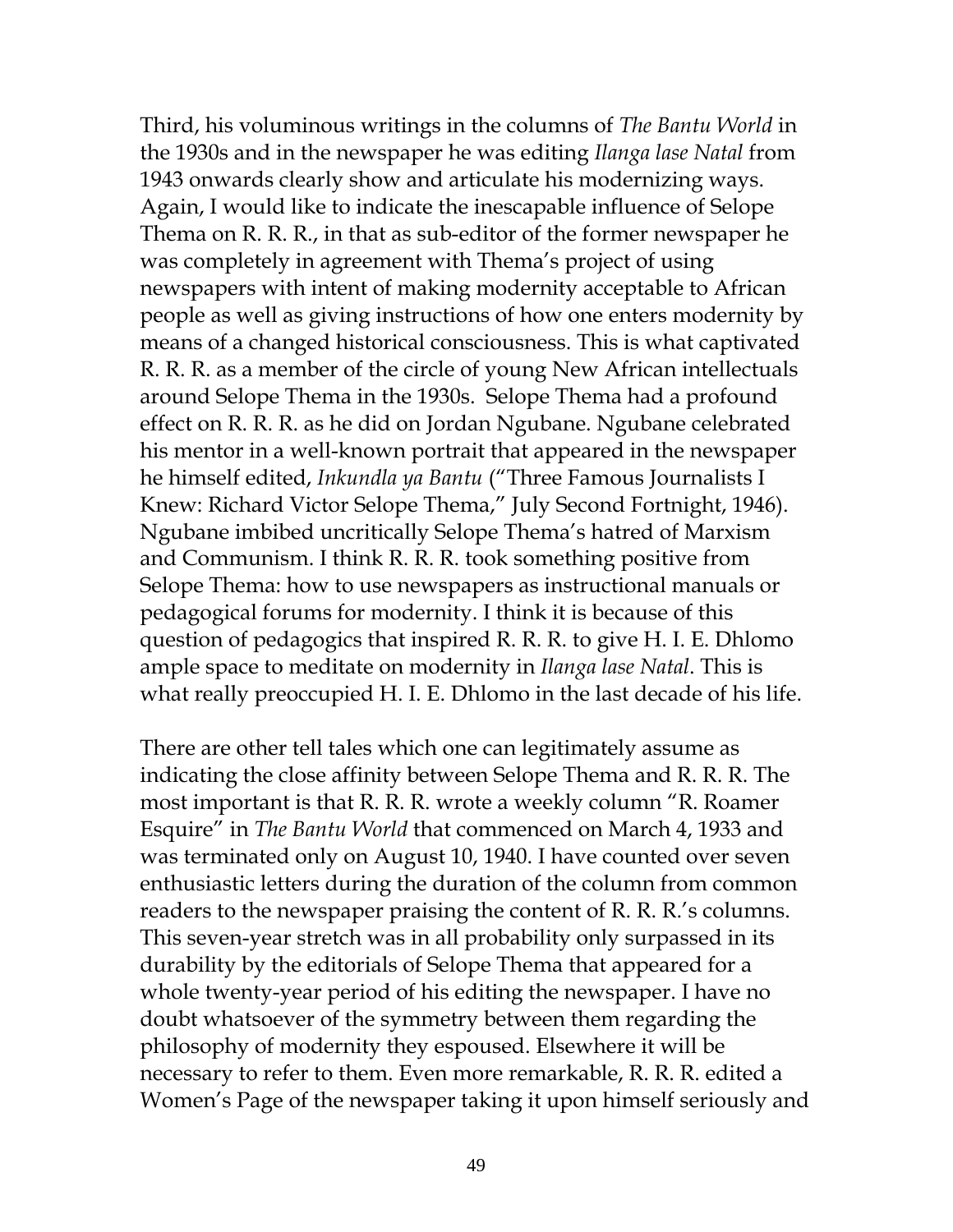playfully instructing women on how a cultured modern woman carries herself in modernity. In this page he wrote two columns, "Over the Tea Cup" (from July 25, 1936 to March 9, 1940) and "Do You Know" (from October 17, 1934 to June 10, 1939), which usually alternated with each other on a weekly basis but now and then appeared simultaneously.

 The "Rolling Stone" column that R. R. R. wrote immediately upon assuming editorial responsibility of *Ilanga lase Natal* as well as his editorials show him to have been a *modernizing man*. I would argue that his long career as editor of the newspaper from 1943 to 1960 was in the service of modernity. No doubt, a different understanding and reading of modernity than that of his brother! One brother writing his historical novels in *isiZulu* and the other writing his dramatic plays in the *English* language, at the same time in the decade of the 1930s, shows their different alignments within modernity.

## *What is it that makes the New African Movement critical for South Africa today, and who are some leading lights in this direction?*

The most immediate and direct response to this question is that I do not believe the *idea* of the African Renaissance is realizable without the knowledge of the *history* of the New African Movement. A renewal or a rebirth in the present has to be on the basis of the achievement of this New African modernity that was terminated in the Sharpeville Massacre of 1960. In this context, I would characterize the apartheid era politically as our "Dark Ages." There are three areas in which I think the New African Movement is critical for South Africa today: first, it is the establishing and articulation of an *ideology* or ideologies that can give a sense of direction and cohesiveness to our nation that underwent a spectacular democratic transformation in 1994; second, the New African Movement was a political and cultural movement that created an enormous fund of *knowledge* and shaped a remarkable *sensibility* that still have relevance, meaningfulness and significance for the present as well as for the future; third, the *construction* of the African Renaissance in the present is not possible without the *memory* and *recollection* and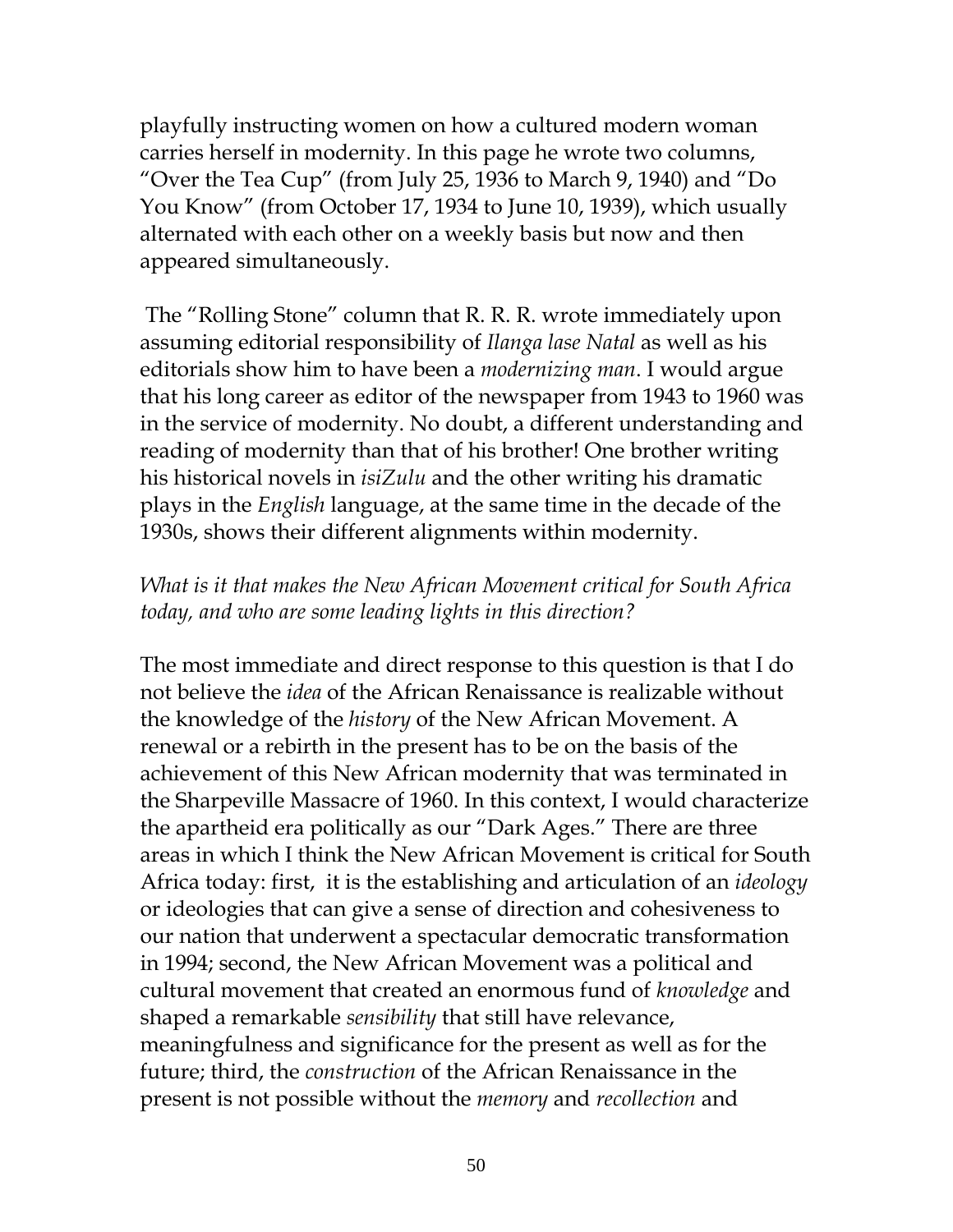*reconstruction* of the lineages of the New African Movement. This triadic process is at the center of our historical experience in the present.

Regarding ideology: both Frantz Fanon and Amilcar Cabral made prescient observations about the *absence of ideology in Africa*, respectively at the moment of the African Independent Movement in the 1960s and at the moment of the African Liberation Movement in the 1970s, an absence that has haunted Africa in subsequent decades and is presently hanging a Damocles sword over our continent. These sentences from Fanon's notebook jotted down while on a military mission with the militants of the FLN of Algeria in the early 1960s just before the country gained independence in 1962, have haunted me for four decades since I first read them while I was in High School in Nairobi, Kenya in the late 1960s*. It may be that in fact my construction of the New African Movement website over the last seven years or so was an unconscious response to them*. These are the words that appear in Fanon's *Towards the African Revolution* (1967), an anthology of his essays that was assembled and published posthumously: "To put Africa in motion, to cooperate in its organization, in its regrouping, behind revolutionary principles. To participate in the ordered movement of a continent----this was really the work I had chosen . . . Taking the West as a starting point, we had to prove, by concrete demonstrations, that this continent was one. . . The Africa of everyday, of not the poets' Africa, the one that puts to sleep, but the one that prevents sleep, for the people is impatient to do, to play, to say . . . That is the real Africa, the Africa that we had to let loose in the continental furrow, in the continental direction. The Africa that we had to guide, mobilize, launch on the offensive. This Africa to come . . . We have Africa with us. A continent is getting into motion and Europe is languorously asleep . . . Colonialism and its derivatives do not, as a matter of fact, constitute the present enemies of Africa. In a short time this continent will be liberated. *For my part, the deeper I enter into cultures and the political circles the surer I am that the great danger that threatens Africa is the absence of ideology*" (my emphasis). Cabral concurred in this observation of Fanon's. I understand that this issue of the absence of ideology in Africa to mean that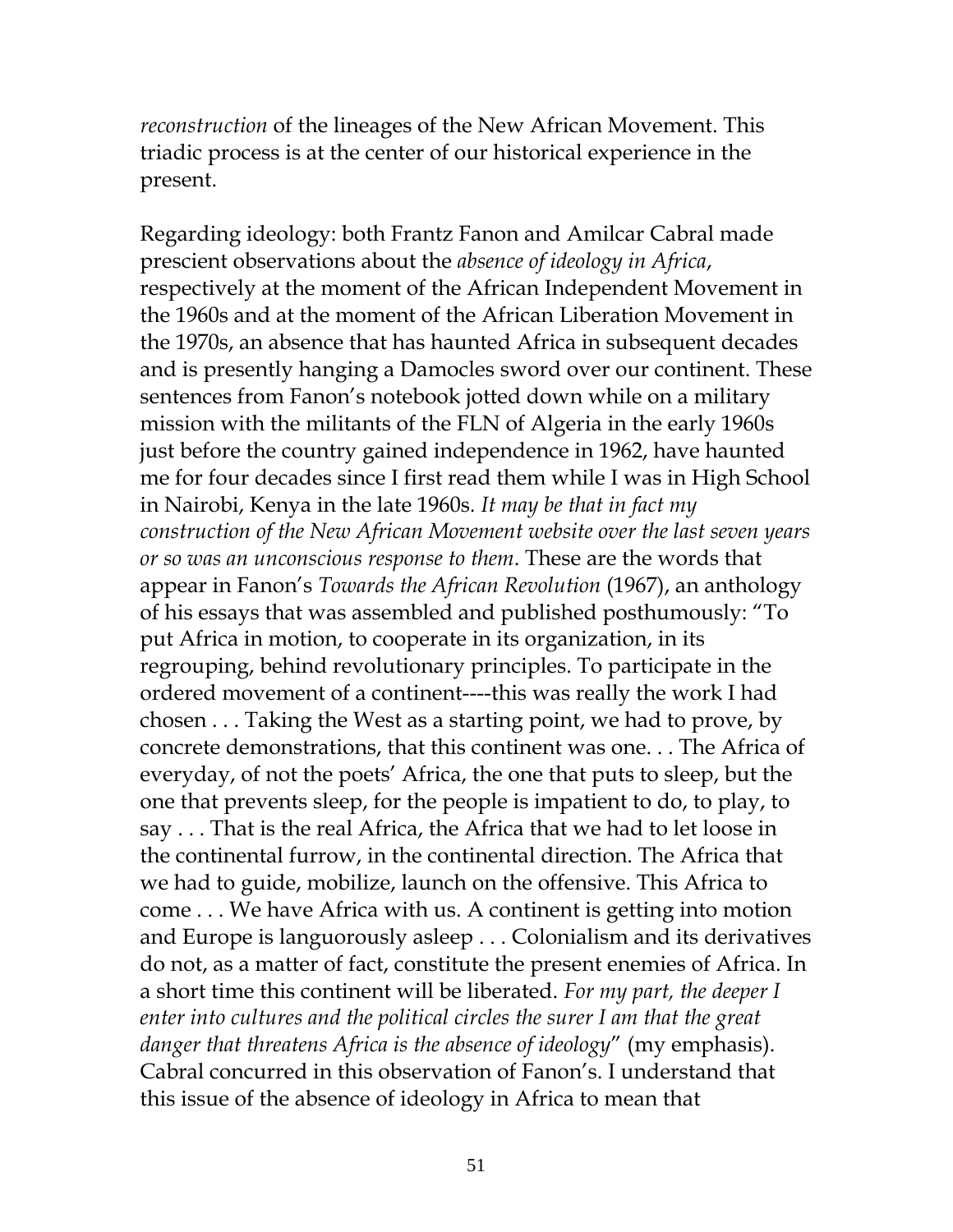colonialism, imperialism and capitalism had created *a rupture between politics, culture and history* in the lived experience of us Africans as well as in our epistemology. Fanon's intellectual work, especially in *The Wretched of the Earth*, particularly the chapter "On National Culture", was an attempt to reestablish a dialectical reciprocity between politics, culture and history. Cabral's great essay, "National Liberation and Culture," in *Return to the Source: Selected Speeches of Amilcar Cabral* (1973), also sought to establish a unified process of these distinct fields of human knowledge.

*One of Cabral's constant refrains was that imperialism and colonialism had violently forced us Africans out of African history into European history*. His intellectual thought as well as his revolutionary practice sought to realize a *restorative process* in that they aimed to return Africans back into African history. This was an extraordinary undertaking by any measure. Taking the cue from this great African Marxist, one could postulate that similarly in the context of the history of the New African Movement in South Africa, in as much *European modernity*'s violent entrance into our country forced marched us into European history, the invention of *New African modernity* by New African intellectuals, succeeded in many ways in restoring us back into African history*. My work on the New African Movement and the website I have constructed is an effort to contribute to the collective effort of reinserting ourselves back into African history from European history*.

I think the issues that Cabral formulated in this extraordinary essay dealing with the *transformative role of culture* are the same or similar to those that the New African intellectuals sought to engage and resolve by inventing New African modernity. Cabral cogently argues the following: that the material foundations of military and political domination by colonialism lead to cultural domination on its part; that this political domination can result in cultural genocide; that military domination of a particular people is in effect the neutralization of their cultural life because culture can be a profound instrument of resistance to domination; that imperialism and colonialism invent theories of racism and white supremacy to weaken cultural resistance to foreign domination; that since culture is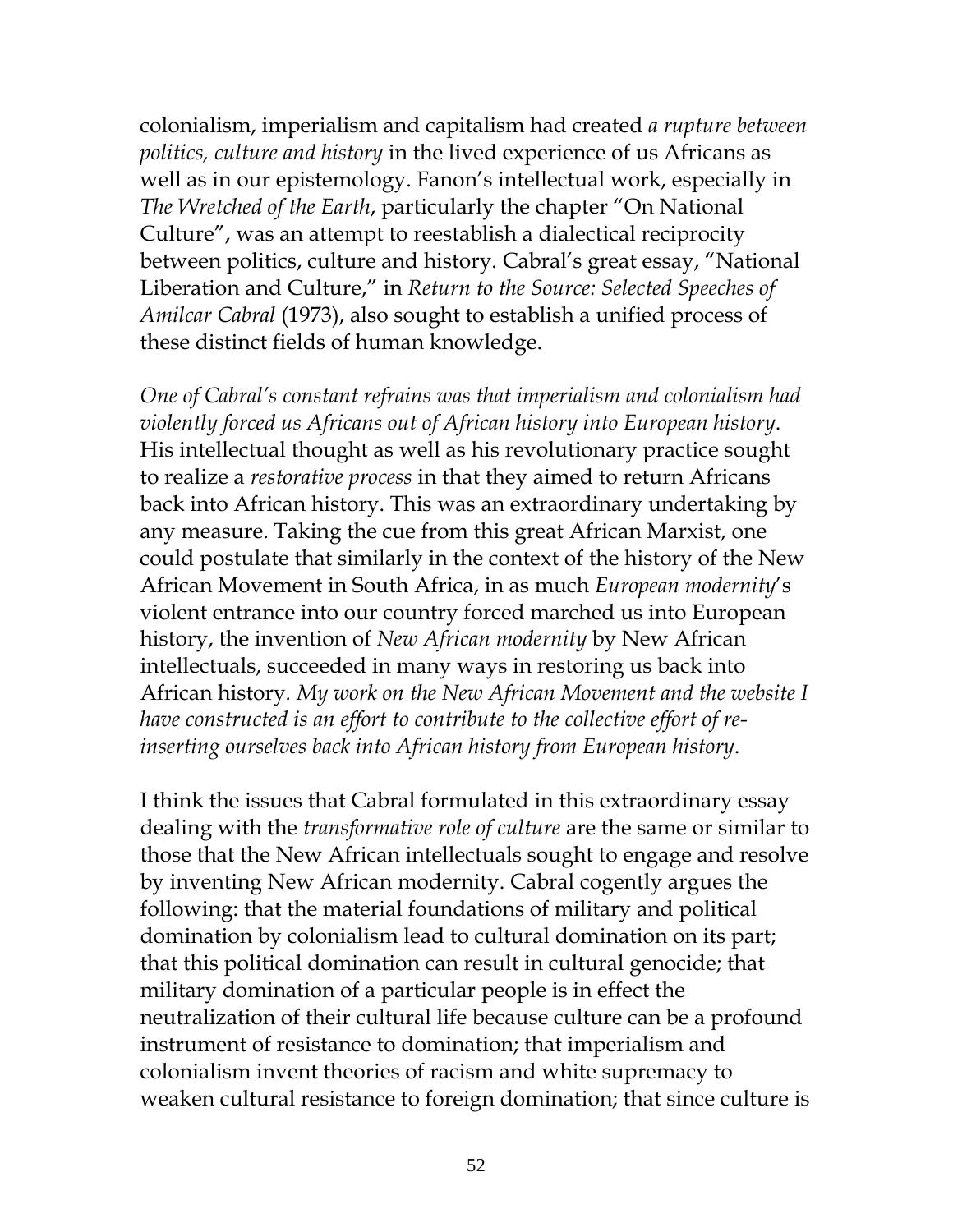a dynamic expression of the relationships that constitute society, the cultural situation and the political situation are integrated to each other; that culture is not only open to the historical reality of a nation, it is also a determinant of a nation's history; that imperial and colonial domination attempt to negate the historical process of a dominated country; given that culture is the history of the nation, in a free and democratic national culture history and culture are inseparably conjoined; that culture reflects the organic nature of society; given the unity of history and culture, cultural expression increases as a prelude to armed struggle; that every nation has an inalienable right to its own national history; that national liberation struggle is a process of the reclamation of a national culture; that although culture has a mass character, it is not uniformly or equally developed in all the sectors of society; that culture is splayed on horizontal and vertical levels, as well as on quantitative and qualitative levels; that imperial domination through class domination creates cultural alienation thereby creating a social gap between the people and the indigenous elite; that in the liberation struggle or in a postcolonial society, there must be a re-conversion or re-Africanization of the indigenous elite to its peoples values; that national liberation movement must base its cultural and political activities on popular culture; that the creation of a progressive national culture is through separating the essential from the secondary, the positive from the negative and the progressive from the reactionary; that African cultures should be judged by universal standards while recognizing its particularity; that a national liberation movement must be based on a thorough knowledge of the culture of the nation; *that the progress of African cultures should be measured in relation to modernity*; that in order to make manifest African culture, it must be the confluence of the levels of culture of the different social groups; and finally, that armed struggle is a product of culture as well as a determinant of culture.

Although *conservative modernizers* such as Pixley ka Isaka Seme, John Langalibalele Dube, R. V. Selope Thema and others would not have subscribed to the revolutionary project of Cabral's thesis regarding the intertwining of radical politics and revolutionary culture in a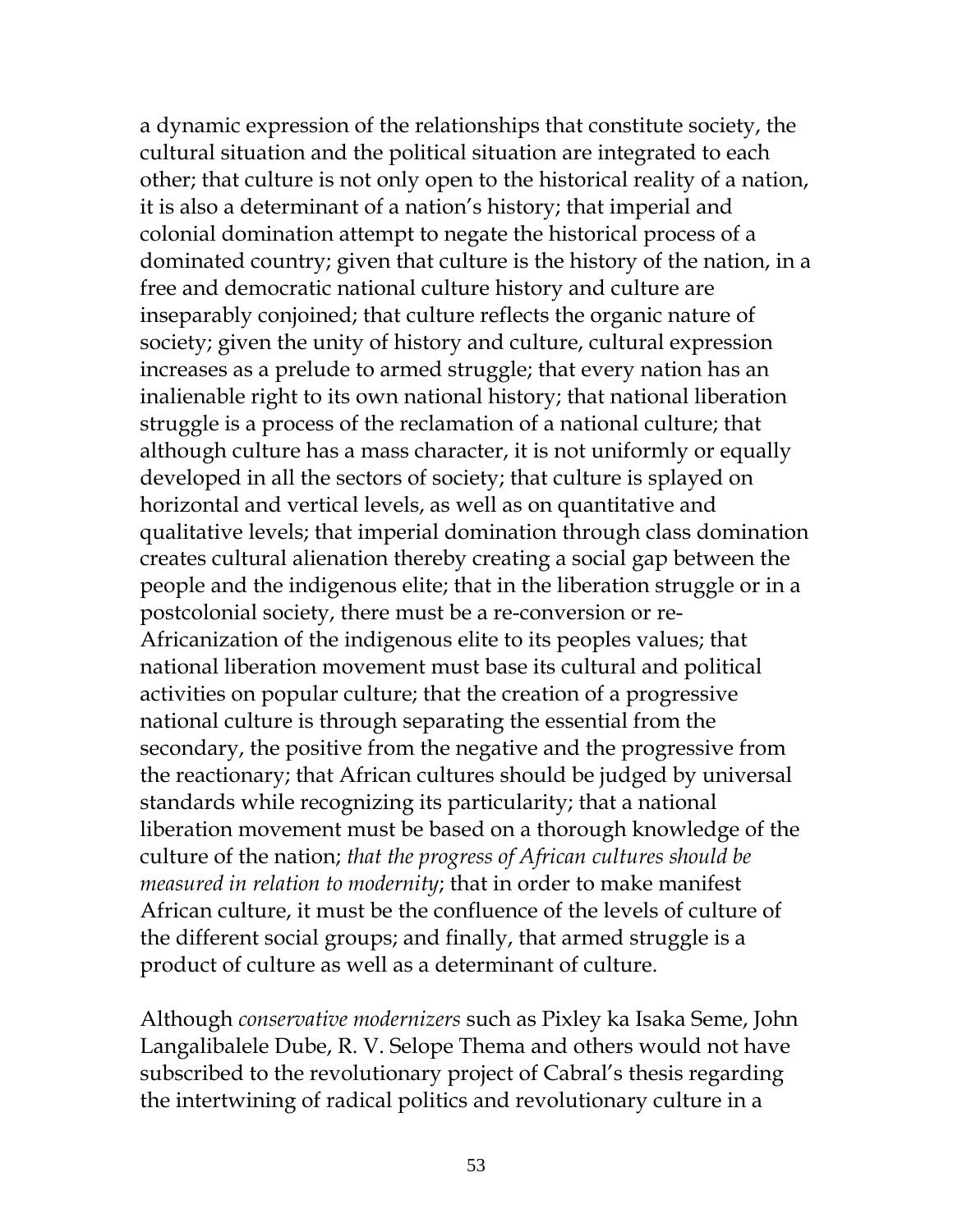democratic national culture, *progressive modernizers* such as Simon Majakathetha Phamotse, H. I. E. Dhlomo, Nontsizi Mgqwetho, Sophonia Machabe Mofokeng and others would have been sympathetic. But the real supporters of Cabral's political view regarding culture and history would have been *revolutionary modernizers* such as Albert Nzula, Govan Mbeki, James La Guma and others who were defeated within the inner struggles of the New African Movement. But the real importance of Cabral's formulations today or in our time is that they provide one with a philosophical perspective from which to understand the inner essence of the history of the New African Movement.

First, in inventing New African modernity, the New African Movement was in effect engaged in a national liberation struggle but on an *intellectual plane*, in contrast to the one on the military plane which eventuated during the exile period in the 1960s with Umkhonto we Sizwe. On more than one occasion H. I. E. Dhlomo argued that the triumph of Afrikaner nationalism (white nationalism) over African nationalism was not so much a military victory as an ideological victory at the level of ideas. The fundamental issue regarding H. I. E. Dhlomo's observation for us today is the following: although the dramatic events and consequences of 1994 have rolled back the *military victory* of white nationalism, the *ideological victory* of white nationalism still prevails today in South Africa, especially as indicated by the hegemony of the English language over the African languages. *The military victory of African nationalism over white nationalism, however one may wish to articulate or define this matter in relation to the historic date of 1994, enabled the integration of politics and history but still left culture and class in a state of disjuncture from each other*. This unity or re-integration at one level and the persisting disunity at another level may have to do with the construction of African nationalism effected by R. V. Selope Thema, Pixley ka Isaka Seme, Solomon T. Plaatje, H. Selby Msimang in the 1920s and the 1930s and consolidated by Anton Lembede and Jordan Ngubane in the 1940s and in the 1950s. The critical person here may turn out to have been Jordan Ngubane, who was a great intellectual, but because of his political desperation or opportunism is half forgotten today, as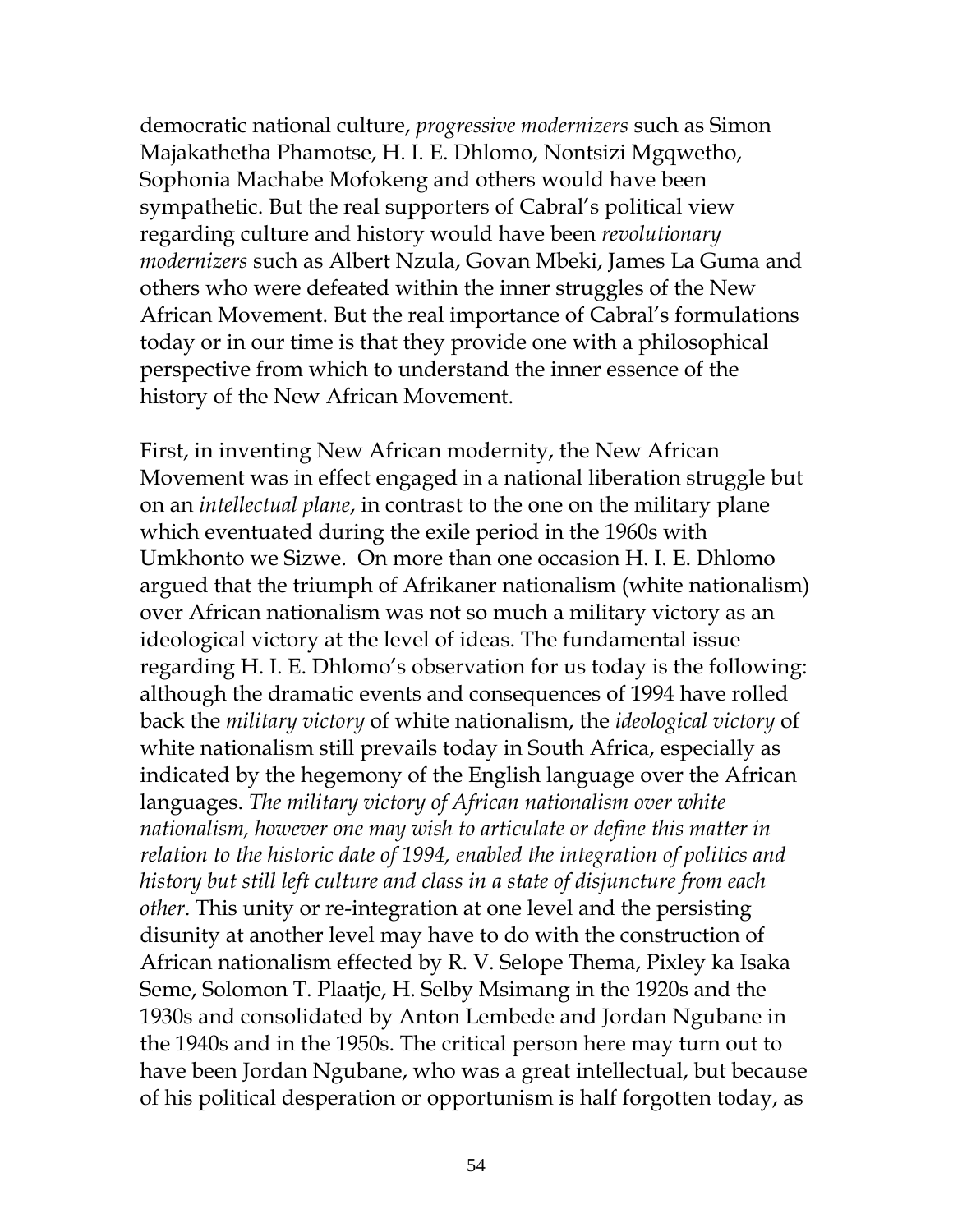he perhaps deserves to be. We still need to write a complex history of African nationalism *within* the historical trajectory of the New African Movement.

This leads me to the second observation stemming from Cabral's brilliant formulations. The early founding figures of African nationalism made certain that the development of this ideology would be at the expense of separating *modernity and Marxism* from each other in South Africa. The person who made certain that modernity and Marxism were severed from each other within African nationalism was Pixley ka Isaka Seme during his reactionary and nearly incompetent leadership of the African National Congress (ANC) in the early 1930s. *This is very important because the ANC was the political instrument that gave direction to the New African Movement: the ANC and the New African Movement were inseparable from each other from the moment they found each other in 1912 through their momentary defeat in 1960 to the resurrection of the ANC in 1994*. It should be remembered that it was Seme who founded both the New African Movement and the ANC, respectively in 1904-6 and in 1912. Seme was unable conceptually, politically, and historically to understand that *Marxist politics* (political practice)were not same thing as *Marxist intellectual culture*. There is a famous statement by Georg Lukacs in *History and Class Consciousness* (1923) alluding to this distinction. The South African Communist Party and the Unity Movement largely concerned themselves with Marxist politics, respectively Stalinism and Trotskyism, and did not cultivate a serious Marxist intellectual culture in our country. *Their defeat by African nationalism may be explained by their failure to cultivate a particular Marxist intellectual culture*. A study of the political history of I. B. Tabata will have much to tell us about this matter one day in the future. Politics are always striving towards the future, a utopian direction, but culture is anchored in the present, in the soil of the nation. It is perhaps in this sense that culture is more important than politics.

Strangely enough, the separation of modernity and Marxism in relation to African nationalism by Pixley ka Isaka Seme through the New African Movement was the obverse of the separation of African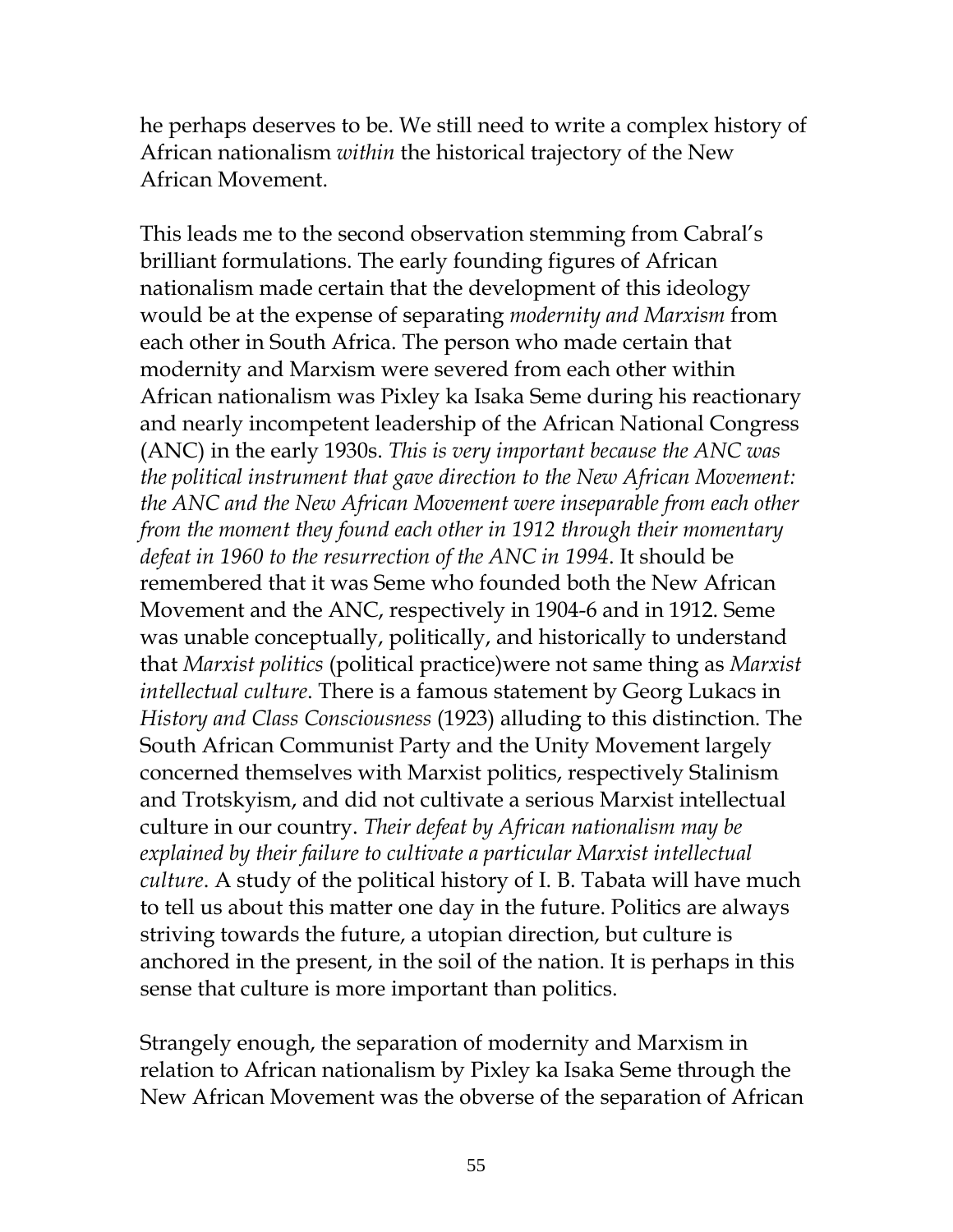nationalism from Pan Africanism by the African National Congress. This all the more strange because Pan Africanism and Ethiopianism as ideologies had precedence since they were brought in or invented in relation to New African Movement before the invention of African nationalism. It is possible to argue or postulate that the ANC and African nationalism as a *political sensibility* emerged simultaneously in 1912; it was only in the 1930s that African nationalism as an *ideology* was seriously first theorized by Seme himself no less. In the late 1860s Tiyo Soga expressed a profound *political desire* for Pan Africanism as an intellectual bridgehead between Africa and the African Diaspora. In writing the manifesto "Founder's Declaration of Independence" that founded Ethiopianism in 1892, Mangane Maake Mokone sought to bring this *first* political ideology invented by New Africans closer to the intellectual edicts of Pan Africanism. A conservative modernizer like John Langalibalele Dube sought to destroy Ethiopianism in the pages of his *Ilanga lase Natal* newspaper in the 1900s, in the same manner that another conservative modernizer R. V. Selope Thema twenty years later in the 1920s in the pages of *Umteteli wa Bantu* sought to terminate Pan Africanism by mistakenly reducing it to Garveyism, which was just only one of its variants . Although Pan Africanism had been brought to South Africa as an *intellectual tradition* and *organizational structure* in 1900 on the arrival of F. Z. S. Peregrino and articulated in his *South African Spectator* newspaper, it was James Thaele upon his return from studying in United States in the 1920s who made it a *political force* in the country by giving perception that Garveyism and Pan Africanism were synonymous with each other. Selope Thema could not accept in many ways that the philosophy of his master, Booker T. Washington, had evolved and taken the mantle of Garveyism. To *conservative modernizers* like Dube and Selope Thema the black radicalism of Garveyism was viewed as a threat to their conservative and middleclass construction of African nationalism. To Selope Thema, his appropriating of and seeking to bring New Negro modernity in South Africa was not understood as a Pan Africanist project but rather as a neutral undertaking of taking lessons from a particular black modernity. All of these things show Selope Thema to have been a deeply reactionary but complex figure.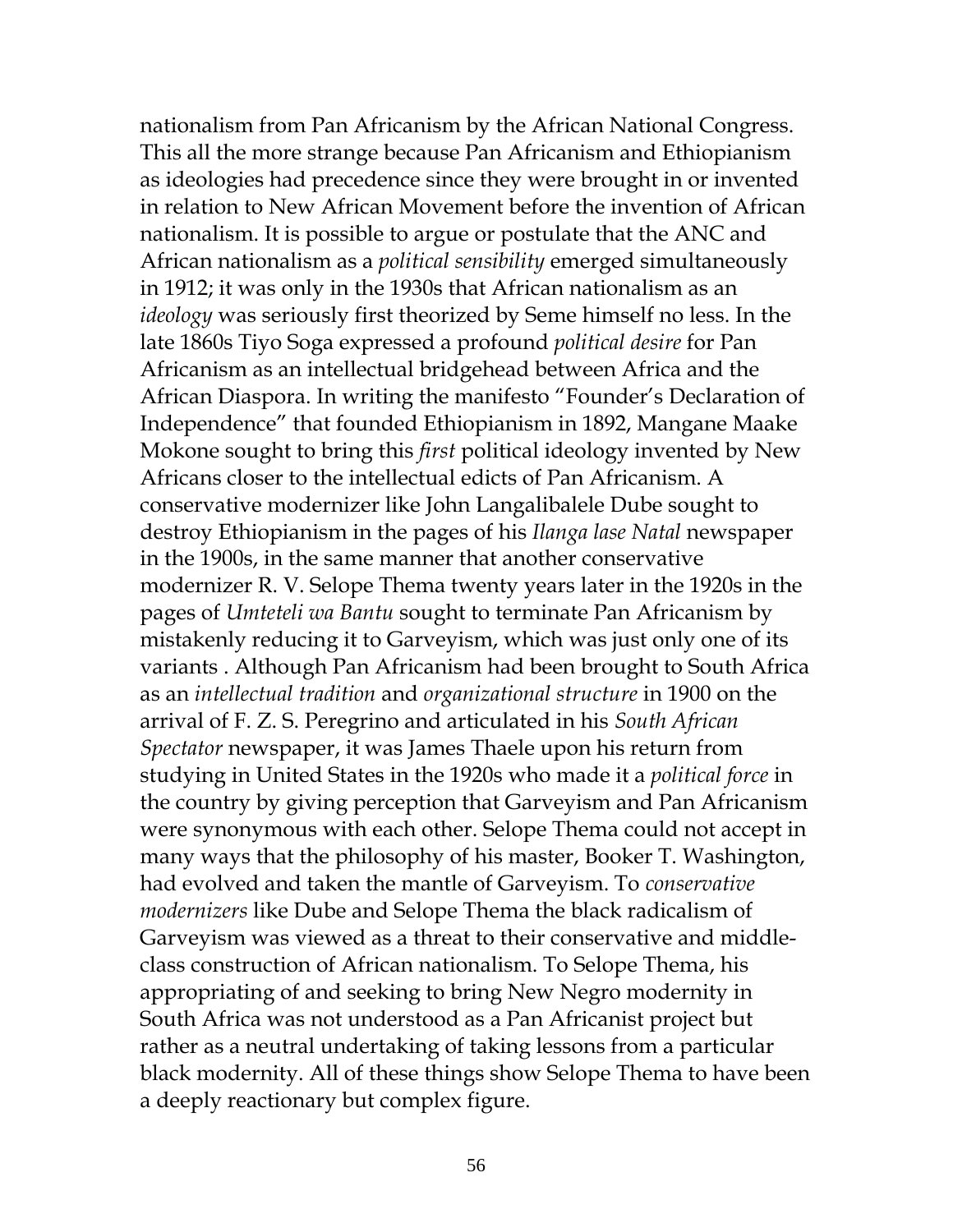By attending the Universal Races Congress in London in 1911 and meeting some of the Pan Africanists from the Diaspora such as Du Bois, Walter Benson Rubusana was in a position to have reinforced an understanding of Pan Africanism as an intellectual tradition thereby making possible a rapprochement in South Africa when African nationalism and Pan Africanism encountered each other the following year in 1912. It is very surprising that Benson never wrote anywhere about his participation at this Congress. Although *Izwi Labantu* newspaper had already by this time folded up, having done so in 1909, he could certainly been given space in either John Dube's *Ilanga lase Natal* or in Solomon T. Plaatje's *Tsala ea Batho*, especially given his great reputation as the compiler of the Xhosa classic *Zemk' Inkomo Magwalandini* (1906). Another missed opportunity was when Charlotte Manye Maxeke returned to South Africa after obtaining her BA degree from Wilberforce University in 1900. She had been a student of W. E. B. Du Bois at that academic institution. But both these missed opportunities are understandable since they occurred before the real organizational birth of African nationalism. A surprising missed encounter was the publication of Silas Modiri Molema's *The Bantu: Past Present* in 1920. The reason here may be that the book was published in the United Kingdom. It postdates the arrival of African nationalism. This brilliant book explicitly makes clear its inspiration from Du Bois' *The Soul of Black Folks* (1903), among other books. Another missed earlier opportunity was Solomon T. Plaatje's appreciative response to Du Bois's book: "Negro," *Tsala ea Becoana* [Tswana Gazette], Loete [September] 7, 1904 . Although Peter Abrahams portrays in his memoir/autobiography *Tell Freedom* (1954) the indelible impact of Du Bois's great book on his intellectual formation in the 1930s, it did not succeed in bringing in Du Bois to the country to counter the deep influence of Booker T. Washington on a substantial number of New African intellectuals. Having gone to voluntary exile in 1939, fifteen years before the publication of the book, Abrahams could not bridge the absence of so many years from African nationalism. While for Du Bois Pan Africanism was first and foremost an *intellectual tradition* then a *political philosophy*, for Booker T. Washington it was a mere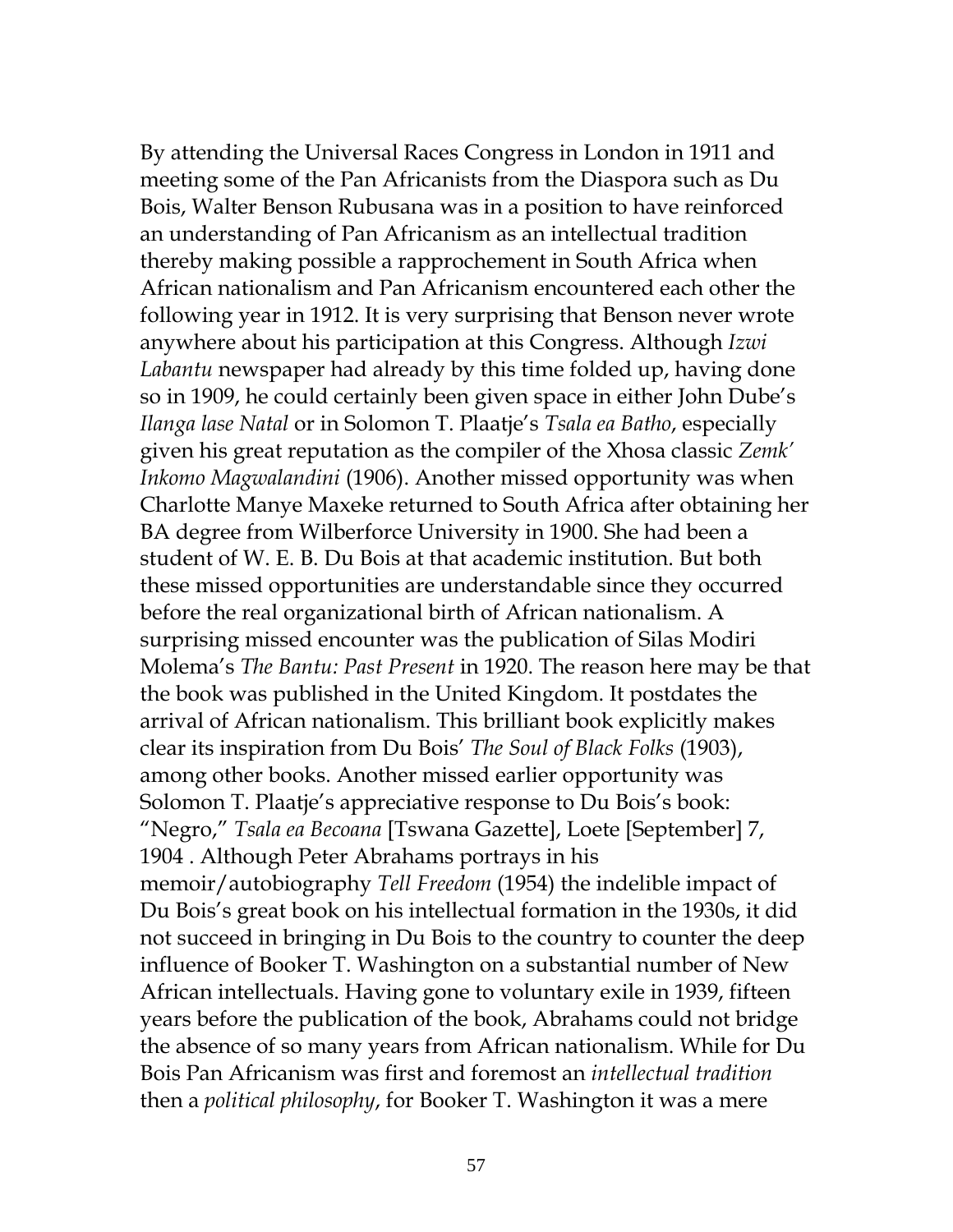*ideology*. These missed opportunities have had vast consequences for South African intellectual history, even though some of them are invisible.

The incomparable reflections of Cabral give me an opportunity to broach the third issue, that is of historically establishing the connection between the *idea* of the African Renaissance and the *history* of the New African Movement. I will say a few words here since I will respond more fully to this issue in your following question. I think when Amilcar Cabral speaks of "re-conversion" and "re-Africanization," this is one of the things the African Renaissance should be centrally concerned with. In other words, what European modernity *converted* in its imperializing and colonizing ways, the African Renaissance should *re-convert* in its Africanizing ways. If the African Renaissance is to ever occur, let alone succeed, there has to be a profound *re-conversion* from the English language to the African languages. The works around which this possible cultural and historical transformation should occur *today*, *right now*, are the Zulu epics of Mazisi Kunene. *That is, the approximately ten epics and other anthologies of poems by Mazisi Kunene that have not as yet been published should be published immediately in their original in isiZulu, then translated into the other African languages*. There is no way of going around Mazisi Kunene in the early years of the twenty first century as it could have proven impossible to do so around S. E. K. Mqhayi in the early years of the twentieth century. Perhaps the clear indication of this impossibility is the recent (March 2005) bestowing on Mazisi Kunene the glorious mantle of "National Laureate" by the Minister of Culture, Pallo Jordan, on behalf of the nation. It should be remembered that the New African Movement, specifically D. D. T. Jabavu, in the 1920s or in the 1930, bestowed on Mqhayi the mantle of "Imbongi Yesizwe Jikelele," that is National Poet. Clearly, there is a direct connection between *izibongo* of the great Xhosa poet and the epics of the great Zulu poet.

To bring the matter of the African Renaissance to a conclusion here, I would like to quote a whole paragraph towards the end of Cabral's majestic essay which I think clearly defines what the African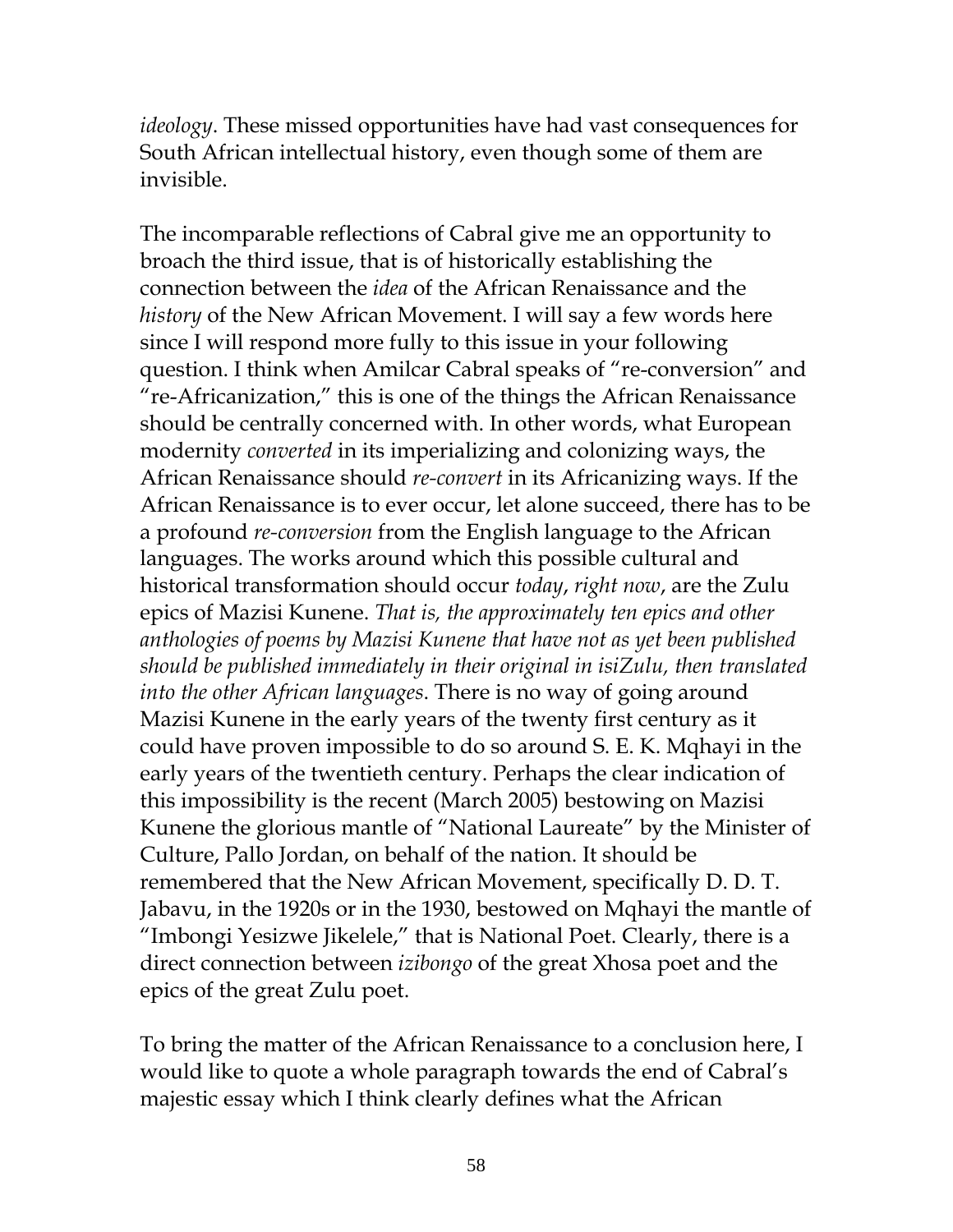Renaissance should be about: "From all that has just been said, it can be concluded that in the framework of the conquest of national independence and in the perspective of developing the economic and social progress of the people, the objectives must be at least the following: *development of a popular culture* and of all positive indigenous cultural values; *development of a national culture* based upon the history and the achievements of the struggle itself; constant promotion of the *political and moral awareness* of the people (of all social groups) as well as *patriotism*, of the spirit of sacrifice and devotion to the cause of independence, of justice, and of progress; development of a technical, technological, and *scientific culture*, compatible with the requirements for progress; development, on the basis of a critical assimilation of man's achievements in the domains of art, science, literature, etc., of a *universal culture* for perfect integration into the contemporary world, in the perspectives of its evolution; constant and generalized promotion of feelings of humanism, of solidarity, of respect and disinterested devotion to human beings" (emphasis in the original). This is what I think the historical project of the African Renaissance should be about. I believe that this mandate from the great Marxist revolutionary will make the African Renaissance not a *national project*, but rather, a *continental project*, as it should be. We, South Africans, have a privileged perspective on Amilcar Cabral because the first major scholarly essay appreciating his importance, written within a few months of his assassination in 1973, was by our brilliant compatriot Bernard Makhosozwe Magubane which appeared in a special issue of *Ufahamu* (1973, UCLA) dedicated to this great revolutionary. It needs to be recalled that Magubane was one of the extraordinary intellectual pillars of the African National Congress during the exile period. In fact, it needs to be recorded in the annals of our national and intellectual history that Magubane's first important essay written after obtaining a doctorate from UCLA in 1965 was in direct response to the opening of the armed struggled launched by Umkhonto we Sizwe (Spear of the Nation) of the ANC in Wankie in 1967: the essay was called "The Crisis in African Sociology" which appeared in the *East African Journal* (December 1968), a year after the launching of the armed struggle. Reading it in Nairobi, the very city in which it was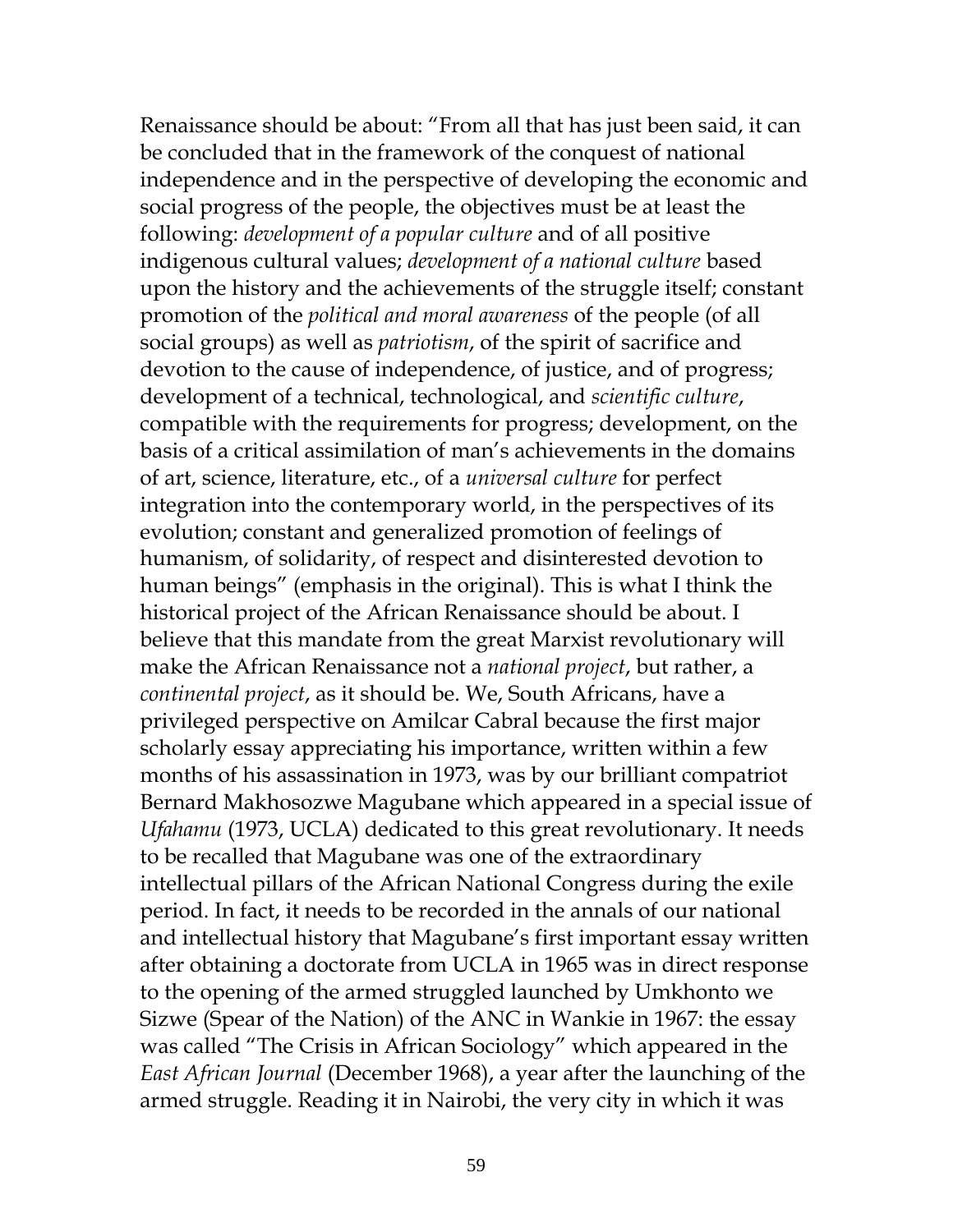published, within a matter of days of its publication when I was in High School, was intellectually electrifying.

Moving on to the final portions of your question, regarding some of the leading lights of the New African Movement, I would like to mention two or three: Clement Martyn Doke, Nontsizi Mgqwetho and A. C. Jordan. I could easily have chosen ten others without even thinking about it. But these three will serve our immediate purpose here. I apologize for using superlatives with regard to them.

Doke arrived in South Africa in 1902 at the age of 9 years from England via New Zealand with his missionary parents. His father Joseph J. Doke, a novelist of no mean talent, was not only Mahatma Gandhi's best friend while the great Indian nationalist was in South Africa, but was also his first biographer. Clement Martyn Doke began his South Africaness as a missionary in his teens, became a formidable scholar in his middle years and in retirement in his senior years reverted to doing missionary work again. From 1923 when he joined the Department of Bantu Languages of what later became the University of Witwatersrand to his retirement thirty years later in 1953, Doke was the greatest scholar within the New African Movement, thereby in the whole country*. In fact, let us pay homage to this great man by stating unambiguously that he was the greatest South African scholar across the twentieth century*. Mqhayi recognized this greatness at the very moment of its emergence by dedicating a poem to him ("U-Professor Doke," *Umteteli wa Bantu*, March 19, 1932). I think what enormously pleased Mqhayi was Doke's commitment to, and championing of, *African languages*. For example, in a review of Solomon T. Plaatje's English language novel, *Mhudi*, Doke demanded to know why Plaatje had written it in the English language rather than in Setswana. Doke was not averse to fighting and dueling with the intellectual giants of the New African Movement, because he rightly saw himself as a legitimate member of it. A. C. Jordan wrote his Master's thesis, "Some Features of the Phonetic and Grammatical Structure of Baca" (1942) and his doctoral dissertation, "A Phonological and Grammatical Study of Literary Xhosa" (1956) in direct response to Doke's formidable linguistic theories. This literally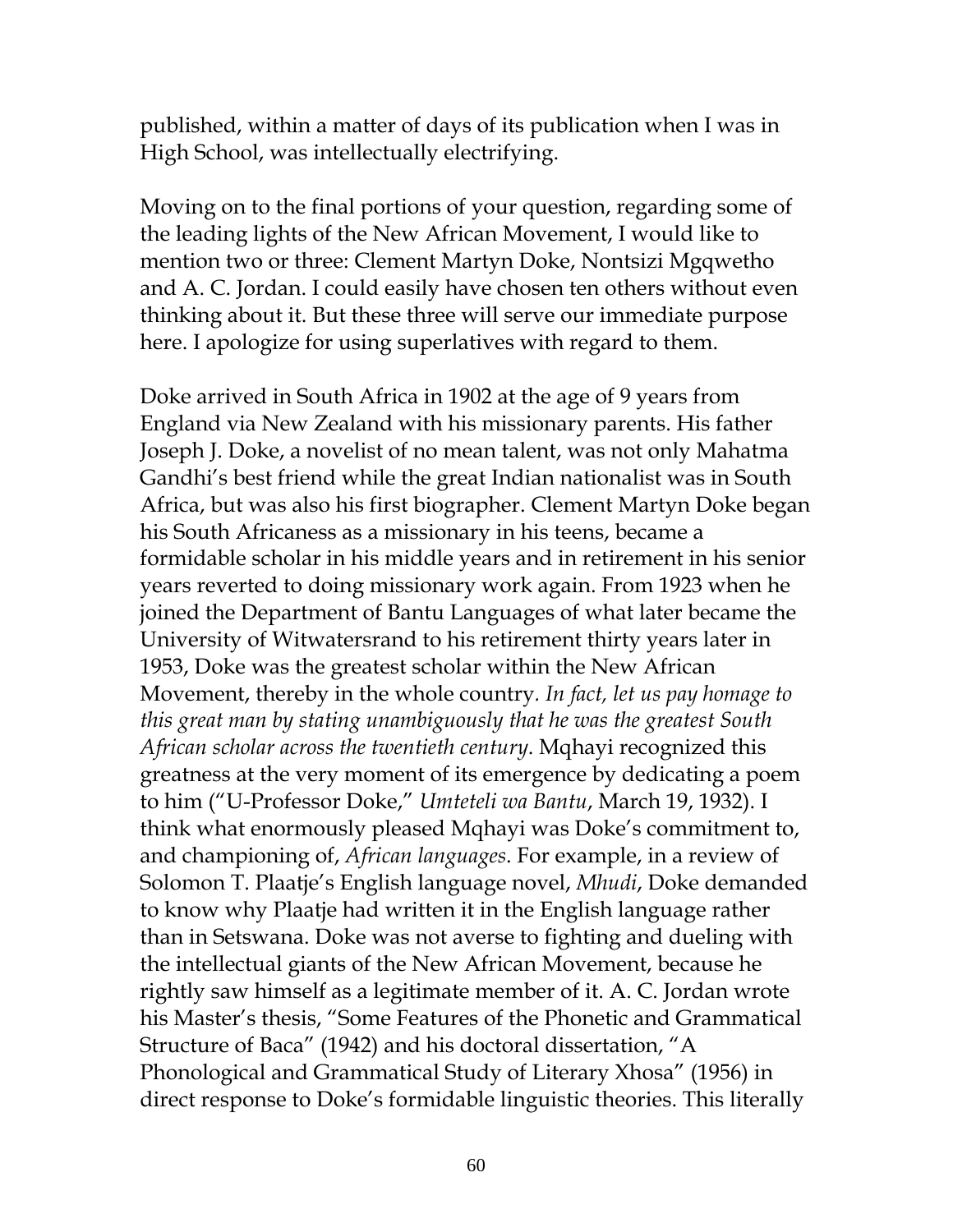means that Jordan was engaged in a stimulating intellectual disagreement with Doke across nearly two decades. Phyllis Ntantala (Mrs. Jordan) informed me recently that Jordan wanted Doke to be on his doctoral committee but the great linguist demurred feeling that their theories of linguistics diverged so strongly from each other that their close encounter would be intellectually unproductive. Doke worked very closely with Benedict Wallet Vilakazi, conjointly writing the great *Zulu-English Dictionary* (1948), as well as with Sophania Machabe Mofokeng, conjointly writing *Textbook of Southern Sotho Grammar* (1957). Given these extraordinary entanglements of Clement Martyn Doke with the central figures of the New African Movement, how could he not be one of its exemplary figures*? It is necessary to view his astonishing intellectual productivity as an attempted defense and strengthening of African languages against the imperializing European languages*.

But Doke deserves to be recognized in his own right as an incomparable scholar. Even an abridged version of his scholarly work is breathtaking: *The Grammar of the Lamba Language* (1922); *The Phonetics of the Zulu Language* (1926); *Textbook of Zulu Grammar* (1927); *Report on the Unification of the Shona Dialects* (1931); *A Comparative Study in Shona Phonetics* (1931); *The Lambas of Northern Rhodesia* (1931); *Bantu Linguistic Terminology* (1935); *Textbook of Lamba Grammar* (1938); *Bantu: Modern Grammatical, Phonetical and Lexicographical Studies since 1860* (1945); *The Southern Bantu Languages* (1954); *Zulu Syntax and Idiom* (1955); *English-Lamba Vocabulary* (1963); *Trekking in South-Central Africa* (1975). His other scholarly work is not mentioned in this cataloguing: his many scholarly essays that appeared in books of other scholars, as well as those that appeared in *African Studies* journal (earlier known as *Bantu Studies*), a journal he edited for many years; the many translations he realized. His scholarly religious work is truly outstanding on any terms. Only one biography of Clement Martyn Doke has been written: Sydney Hudson Reed's *Clement Martyn Doke*: *Man of Two Missions* (1998). The title of the book alludes to both his scholarly and missionary work. Though it is a needed effort, it hardly does justice to the monumental achievement of this scholar. As long as we do not have a major study on the colossal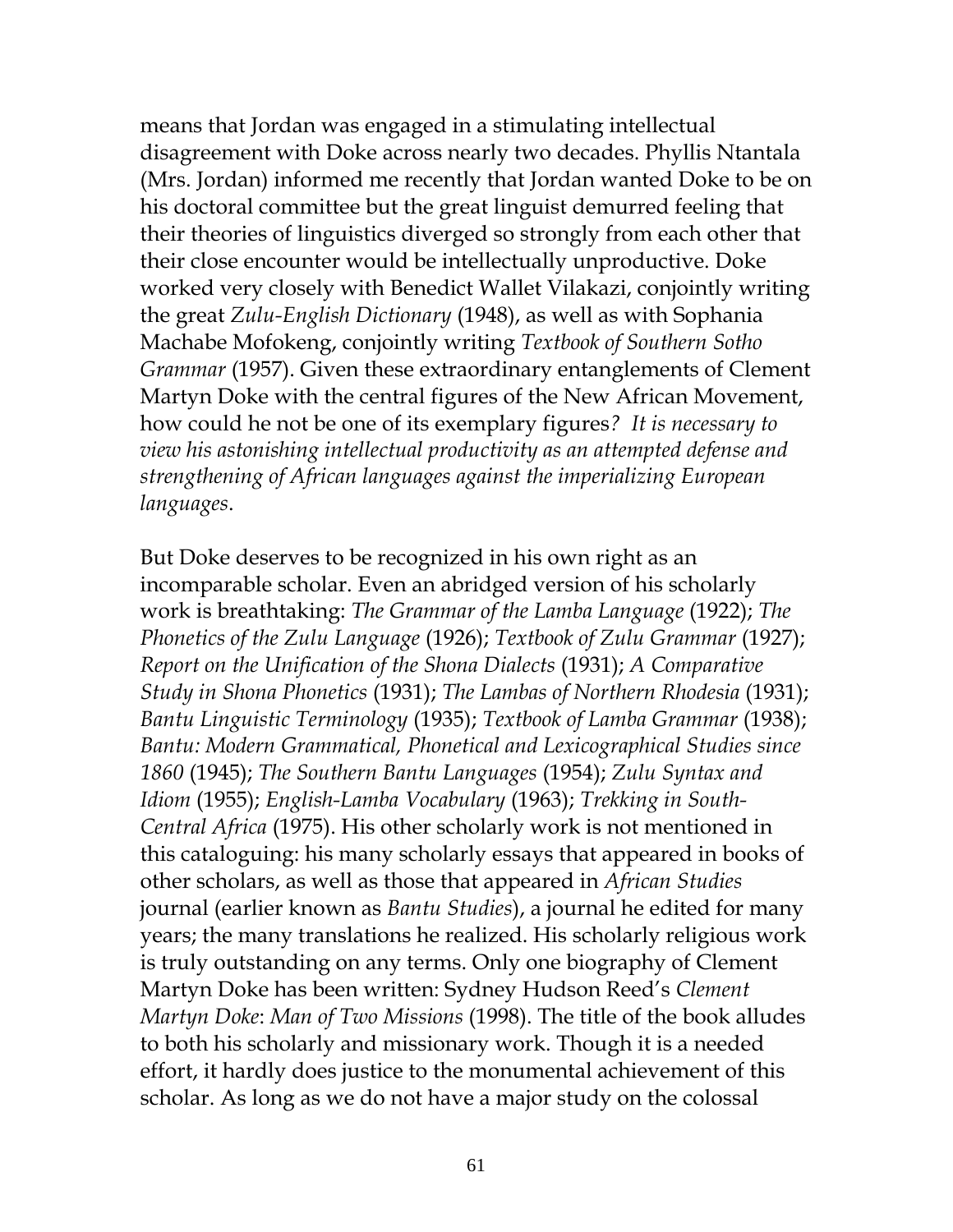achievement of Doke, we shall never grasp the full complexity of the conceptual structure of the New African Movement. This is equally true of outstanding figures like R. V. Selope Thema, Benedict Wallet Vilakazi, Silas Modiri Molema, Mazisi Kunene, J. J. R. Jolobe, just to name a few.

I would like to conclude this consideration of Doke by quoting an essay of 1925 he wrote in the early years of his career which I take to be a prolegomenon to his emerging scholarly undertaking or enterprise: "Many centuries ago was propounded the old saying *Semper novum ex Africa* [something new always comes from Africa]. This has proved a true saying down to the present day, and, if South Africans would only realise it, it will prove true for many a long day to come . . . It may be asked: What are the particular subjects of study which are of such importance? I would suggest the following: the study of native habits and customs, psychology, religious beliefs, law, industries and social systems---all these would come under the general heading of Social Anthropology. Then there is the study of the numerous native languages, with attention to the phonetics, grammar, lexicography, proverbs, songs and folklore---these would come under the general heading of Philology. Further, there are the important subjects of Native History and Native Music. Here surely is a wide field of research, and one the mere fringe of which has hitherto been touched. But I am concerned here with Philological Research only, and that in the Union of South Africa alone. And yet, though this greatly narrows both the area to be covered and the subjects to be undertaken, there still remains a wide field of research to be explored . . . *I would digress here to make a plea for the recognition of the Bantu language family as one which can hold up its head with any other language family on earth*. *Bantu languages are extremely rich in vocabulary, and in grammatical, phonetic and syntactic structure, and their study presents a theme as noble as that of Semitic, Romance or Teutonic. But they have a unique grammatical system---one which it is impossible to treat adequately except according to its own genius*. Hitherto investigators have come to the Bantu languages with the readymade moulds of European or classical grammar, and have endeavoured to fit the Bantu languages into these moulds. The result is that much of the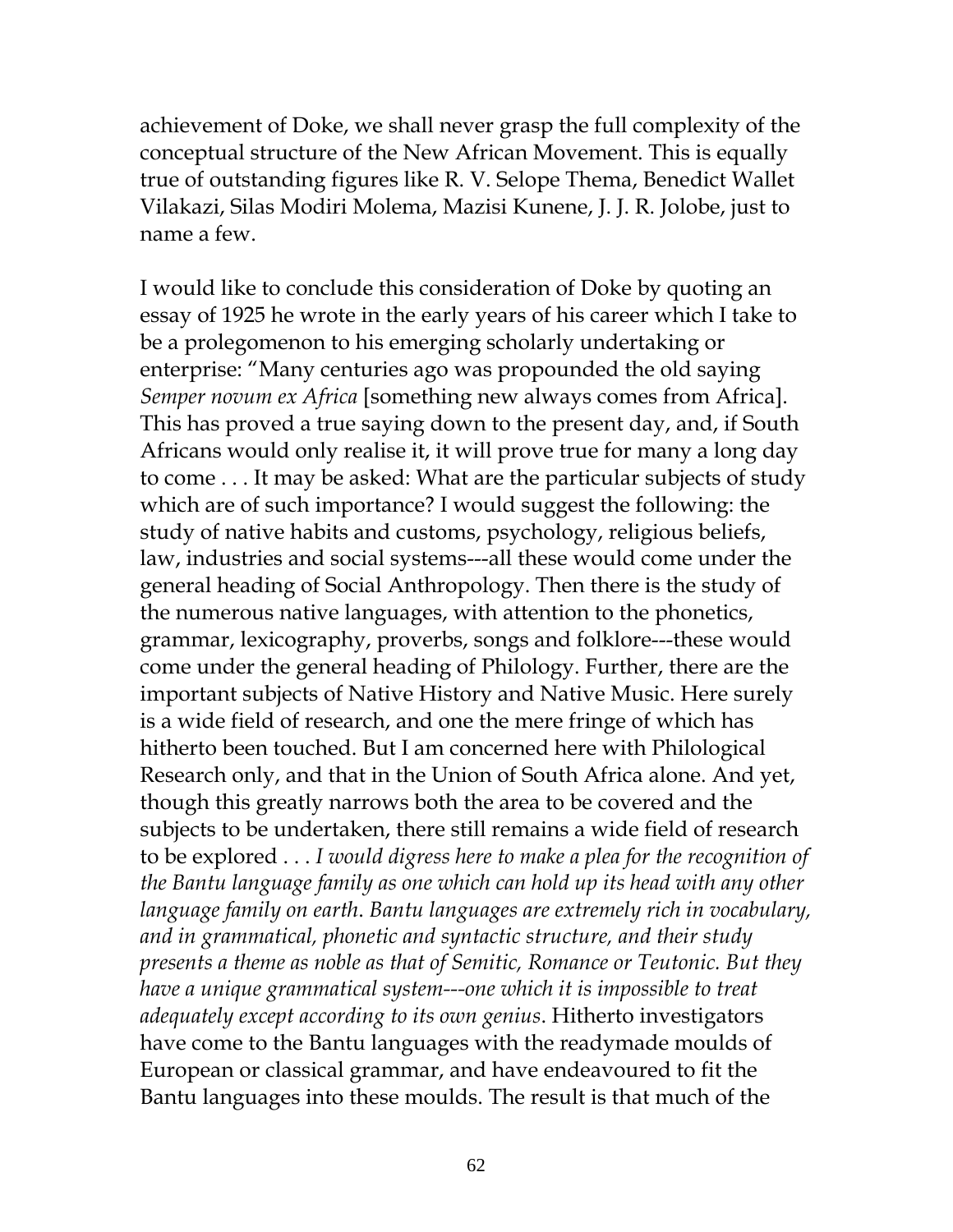intrinsic beauty has been lost, and seeming exceptions abound throughout this type of treatment" ("A Call to Philological Study and Research in South Africa," *The South African Quarterly*, July 1925--- February 1926, my emphasis*). I take this remarkable statement as one of the philosophical credos of the New African Movement*. I consider this historic document as an *intellectual manifesto* of the Movement; just as seminally important as Pixley ka Isaka Seme's "The Regeneration of Africa" manifesto of 1904-6. We, the latecomers, who are studying the *history* of the New African Movement, are still very much beholden, exactly 80 years after it was written, to its *philosophical principles of cultural history*. Clement Martyn Doke is still very much *our contemporary*. I view this prescient document as predicting the necessity of an African Renaissance.

Clement Martyn Doke was a contemporary of Nontsizi Mgqwetho. What he achieved on an *intellectual* (scholarly) *plane*, she achieved on the *cultural* (poetic) *plane*. The approximately 90 poems Mgqwetho published in *Umteteli wa Bantu* beginning with "Imbongi u Chizama" appearing on October 23, 1920 to "Zemk' Inkomo Zetafa-- -Vula Ndengeni (1928) (1929)" appearing January 5, 1929, show this woman to have been an extraordinary poet. Nothing is known about her except for some basic information about where she was born to which clan she belonged which can be extracted from her brilliant poems. Sadly, she has somewhat disappeared from our cultural and literary history. As to the date of her birth and that of her death, these are unknown to us. In parenthesis: I would like to add that she was still alive in the late 1940s because R. V. Selope Thema mentioned in one his *The Bantu World* columns that Nontsizi Mgqwetho had attended an ANC political event at the Bantu Men's Social Center with her sister. She seems to have been a younger contemporary of Mqhayi, probably about twenty years younger than the great Xhosa poet. One is fascinated by the possible relationship that existed between them. It is hard for me to believe that they did not know of each other. I'm fascinated to know what they might have discussed regarding the art of poetry: while Mqhayi was an *imbongi* (praise poet), Mgqwetho seems to have been a modern lyrical poet. I would like to have known what each of them thought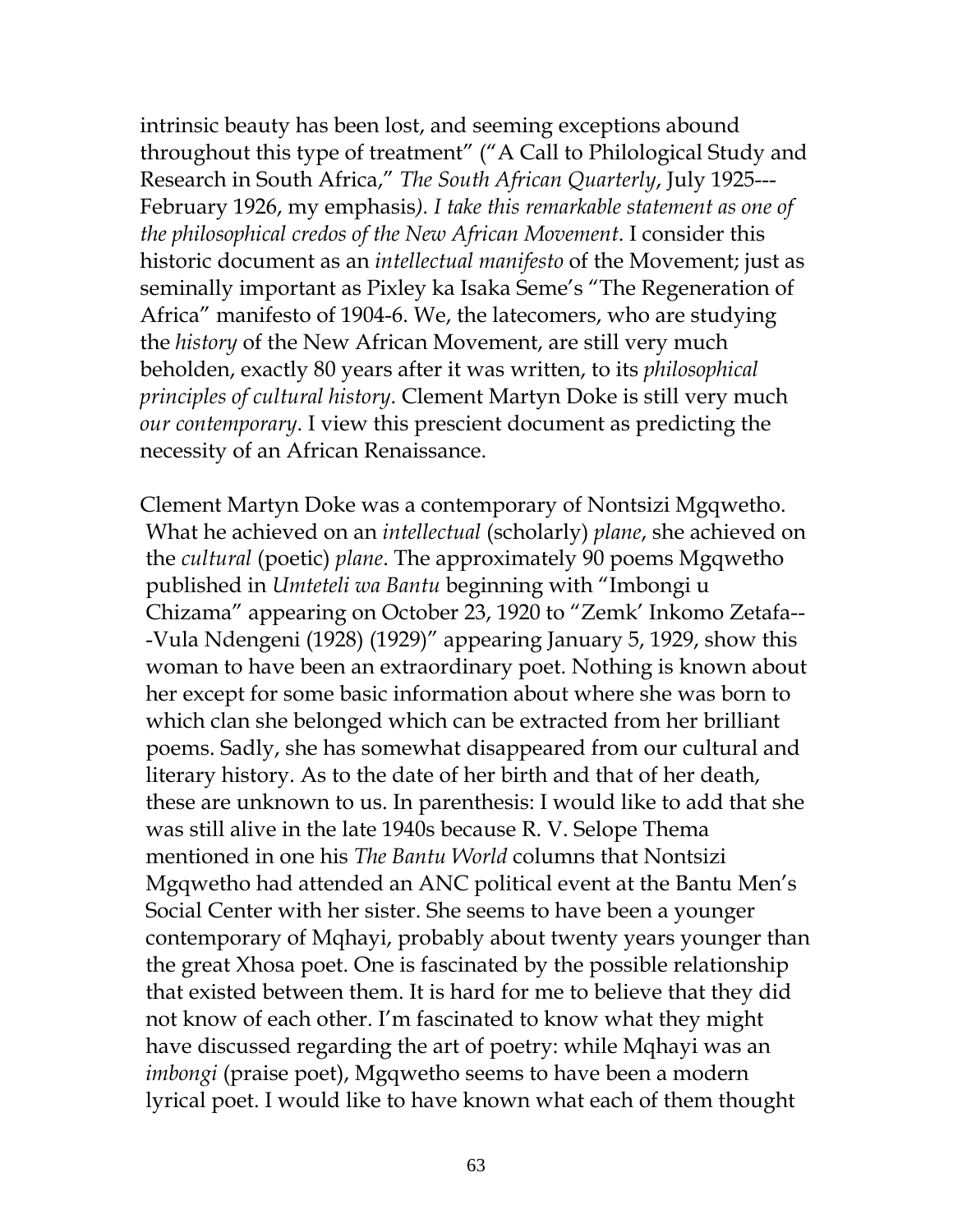of William Wellington Gqoba, a member of the Xhosa Intellectuals of the 1880s, and arguably the *first modern African poet*, in the sense of being historically conscious of the historical divide between tradition and modernity.

Although Mqhayi consciously wrote against the Xhosa Intellectuals of the 1880s, in that whereas they were enthralled with the English language he himself sought to revive the Xhosa language as an instrument of historical representation in modernity. Nonetheless, one can see how Mqhayi was spiritually close to Gqoba. This spiritual connection between Mqhayi and Gqoba is indirectly confirmed by the affinity A. C. Jordan felt for both of them. The judgment of Jordan is fundamental since he was the author of the one true great novel in the Xhosa language: *Ingqumbo Yeminyama* (1940, The Wrath of the Ancestors). Jordan was probably the first important New African literary critic of Xhosa literature. In thinking of Jordan as perhaps the first major literary critic of this literature, I'm not over overlooking J. J. R. Jolobe who was a major intellectual in his own right and wrote Xhosa epics that have only been matched by the Zulu epics of Mazisi Kunene. Although A. C. Jordan's *Towards An African Literature* concerned itself with many issues, it is easy to see that at its center is a celebration of William Wellington Gqoba. Regarding Mqhayi, A. C. Jordan's obituary essay of 1945 which apperared in *South African Outlook* ("Samuel Edward Krune Mqhayi," December 1945) is too well known to necessitate comment from me. What is very surprising about this obituary notice is the very critical tone Jordan adopts against Mqhayi. This critical tone of Jordan reminds one of the equally critical tone the young Mazisi Kunene intoned towards Benedict Wallet Vilakazi in his Master's thesis of 1959: *An Analytical Survey of Zulu Poetry: Both Traditional and Modern*. There are some symmetries between A. C. Jordan and Mazisi Kunene that would be fascinating to investigate and analyze.

Xhosa literary lineages are complex yet fascinating to behold. Whereas one can see a certain line of poetic continuity from Gqoba to Mqhayi, there is another one from William W. Wauchope, member of the Xhosa Intellectuals of the 1880s, which leads directly to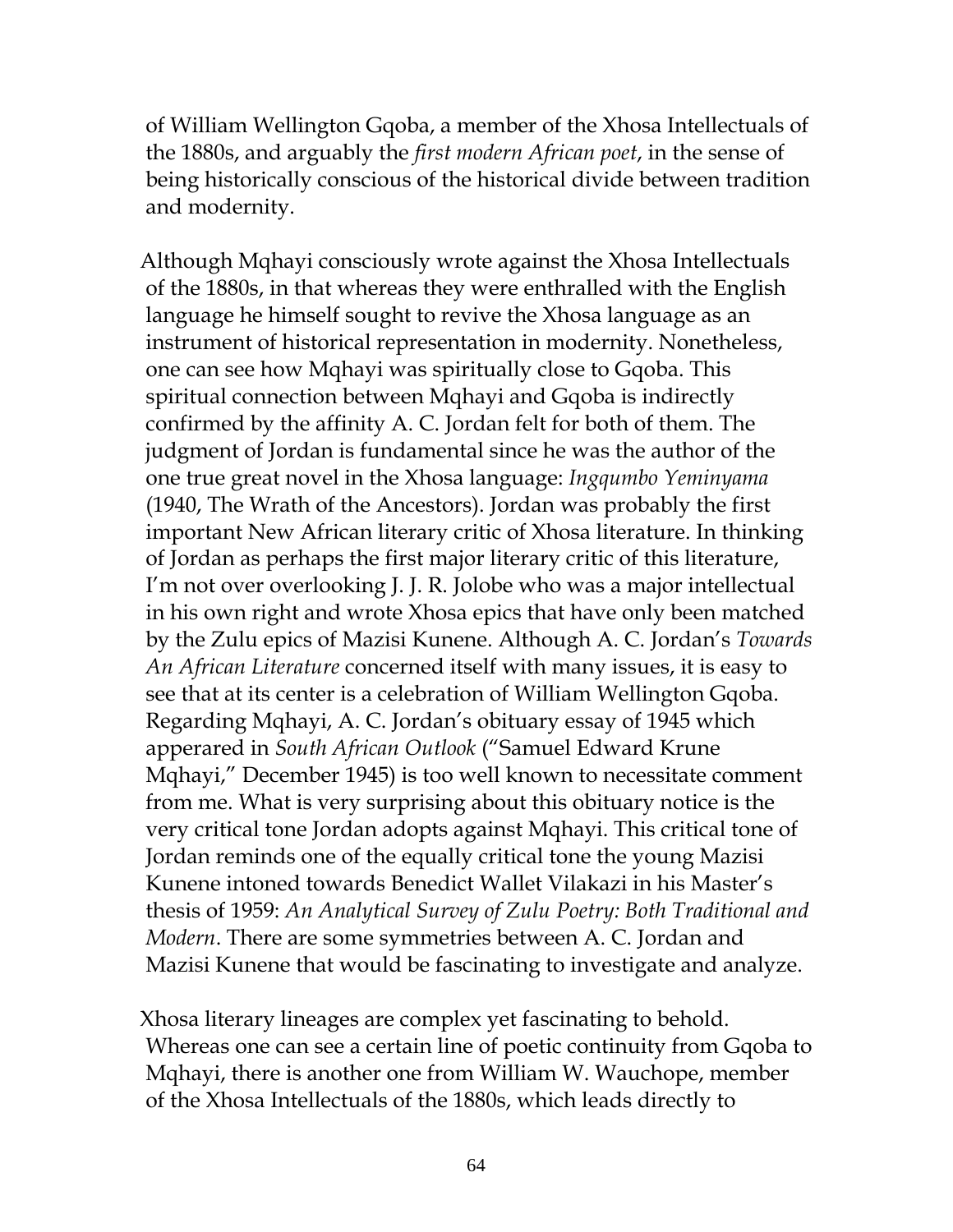Nontsizi Mgqwetho. That is because Mqhayi was a *sublime* poet of the landscape, rivers, oceans and traditional customs, whereas Mgqwetho was a *rhetorical* poet of the outer horizons, be they political, social and cultural. Let me add in parenthesis that Mgqwetho anticipates David Diop, the Senegalese poet who died at a young age in a plane crash in 1960. This is not to imply that Mqhayi was not a political poet or a poet not concerned with political matters. One needs only look at one of Mqhayi's early poems which appeared in *Izwi Labantu* in September 17, 1901 "Wolokohlo Kwelimnyama: Hay' Ukuwa Kwe Gorha!!," to be abused of the idea that he was not a political poet. This poem was translated by Phyllis Ntantala (Mrs. Jordan) a few weeks ago, as well as translating other earlier poems by Mqhayi. I commissioned her to do this translation work; her acceptance of this offer has enormously privileged me. The rupture between the generation of Elijah Makiwane and that of Mqhayi's explains why younger Xhosa intellectuals founded *Izwi Labantu* to counter the reactionary politics promulgated by John Tengo Jabavu through his newspaper *Imvo Zabantsundu* in the 1890s. In rendering this poem into the English language, Phyllis Ntantala has given this telling title: "'Into The Abyss He Fell!! How Are The Mighty Fallen!!". The political distance and differences, which in many ways define the conflict of generations, between John Tengo Jabavu and S. E. K. Mqhayi reminds one of the crucial role of newspapers in defining the cultural climate of particular historical periods. In as much as Mqhayi was defined by the cultural politics of *Izwi Labantu* at the turn of the twentieth century, Mgqwetho was defined by cultural politics of *Umteteli wa Bantu* in the 1920s. Given their particular historical moments, it is not surprising that Mqhayi had inclination towards *African nationalism* and Mgqwetho towards *Pan-Africanism*.

Here I would like to quote a few stanzas from a remarkable poem by this great woman, Nontsizi Mgqwetho. The English translations are by Phyllis Ntantala and Jeff Opland. The poem I would like to consider is "Maibuye! Afrika! Awu!" ("Oh! Bring Africa Home") which appeared in *Umteteli wa Bantu* on December 8, 1923. I have selected three stanzas from it, which are in the sequential order of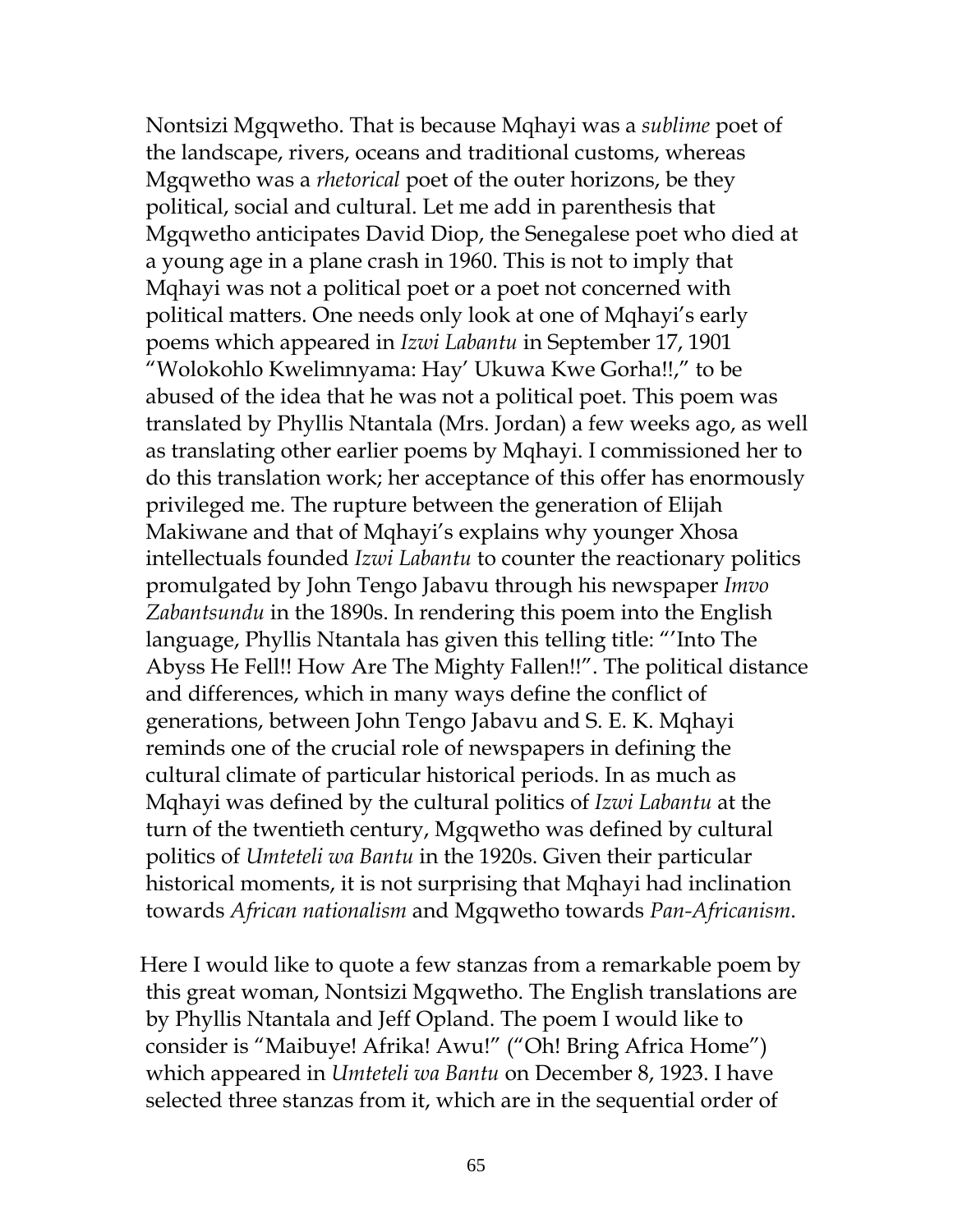their appearance in the newspaper, with a few stanzas in between left out as well as a few after:

 Kede simmeza naso isijwali sako ke Afrika! Ntsimi ye Afrika, Wadliwa zintaka ke wahlakazeka uni Kodwa wena ungazange unke Amazwi atshile kuk'uk'waza wena Sigqibe lamazwe sikwaz' inikisi, Yonanto ifunwa zintaka inkuku kusa Ziqondele kuhlwe zingay' boni

 Uti Maibuye? Makubuye wena izizwe Zomhlaba zix'witana ngawe. Zipuma e Node zipuma e Sude kwas' Empumalanga nase ntshonalanga. I Afrika ihleli ayiyangandawo kangela enc'eni wofik' isahluma, Kangel' imitombo yamanz' isatsitsa kangela youk' into imi ngendlela.

 Nikony' izililo? Niti maibuye nopala nisopa makubuye nina Akuko nasiko lakumisa umzi akuko bukosi akuko ntwisento. Seninje ngekumbi zisele kwezinye na shiywa bubuzwe nashiywa bubuntu Nashiywa yimfuyo zonke ezo zinto se nizixolisa ngo Cimizingqala.

 (For a long time now we've been calling, Africa. Hear our wailing, Garden of Africa!! Your crop was consumed and scattered by birds, but you stood firm and never left us. Our voices are hoarse from imploring you; we track through countries, appeal to phantoms, nothing more than chicken's scratchings,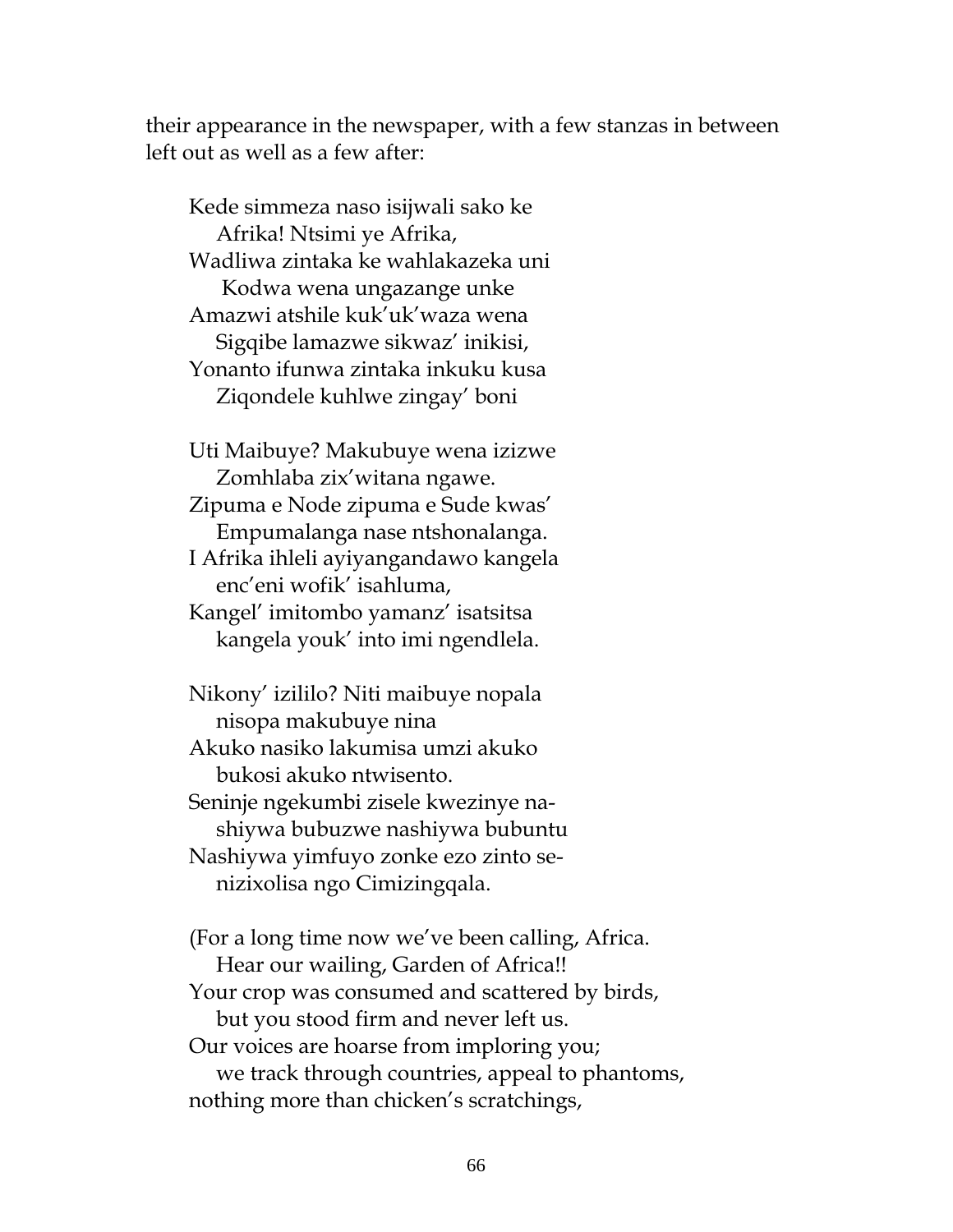eager at dawn, at dusk empty-handed.

 You say "Bring her home?" *You* must come home!! All the earth's nations profit from you, they come from the north, they come from the south, from the east and from the west. Africa stayed still! She's nowhere else: look how the grass continues to sprout. Look at the springs still bubbling with water. Look everywhere, all's as it should be! Are you raising a cry, "Bring her home?" You'll cry yourselves hoarse: *you* must come home!

Gone are our customs for setting up homesteads,

royalty, values, nothing is left!

You live like locusts left by the swarm,

you've lost all dignity, your sense of a nation,

lock, stock and barrel, everything's lost:

you seek balm in the bottle that blots out all pain.)

First thing that should be noted is the totalizing poetic vision of Nontsizi Mgqwetho that is uncompromisingly hostile to particularism, provincialism and individualism. Her comprehensive vision may be the product of the intersecting point of the then emerging black ideologies of modernity in the late nineteenth century and in the early twentieth century: respectively, in South Africa the ideology of Ethiopianism, and in the black New World the ideology of Pan Africanism. Given that Ethiopianism was ostensibly about religious matters, and Pan Africanism about political affairs, it is not surprising that the poem is suffused with religious symbolism and imagery as well as secular ones. The refrain of the poem "Bring her home" is a deliberate misprision of Pan-Africanism's ideology of "Africa for the Africans". There is a third ideology invented by black people in the context of modernity that resonates in this poem, that is the Unity of African People, as opposed to black unity which is narrowly focused. This ideology was singularized in Enoch Sontonga's "Nkosi Sikelel' iAfrika" (God Bless Africa!) which today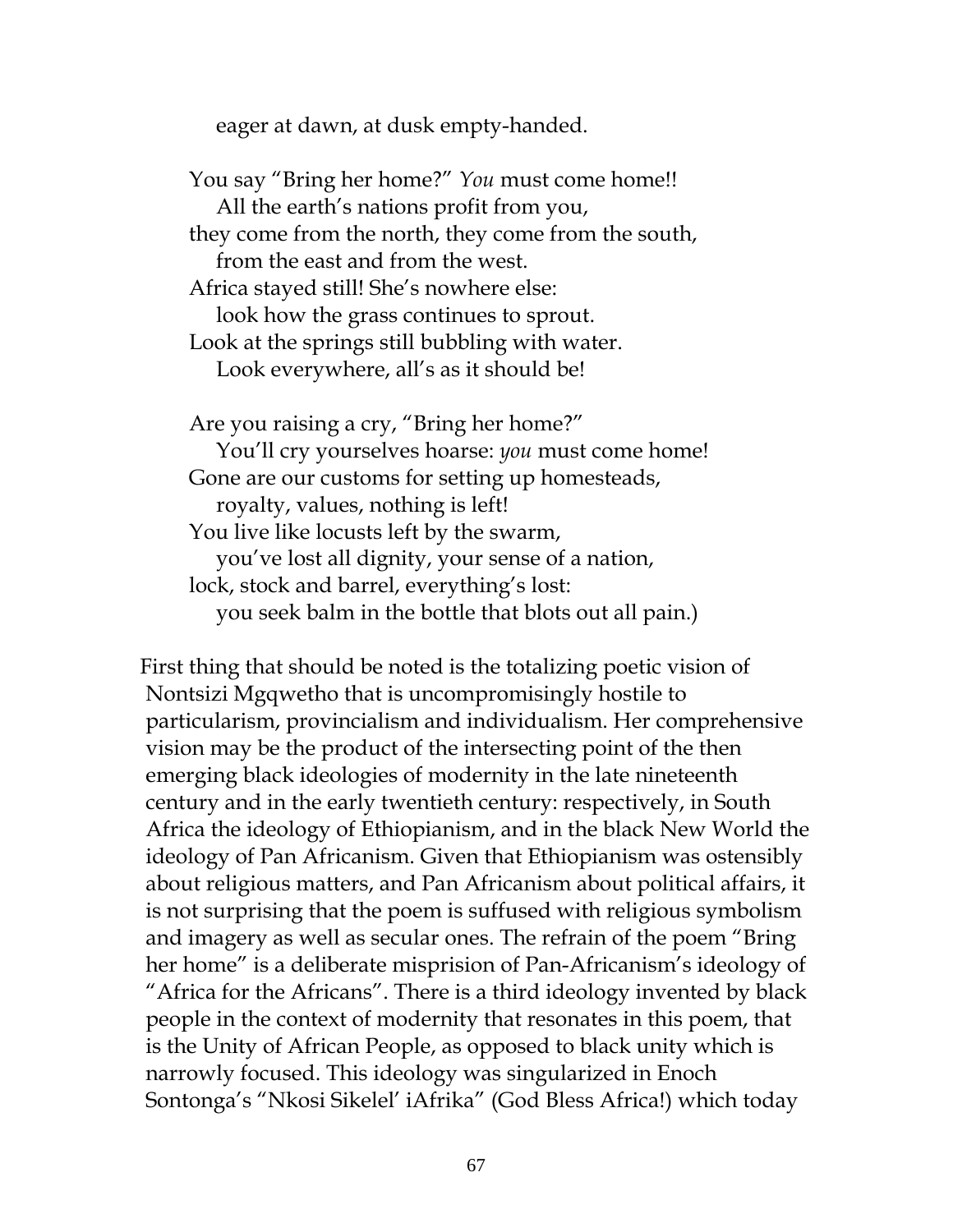is the national anthem of quite a few African countries, and of course including also our own nation. In articulating these ideologies in poetic form, Nontsizi Mgqwetho was voicing her opposition to the domination of African people by European nations through imperialism, colonialism, capitalism and racism. Quite a few of her poems are a refrain on the necessity of *African Unity*, consequently I would characterize her as the great poet of *African Patriotism*. I do not know of any other African poet who has equaled her intensity and passion about this fundamental matter. She undoubtedly belongs to the pantheon of major African poets of the twentieth century.

The third person I would like to consider who symbolizes the brilliance of the New African Movement is A. C. Jordan, about whom I have already said much. There is a personal connection to him. When my Mother, my three younger brothers, and I left South Africa in 1962 to join my father who was in the doctoral program studying industrial psychology at the University of California in Los Angeles (UCLA), A. C. Jordan was then a professor of African languages and literatures at this institution. Consequently, he used to come and visit with my parents frequently at our Los Angeles home. Phyllis Ntantala (Mrs. Jordan) who has informed me of this a few weeks ago was then living in London with the children. I have no recollection of A. C. Jordan since I was about thirteen years old then. Although my father was six years younger than A. C. Jordan, they may have crossed paths at Fort Hare. My family left Los Angeles in 1965 for Kenya where my father died in 1968. Also A. C. Jordan passed away in 1968, by then he had moved from UCLA to the University of Wisconsin at Madison. When A. C. Jordan vacated his position at UCLA, he was replaced by Daniel Kunene, who had been his student at the University of Cape Town in earlier years in South Africa. When A. C. Jordan passed away in Wisconsin, Daniel Kunene moved from Los Angeles to take his position in Madison. Alosi Moloi, who wrote a major dissertation on Sesotho literature, took the position in 1974 at UCLA that had been vacated by Daniel Kunene a few years earlier. After one year, Mazisi Kunene replaced Alosi Moloi and occupied the position for approximately seventeen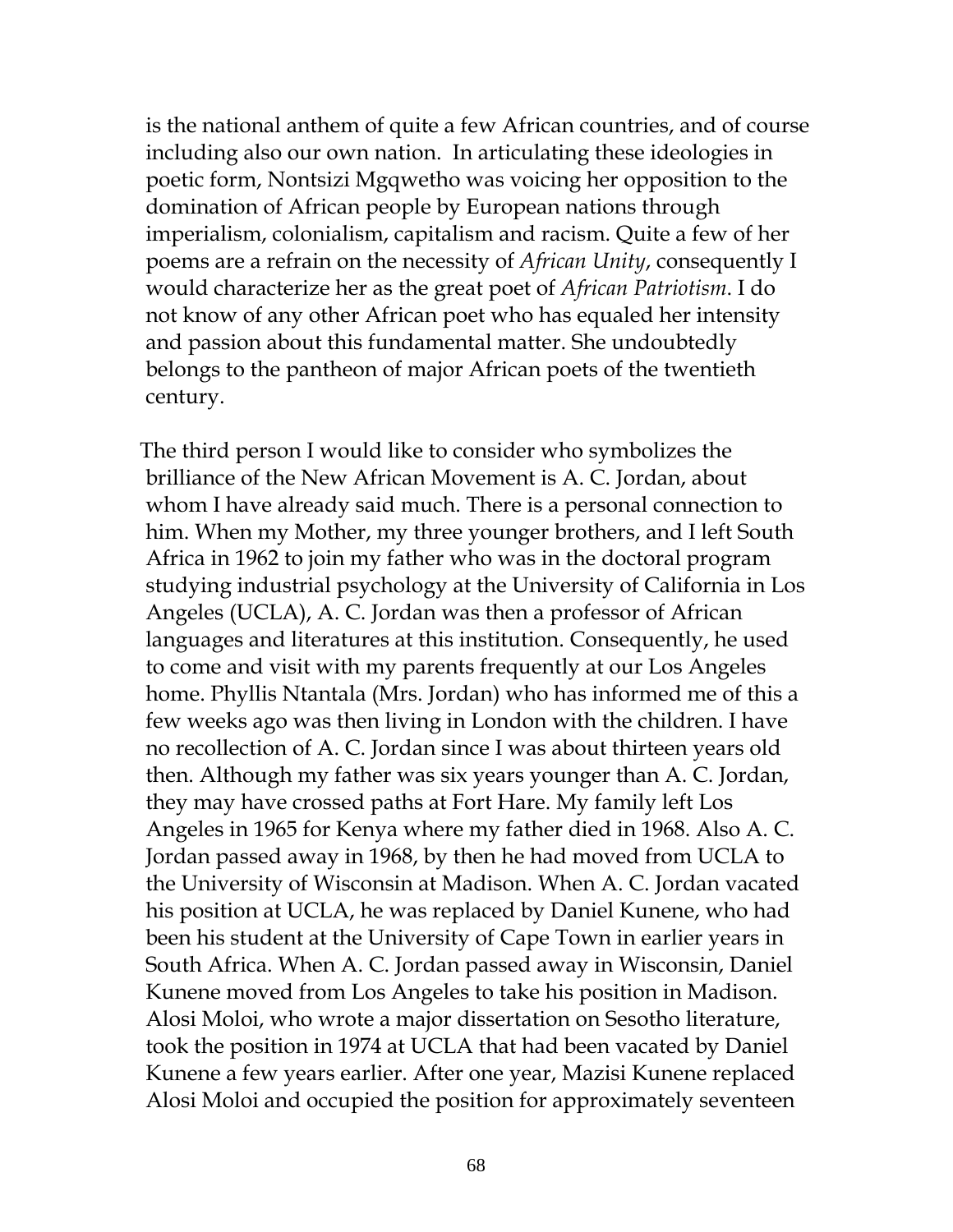years from 1975 to 1993. When I think about it, there is a connection between A. C. Jordan and Mazisi Kunene, in that they both occupied the same professorship at UCLA, separated by approximately a decade. I would be surprised if they did not meet at all in exile, most likely in London. Strangely enough, when Mathabo (Mrs. Mazisi Kunene) brought Mazisi Kunene to Los Angeles from Durban in January 2003 for medical attention at UCLA, she informed me that when she was in High School in Cape Town in the middle 1950s, if I'm not mistaken, she used to cross paths with Pallo Jordan (the son of Phyllis Ntantala and A. C. Jordan), the present Minister of Culture in our country. The many intellectual worlds of the New African Movement have unexpected interconnections to each other, even in the afterlife of this cultural movement.

But continuing with this colossus known as A. C. Jordan: I have already said much about him in the context of speaking about others. Nonetheless, he merits words in his own right. I would see Jordan and Guybon Bundlwana Sinxo and J. J. R. Jolobe as the direct literary descendants of S. E. K. Mqhayi. In fact, I would say they come directly from Mqhayi's short novella *Ityala Lamawele* [The Case of the Twins]. As already mentioned, Mqhayi wrote this prose piece as an ideological struggle against the emergent hegemonic English language enabled by the Xhosa Intellectuals of the 1880s who were enamored with William Shakespeare, John Milton and Francis Bacon. I would say that Sinxo and Jordan in the 1930s aligned themselves with Mqhayi and Mgqwetho against the 1880s intellectuals. This drawing of ideological and generational lines, for instance, of Mqhayi, Sinxo, Jordan and Mgqwetho on one side, against Elijah Makiwane, Isaac W. Wauchope, John Tengo Jabavu and Pambani Jeremiah Mzimba on the other side, was a clear indication that there were many *continuities* and *discontinuities* in the history of the New African Movement. But to be fair to earlier generations of our intellectuals, it is invariably imperative to *historicize* matters regarding our cultural history, in that each generation confronts different and particular *historical problems*. For instance, the generation of Makiwane standing at the borderline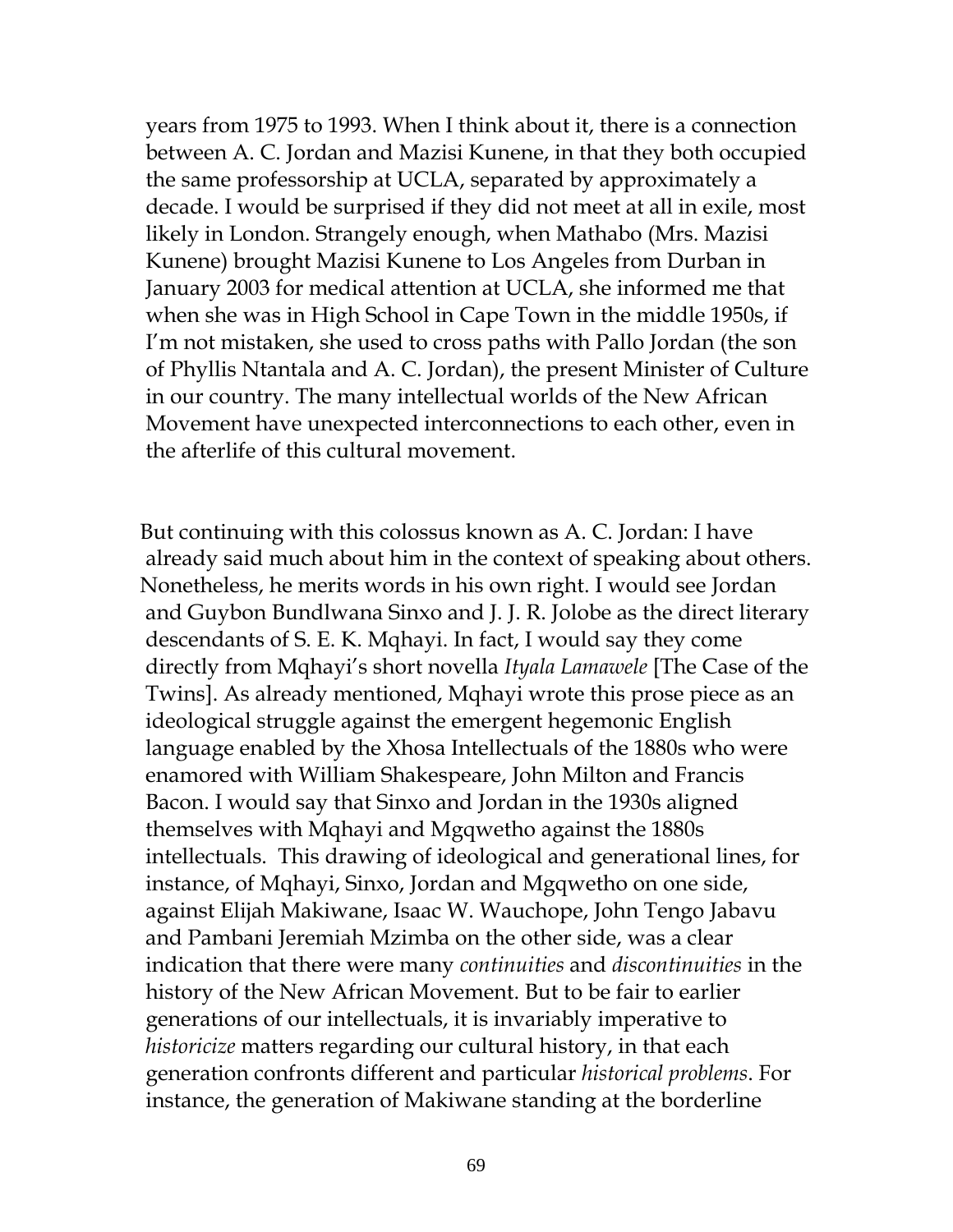between tradition and modernity, a borderline imposed by colonialism and imperialism through the violent entrance of European modernity into African history, were preoccupied with the historical issue as to what were the political and cultural *facilitators* of entrance into modernity. The so-called option of remaining within traditional societies was no longer a historical choice since European modernity had just defeated and shattered African traditional societies. Makiwane's generation choose the only viable historical option of entering modernity. Inspired by the great African American intellectual Alexander Crummell as well as beckoned by the missionaries they came to the realization that the *English language*, *Christianity* and *modern education* were the *cultural facilitators* of entrance into modernity. The English language, because of the towering achievement of Shakespeare, was chosen by this generation of intellectuals as the *principal* facilitator towards modernity. It is not accidental that New African intellectuals from Solomon T. Plaatje through H. I. E. Dhlomo to Can Themba have been rightly bedazzled by the achievements of the English playwright.

Having taken this decisive step that we Africans must enter modernity for our *own* historical, political, cultural and economic survival, the *historical divide* between modernity and tradition disappears in *absolute* terms, but only remains in the *relative* sense. With this momentous decision of entering modernity, practically all the Xhosa Intellectuals of the 1880s became proselytizers of modernity. Just taking two examples emanating from this crossing of the historical divide: Gwayi Tyazamshe leaves the Cape in the 1880s to go proselytize in the Kimberley and Thaban Nchu area, thereby becoming the first New African to seriously engage the issue of *orthographies* for the African languages---it is therefore not accidental that this issue was to preoccupy Solomon T. Plaatje so deeply and emotionally in the early decades of the twentieth century, given his connection to Kimberley. The sixty year old Elijah Makiwane undertook a proselytizing journey into the northern Transvaal in 1902 or 1903, and there encountered the sixteen year old R. V. Selope Thema who was to become arguably the foremost proselytizer of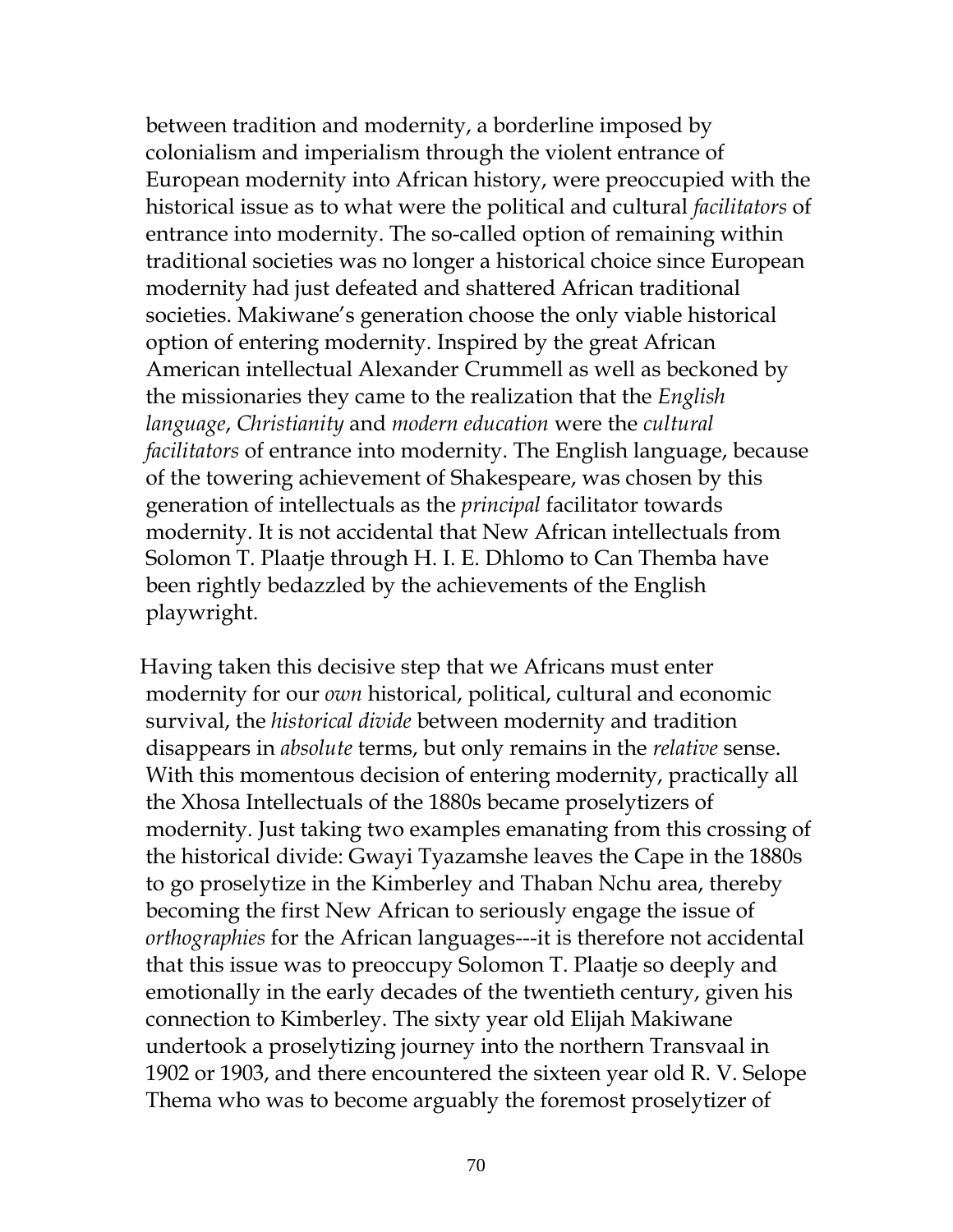modernity in the decades of the 1920s, 1930s and 1940s---I relate the historic nature of this "meeting" in the essay "New Negro Modernity and New African Modernity" (2003). The central point here is that the generation of Makiwane had settled the matter of the historical divide in New African history; the next generation of Mqhayi and successive generations had to confront different historical issues or problems as a result of this decision. Later writers faced the historical problem of *African languages as instruments of historical representation in modernity* in the context of an emergent African nationalism. The proximity between the founding of the African National Congress in 1912 and the publication of *Ityala Lamawele* in 1914 is not just a matter of coincidence. In as much as 1912 signaled the emergent matter of *African nationalism*, so likewise 1914 was a semaphore of the question of *African languages*. As already indicated, Mqhayi was explicit in the preface to the novella that his choice of writing in isiXhosa was to make evident that the African languages were just as complex and capable as the European languages of literary representation of modernity. *One could say that Mqhayi was declaring or articulating his African nationalism inside or through his literary practice and literary form*. I think this was an extraordinary combination: articulation of African nationalism through literary form expressed in the African languages.

How did the next generation of Xhosa intellectuals react to this explosive combination effected by Mqhayi? Born within four years of each other, both Sinxo and Jolobe in 1902 and Jordan in 1906, they did not hesitate in aligning themselves with the master by writing their *creative work* in isiXhosa. One can safely assume that in writing in the 1930s in R. V. Selope Thema's *The Bantu World* that Mqhayi had brought about a *literary Renaissance* in Xhosa literature, both A. C. Jordan and J. J. R. Jolobe agreed with Guybon Bundlwana Sinxo's appraisal. Both Jordan and Jolobe attempted to outmatch or approximate the achievement of Mqhayi: Jordan by writing the *Ingqumbo Yeminyanya*; Jolobe by writing the finest Xhosa epics such as *Ingqawule* (in Wandile Kruse's dissertation, *The Form and Themes of Mqhayis' Poetry and Prose*, University of Wisconsin, 1978) and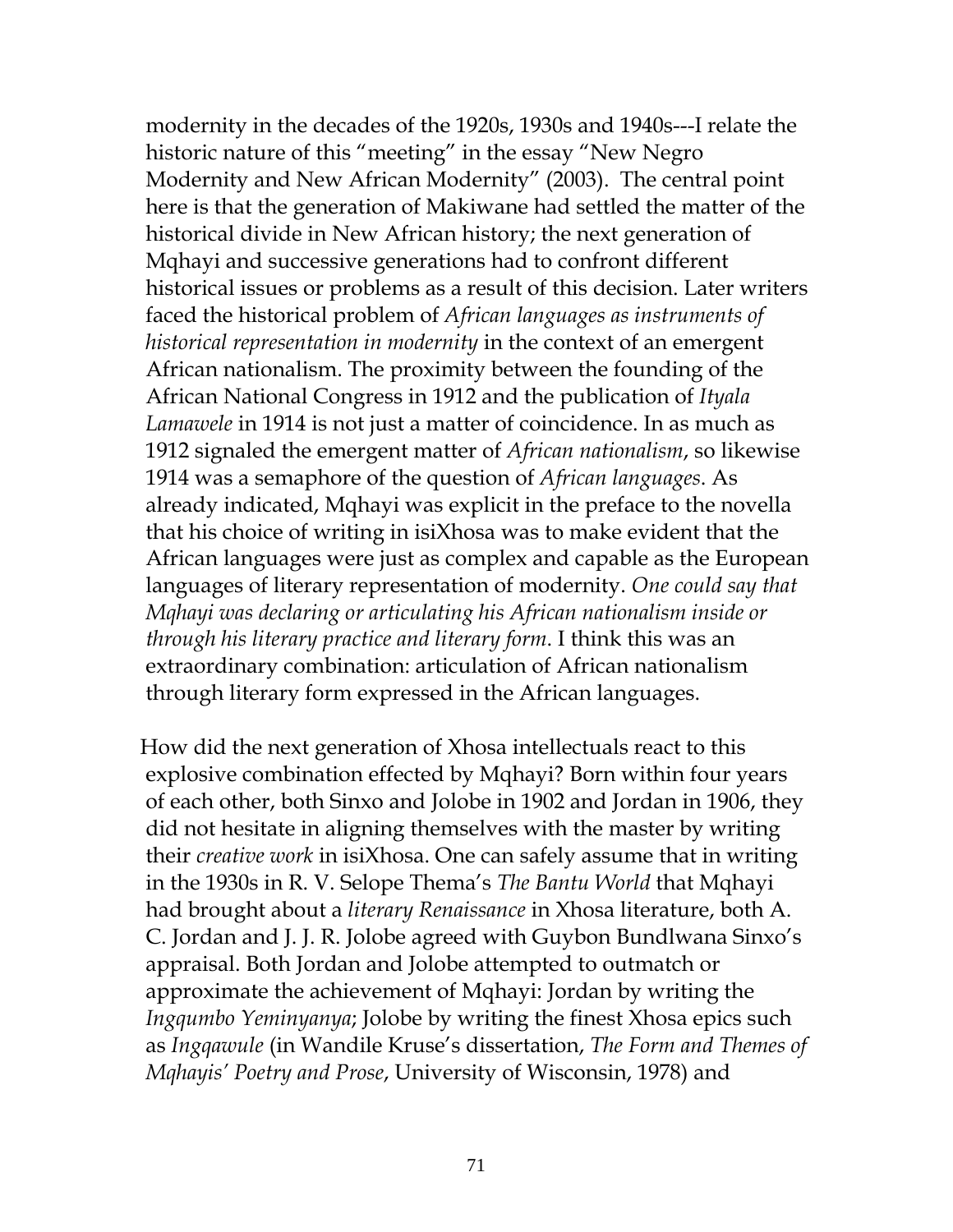*uThuthula* (in *Poems of an African*, Lovedale Press, 1946). Jolobe and Sinxo will concern us on another occasion.

Our main concern here is with Jordan. He makes a series of extraordinary moves in his intellectual trajectory in South Africa: first, after writing his remarkable novel he abandons *literary practice* for nearly two decades to concern himself with *linguistic issues*; second, in contrast to Mqhayi who could be said attempted to effect rapprochement between *African literary modernity and African nationalism*, Jordan sought a unity between *African literary modernity and Marxism*, the Marxism of I. B. Tabata of the Non-European Unity Movement and the literary modernism of William Wellington Gqoba; third, his shift from his master's African nationalism to Marxism may be the reason that Jordan in his obituary notice in 1945 expressed such deep ambivalence towards him; fourth, he pays homage to Benedict Wallet Vilakazi on the tenth anniversary of his death in 1957 by translating the Zulu poet's greatest poem "Ezinkomponi" from isiZulu into the English language (in *Africa South* journal); fifth, in the later stages of his intellectual journey, by writing *Towards An African Literature* (1973), arguably the first synthesizing of Xhosa literary history, and *Tales From Southern Africa* (1973), Jordan seems to have attempted to fulfill the mission statement or manifesto that Tiyo Soga had spelled out in *Indaba* newspaper in 1862.

Where to begin given this complex slate of Jordan! Although Phyllis Ntantala's *A Life's Mosaic: The Autobiography* (1993) does give a fascinating glimpse of the lived experience of a brilliant intellectual like Jordan, his intellectual trajectory still needs to be fully delineated. Hopefully, with younger scholars in South Africa beginning to write dissertations on his work, a full intellectual portrait of Jordan seems to be in the offering. Professor Daniel Kunene, in writing what could be taken as an obituary notice, has offered a personal encounter with Jordan as his teacher in Junior High School in Kroonstad in 1938 and as his graduate teacher in the Department of Bantu Languages at the University of Cape Town in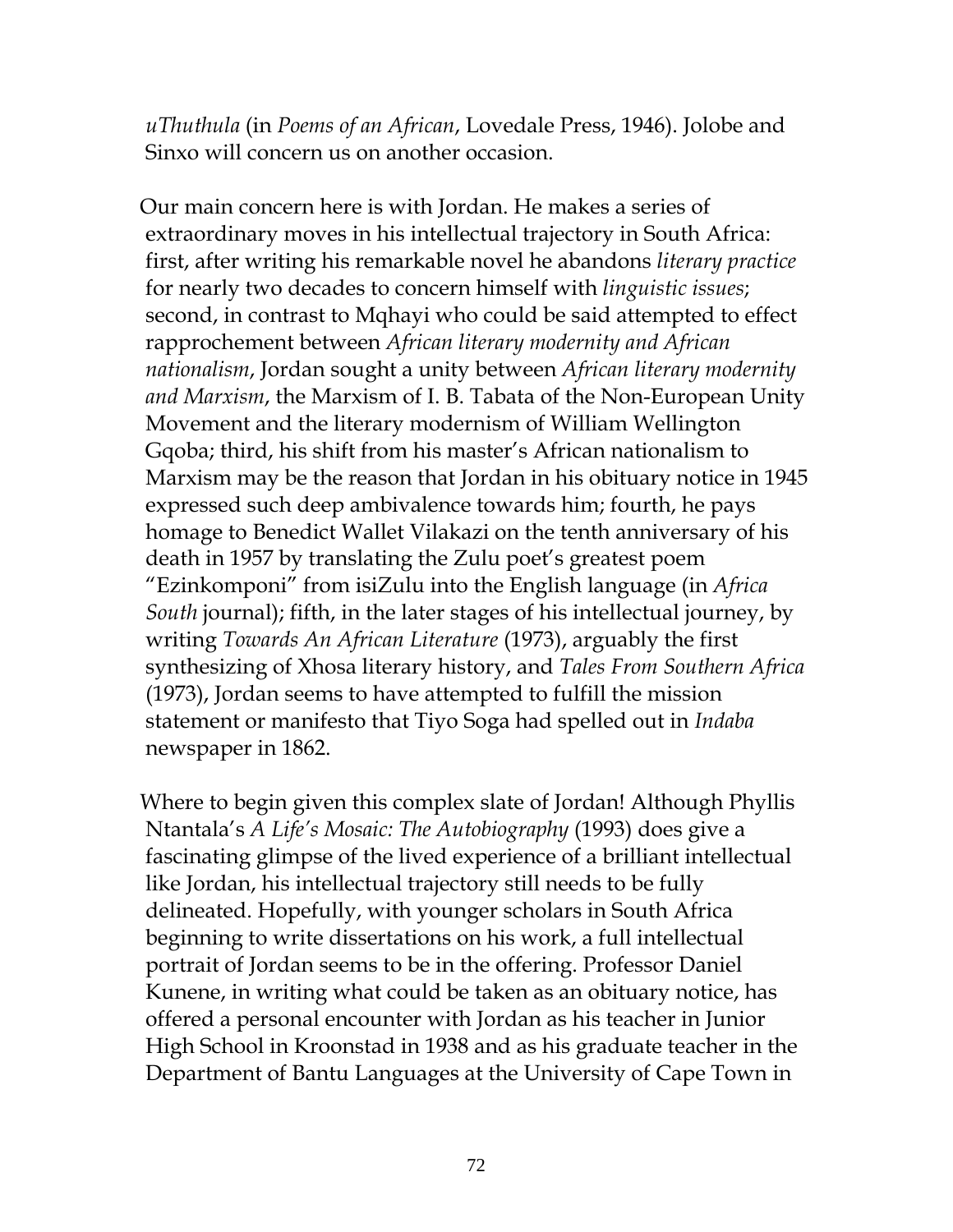the late 1940s and in the early 1950s ("1907-1968," *African Arts*, Winter 1969; actually, Jordan was born in 1906).

Reverting to the points just mentioned above, I think the fundamental reason why Jordan after writing his major novel shifted to linguistics as indicated by his Master's thesis ("Some Features of the Phonetic and Grammatical Structure of Baca," University of Fort Hare, 1942) and doctoral dissertation ("A Phonological and Grammatical Study of Literary Xhosa," University of Cape Town, 1956), was to support Mqhayi's belief on a *scientific basis* that the African languages were just as capable as European languages in articulating the historical experience of modernity. I think this is the historical reason of Jordan simultaneously endorsing and challenging the work of Clement Martyn Doke. It is for our future scholars to determine the consequences of this, whether in the long run it would have been better if Jordan had continued writing creative work rather than going in the direction of linguistics. But Jordan had no choice really because doctoral work in the Departments of African Languages in South Africa were predicated on *linguistics*, rather than on *creative work in the African languages* or on *African literary history*.

Moving on to the other point, I'm not aware of Jordan's political essays or philosophic ones in which he spells out his understanding of Marxism; or cultural essays in which he reflects on his understanding of the relationship between African literary modernity and Marxism. I think he is one New African intellectual, among others, from whom a memoir or a autobiography would have been so invaluable. I'm very much interested in knowing whether such documents exist among his papers archived at the University of Fort Hare.

Moving to the last point, I'm very much interested in his intellectual relationship with S. E. K. Mqhayi, on the one hand, and with Benedict Wallet Vilakazi, on the other hand.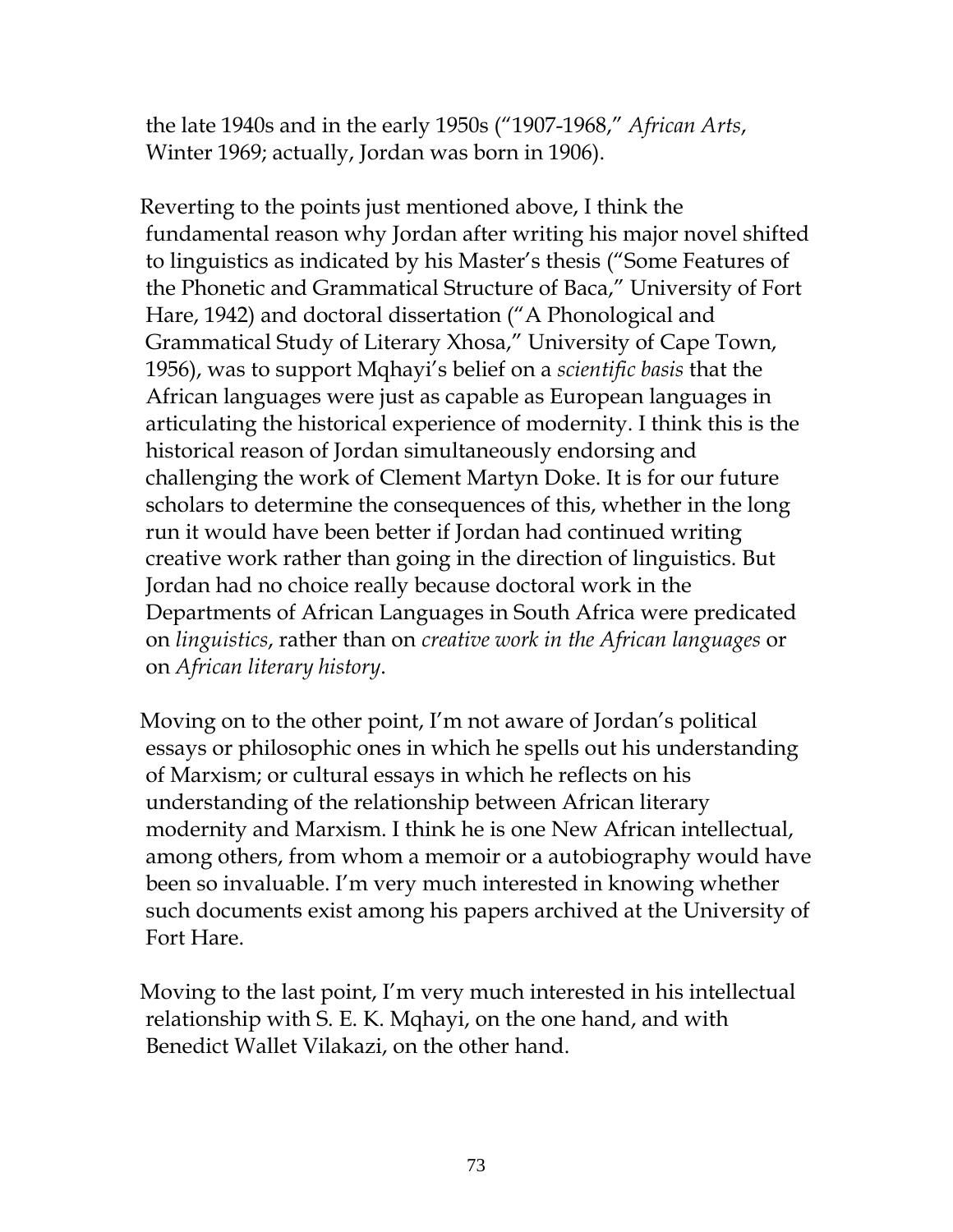All of this indicates to me that we still need to do serious archival work on the history of the New African Movement.

*President Thabo Mbeki is widely credited for bringing the idea of an African Renaissance to modern African and South African public discourse. Is he on the right track and is Africa and the world generally reading the man right?* 

As I have already alluded above in answering the previous questions you posed, I believe that in South Africa the *idea* of the African Renaissance can only be *actualized* on the basis of an understanding of the *history* of the New African Movement. This is what I said in an essay "Is there a South African National Cinema" which appeared in a German book: *Jahrbuch 2000 fur Kunste und Apparate*, eds., Thomas Hensel, Hans Ulrich Reck and Siegfried Zielinski, Koln, 2000. I would like to quote a paragraph from this essay in which I attempt to broach this subject in relation to the cinema: "*It is necessary here to revert to the ideas formulated by Thomas Crow. Simultaneous with the necessary breakage of white supremacy in film production, the Africans in South Africa will need to re-acquire the 'consciousness of precedent' of the intellectual and cultural heritage of the New African Movement. This acquisition is made all the more necessary by the recent calls of the former President Nelson Mandela and the present President Thabo Mbeki for the creation and forging of an 'African Renaissance'. In actual fact, the African Renaissance is the rebirth and renewal of the intellectual and cultural legacy of the New African Movement which never completed the construction of modernity in South Africa because of its defeat by white supremacy. The African Renaissance is a call for completion of the modernist project of the New African Movement. The New African Movement covers the whole expansive historical space from the Sesotho novels of Thomas Mofolo through the Xhosa poetry of S. E. K. Mqhayi to the political practice of Bram Fischer and pedagogics of Harold Cressy. Indeed, a convoluted cultural field. This is the mirror of the future of the South African national cinema. How can this necessary but monumental project be possible? At a significant moment in the process of the Russian Revolution Vladimir Lenin asked: What is to be done? Eisenstein, Pudovkin, Dziga-Vertov, Dovzhenko, Medvedkin and others gave an eloquent response. A comparable response was given in the context of the Cuban Revolution by Sara Gomez, Tomas Gutierrez Alea, Santiago Alvarez, Julio Garcia Espinosa, Humberto Solas*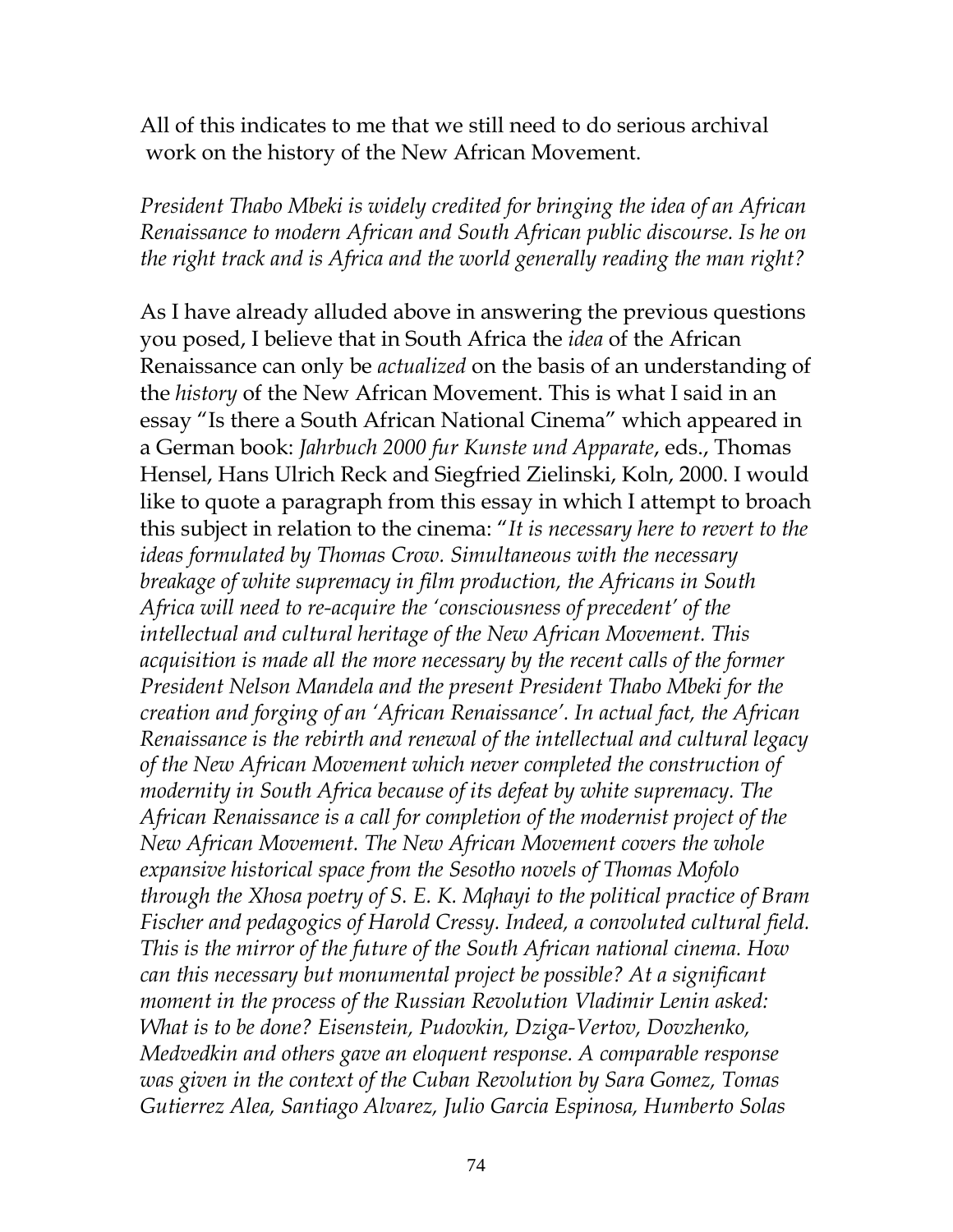*and others when Fidel Castro postulated that the duty of the revolutionary is to make a revolution. To argue that Russia and Cuba were in the midst of a socialist revolution and South Africa is not, hence the applicability of their historical lessons is not valid, is not a real argument, or at least is not complete, since what is central here is the possibility of a correct reading of a particular historical experience by intellectuals and artists facilitating the complete opening of the imagination. Gomez, Pudovkin and others dared to be completely imaginative and original. Paradoxically, to be original and imaginative is to be historical. And to be historical is to possess a 'consciousness of precedent.*'" I still believe in this statement five years later.

I'm not in a position to know whether Africa or the world in general is reading President Mbeki correctly. I do not know anything about the politics of diplomacy. These are matters for people more competent than I'm.

I do believe that President Thabo Mbeki is on the right track. I think he has a focused historical vision; he has strong administrative skills; he has exemplary leadership qualities; and above all, he is a democratic leader. I have never met our president, but I would very much like to be privileged with meeting him.

I think these qualities he possesses reflect the success of the tradition of modernity created and established by the New African Movement in our country and the spirit of the African National Congress before it was banned in 1960 and went into exile. I mentioned earlier that the African National Congress was the political instrument of the New African Movement. *But it does not follow that the New African Movement was the intellectual and cultural instrument of the African National Congress. The New African Movement has much greater significance that the African National Congress*. I say his a loyal member of the political organization. Given their inseparability in our political and cultural history, before the debacle of 1960, I would say that President Mbeki possesses the *intellectual culture* of the New African Movement and the *political vision* of the African National Congress. This observation is based on his famous "I am an African" speech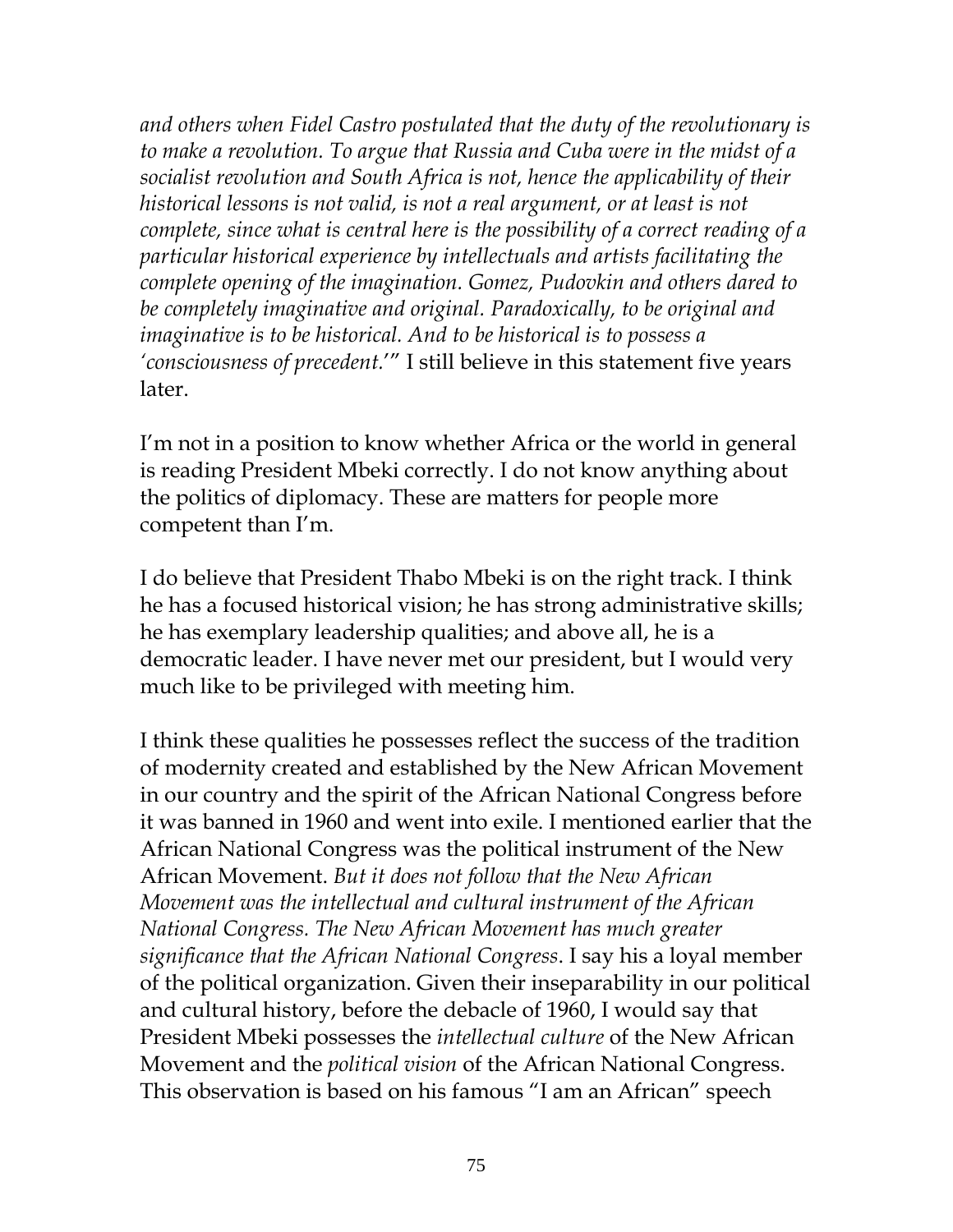that seems to have had a profound effect on the country when it was given in Cape Town on behalf of the African National Congress on the occasion of the adoption by the Constitutional Assembly of The Republic of South Africa Bill 1996. For me the most important aspect of this speech, which is now assembled in his book *Africa: The Time Has Come* (1998), is where he gives recognition to the *Khoi* and the *San*  people as the *First People of South Africa* who must be integrated into the democratic process as well as acknowledging the suffering they have endured as a direct consequence of the construction of modernity in our country: "I owe my being to the Khoi and the San whose desolate souls haunt the great expanses of the beautiful Cape-- -they who fell victim to the most merciless genocide our native land has ever seen, they who were the first to lose their lives in the struggle to defend our freedom and independence and they who, as a people, perished in the result. Today, as a country, we keep an audible silence about these ancestors of the generations that live, fearful to admit the horror of a former deed, seeking to obliterate from our memories a cruel occurrence which, in its remembering, should teach us not and never to be inhuman again." I wholeheartedly support this great and noble gesture because approximately twenty years ago, when I was living in exile in West Berlin, I wrote a long essay, "The White South African Writer in Our National Situation," which was published in a West German scholarly journal *Matatu* in 1986, in which I argued that one of the fundamental national projects of the post-apartheid and democratic South Africa would be the placing of the Khoi and the San people at the center of the reconstruction of a new South Africa. I still hold on to this view.

Another aspect of Mbeki's intellectual and political outlook that has some resemblance to the majestic nobility of the New African Movement is in having called for an "African Renaissance" in his inaugural address as chancellor of the University of Transkei in 1995. In this address, "At the Helm of South Africa's Renaissance," also assembled in his aforementioned book, he noted the following: "I believe that we should not confine the achievement of intellectual and academic excellence to the narrow realm of individual success.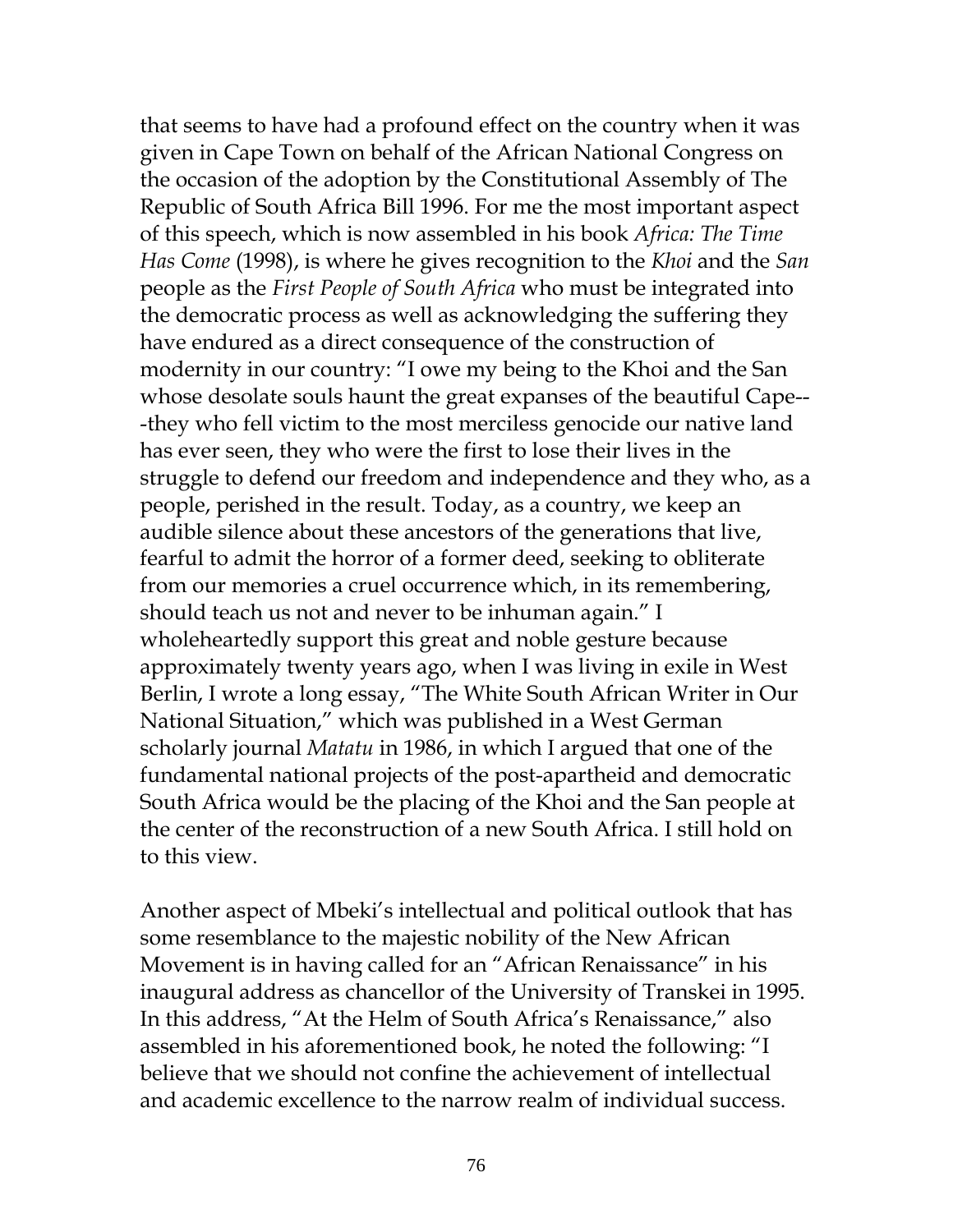Rather, we should link that excellence to the objective of the emancipation of the people from the darkness that derives from ignorance and poverty, for the spiritual and material fulfillment that is the prerogative of all human beings. Our country is going through a revolution. It is experiencing a national renaissance. As a generation, we have been thrust into the forefront of that revolution and placed at the helm of that renaissance . . . we are charged with the responsibility of safeguarding an accelerated as well as sustainable social, economic and cultural renaissance." This is foresighted thinking of the first order that would have been endorsed by many members of the New African Movement. I find the quality of Thabo Mbeki's thinking similar to that of Guybon Bundlwana Sinxo who celebrated S. E. K. Mqhayi for having created a *literary Renaissance* among the Xhosa people ("Notable Contribution to Xhosa Literature: Mr. Mqhayi Creates Xhosa Renaissance," *The Bantu World*, July 20, 1935) and to that of H. I. E. Dhlomo who thought Zulu writers like Benedict Wallet Vilakazi, R. R. R. Dhlomo, C. L. S. Nyembezi and others had initiated a great *Renaissance in Zulu Literature* ("[R. R. R.] Dhlomo's *Indlela Yababi*," *Ilanga lase Natal*, May 25, 1946). Given these direct links between the past and the present, this is the reason that I have always insisted that the *idea* of an African Renaissance can only be realized on the basis of the rediscovery, renewal and rebirth of the *history* of the New African Movement.

That the *idea* of the possibility of the African Renaissance came from *political leaders* such as Nelson Mandela and Thabo Mbeki, not only bespeaks to their intellectual and political seriousness, but also, tragically enough, to the absence of a serious intellectual culture among contemporary *South African intellectuals* comparable to that that was manifest at the historical moment of the New African Movement.

Given Thabo Mbeki's intellectual seriousness and political acumen, it is not surprising that in Africa as well as in the rest of the world, he is taken as the foremost African political leader. When the late former President of Tanzania Julius Nyerere came to visit the Claremont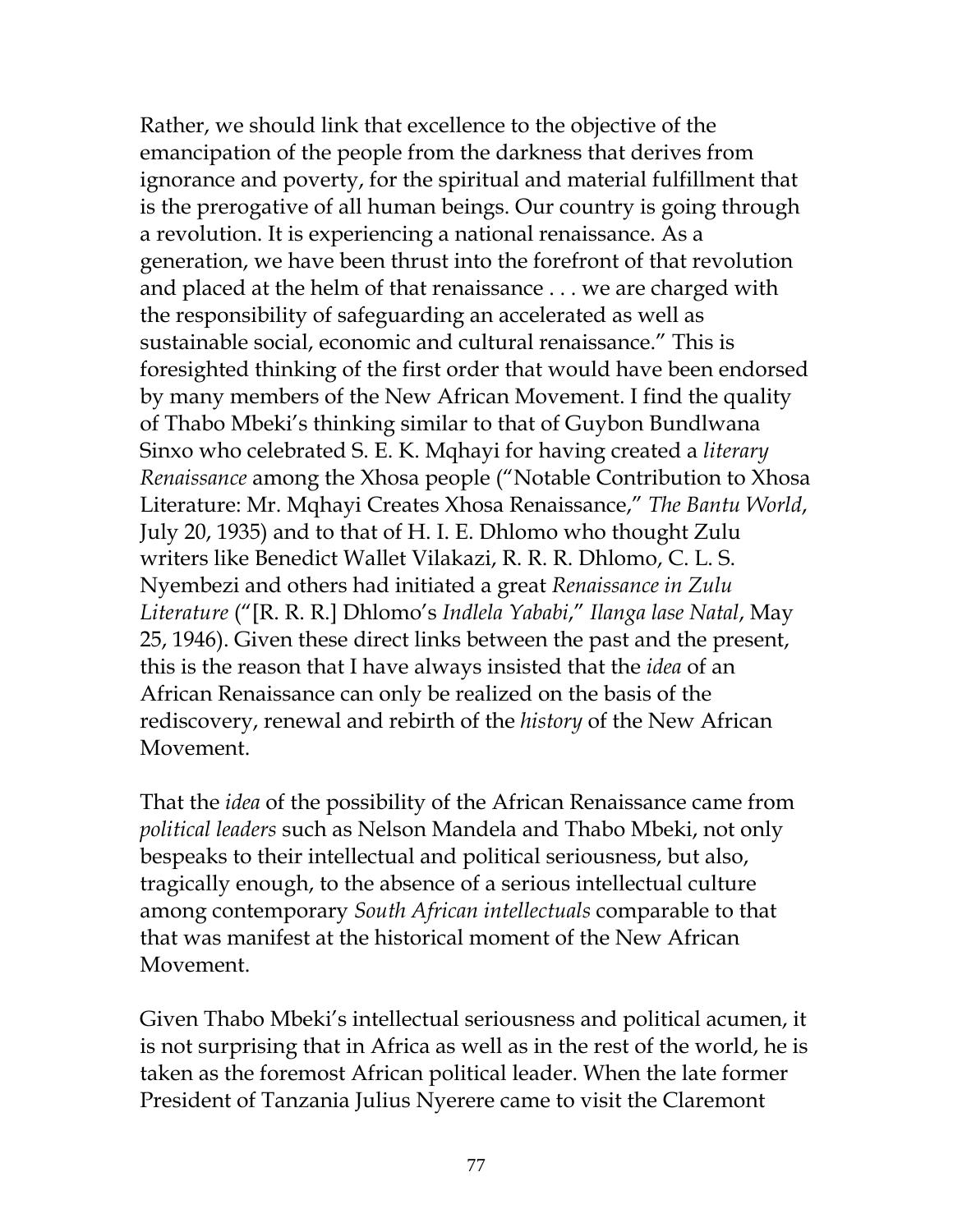Colleges in Los Angeles in 1997, where I teach, he noted that he had high hopes that Thabo Mbeki would assume the presidency of our country and give direction to the whole African continent in the twenty first century. I think President Mbeki has more than fulfilled this great expectation wished for by the great *Mwalimu* of East Africa.

*You work closely with Ngugi and you may in fact be on one panel with him at the Cape Town Frankfurt Book Fair in June 2006, what in your view makes Ngugi such a potent phenomenon in world literature today? If you may, please in brief, try to trace your early contact with him at the University of Nairobi.* 

I have "known" of Ngugi for approximately forty years from my High School days in Nairobi in the late 1960s to knowing him personally as a great African intellectual and friend in my present professional academic days here in Los Angeles in the early years of the twenty first century. In my essay, "Nairobi, The Capital of African Exiles in the 1960s," (1996) I did mention in passing that when I was in High School in Nairobi I would now and then see Ngugi chatting with Okot p'Bitek and other African intellectuals at Norfolk Hotel, which is just adjacent the University of Nairobi. I knew of him as the author of *Weep Not Child* and other books. I was about seventeen and Ngugi would have been around twenty-seven years old. This was an extraordinary time in Nairobi and the rest of Africa. Umkhonto we Sizwe of the African National Congress led by Chris Hani had just launched the first major military offensive against the citadel of fascism in Southern Africa in 1967. Ben Magubane at this time also launched an intellectual offensive against Functionalism in African Studies in his celebrated essay "Crisis in African Sociology" (*East African Journal*, December 1968). If Lewis Nkosi believed that the 1950s were fabulous in South Africa, I would want to argue they could not compare to the spectacular things that happened in Africa in the 1960s.

It was when I returned to Kenya in January or February 1979 when I completed my doctoral studies at UCLA in 1977 that I came to know Ngugi for the first time just a little bit more. I returned to Kenya a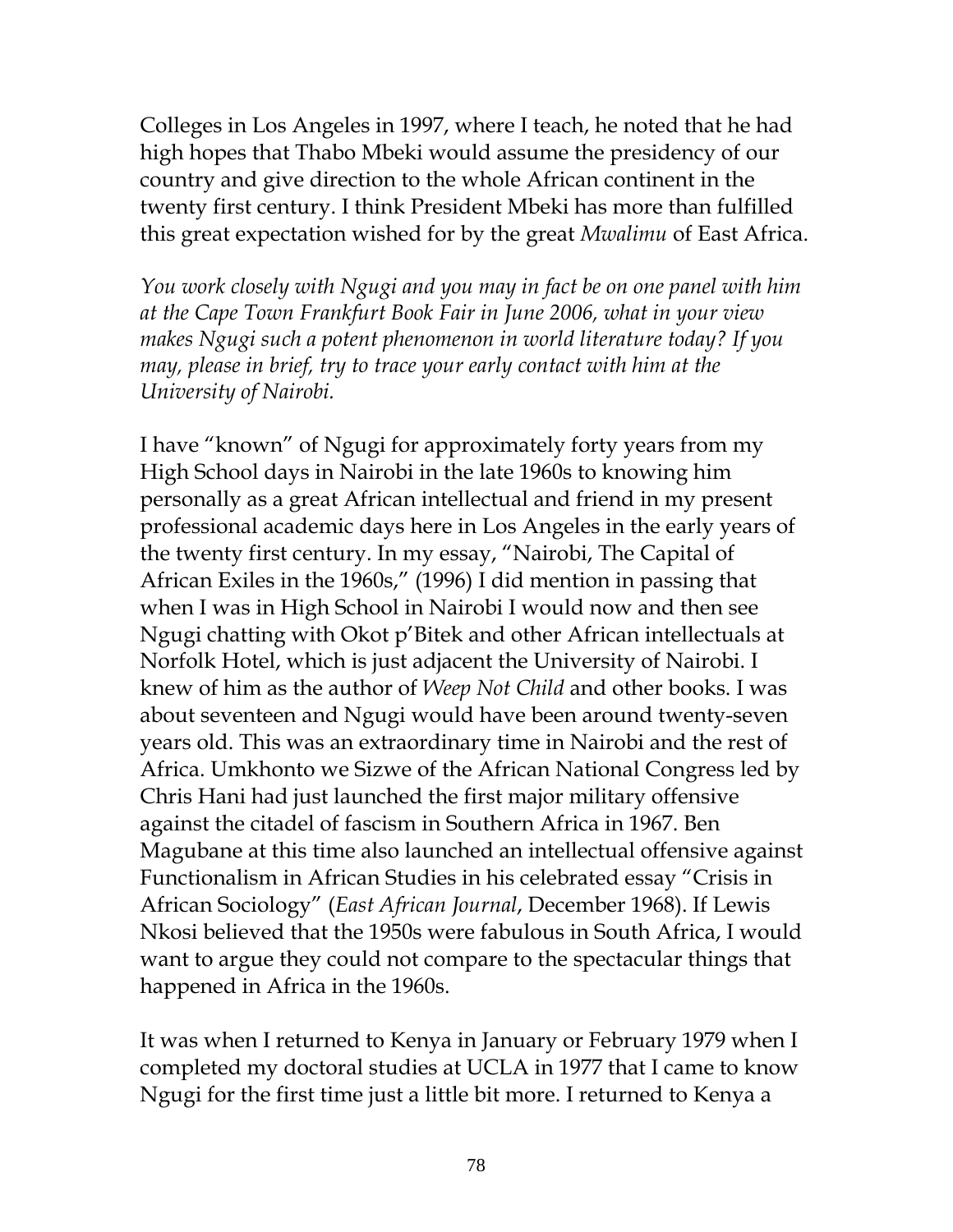few months after Ngugi had been released from political detention and imprisonment that had occurred from December 1977 to December 1978. In fact, the position I was given in the Department of Literature at the University of Nairobi in June 1979 was the one that "opened" due to Ngugi's arrest by Kenyatta's regime. There was a major difference, Ngugi had left the position as a full Professor, I came in as a Lecturer or as an Assistant Professor.

Strangely enough, I came to know Ngugi better not in Africa but in Europe. I left Kenya for Poland in September 1980. When I left Poland in 1983 I lived for one full year in Bayreuth in the then West Germany. Bayreuth is of course Wagner's city where he constructed his great Opera House so that his operas could be performed on an annual basis. During the Summer Bayreuth was filled with opera lovers from all over the world there to see Wagner's great creations. The University of Bayreuth was then a relatively new institution concentrating on Africa. Ngugi was then living in London in exile; his exile period began in 1982 with the failed coup de'tat in Kenya. He came to Bayreuth quite often from London as a Visiting Distinguished Scholar at the University of Bayreuth that was then in the process of developing its African Studies program. Another reason for Ngugi's visits was that he was preparing the Robb Lectures that he gave at Auckland University in New Zealand that he subsequently assembled in *Decolonising the Mind* (1986). I spent one Christmas day in 1984 or 1985 at the house of a mutual friend from Uganda seriously talking with Ngugi about the crisis in Africa. This was the beginning of our knowing each other. Three years later in 1988 when I was living in West Berlin, Ngugi came to a major conference on African literature organized by a German Foundation. I inadvertently precipitated a violent clash between Ngugi and Chinua Achebe at the Conference regarding the question of *African languages*. Chinua Achebe launched into an uninformed and unprincipled attack on the question of African languages. I think it was this event that began making us, Ngugi and myself, know each other in profound ways. From this moment on, I think, a bond was forged unbeknownst to both of us. I think it was about a decade later that both of us came to recognize that something deep between us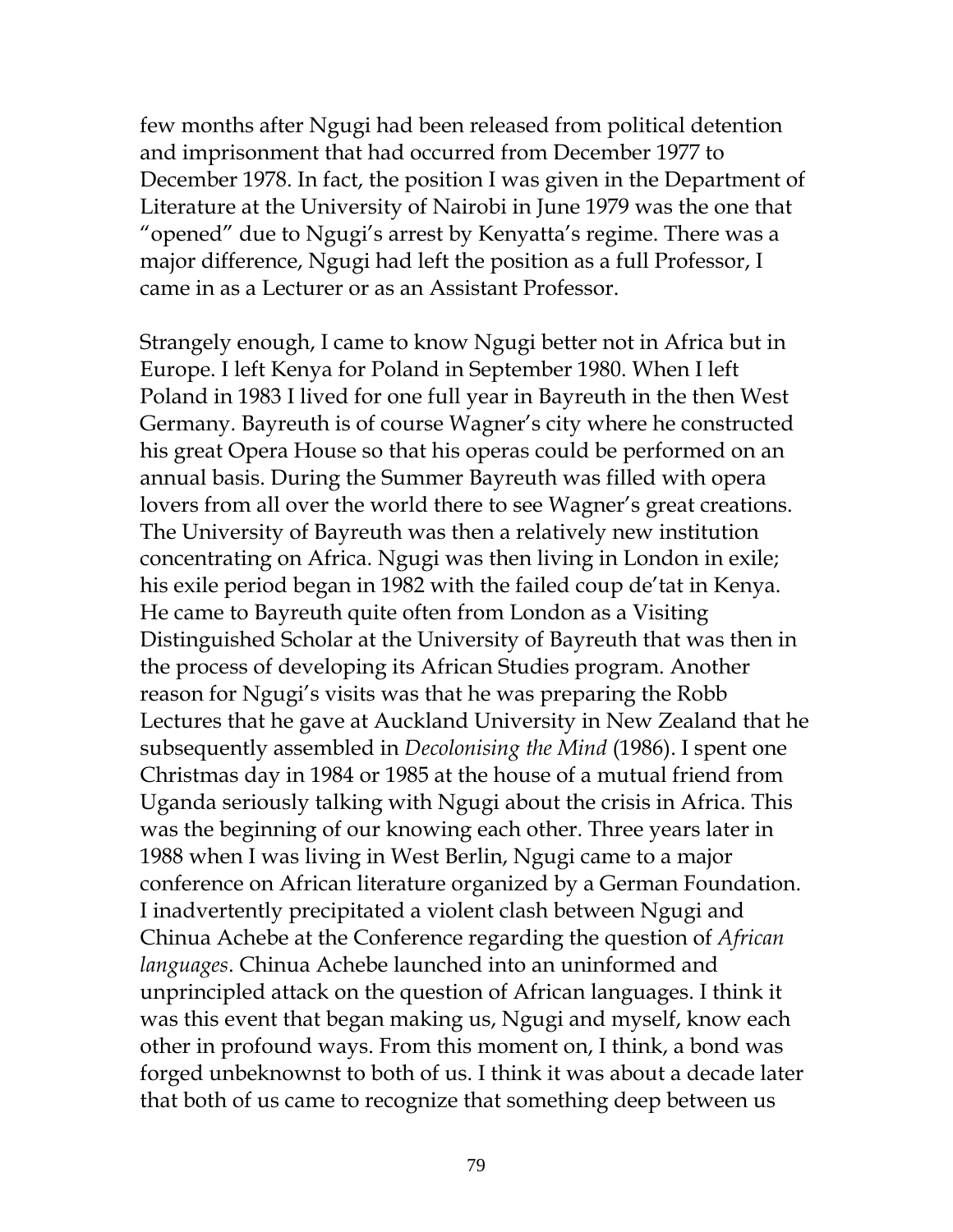had occurred at this Conference. I remember that Ngugi gave his presentation in Berlin in Kikuyu, thereby compelling all us Africans in the audience to follow his presentation in the German translation that had been made available to us*. The English language was not a mediating instrument, as it is nearly always is*. The next occasion our paths crossed in a serious way was when Ngugi was appointed Director of the International Center for Writing and Translation at the University of California in Irvine in 2002. When Ngugi arrived at Irvine I had been an Adjunct Professor for seven years at this institution. I was permanently employed at Pitzer College, one of the six colleges that make the Claremont Colleges, located in the suburb of Claremont in Los Angeles. I left West Berlin for Los Angeles in early 1989, just six months before the collapse of the Berlin Wall, the beginning of the disintegration of socialism as a world experience.

It is here in Los Angeles, specifically in the suburb of Irvine, that Ngugi and I became very close to each other. It is hard for me to convey in words how excited and enormously happy Ngugi was when I *first* visited him in his office at the International Center. As we all know, or should know, Ngugi is a very reticent person. His face changed dramatically in a complete state of shock and pure joy when he saw me. I knew my visit would completely catch Ngugi off guard since I knew that he did not know that I was a member of his new institution, albeit an adjunct one. I attended each of the classes of the *first* Graduate Seminar Ngugi ever taught at Irvine as a visitor not saying a word in his class. I did this as a welcome gesture! I believe this must have touched Ngugi very deeply. A few weeks later I showed him the CD ROM of my "New African Movement" construction. This was two years before I launched it on the Internet. I knew Ngugi would react positively to it. His reaction exceeded all my expectations. I think that what this said to him is that I was concretizing through new technologies of website construction regarding South Africa what we had spent hours and hours talking about in Bayreuth and in West Berlin approximately fifteen years earlier: *the question or matter of African languages*. I had specifically told Ngugi privately at the Conference in West Berlin that should he ever change his mind that African literature should be written *only* in the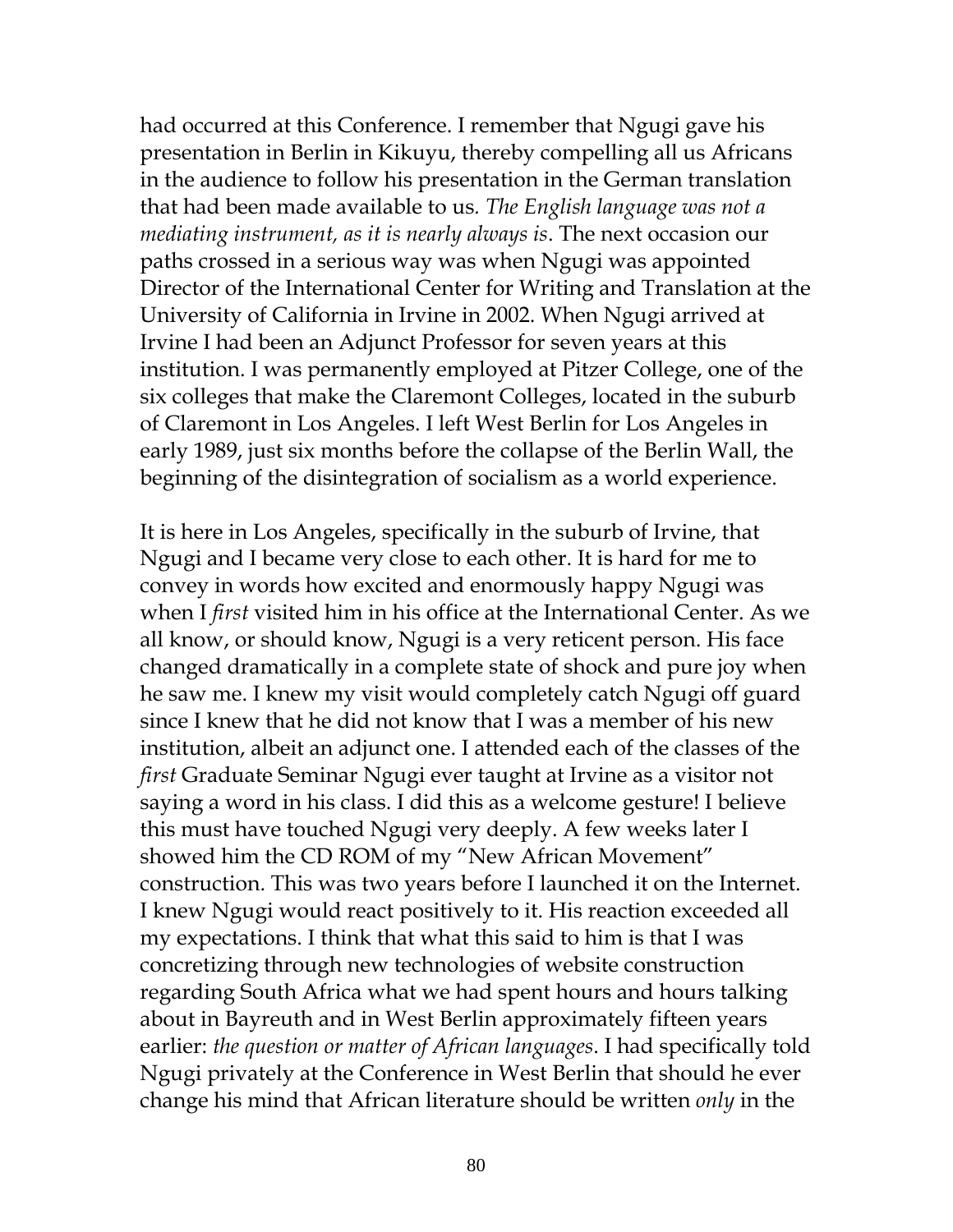African languages, he should either shut up and not say anything or preferably commit suicide. I think when I showed him the CD ROM he came to recognize how serious I had been when I told him that he should choose one of these options should he ever change his mind.

It is on the matter of *African languages* that I *came* close to Ngugi. Two passages from the voluminous writings of Ngugi have had a profound effect on me. The first text I would like to make reference to is *Detained: A Writer's Prison Diary* (1981). I think this is the book by Ngugi that means the most to me because it is profoundly *historical*. Ngugi wrote it in deep pain trying to explain to himself as to what had gone wrong in Kenya, or for that matter, in the whole continent. In this book Ngugi in a state of terrifying agony bared his soul to Africa. In my own words, I think Ngugi was trying to understand what European modernity had done to Africa, and why Africa had failed to construct a coherent and cohesive counter narrative to it. I should remind my South Africa compatriots that I consider myself both Kenyan and South African*. My intellectual and cultural formation was Kenyan not South African.* This can never be replaced from one's intellectual soul, no matter in later years of maturity one may try politically to revert to the country of one's birth. This bespeaks to the question of what is a nationality. Fanon has written the most coherent pages on this matter in *The Wretched of the Earth* (1961).

While in Kamiti Maximum Security Prison, there on the direct orders of the president of the country, Ngugi heard that Mzee Jomo Kenyatta, the man who had jailed him, had just passed away. This elicited from him while in prison this extraordinary historical judgment jotted in *Detained*: "My reception of his death was then one of sadness: here was a black Moses who had been called by history to lead his people to the promised land of no exploitation, no oppression, but who failed to rise to the occasion, who ended up surrounding himself with colonial chiefs, home guards and traitors; who ended up being described by the British bourgeoisie as their best friend in Africa, to the extent of his body being carried to the grave, not on the arms of the Kenyan people, but on a carriage provided by the Queen of England, the symbolic head of the British exploiting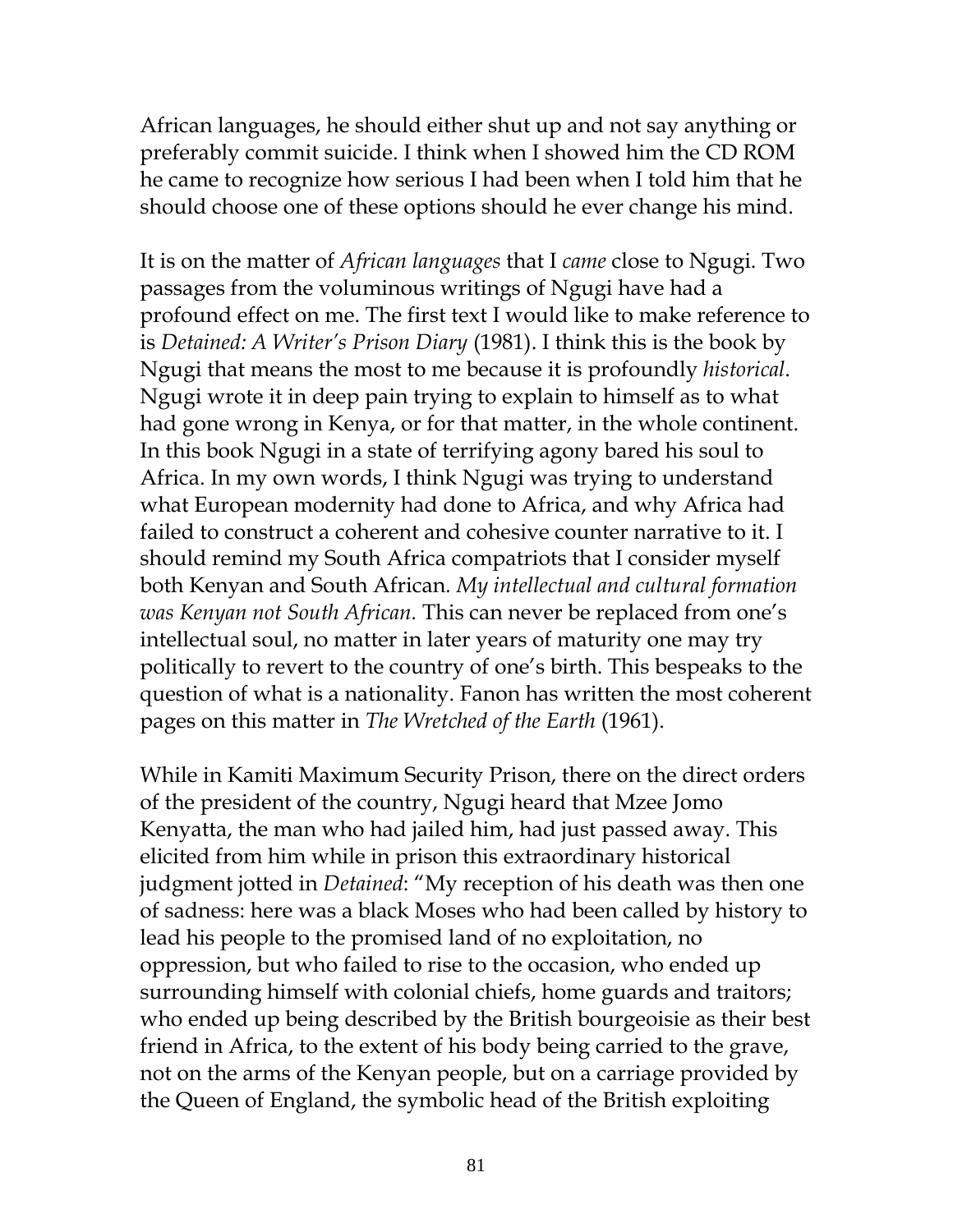classes. Kenyatta was a twentieth-century tragic figure: he could have been a Lenin, a Mao Tse-Tung or a Ho Chi Minh; but he ended being a Chiang Kai-shek, a Park Chung Hee, or a Pinochet. He chose the Liliputian approval of the Blundells and the Macdonalds of the colonial world, warming himself in the reactionary gratitude of Euro-American exploiters and oppressors rather than in the eternal titanic applause of the Kenyan people, sunning himself in the revolutionary gratitude of all the oppressed and exploited. For me, his death, even though he had wrongly jailed me, was not an occasion for rejoicing but one that called for a serious re-evaluation of our history; to see the balance of losses and gains, and work out the options open to us for the future of our children and country." Indeed, in this book Ngugi undertook a most thorough re-appraisal of the cultural and political history of Kenya. From this moment onwards, many of Ngugi's critical works began to acquire the texture of *lived experience* rather than only being informed by *analytical frameworks*. I think there were two reasons for the impact of this book, particularly this passage, on me. The first is that on reading *Detained*, it became immediately clear to me that Ngugi was indicating that the dangers that Fanon had pointed out in his book, particularly in the chapter called "The Pitfalls of National Consciousness," had tragically come into realization: the African ruling classes had betrayed Africa and the African Revolution. Reading Fanon's book in the late 1960s in Kenya was a great political education in that what he had written prophetically was actually happening in front of one's eyes. In other words, Kenya was a tragic laboratory of neo-colonialism in the making. The second reason for the impact of the book is that it portrayed history as a *living process* in the present. This resonated with my passion for history.

The other passage that had enormous impact on me is from Ngugi's *Decolonising the Mind*, a book principally concerned with the issue of *African languages*. The passage is in the Preface: "Inevitably, essays of this nature may carry a holier-than-thou attitude or tone. *I would like to make it clear that I am writing as much about myself as about anybody else*. *The present predicaments of Africa are often not a matter of personal choice: they arise from an historical situation*. Their solutions are not so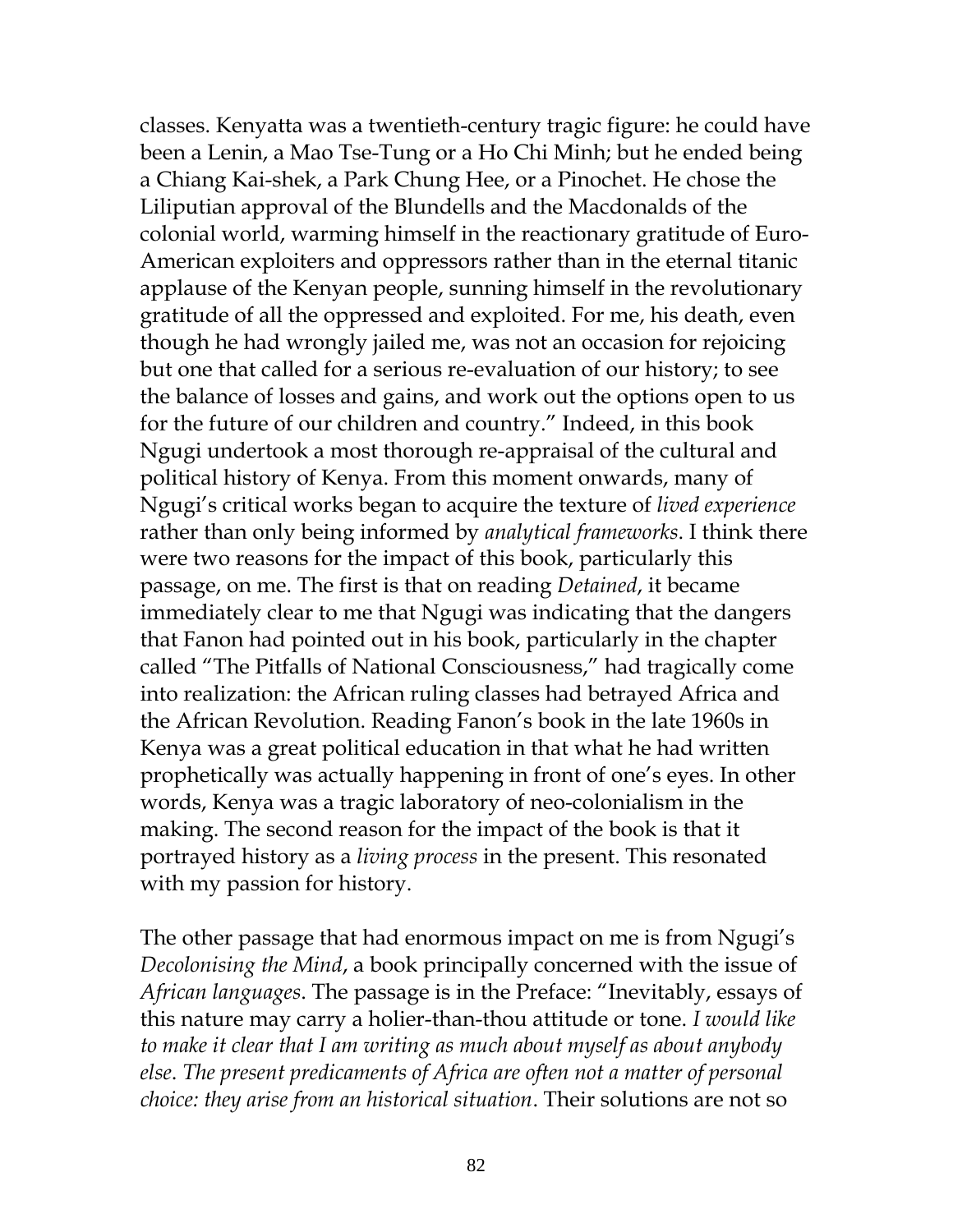much a matter of personal decision as that of a fundamental social transformation of the structures of our societies starting with a real break with imperialism and its internal ruling allies. Imperialism and its comprador alliances in Africa can never develop the continent" (my emphasis). This passage is crucial in Ngugi's intellectual and cultural history because it reveals him historically trying to come to terms with the thesis formulated by African writers at the Kampala Conference of *1962 in which they argued that the European languages were the correct, proper and legitimate instruments for writing and creating African literature, not the African languages*. The writers who promulgated this false historical position were mainly from South Africa (Ezekiel Mphahlele, Lewis Nkosi, Cosmo Pieterse, Bloke Modisane) and Nigeria (Wole Soyinka, Chinua Achebe, Christopher Okigbo, John Pepper Clark). James Ngugi (later Ngugi wa Thing'o) from Kenya, Bernard Fonlon from Cameron, David Rubadiri from Malawi, also participated. There was also naturally a large contingent of Ugandan writers, Okot p'Bitek among them. Langston Hughes represented the United States.

The only African writer and critic to disagree with this promulgation was Obi Wali, a Nigerian who was then a student at Northwestern University. Being the youngest in this contingent of writers, approximately twenty two years old, for certain Ngugi supported this ideological position at this particular historical moment because he had no understanding of its political implications. It was the encounter with Fanon in 1965 (this was the year of the publication of the English translation of *The Wretched of the Earth* by Routledge) that unleashed a major political and cultural crisis in Ngugi. In 1967 Ngugi talks in interviews of his intent to abandon the writing of novels, though he does not state the reasons for wishing to do so. With the hindsight of twenty-five years, in our private extensive conversations in 2002 and 2003 Ngugi has repeatedly mentioned to me that his wish to abandon the novel in 1967 must have been the first manifestations of the crisis regarding the issue of *African languages*. A decade later in 1977 he declared that he will no longer write novels in the English language but rather in Gikuyu, his African language.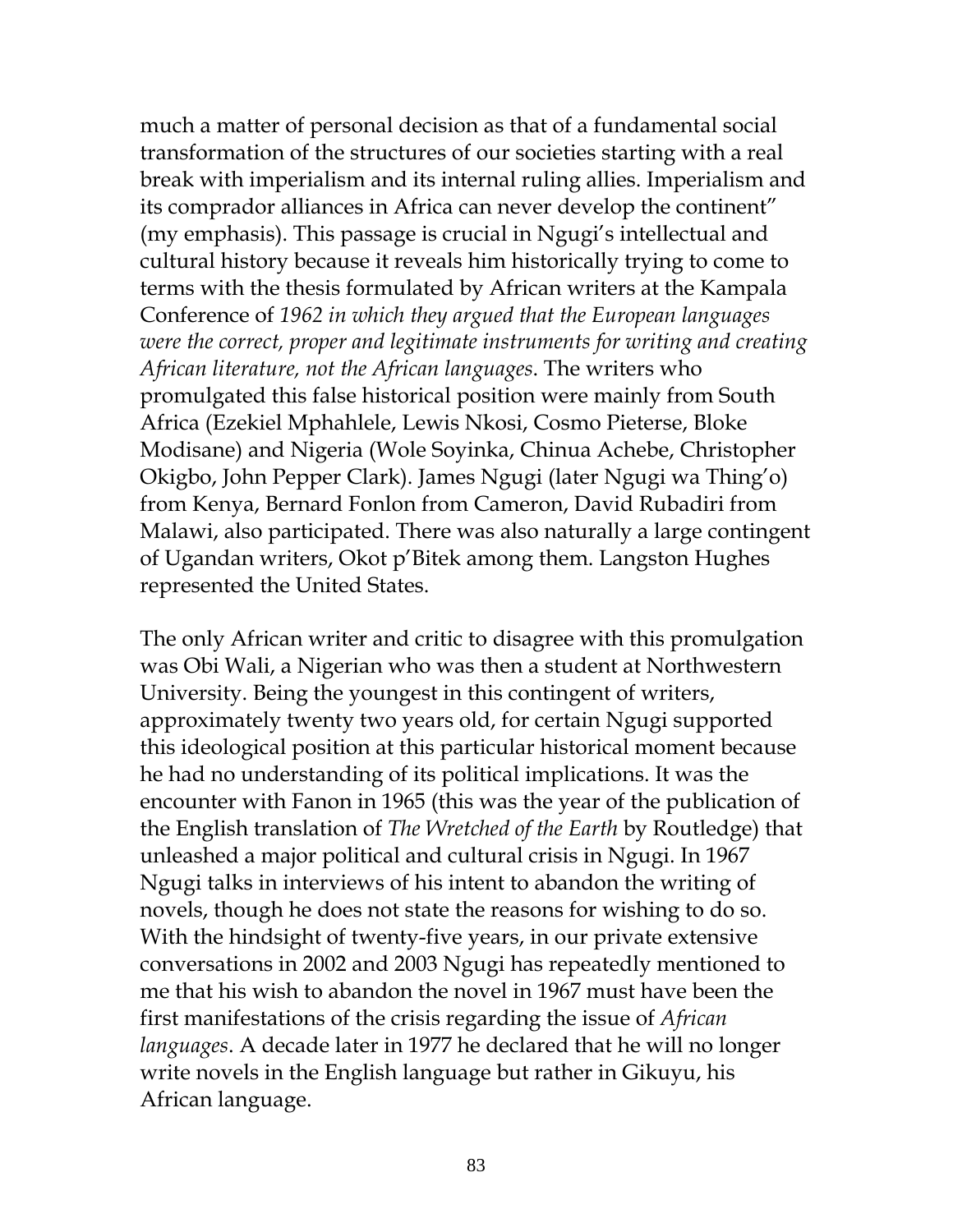Since his 1977 decision, Ngugi seems to have been haunted by the 1962 promulgation. This was still resonating within Ngugi approximately forty years later in 2003 when he came to South Africa to give the Steve Biko Lecture in Cape Town. In meeting the contingent of South African writers in Kampala, Ngugi for the first time encountered the issue of the *situation* in South Africa as a *historical problem* for African intellectual and cultural history. The South African group was seemingly the most sophisticated, talking about jazz and film culture. Not only had Mphahlele organized the Kampala Conference from his base in Paris, he had just published a critical study called *The African Image* (1962), beside the classic autobiography *Down Second Avenue* (1959), which he had published several years before. Bloke Modisane, who supervised short story workshops, which Ngugi attended, was about to publish his autobiography *Blame Me on History* (1963). Ngugi has informed me that he took some of his short stories to Modisane for feedback. The criticism of Bloke was very constructive which helped him to resolve certain technical complications. At this time Lewis Nkosi was writing for the *Guardian* newspaper in London. Ngugi has informed me that this achievement of Nkosi was impressive, since what he was doing was the preserve for whites.

The Nigerian contingent was also impressive. Since here we are concerned with South African matters, not Nigeria, I will not say anything about this formidable constellation of West African intellectuals. Mphahlele in his second autobiography, *Afrika, My Music* (1984) makes clear that he always considered the Nigerian intellectuals and writers to be made of much sterner material than our intellectual compatriots. Posterity has not disagreed with this judgment. The fundamental point here is that for Mphahlele only the *literature written in English* by African writers was worthy of serious comparison across national boundaries. The elephant in the room, *African literature in the African languages*, was not deemed worthy of serious critical discussion at the Kampala Conference of 1962. *One of the great paradoxes of African cultural history in the twentieth century is why South Africa produced the most formidable literature in the African*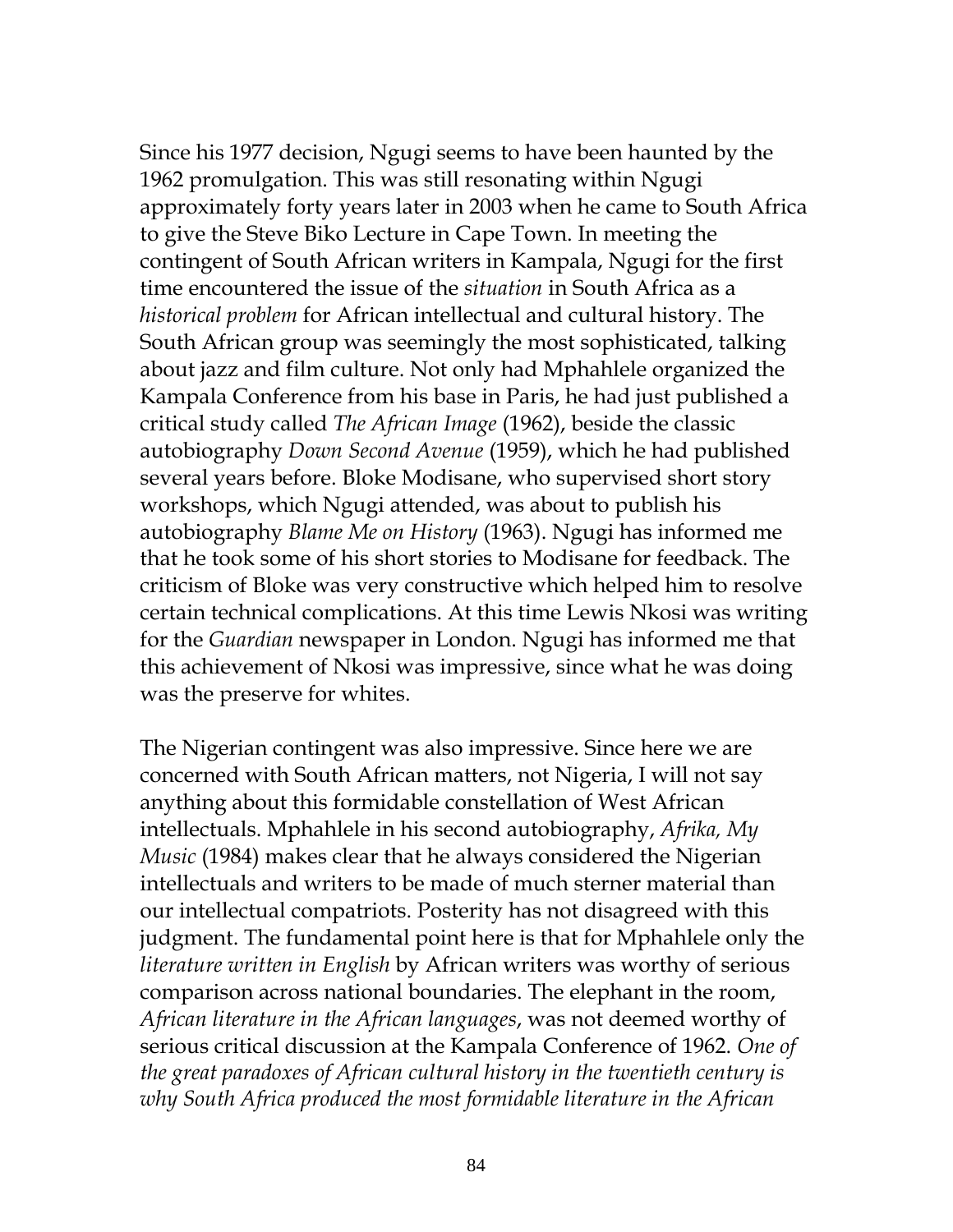*languages given the extensiveness of the penetration of European modernity exceeding that occurred in any other African country. Concomitant to modernity is why we South Africans have so easily turned our back on this great cultural patrimony!* I think this is what preoccupies Ngugi in the twenty first century regarding the matter of our country, South Africa. I believe Ngugi has drawn his final battle line, or the latest one, in South Africa concerning the issue of African languages. Will he succeed in what may be his final and last battle! Time hopefully will tell. I think the 2003 visit by Ngugi to our country was the drawing of the lines for the last battle or for the last war, if there is any finality in cultural and literary wars.

The historical logic of the visit of 2003 has to be seen or understood within the purview of an encounter concerning South Africa that occurred fifty years earlier, approximately in 1953, when Ngugi was a student at Alliance High School, the best school for Africans in colonial Kenya. In parenthesis: as an indication of how "Kenyan" the Masilela family is, my youngest brother, went to this school twenty years later in the 1970s, who today as Dr. Temba (Sipho) Masilela, is Special Advisor to the Minister in the Department of Social Development; my bother who follows me obtained his medical degree in the 1970s from the University of Nairobi; my father, who died in 1968, lies buried at the Langata Cemetry in Nairobi, not far from the grave of Ras Makonnen from Guyana, the great Pan-Africanist. The meeting with South African writers and intellectuals in 1963 in Kampala was not the first time Ngugi encountered the question of South Africa. Although in all probability the first South African novel Ngugi read was Alan Paton's *Cry, The Beloved Country* (1948), it was the encounter with writings of Peter Abrahams, especially the autobiography *Tell Freedom* (1954), that gave *historical meaning* to the question of South Africa to him. I have had many discussions with Ngugi regarding Abrahams. When I told Ngugi that I had had many conversations on the telephone with Abrahams, who presently lives in Kingston (Jamaica), for several years in the late 1990s up to 1999, he was in total disbelief!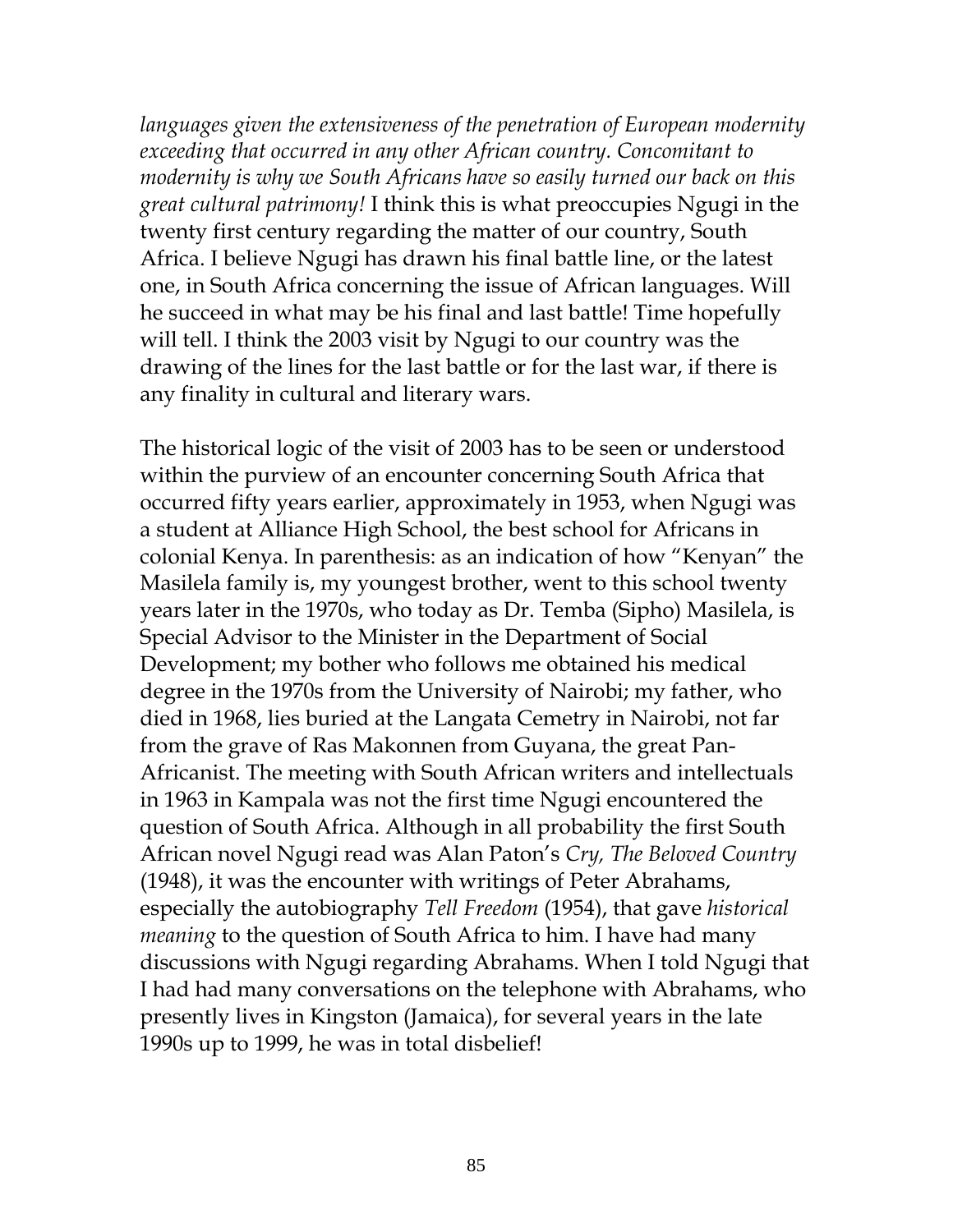I would venture to say that it was Peter Abrahams' exemplary *literary practice* that led Ngugi to the Kampala Conference of 1962 infamous position that literature written by Africans in the European languages was the *normal and legitimate* African literature. So it was Abrahams who culturally and politically prepared Ngugi emotionally for the 1962 Kampala Conference with some members of the Sophiatown Renaissance or the *Drum* writers of the 1950s. From this encounter Ngugi was to educate himself into acquiring a deep knowledge of the writings of the *Drum* writers as well as their historical moment, that is the cultural politics of apartheid. Ngugi has an amazing knowledge of South African literary culture of the 1950s, of the 1960s, and of the 1970s. With the hindsight of the 2003 visit, it is *very* surprising that Ngugi's first book of cultural and literary criticism, *Homecoming* (1974), does not include an appraisal of South African literary culture or a particular individual belonging to it, given his extraordinary knowledge of our country he then possessed. The book displays Ngugi's engagement with the Caribbean literary culture that I believe no African writer and intellectual would have approached at this time given its depth and its intensity. I think it was at Leeds University that Ngugi acquired this remarkable knowledge. I would be surprised if the knowledge he had of the Caribbean literary culture exceeded that he had of South African literary culture at the time. He meditates on George Lamming and on Wole Soyinka in the book, yet there is absolutely nothing about Peter Abrahams, for example! These are some of the issues future literary historians of African literarure will have to engage with regarding Ngugi.

The third instance in which I think Ngugi engaged South African literary history in a central way was in the late 1970s when he abandoned the *English language* for creative writing, replacing it with an *African language*, in his particular situation with the Gikuyu language. *I believe that when Ngugi turned away from the hegemony of the European languages in the African imagination towards the African languages he had to search for the origins and structure of African literary history in African languages*. Intuitively, it could have been in the direction of Nigeria, given the Yoruba writer Daniel Olorunfemi Fagunwa, or in the direction of Tanzania, given the Swahili poet and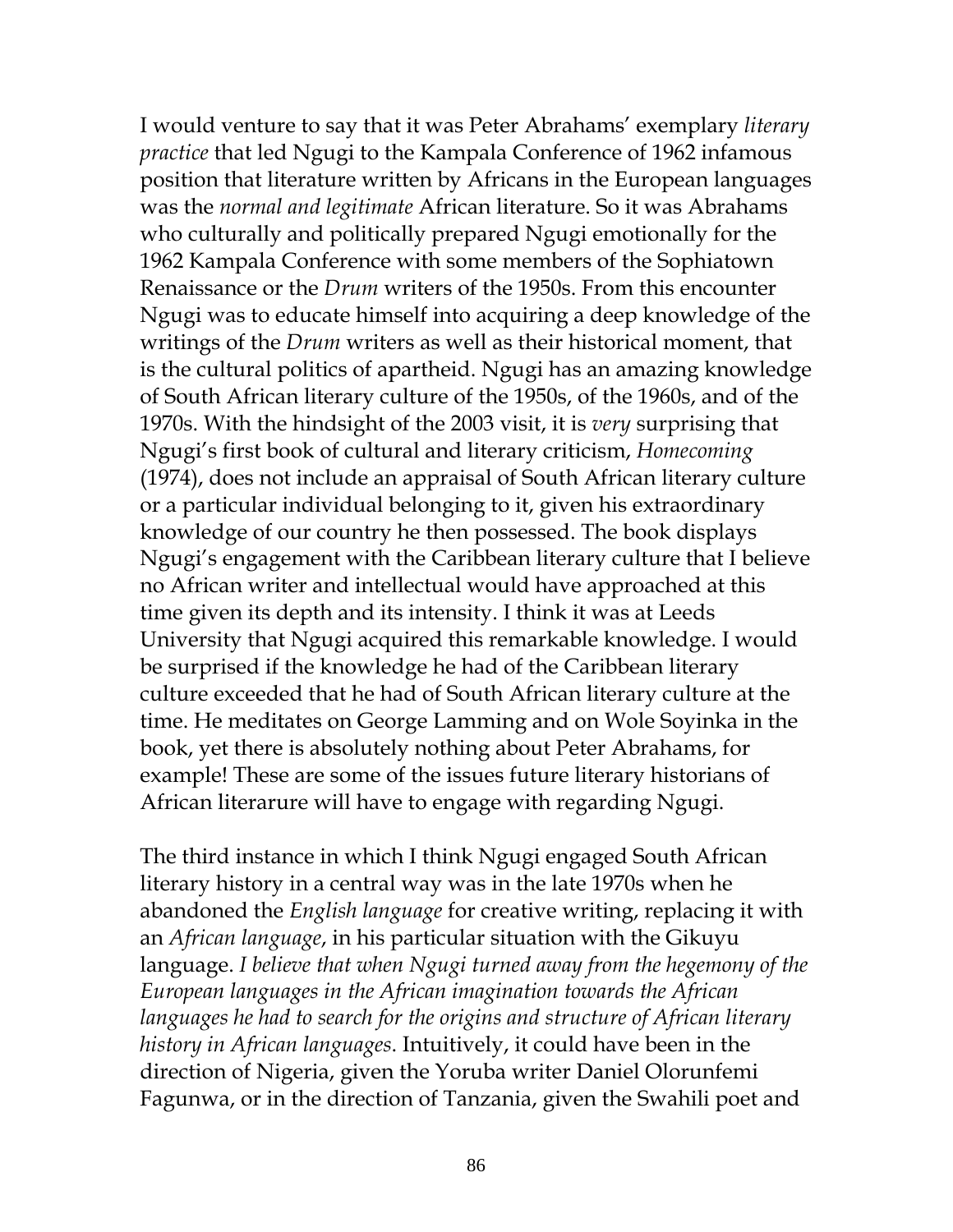writer Shabaan Robert (not Robert*s*, as it is usually misspelled), or in the direction of our country, given so many writers who wrote in African languages from S. E. K. Mqhayi to Nontsizi Mgqwetho. Turning in the direction of our country was the only logical historical choice given the lineage of African literature in the African languages that began with Tiyo Soga in isiXhosa and Lydia Umkasetemba in isiZulu and Azariel Sekese in Sesotho in the nineteenth-century, and across much of the twentieth-century to Mazisi Kunene in isiZulu and David Livingstone Phakamile Yali-Manisi in isiXhosa. With the death of Phakamile Yali-Manisi in 1999 and C. L. S. Nyembezi in 2001, and with Mazisi Kunene having entered his autumnal years in 2003, it would seem that this great lineage has come to an end or is coming to an end in the early years of the twentieth century. Can this tragic situation be prevented from happening! How can it be prevented! Given this situation, and in this context, I view Ngugi 's intervention in the form of Steve Biko Lecture of 2003, "Consciousness and African Renaissance: South Africa in the Black Imagination," on the invitation of Xolela Mancu and Njabulo Ndebele, *as an attempt to prevent this tragedy from happening*. Without going into many complex details, Ngugi has always been puzzled by *why* and *how* the hegemony of the Sophiatown Renaissance or the *Drum* writers who wrote in the English language rendered invisible South African literary culture in the African languages! In my farewell address given on the occasion of Mazisi Kunene's retirement from the University of California in Los Angeles (UCLA) and his return home in 1993 I tried to explain why this great poet had prevented this from happening: "The Return of Mazisi Kunene to South Africa: The End of an Era Intellectual Chapter in our Literary History"; the address was published as an essay in the same year in *Ufahamu Journal* (1993).

*As I mentioned before, I think what may appear to be Ngugi's last major battle or war on the issue of African languages is happening presently inside South African cultural, intellectual and political history*. The historical logic determining the choice of this battlefield is clear. Aligning himself with the historical example and legacy of Benedict Wallet Vilakazi, Ngugi has been intervening in our country to *restore* this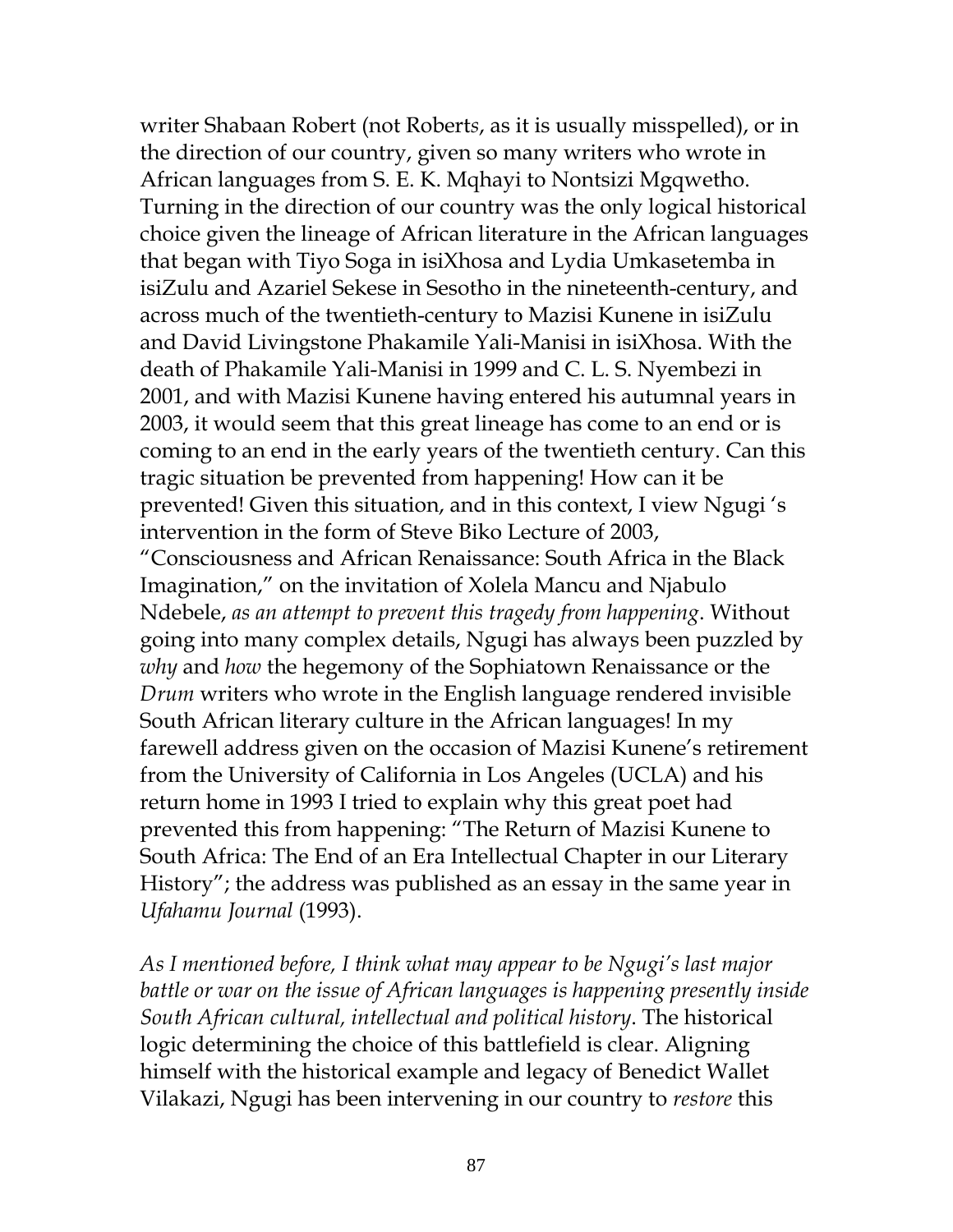patrimony of African literature in the African languages. The alignment with Vilakazi is clear from the statement he made on the occasion of the release of Nelson Mandela from a 27-year political imprisonment published in 1990: "Why have Mandela's name and personality captivated so many people? . . . Mandela has been such a torch for the South African people. The black people of South Africa are reflected in Mandela . . . There have been pioneering successes in black South Africa . . . In literature too: the names of Thomas Mofolo, Vilakazi, Peter Abrahams, Es'kia Mphahlele, Alex la Guma, Mazisi Kunene, Miriam Tlali to mention just a few are virtually inseparable from the development of literature in the rest of the continent . . . Black South Africa cannot accept, or indeed afford, the replacement of the 1910 neo-colonial arrangement under white-minority supervision by a 1990s refined neo-colonial arrangement to be run by a black minority. The history of the last four hundred years calls upon them to overthrow forever and completely the triple burdens of colonialism, neo-colonialism and racial oppression and to start on a genuine march toward social justice for all" ("Many Years Walk to Freedom: Welcome Home Mandela!", in *Moving the Center: The Struggle for Cultural Freedoms*, 1993). With hindsight, I think this statement was the beginning of Ngugi's effort to restore South Africa's political and cultural history *to itself*. I think Benedict Wallet Vilakazi was the central figure through whom he saw himself participating in the restoration project in our country. Why Vilakazi: because for Ngugi Vilakazi symbolizes the question of *African languages* in South African cultural history as well as in African intellectual history.

The restoration project Ngugi has undertaken in our country is because his journey of 2003 to South Africa had a much profounder impact on him than that one he undertook in 1991. I think in his imagination, parallel to the theme of the lecture on the South African Black Imagination, *he confronted the issue of the historical meaning and legacy of S. E. K. Mqhayi*. I think it is this that has given him a strong sense of legitimacy in intervening in South African intellectual and cultural history. So his coming to the Cape Town Frankfurt Book Fair in June 2006, and my possibly being on the panel with him, is part of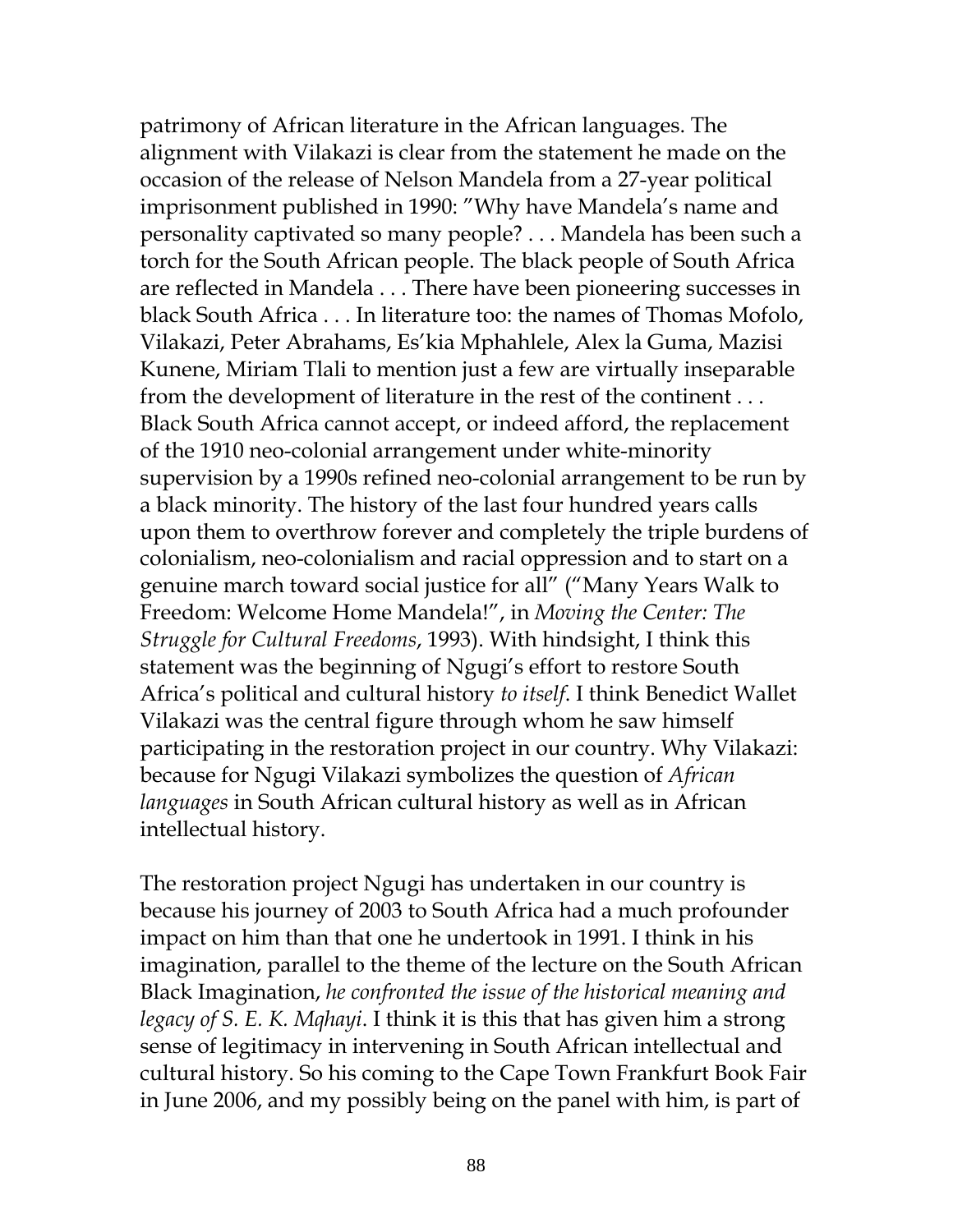his continuing intervention that began in 2003 on the issue of African languages in South Africa. Most of my compatriots are not aware of the great impact of the journey to our country in 2003 had on Ngugi himself as much as the effect he himself had on the intellectual circles in South Africa. On the day after his arrival here in Los Angeles, he called me to come to Irvine from Claremont, as soon as possible. I immediately did that on the following day. On immediately seeing him and before we exchanged any words I could tell that the journey had intellectually excited him and was very much rejuvenated for more battles and wars concerning the question of African languages. Before the journey I thought Ngugi was somewhat exhausted by this question although his convictions remained very strong. Among the many things he related to me on that day of our meeting, he made the following revolutionary statement, that honestly shocked me, which I took to be what he really wanted to tell me: "*Masilela, in good conscience, I can no longer accept the literature by Africans in the European languages as African literature. I simply cannot!*" This is truly a revolutionary statement that has profound implications as to how we appraise the legacy of modernity in Africa and how we appraise African cultural history in the twentieth century. I immediately disagreed with him explaining that he had always, at least since 1977, considered the literature written by Africans in Africa about Africa in the *European languages* a distorted form of African literature that he characterized as "Euro-African Literature". Mazisi Kunene has always referred to *this* literature as a "Literature of Occupation". Mazisi Kunene has been unyielding about this characterization. *Ngugi had never said before that African literature in the European languages by Africans themselvess was not African literature.* The encounter with the cultural space of Mqhayi, Mgqwetho, Khaketla, Nyembezi and others had radicalized and revolutionized his thinking even further on this question. The logic of Ngugi's position is clear when viewed in the context of Cabral's statement that imperialism, colonialism and capitalism had forced Africans *out of* African history *into* European history. Cabral believed that revolutionary practice and transformation of colonized African societies would restore Africans back into African history and return them to their African cultural sources. Following on the logic of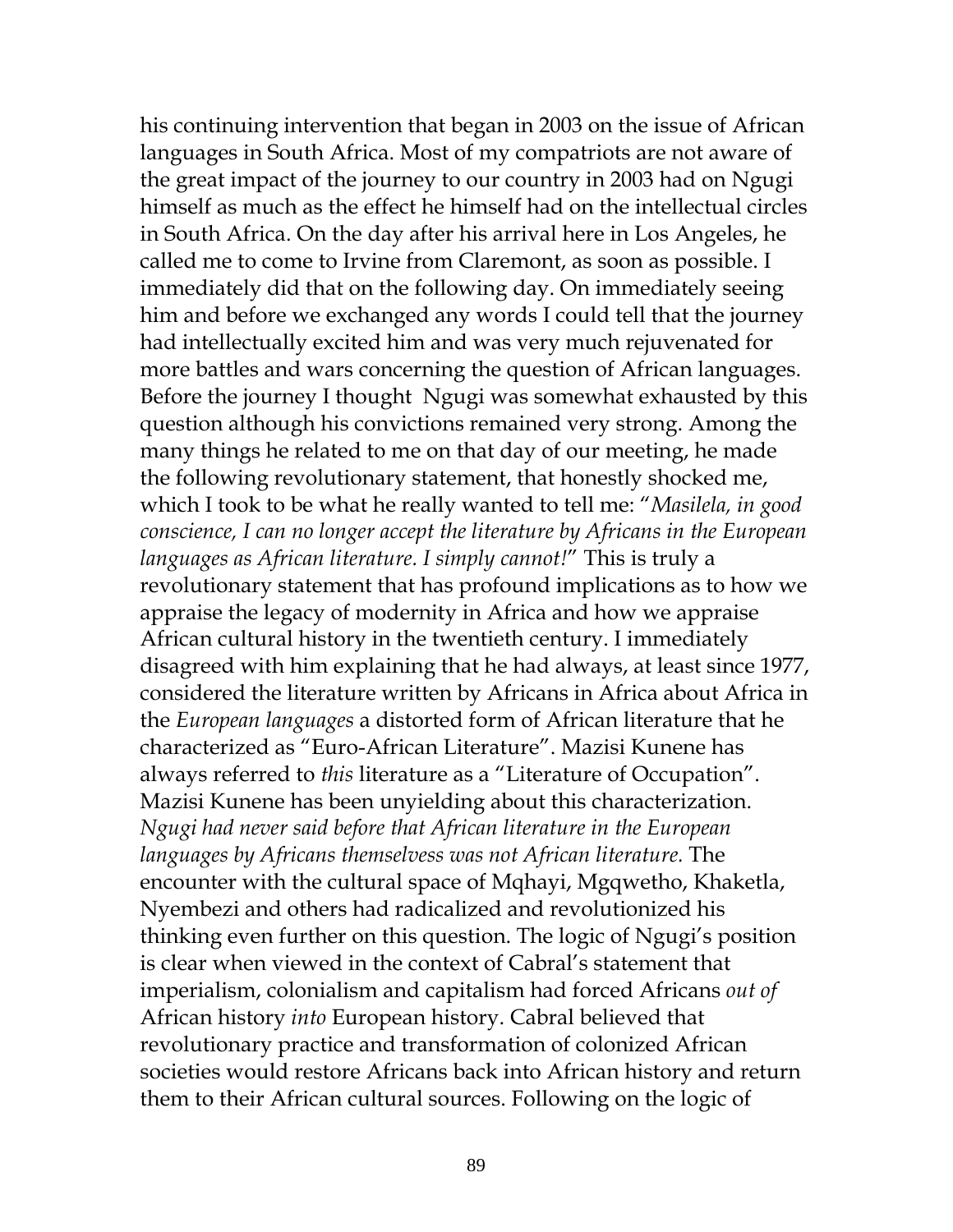Cabral, I think the argument of Ngugi is that literature in the European languages by Africans which is mis-characterized as "African Literature" can *never restore Africans to their proper place in African history*. I think this new revolutionary thinking of Ngugi deserves to be the theme the Cape Town Frankfurt Book Fair. Perhaps the panel in which I might possibly share with Ngugi will discuss this extraordinary departure in his thinking.

I would like to conclude to this response to your question by indicating two instances of Ngugi intervening in the unfolding contemporary debates in our country. He has made it clear to me that he has much at stake as to *about what* and *how* I' going to present my lecture "What Was the New African Movement" in February 2006 at the Human Sciences Research Council in Tshwane. This is as it should be, because I too had much at stake about what he said in Cape Town in 2003 about *my country* in front of *my compatriots*, even though I consider him my compatriot on my Kenyan side. Another instance, is that on the occasion Ngugi and his wife, Dr. Eunice Njeri Sahle, took Xolela Mancu and myself to lunch in Irvine on September 7, 2005, he explored with Dr. Mancu whether the upcoming conference in June 2006 commemorating the thirtieth-anniversary of the Soweto Uprising of 1976 which Xolela as head of a unit within the Human Sciences Research Council (HSRC) is organizing with Dr. Jordan, the Minister of Culture, would be about the issue of *African languages*. The argument of Ngugi was compelling and profound: he believed that the students thirty years ago were not revolting against the Afrikaans language and the social order of the day with the aim of entering the English language*,* but rather*, with the intent of reentering African history through the African languages*. Xolela completely accepted the logic of this argument. After all the students' revolt changed South African history thereby making it possible for all of us South Africans to re-enter African history.

*Your other area of special interest and expertise is film, are you getting a sense that South Africa's film scene is improving for the better? Have you watched Drum and The Zulu Love Letter for instance? Is there an aesthetic that is ours as South Africans and how do you think we are using Africa as*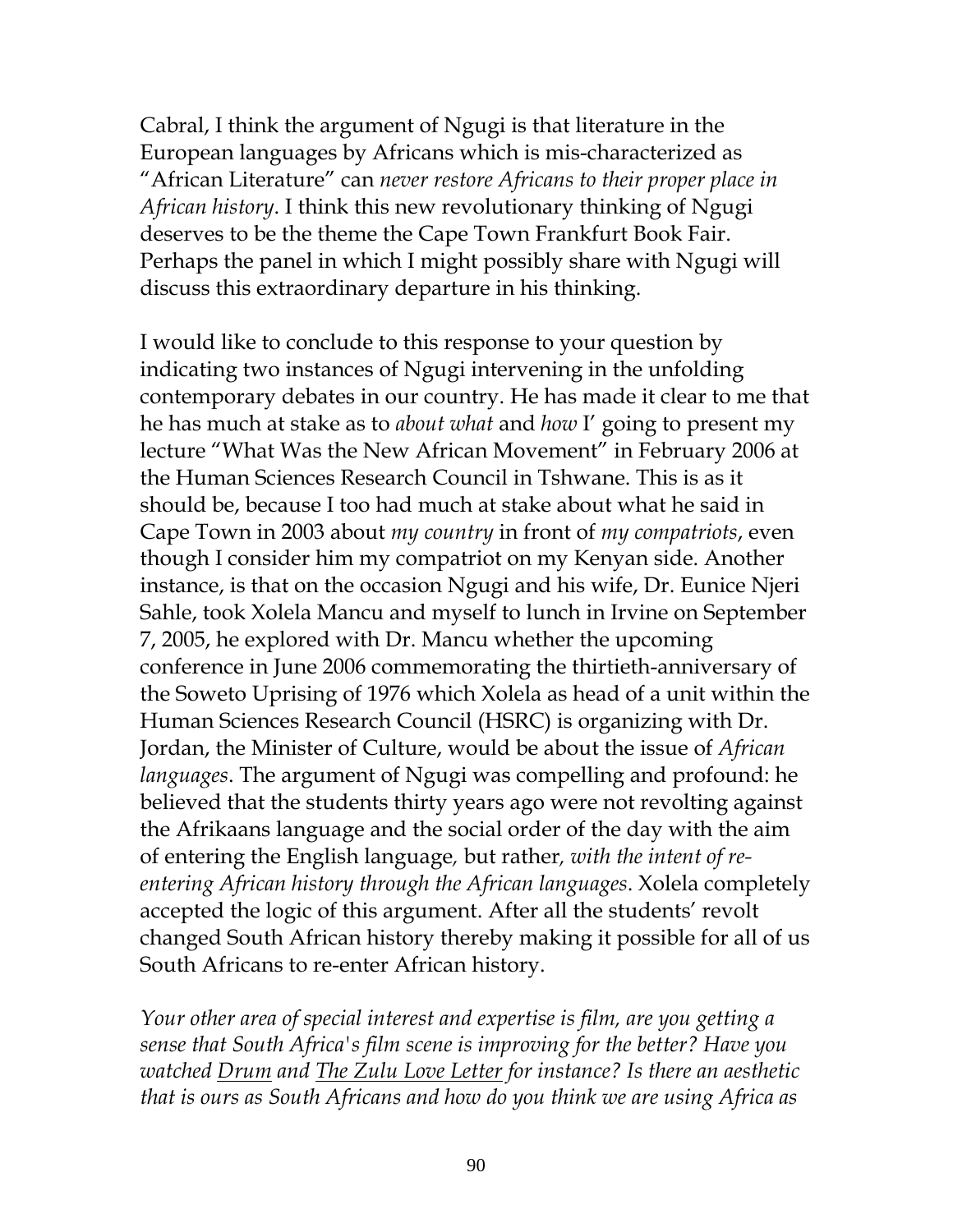## *a point of departure? Is Hollywood avoidable? Is Hollywood a diversion or we just cannot do without until we have a booming film industry?*

You are correct in believing that I have a passion for film. My other two passions are jazz and dance. I believe film and jazz to be the greatest artistic inventions of the twentieth century. I will not say anything about dance here because one of the other interviews in the preceding pages I mention in passing how I came to work as a dance critic for the German magazine *Tanz Aktuell* in West Berlin in the 1980s, when I was closely associated with Mbukeni Herbert Mnguni and Vusi Mchunu around their two magazines *Awa-Finnaba* and *Isivivane*. One day I hope to write about this stimulating experience working with my two compatriots in exile. I will not talk about jazz here because in the forthcoming book I have edited, *Black Modernity* (forthcoming, Africa World Press, 2008), I have a long conversation about jazz with Stanley Crouch, the brilliant albeit conservative African American cultural and jazz critic.

In the cultural history of our country in the twentieth century, when the "Old Africans" were being transformed into "New Africans" by particular historical imperatives jazz and film were *cultural facilitators* of Africans' entrance into modernity, despite the fact that practically all the *middle-class* New African intellectuals such as R. V. Selope Thema, A. C. Jordan, R. R. R. Dhlomo, H. I. E. Dhlomo, Mark Radebe and hundreds of others hated jazz because they literarily believed it to be the devil's music. In this hatred our middle-class New African intellectuals were in all probability just imitating the American *middle class* New Negro intellectuals. The major difference was whereas the New Negro middle class was wedded to Negro Spirituals, thereby misjudging the importance of the blues, our middle class was mesmerized by *European classical music*. The consolidation of jazz in the decade of the 1950s, the moment of the Sophiatown Renaissance or the *Drum* writers era, was because of the great *cultural class struggles* in 1930s and in the 1940s in which the working-class New Africans defeated the middle-class New Africans, thereby preserving this great art form as a patrimony for the whole South African nation. The victory of the working class was enabled by New African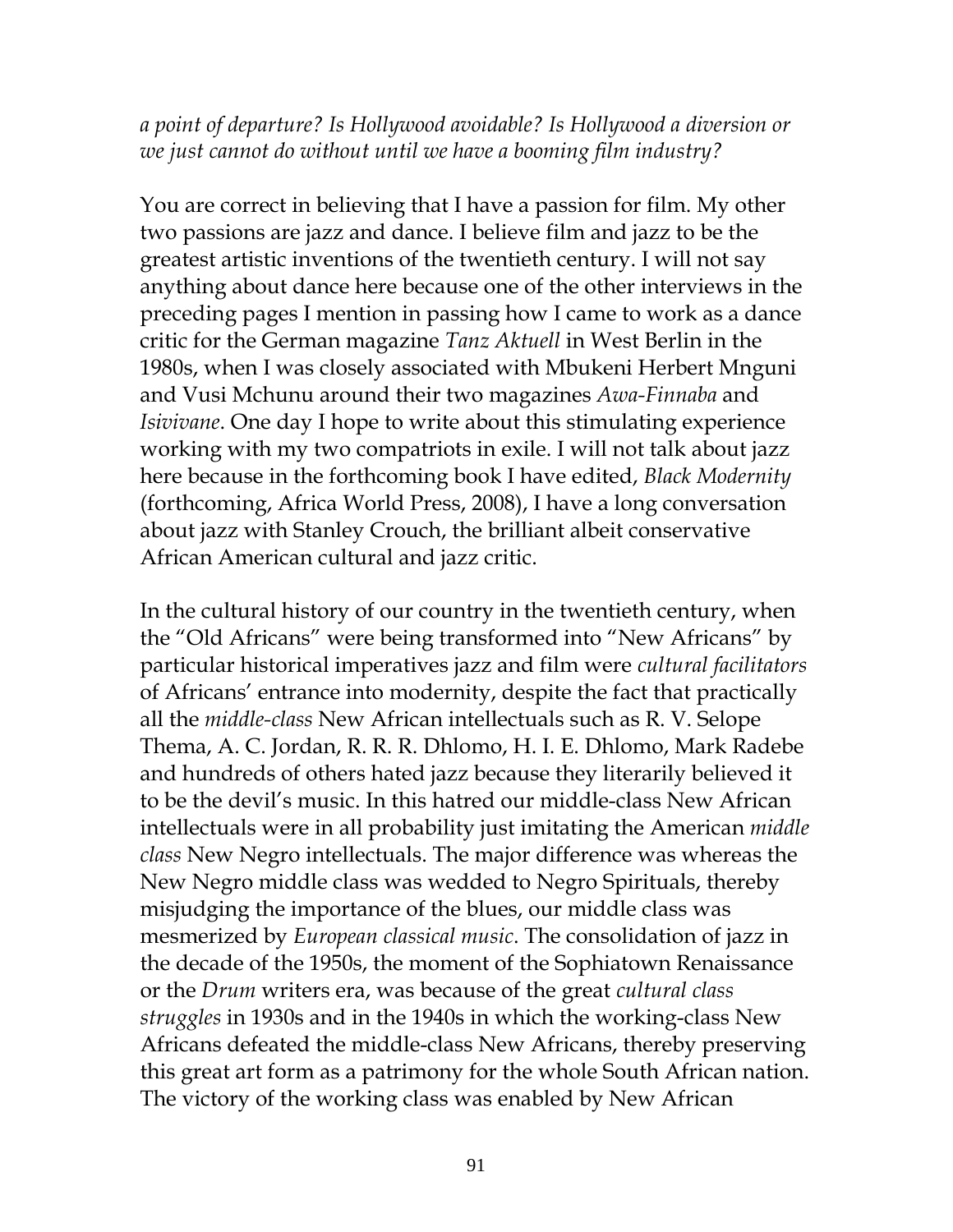intellectuals like Walter M. B. Nhlapo and Todd Matshikiza who deserted their class position at this time regarding matters of culture. We know much about Matshikiza because of having belonged to the school of the *Drum* writers, and having composed the music for *King Kong* musical before his death in Zambia in 1968. But a major New African intellectual like Nhlapo is today forgotten. He wrote about cultural history of marabi and jazz in *The Bantu World* in the 1940s and *Ilanga lase Natal* in the early 1950s and then suddenly disappeared from our cultural history. Just before disappearing he collaborated with the young Ezekiel Mphahlele in the late 1940s and in early 1950s on the African National Congress Youth League monthly or newsletter published in Orlando (Soweto) called *The Voice of Africa*. Nhlapo was a serious intellectual and important poet. *This is the reason we need to re-establish the position of Walter M. B. Nhlapo in the pantheon of New African intellectuals*. When I visited Ezekiel Mphahlele with you and Keoropatse Kgositsile in Polokwane (formerly known as Pietersburg) in March 2004, this last lion of the New African Movement agreed with me on the question of the importance of Walter M. B. Nhlapo.

As cultural facilitators into modernity, jazz and film are inseparable in the intellectual and cultural history of the New African Movement. But I will concentrate on film here. The first historic encounter with film as a cultural process by New Africans out of their free choice was enabled by Solomon T. Plaatje in the early 1920s when he came back from United States. Plaatje showed documentary films around the country which he had obtained from United States showing the advancement of New Negroes in matters regarding education, religion, professional life and the middle class status of African Americans. The New Africans had always been amazed as to how within 40 years of the freeing of blacks from enslavement in United States through Emancipation Proclamation Act of 1863, the New Negroes had achieved so much *within modernity* by becoming medical doctors, lawyers, nurses, writers, professors, waiters, etc. What was truly captivating to the New Africans was the *culture of music* invented by the New Negroes from *Negro Spirituals* through *blues* to *jazz*. I think the fundamental aim of Solomon T. Plaatje in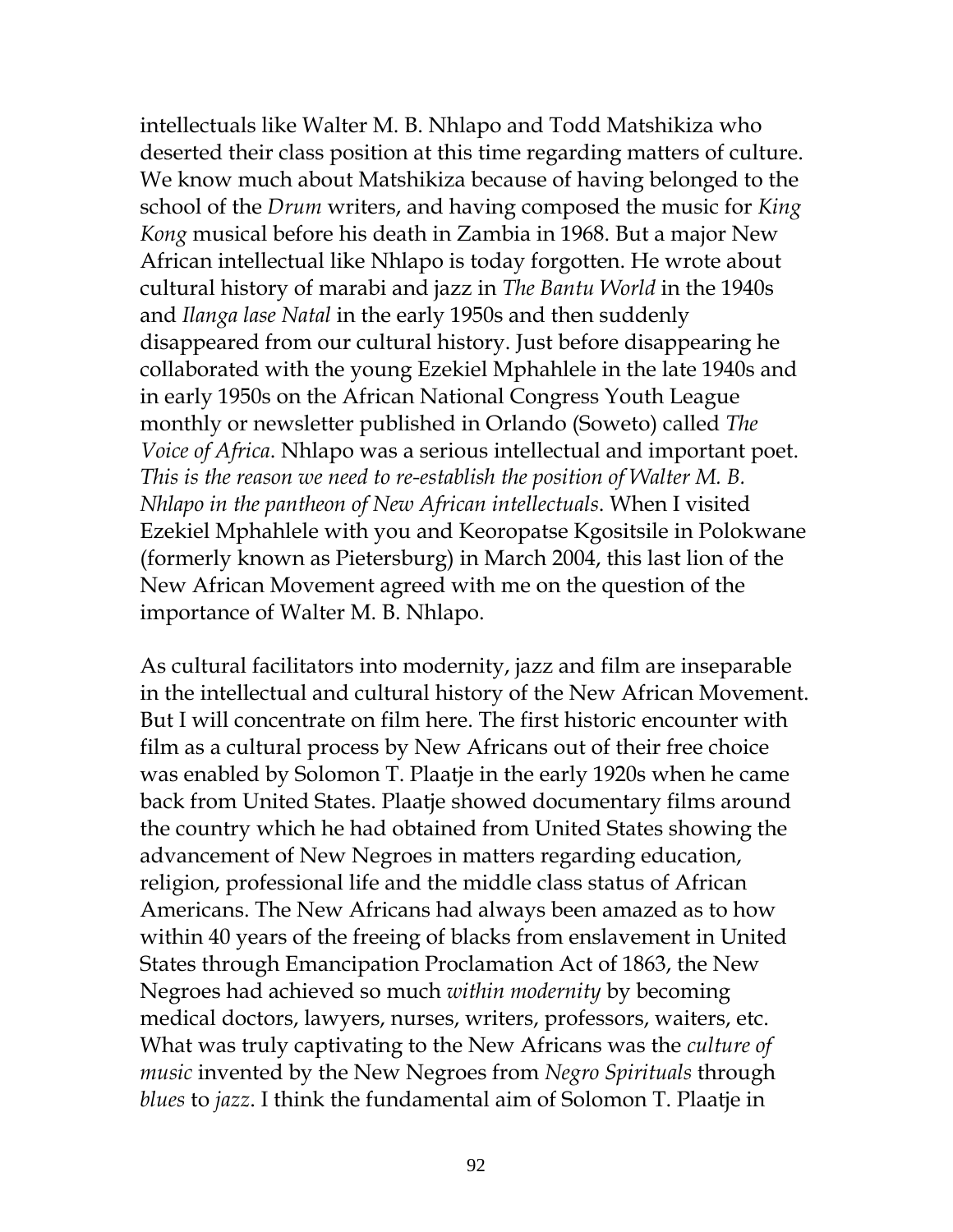showing these documentary films to the emergent New Africans was to show that blacks were capable of negotiating modernity even under very adverse conditions. Clearly then, for Plaatje film was first and foremost a *cultural product* for enlightening the imagination and mind and not a *commodity* for gratifying our senses. For Plaatje film was a cultural product for transmission of *knowledge*. I think in a deep sense, Plaatje's preference for *documentary films* over *fiction films* was a daring revolutionary act with tremendous foresight. The basis of this historical choice is not so much whether Plaatje despised fiction films, as much as what he perceived to be primary or secondary in influencing *the formation of modernistic imagination and sensibility of the New Africans*. By the virtue of the way she wrote her great book, *The History and Social Significance of Motion Pictures in South Africa*, Thelma Gutsche seems to me to have been in total agreement with Solomon T. Plaatje regarding the primacy of films in forging modernistic sensibilities. Although this book was published only in 1972, it was researched in London in 1936 and submitted as a doctoral dissertation at the University of Witwatersrand in 1946. Thelma Gutsche was one of the extraordinary cultural historians within the New African Movement. Other equally formidable cultural historians within the Movement were H. I. E. Dhlomo and S. E. K. Mqhayi. The importance of these three *cultural historians* was complemented by the achievement of two *intellectual historians*: Z. K. Matthews and T. D. Skota Mweli.

This is our encapsulated historical engagement with film culture which must not be forgotten at this critical moment when a democratic film culture seems to be truly emerging in our country in this *year of 2005*. 2005 may possibly be regarded by future generations as a watershed moment in the development of South African cinema. It is very surprising that in 2005 three different "South African" films have won top prizes at three film festivals: U-Carmen eKhayelitsha ("Carmen in Khayelitsha") by Mark Dornford-May which won the Golden Bear, that is the top prize, at the Berlin Film Festival; **Tsotsi** ("Thug") by Gavin Hood won the top prize of People's Choice at the Toronto International Film Festival----it also won top prizes at the Edinburgh Film Festival; Drum by Zola Maseko won the Top Prize at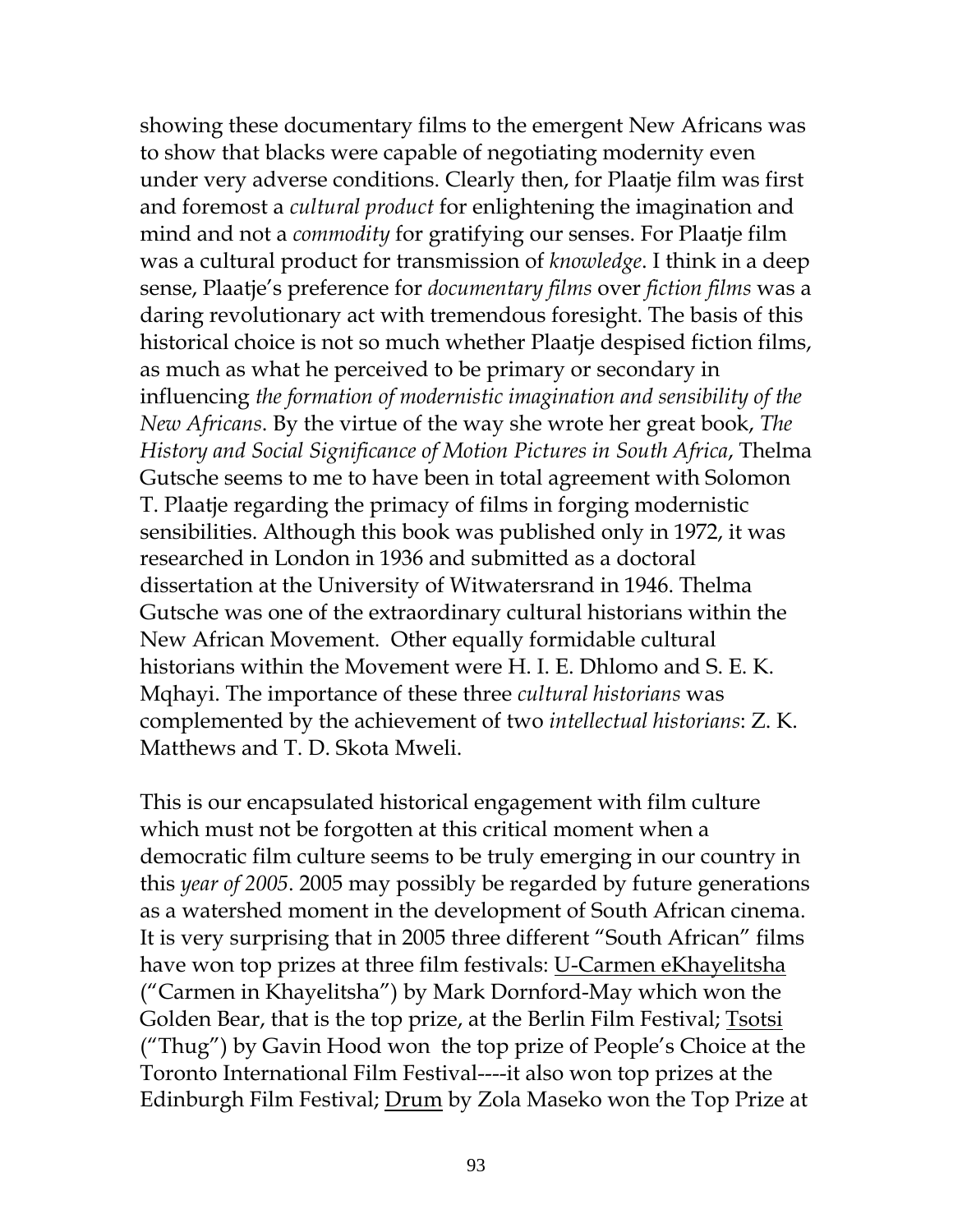the Fespaco Film Festival in Burkina Faso. **Tsotsi** has recently been selected as South Africa's official nomination for the 78th annual Academy Awards (2006) in the foreign language category. Tsotsi was shown here in Los Angeles a few days ago, actually in Hollywood, at Americasn Film Institute Film Festival. Unfortunately I missed the film. There is already a buzz here in Los Angeles that the film is the front-runner in this category. I congratulate my country on this extraordinary achievement. Having not seen the films, I cannot say anything about them. I'm very anxious to see them. But there are issues these films immediate bring forth. First, to what extent are these truly South African films, and to what extent are they merely films taking place in South Africa without engaging the complexity of our history. Second, how about the *African languages*? The history of the authentically African films in the twentieth century was made in the African languages, from Sembene Ousmane in Senegal to Haile Gerima in Ethiopia, from Souleymane Cisse in Mali to Idrissa Ouedraogo in Burkina Faso. *If the South African cinema continues to be made in the European languages, we might have to raise the issue that it has betrayed its historical mission and is no longer part of the African cinema. It would not make any sense whatsoever that some of us who are struggling for the survival of African literature in the African languages not to advocate that South African cinema should be made in the African languages*. In order to understand ourselves historically through film practice, we need to have a thorough evaluation of the historical meaning of the late Lionel Ngakane. Since our greatest poet, Mazisi Kunene, believes that African literature in the English language in our country is a "Language of Occupation," we have to ask ourselves seriously whether the "South African" cinema in the English language is not also a "Cinema of Occupation." One thing I know for certain is that no *national cinema* was ever founded in the twentieth century based on the imitation of the Hollywood film industry! This is true whether it be *Soviet cinema* of the 1920s, or the *French avant-garde cinema* of the 1930s, *Neo-Realism* in Italy in the 1940s and in the 1950s, or the *Nouvelle Vague* in France in the 1950s and in the 1960s, or the *Cinema Novo* in Brazil in the 1950s and in the 1960s, or the *New Latin American Cinema* in the 1960s and in the 1970s, or the *New Iranian Cinema* in the 1980s and in the 1990s, or the *Argentina New Cinema* of the 1990s, or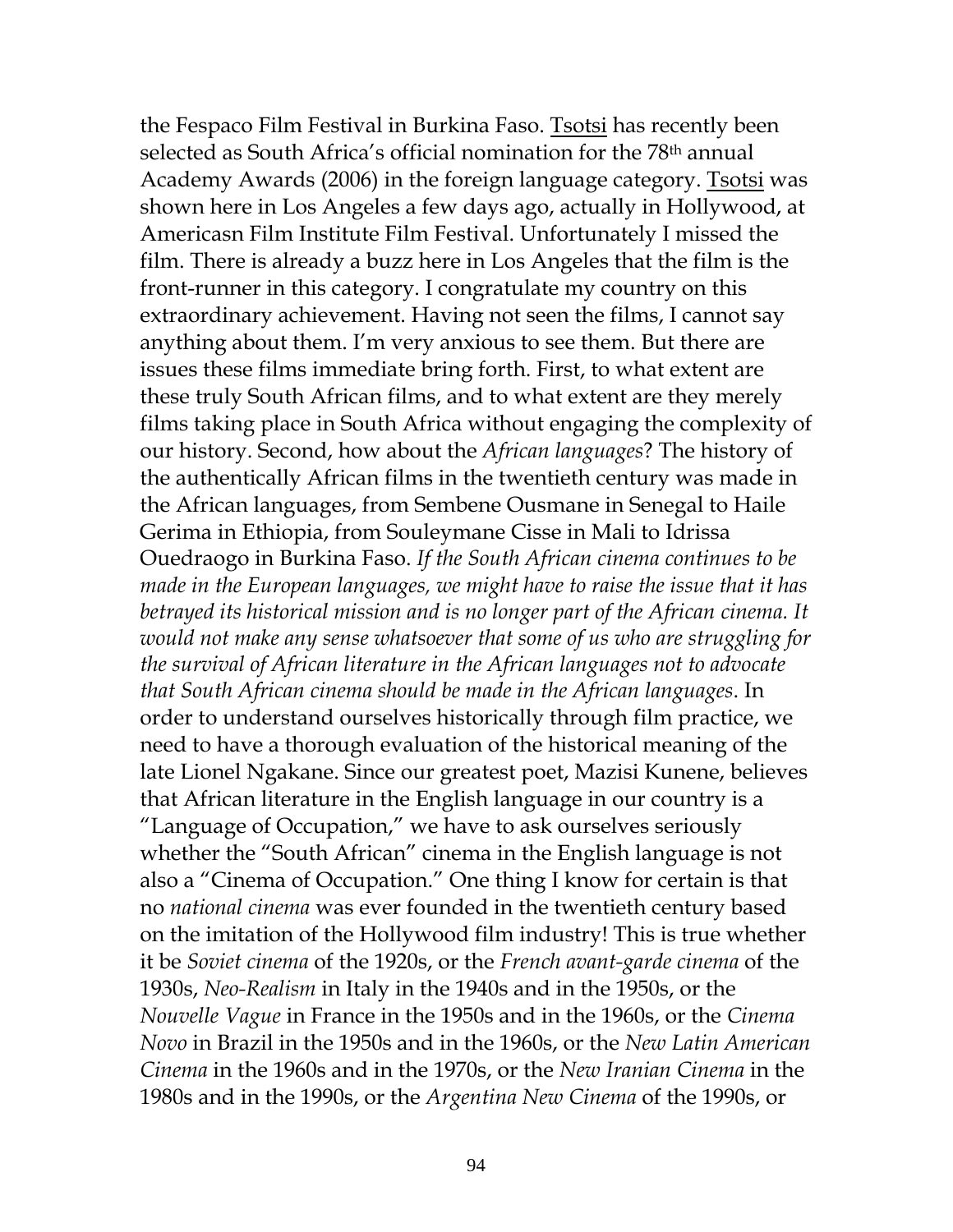the *New Korean Cinema* of the 2000s. Hollywood film industry is a *strangler* of national cinemas of other countries. I need to make a serious distinction here without elaborating further, because of lack of space, that the Hollywood film industry should not be totalized into being representative of the American cinema.

## *The exile chapter is over, are you at all considering a return to Africa or South Africa in the near future?*

Indeed, and thankfully, the exile chapter in our political, intellectual and cultural history is over! As I mentioned to you and Keorapetse Kgositsile when we were driving back from Ezekiel Mphahlele in Polokwane to Tshwane in April 2004, during my first visit in forty two years, I will be coming back home permanently in the near future. This is still true. As you know also, Dr. Xolela Mancu, Executive Director of the Social Cohesion and Identity Research Programme at the Human Sciences Research Council, visited Ngugi and I for a three days here in Los Angeles in September 2005. He offered me a position in his research unit that I thankfully accepted. I told him I needed about two years to bring to a closure here in United States concerning my family responsibilities, my academic responsibilities to my beloved Pitzer College and the University of California in Irvine, and lastly my intellectual responsibilities of assembling about five anthologies on the New African Movement. Lastly, although it may seem like a small thing, I need to put my archives in order which are central in my constructing the website on the New African Movement over the last decade or so before I transport them home. Xolela Mancu understood this and put me on the consultancy basis with his unit. I'm thankful for this incredible offer. Let me emphasize that he is not obligated to give me this job should he decide otherwise in the near future. As you are well aware Sandile, in my Keynote Address which I gave on July 25, 1993 in a big Farewell Dinner at University of California in Los Angeles (UCLA) on the occasion of Mazisi Kunene's return home, I argued that Kunene's action of returning home was the definitive closure to the intellectual chapter of exile which had been opened by Ezekiel Mphahlele when he went to Nigeria in 1957. In parenthesis: Ernest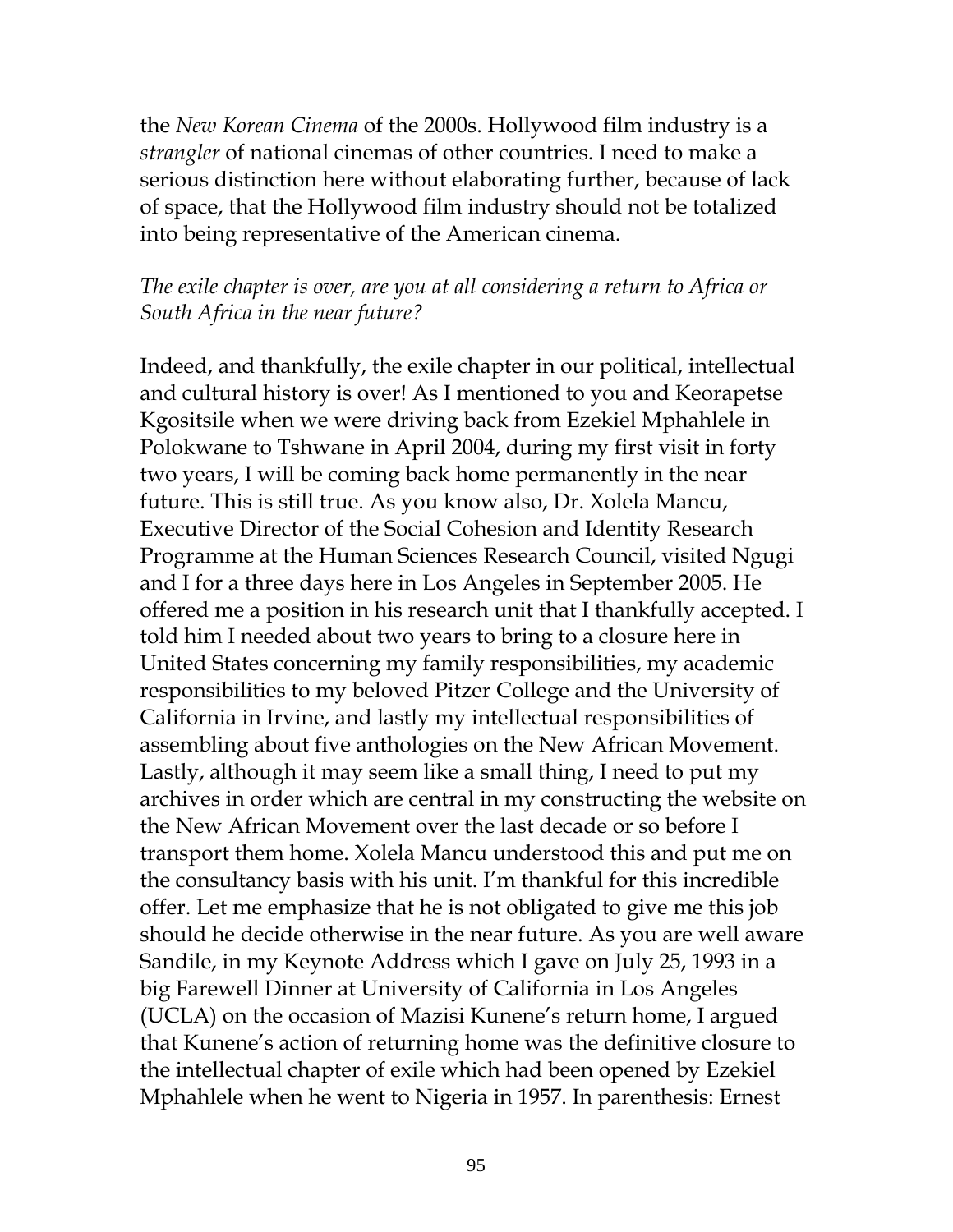Mancoba going into self-imposed exile in France in 1938 or Peter Abrahams doing likewise in 1939 to England were complicated but different matters. The address was published a few months later in *Ufahamu: Journal of the African Activist Association* ("The Return of Mazisi Kunene to South Africa: The End of an Intellectual Chapter in our Literary History," vol. XXI no. III, Fall 1993). I transcribed for this issue of the journal Mazisi Kunene extemporaneous speech, which was extraordinary and very emotional, about what exile had meant to him. Ezekiel Mphahlele has published in an American academic journal his own appraisal of this remarkable episode. Hopefully, future scholars will have their say on this question of exile.

## *Dorothy Masuka, the composer of Patapata, Kawuleza and Nontshokolo among some, turns 70 this year, what is the significance of her legacy?*

Your bringing the name of Dorothy Masuka in this context of our conversation is really astute and wonderful because it underlines the tremendous work we still need to do in order to have a comprehensive understanding of our cultural history in the twentieth century. We should all salute her outstanding achievement in having been one the great voices that provided the soundtrack to the Sophiatown Renaissance cultural experience of the 1950s and to the political manifestations of the Defiance Campaign and the Congress of the People which wrote the Freedom Charter. Over the last few years I have been buying many CD compilations here in Los Angeles of the music of the 1950s. I reacquainted myself with her voice as well as that of many others: Dolly Rathebe, Miriam Makeba, The Manhattan Brothers. I use to hear this music quite a lot in the late 1950s when I was about ten years old attending Sunday soccer matches at Orlando East Stadium. I remember many of the teams I saw at this time: the Alexander Hungry Lions, the Orlando Pirates, the Moroka Swallows, the Kronstadt Shamrocks, the Durban Bushbucks and many other teams. Many hours before the matches began the great voices of these stars of the 1950s would be blasting through the stadium. The combination of the voice of Dorothy Masuka and the dribbling magic of Diffa of the Moroka Swallows or the voice of the Skylarks (with the very young Miriam Makeba) and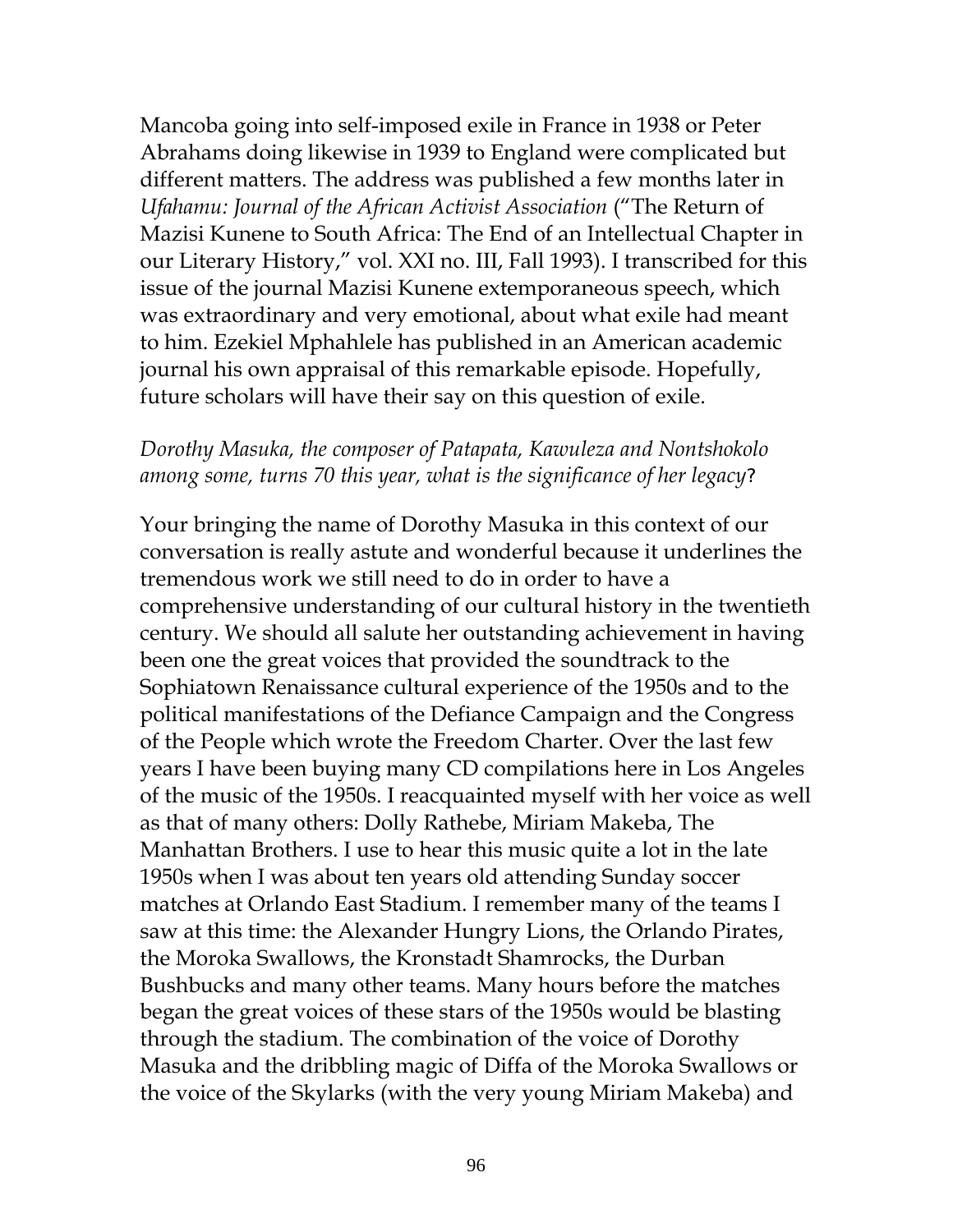the magic feet of Scaramouche Sono of the Orlando Pirates when I was about nine or ten years old is what I think made me a soccer fanatic which I'm still in my middle age. One of the greatest matches I saw in my life took place at Phefeni playground, which was just below Phefeni Railway Station, between the Alexander Hungry Lions and the Mzimhlope Aces. This match took place in 1959 or in 1960 when I was about eleven years old. The Hungry Lions were leading three to nothing at half time. In the second half the Aces ripped the Lions apart scoring four goals and winning the match. Living in Orlando West, not very far from Mzimhlope, I was a partisan of the Aces. One of my greatest soccer heroes was "Qurry" who played for Orlando East High School, although he lived in Orlando West; this was before Orlando West High School was built. Over the past forty five years I have always wondered as to what ever happened to "Qurry". I believed he played on the same High School team as King Kaizer, who later started the Kaizer Chiefs team. The reason I pleaded with you to take me to Soweto in April 2004, after the absence of forty- two years in exile, was to see whether the playground was still there. Of course it had disappeared long time ago.

The reason I'm talking so much about the soccer matches of the 1950s is that your mentioning the name of Dorothy Masuka reminds me that we too readily associate the Sophiatown Renaissance with the relatively *high culture* of the *Drum* writers but very tenuously with the *popular culture* of that decade. We tend to believe that many things are settled regarding the Sophiatown Renaissance fifty years after the fact, when in fact they may still be very much open.

First, because the periodizing concept of the Sophiatown Renaissance tends to be too easily associated with the literary productivity and journalism of the *Drum* writers, we tend to valorize literariness over other artistic forms of expression. I'm not so certain that the journalism and the literary practice of the *Drum* writers will be given primacy by posterity over the photographic practice of Alfred Khumalo, Bob Gosani, Peter Magubane and others, as is the case in the present.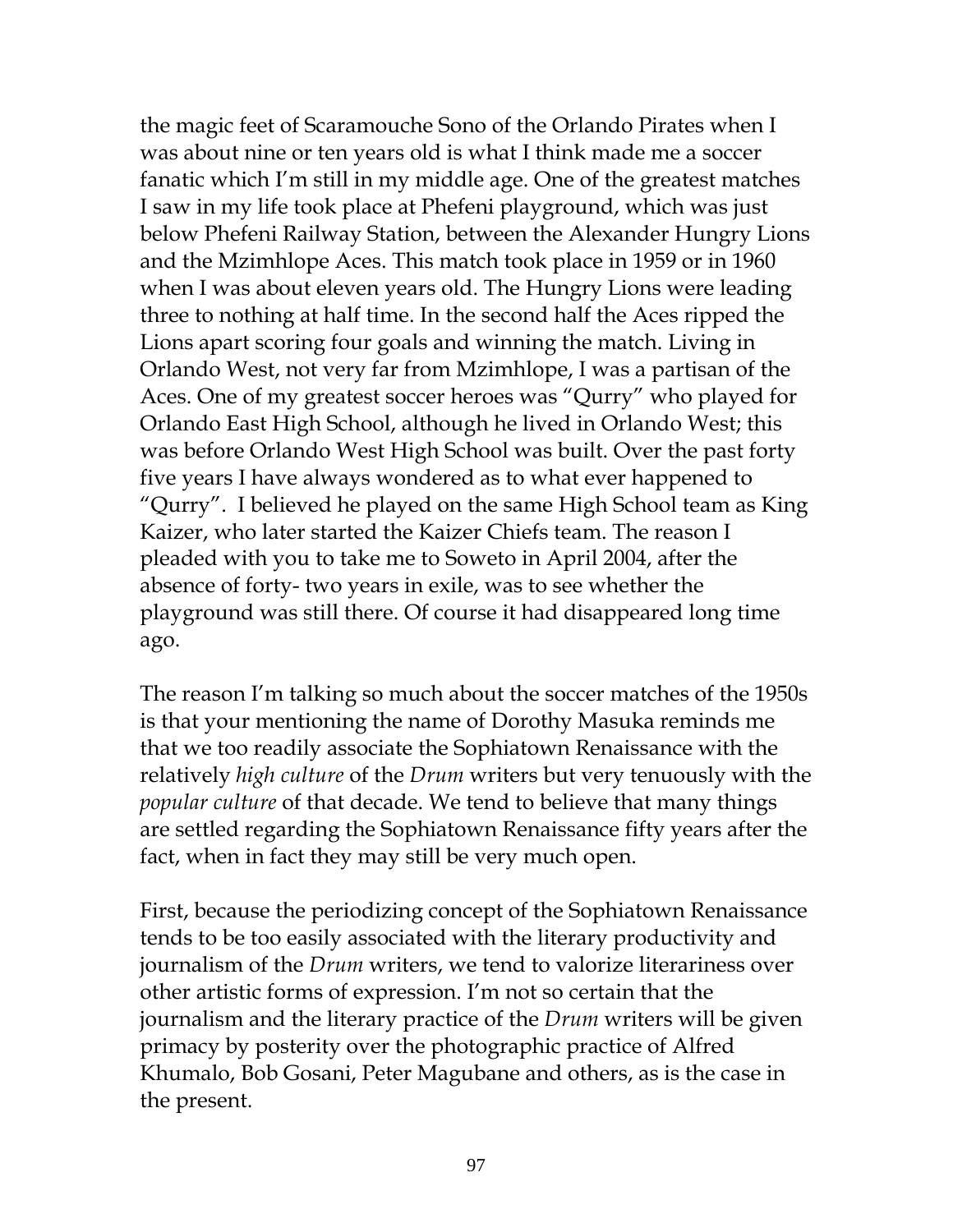Second, again unthinkingly, we tend to look at the Sophiatown Renaissance from the *male gender* perspective of its literary practitioners. The recent publication of autobiographies by women in exile who *belonged* to this historical moment may alter this in a dramatic way: I have in mind Maggie Resha's *Mangoana o tsoara thipa ka Bohaleng* (My Life in the Struggle, 1991): and Miriam Makeba's two autobiographies *Makeba: My Story* (1988) and *Makeba: the Miriam Makeba Story* (2004); and Noni Jabavu's *The Ochre People: Scenes* from *a South African Life* (1963). I can not see any justification whatsoever for not including these two autobiographies within this profile: Ruth First's *117 Days* (1963) and Helen Joseph's *Side by Side: The Autobiography* (1986). It may be possible that Gonarathnam "Kesaveloo" Goonam's *Coolie Doctor: An Autobiography* (1991) merits inclusion here. I think the central concerns of Goonam's autobiography was the decade of the 1940s, particularly in relation to Yusuf Dadoo and G. M. Naicker, with both of whom she studied medicine in Edinburgh in the 1930s. Should not, Miriam Tlali's *Muriel at Metropolitan* (1975) which largely takes place in Sophiatown and was originally viewed as fiction which now is thought to be an autobiography, also be included here. In this context, I hope Dorothy Masuka does write and publish her autobiography.

Third, the name of Dorothy Masuka raises the issue of how legitimate it is to regard the Sophiatown Renaissance historical moment through the perspective of *Drum* magazine, when there were equally excellent political and cultural venues or forums such as Ruth First's *Fighting Talk* periodical and the *Liberation* monthly magazine which had superb political analyses of the crises of the 1950s. Quite a few of the then progressive *Drum* writers were found in the pages of *Fighting Talk* such Lewis Nkosi and Ezekiel Mphahlele. In many ways *Fighting Talk* was a much better periodical than *Drum* magazine, although the latter had a better understanding of the popular culture of the working class, despite the fact that the former was a left wing journal. This is a fascinating paradox. I think the mistake of *Fighting Talk* is that it preached to the converted, largely the self-satisfied leftist middle class. *Liberation* magazine is a fascinating review